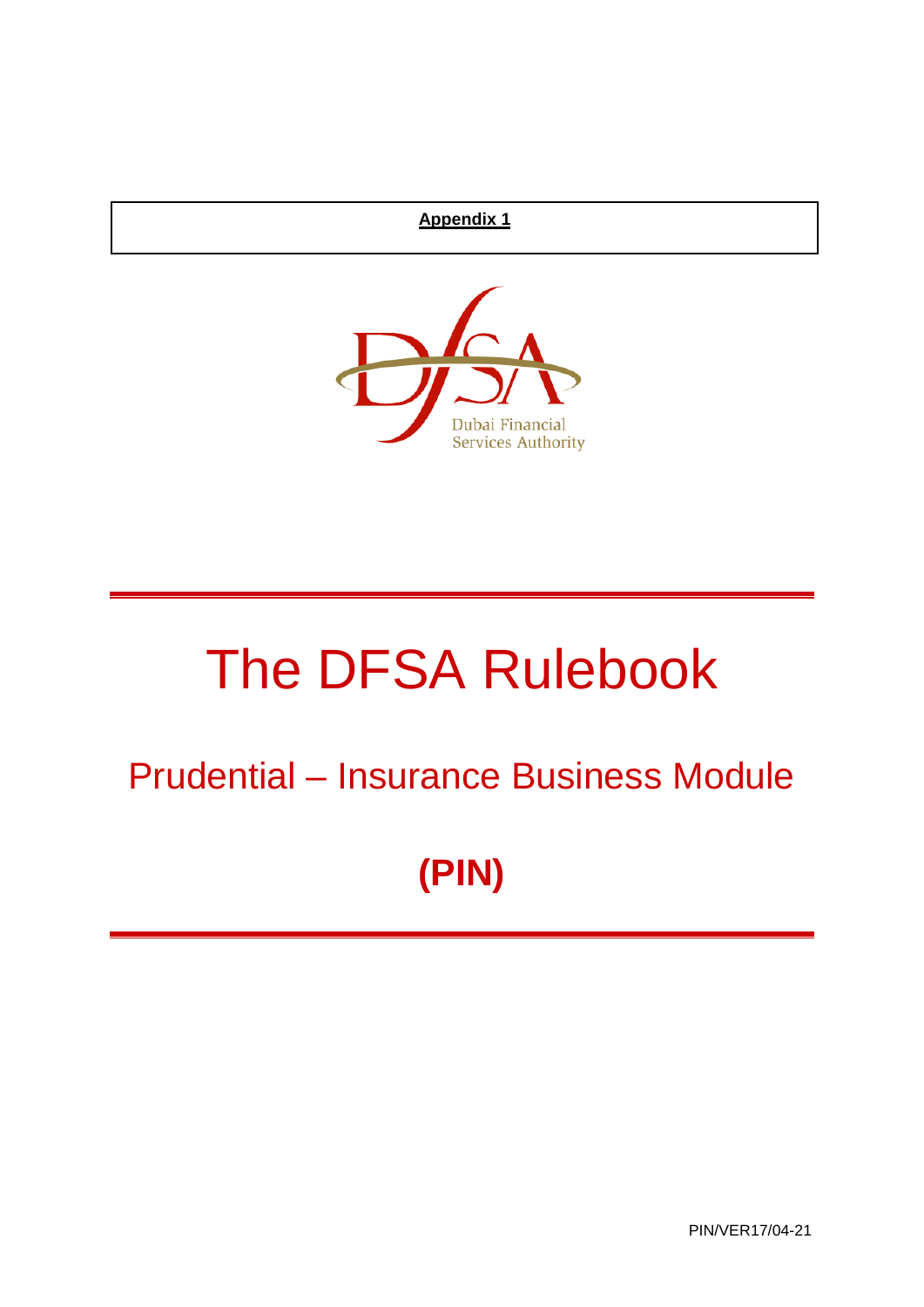## **Contents**

The contents of this module are divided into the following chapters, sections and appendices:

| 1                |                                                                                   |
|------------------|-----------------------------------------------------------------------------------|
| 1.1              |                                                                                   |
| $\overline{2}$   |                                                                                   |
| 2.1              |                                                                                   |
| 2.2              |                                                                                   |
| 2.3              |                                                                                   |
| 2.4              |                                                                                   |
| 2.5              |                                                                                   |
| 3                |                                                                                   |
| 3.1              |                                                                                   |
| 3.2              |                                                                                   |
| 3.3              |                                                                                   |
| 3.4              |                                                                                   |
| 3.5              |                                                                                   |
| 3.6              |                                                                                   |
| $\boldsymbol{4}$ |                                                                                   |
| 4.1              |                                                                                   |
| 4.2              |                                                                                   |
| 4.3              | Minimum capital requirement for insurers that are not protected cell companies 15 |
| 4.4              | Minimum capital requirement for insurers that are protected cell companies15      |
| 4.5              |                                                                                   |
| 4.6              |                                                                                   |
| 4.7              | Availability of assets of insurers incorporated outside the DIFC16                |
| 4.8              |                                                                                   |
| 4.9              |                                                                                   |
| 5                | <b>MEASUREMENT OF ASSETS AND LIABILITIES OF INSURERS</b><br>19                    |
| 5.1              |                                                                                   |
| 5.2              |                                                                                   |
| 5.3              |                                                                                   |
| 5.4              | Recognition and measurement of insurance assets and liabilities in respect of     |
|                  |                                                                                   |
| 5.5              |                                                                                   |
| 5.6              | Recognition and measurement of assets and liabilities in respect of long-term     |
| 5.7              | Value of investments in subsidiaries and associates that are subject to minimum   |
|                  |                                                                                   |

| 5.7 | Value of investments in subsidiaries and associates that are subject to minimum |  |
|-----|---------------------------------------------------------------------------------|--|
|     |                                                                                 |  |
| 5.8 |                                                                                 |  |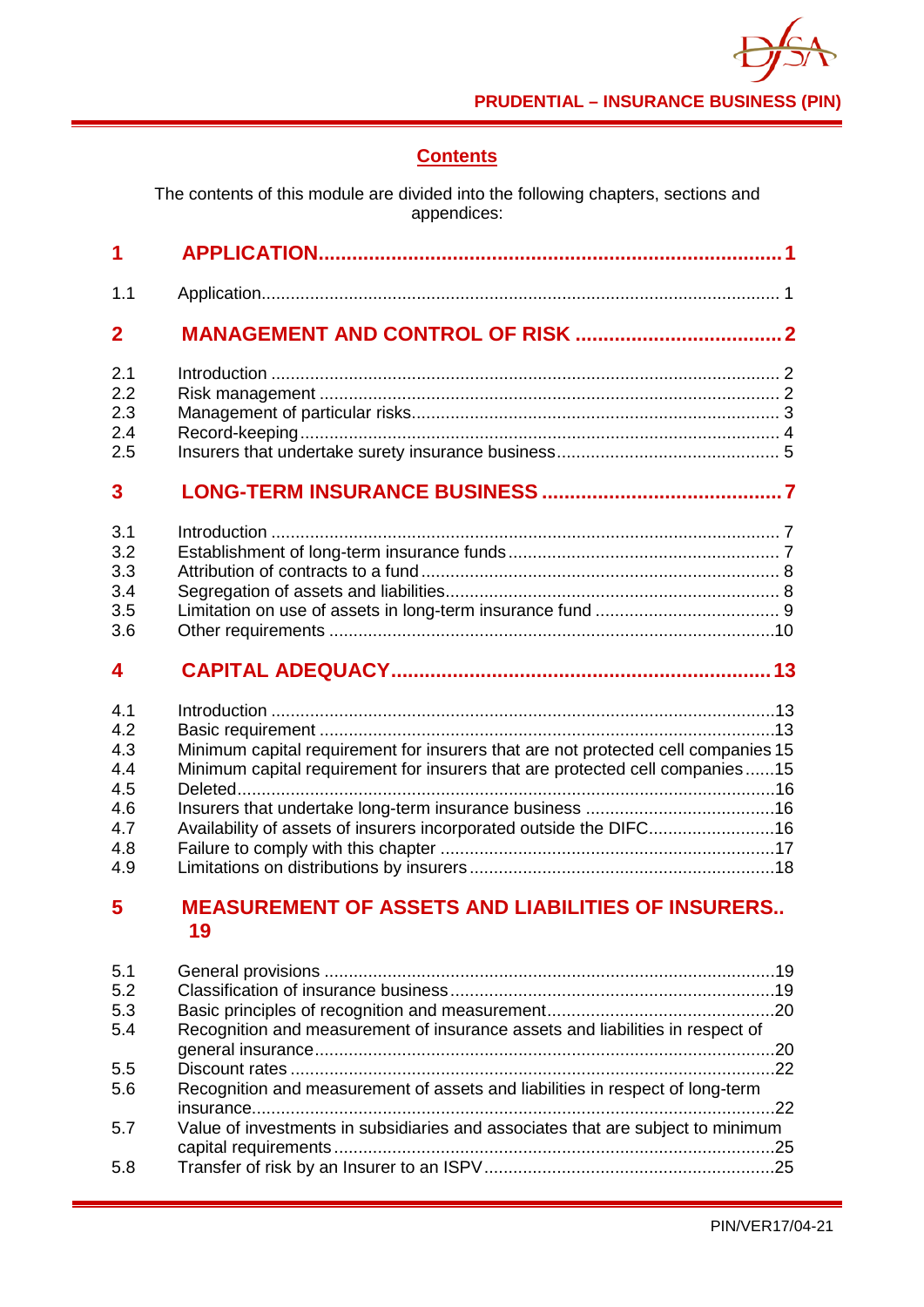

**PRUDENTIAL – INSURANCE BUSINESS (PIN)**

## **6 [FINANCIAL AND OTHER REPORTING BY INSURERS...............27](#page-32-0)**

| 6.1<br>6.2<br>6.3<br>6.4<br>6.5<br>6.6               |                                                                                                                                                                                                                                           |
|------------------------------------------------------|-------------------------------------------------------------------------------------------------------------------------------------------------------------------------------------------------------------------------------------------|
| 7                                                    |                                                                                                                                                                                                                                           |
| 7.1<br>7.2<br>7.3                                    | The requirement for an actuarial report on general insurance business33<br>The requirement for an actuarial investigation of and report on long-term insurance                                                                            |
| 7.4<br>7.5                                           |                                                                                                                                                                                                                                           |
| 8                                                    |                                                                                                                                                                                                                                           |
| 8.1<br>8.2<br>8.3<br>8.4<br>8.5                      | Financial group capital requirements and financial group capital resources39                                                                                                                                                              |
| 9                                                    |                                                                                                                                                                                                                                           |
| 9.1<br>9.2<br>9.3<br>9.4<br>9.5<br>9.6               | Insurers ceasing to effect contracts of insurance in a class of business 44<br>Provisions in respect of contracts relating to insurance business in run-off50<br>Limitations on distributions by DIFC incorporated insurers in run-off 50 |
| 10                                                   | <b>INSURANCE SPECIAL PURPOSE VEHICLES  51</b>                                                                                                                                                                                             |
| 10.1                                                 |                                                                                                                                                                                                                                           |
| App1                                                 |                                                                                                                                                                                                                                           |
| A1.1                                                 |                                                                                                                                                                                                                                           |
| App2                                                 |                                                                                                                                                                                                                                           |
| A2.1<br>A2.2<br>A2.3<br>A2.4<br>A2.5<br>A2.6<br>A2.7 |                                                                                                                                                                                                                                           |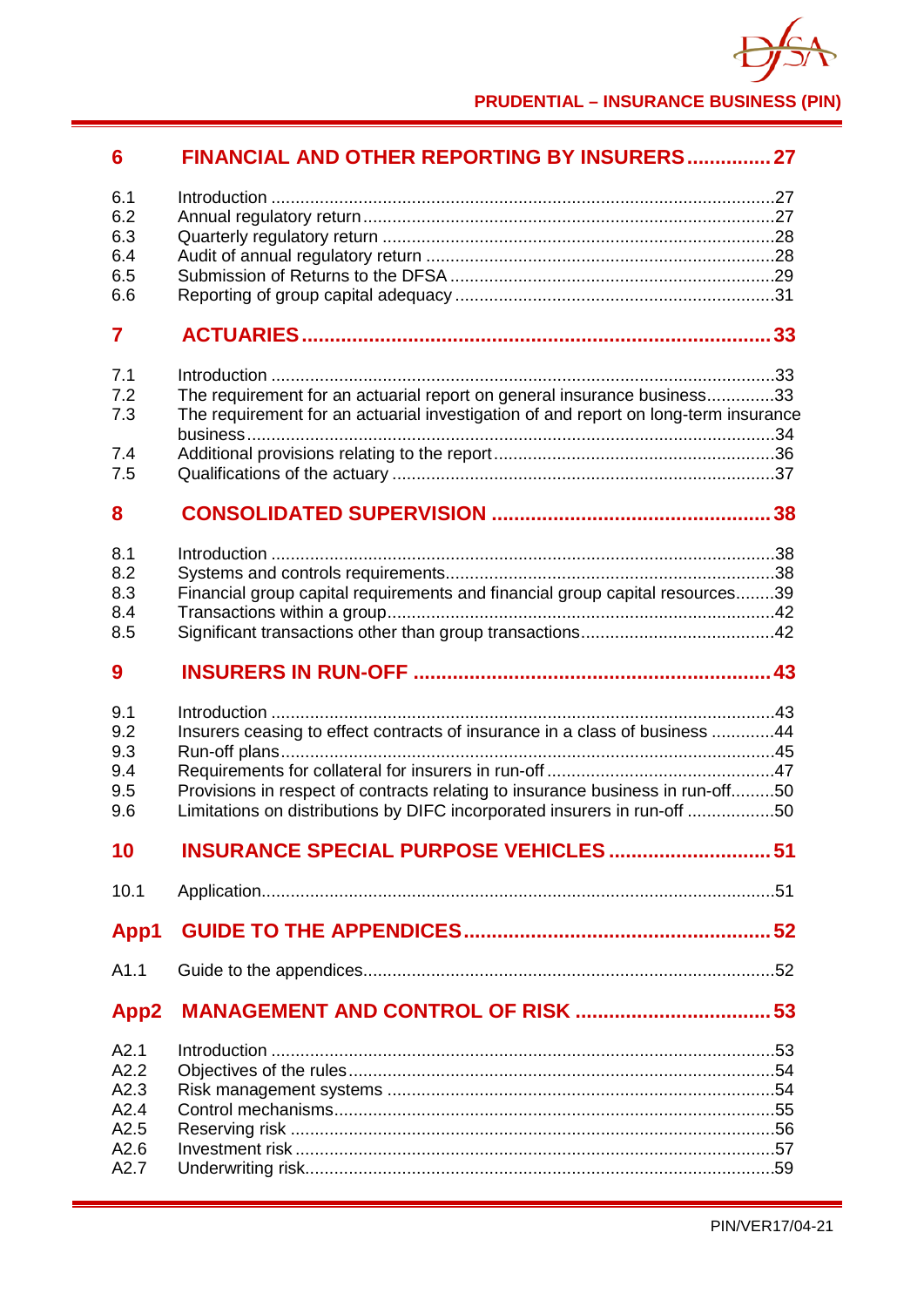

**PRUDENTIAL – INSURANCE BUSINESS (PIN)**

## **App3 [CALCULATION OF ADJUSTED CAPITAL RESOURCES............68](#page-73-0)**

## **App4 [CALCULATION OF MINIMUM CAPITAL REQUIREMENT](#page-77-0) ...........72**

## **App5 [CALCULATION OF ADJUSTED NON-CELLULAR CAPITAL](#page-94-1)  [RESOURCES AND ADJUSTED CELLULAR CAPITAL](#page-94-1)  RESOURCES [..................................................................................89](#page-94-1)**

| A5.1  |  |
|-------|--|
| A5.2  |  |
| A5.3  |  |
| A5.4  |  |
| A5.5  |  |
| A5.6  |  |
| A5.7  |  |
| A5.8  |  |
| A5.9  |  |
| A5.10 |  |
|       |  |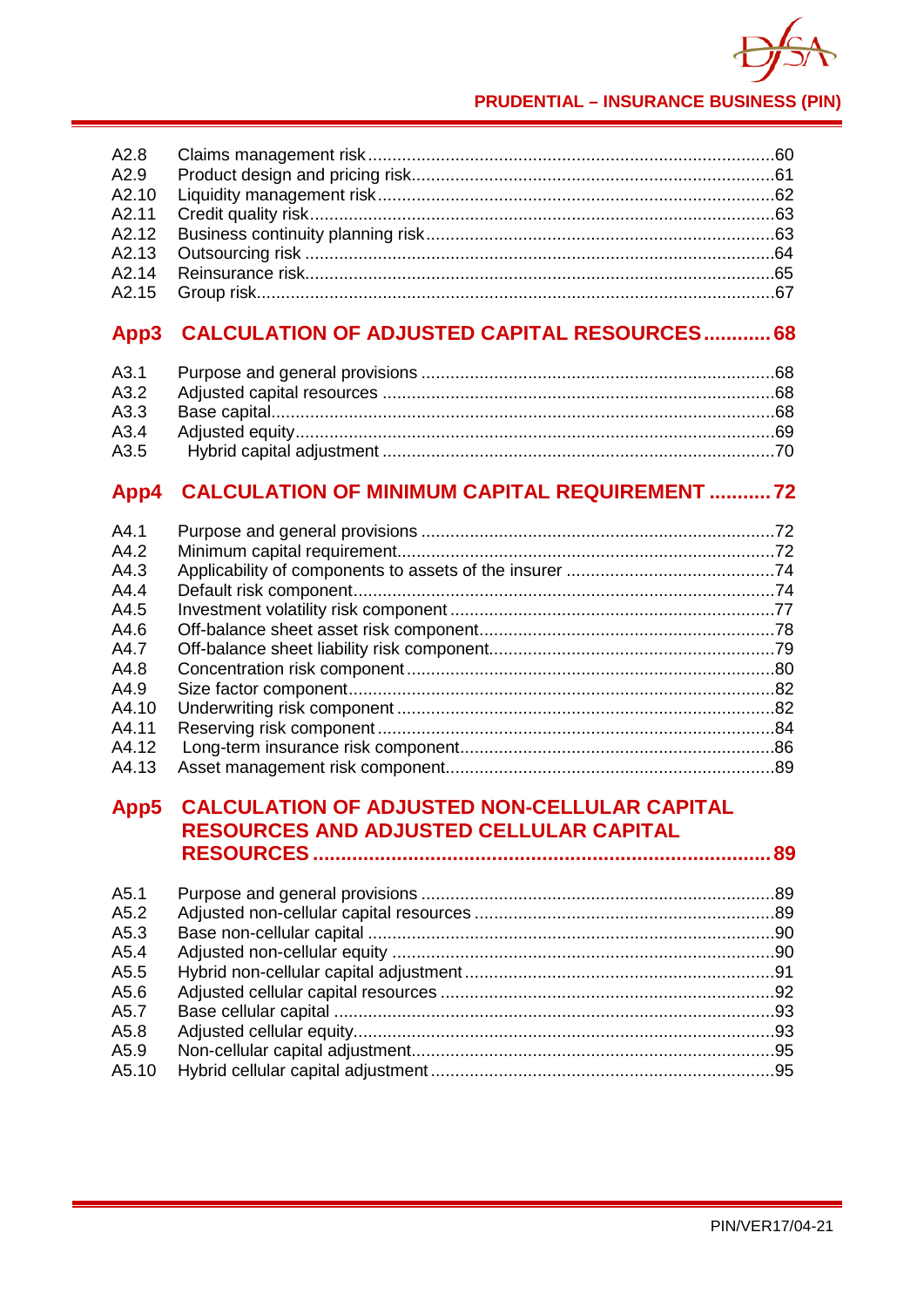### **App6 [CALCULATION OF MINIMUM NON-CELLULAR CAPITAL](#page-101-0)  [REQUIREMENT AND MINIMUM CELLULAR CAPITAL](#page-101-0)  REQUIREMENT [..............................................................................96](#page-101-0)**

| A6.1  |  |
|-------|--|
| A6.2  |  |
| A6.3  |  |
| A6.4  |  |
| A6.5  |  |
| A6.6  |  |
| A6.7  |  |
| A6.8  |  |
| A6.9  |  |
| A6.10 |  |
| A6.11 |  |
| A6.12 |  |
| A6.13 |  |
|       |  |

## **App7 [CALCULATION OF ADJUSTED FUND CAPITAL RESOURCES.....](#page-109-2)  104**

| A7.3 |  |
|------|--|
|      |  |
|      |  |

## **App8 [CALCULATION OF MINIMUM FUND CAPITAL REQUIREMENT](#page-113-0) .... 108**

| A8.1  |  |
|-------|--|
| A8.2  |  |
| A8.3  |  |
| A8.4  |  |
| A8.5  |  |
| A8.6  |  |
| A8.7  |  |
| A8.8  |  |
| A8.9  |  |
| A8.10 |  |
| A8.11 |  |

## **App9 [CALCULATION OF DIFC BUSINESS RISK CAPITAL](#page-120-0)  REQUIREMENT [............................................................................115](#page-120-0)**

| A9.2 |  |
|------|--|
| A9.3 |  |
| A9.4 |  |
| A9.5 |  |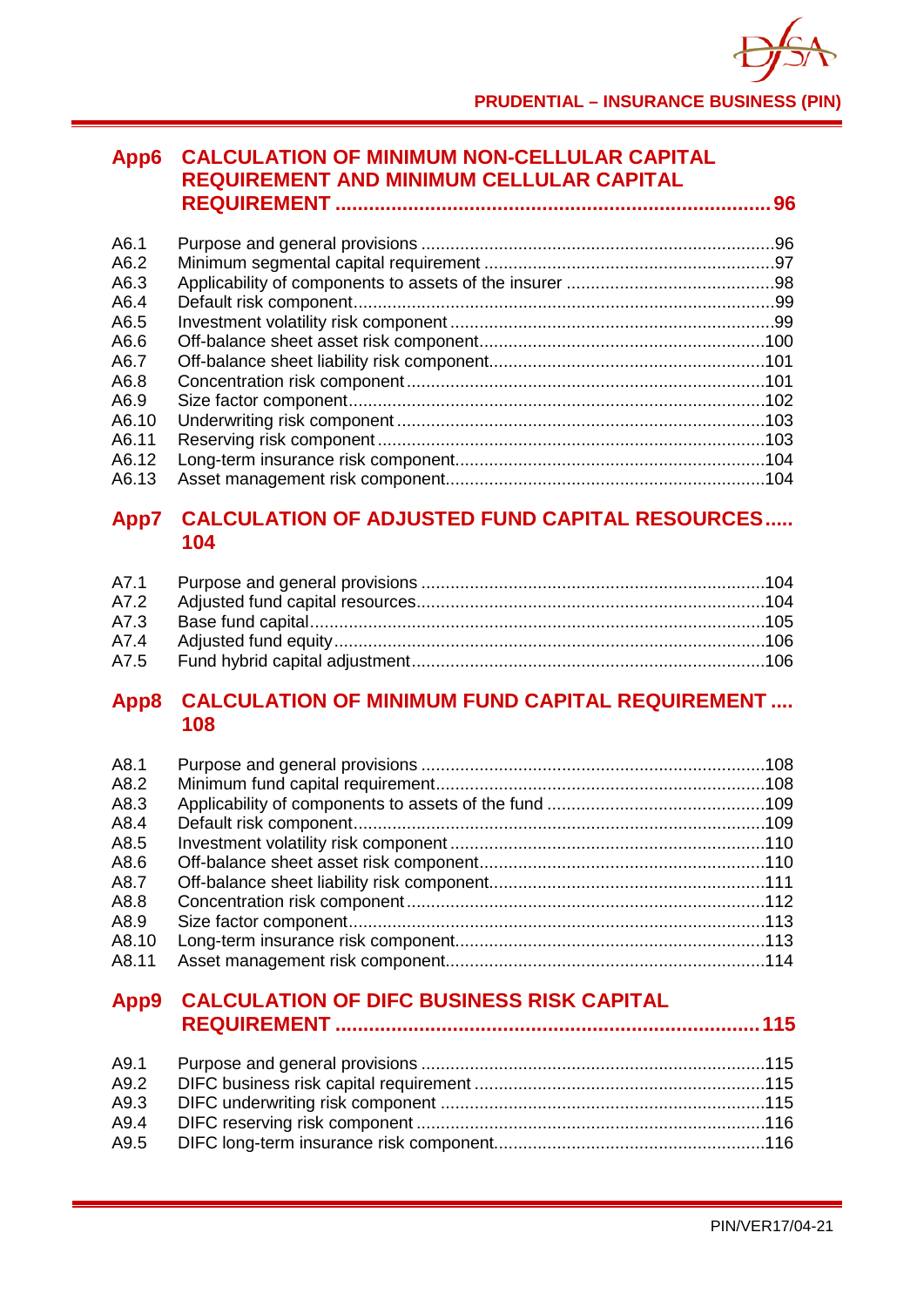

**PRUDENTIAL – INSURANCE BUSINESS (PIN)**

| A10.2 Completion of forms for global, cell, fund and DIFC business reporting units 117 |  |
|----------------------------------------------------------------------------------------|--|
|                                                                                        |  |
|                                                                                        |  |
|                                                                                        |  |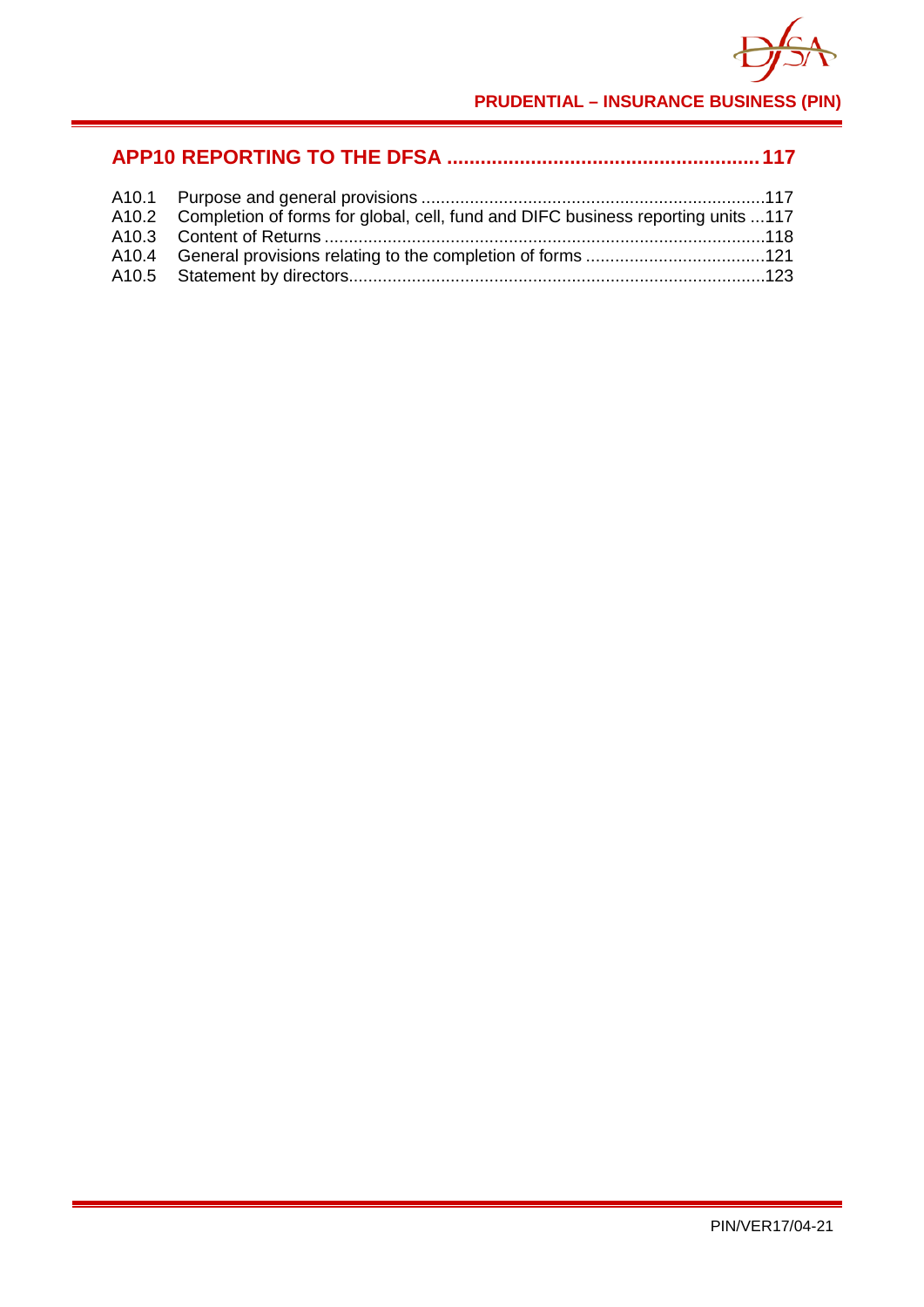## <span id="page-6-0"></span>**1 APPLICATION**

## <span id="page-6-1"></span>**1.1 Application**

**1.1.1** Subject to Rule 1.1.2, this module (PIN) applies to every Insurer except to the extent that a provision specifies a narrower application.

#### **Guidance**

- 1. An Insurer is defined in the GLO as an Authorised Firm which is authorised under its Licence to carry on in or from the DIFC, one or more of the Financial Services constituting Insurance Business.
- 2. The Rules in PIN apply in relation to all activities of an Insurer, whether carried on within the DIFC or elsewhere.
- **1.1.2** Chapters 2, 3, 4, 6, 7 and 9 do not apply to an Insurer that is an Authorised ISPV, unless expressly provided otherwise.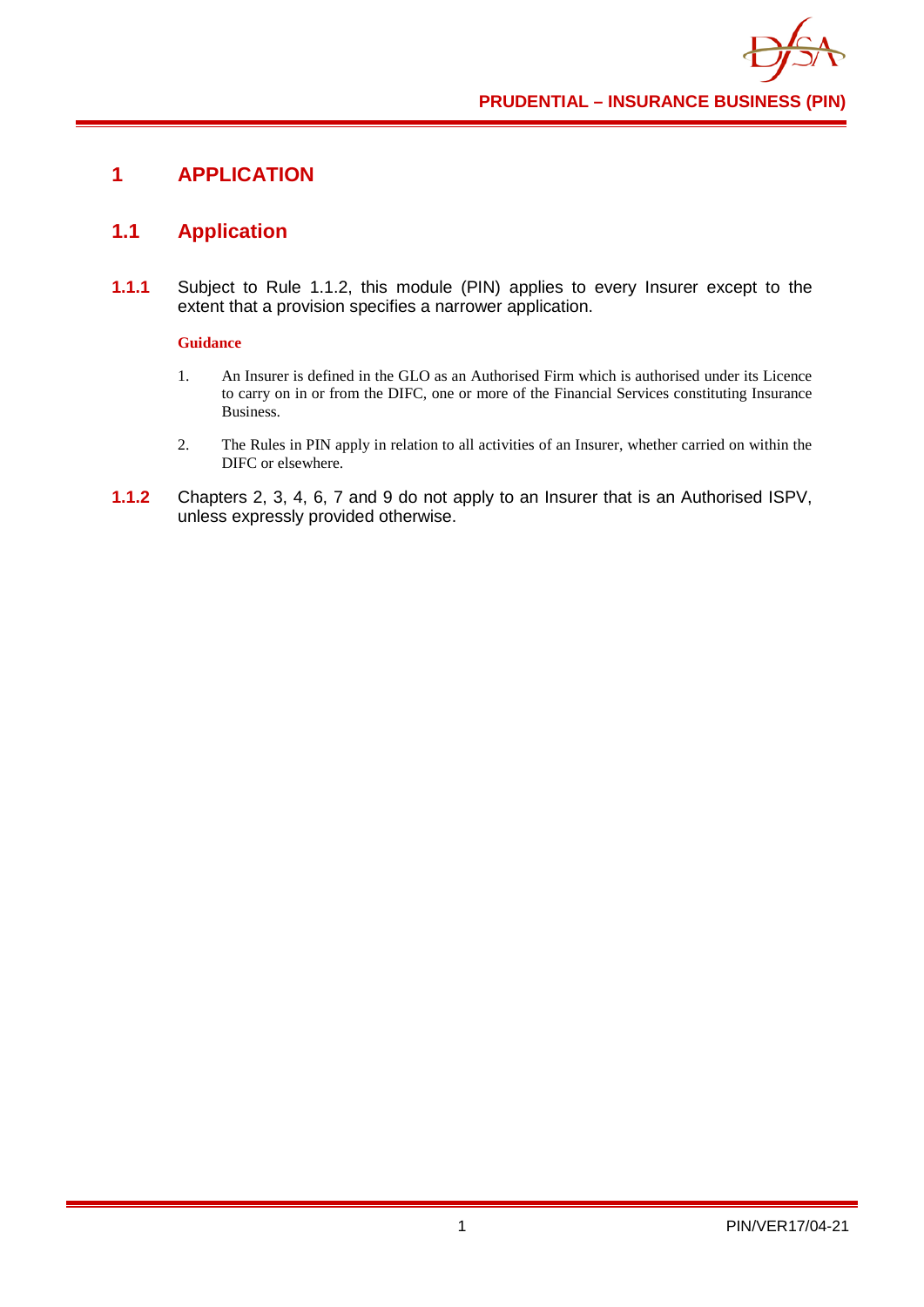## <span id="page-7-0"></span>**2 MANAGEMENT AND CONTROL OF RISK**

#### <span id="page-7-1"></span>**2.1 Introduction**

**2.1.1** This chapter applies to every Insurer.

#### **Guidance**

- 1. All Authorised Firms are subject to the systems and controls provisions of GEN chapter 5. This chapter expands on the relevant requirements of GEN as those provisions apply in the context of an Insurer.
- 2. App2 contains guidance for Insurers in respect of specific areas of risk management that are of particular relevance to Insurers.

## <span id="page-7-2"></span>**2.2 Risk management**

- **2.2.1** An Insurer's risk management systems must:
	- (a) be appropriate to the size, business mix and complexity of the Insurer's operations;
	- (b) address all material risks, financial and non-financial, to which the Insurer is likely to be exposed;
	- (c) describe the relationships between the Insurer's risk tolerance limits, its capital requirements, economic capital and the processes and methods for monitoring risk; and
	- (d) be supported by adequate risk management policies and procedures which explain the risks covered, the measurement approaches used, and the key assumptions made.
- **2.2.2** The risk management systems maintained by an Insurer must include:
	- (a) a written risk management strategy approved by senior management, which in the opinion of senior management addresses all material risks to which the Insurer is likely to be exposed;
	- (b) risk management policies and procedures that in the opinion of senior management are adequate to identify, assess, mitigate, control, monitor and report on the material risks to which the Insurer is exposed; and
	- (c) clearly identified managerial responsibilities and controls, designed to ensure that the policies and procedures established for risk management are adhered to at all times.
- **2.2.3** Subject to Rule 2.2.4, where an Insurer is a member of a Group, the Insurer must take reasonable actions to ensure that the Group as a whole complies with the requirements of Rule 2.2.1 and 2.2.2 as though the Group as a whole were an Insurer.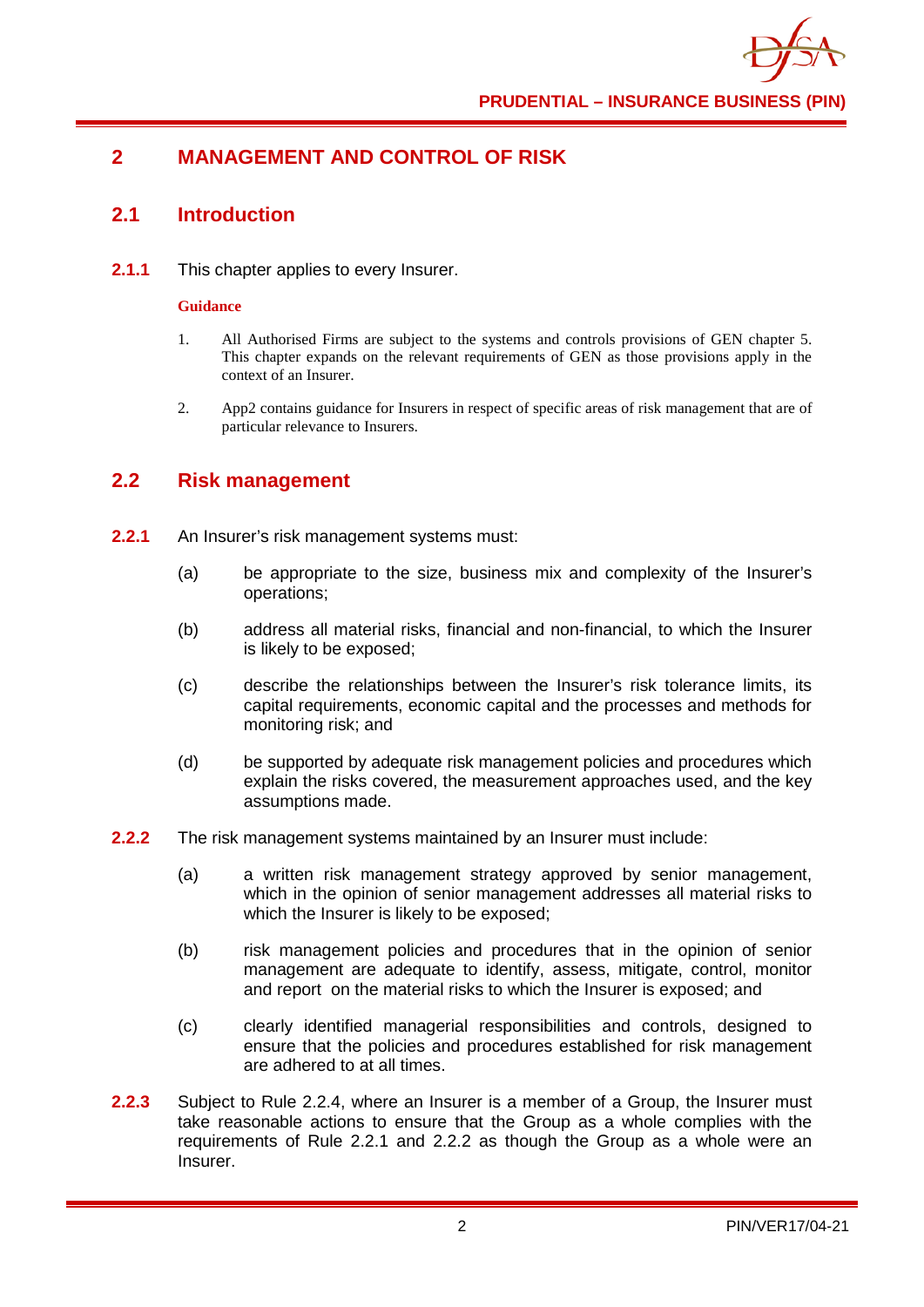- **2.2.4** Rule 2.2.3 does not apply in respect of a Group where the Insurer is not the Holding Company and where the Holding Company of the Group is:
	- (a) another Insurer; or
	- (b) a Subsidiary of another Holding Company.

- 1. The effect of Rule 2.2.4 is to avoid duplication arising from complex Group structures. If an Insurer is a member of a Group whose Holding Company is another Insurer, the first Insurer need not apply Rule 2.2.3 in respect of that Group, because the Insurer that is the Holding Company is already required to apply that Rule. Where an Insurer is a member of two or more Groups that are also sub-groups of a single Group, the Insurer may consider that single group as a whole for the purposes of this section. An Insurer that is a Holding Company is however still required to apply Rule 2.2.3 in respect of any Group of which the Insurer is the Holding Company.
- 2. An Insurer should describe how its risk tolerance limits described in Rule 2.2.1(c) link with its corporate objectives, business strategy and current circumstances. An Insurer is expected to embed its risk tolerance limits into its day-to-day operations and its risk management policies and procedures.

## <span id="page-8-0"></span>**2.3 Management of particular risks**

- **2.3.1** An Insurer must develop, implement and maintain a risk management system to identify and address balance sheet and market risk, including but not limited to:
	- (a) reserving risk;
	- (b) investment risk (including risks associated with the use of derivatives);
	- (c) underwriting risk;
	- (d) claims management risk;
	- (e) product design and pricing risk; and
	- (f) liquidity management risk.
- **2.3.2** An Insurer must develop, implement and maintain a risk management system to identify and address credit quality risk.
- **2.3.3** An Insurer must develop, implement and maintain a risk management system to identify and address the non-financial or operational risk of that Insurer, including but not limited to:
	- (a) technology risk (including processing risks);
	- (b) reputational risk;
	- (c) fraud and other fiduciary risks;
	- (d) compliance risk;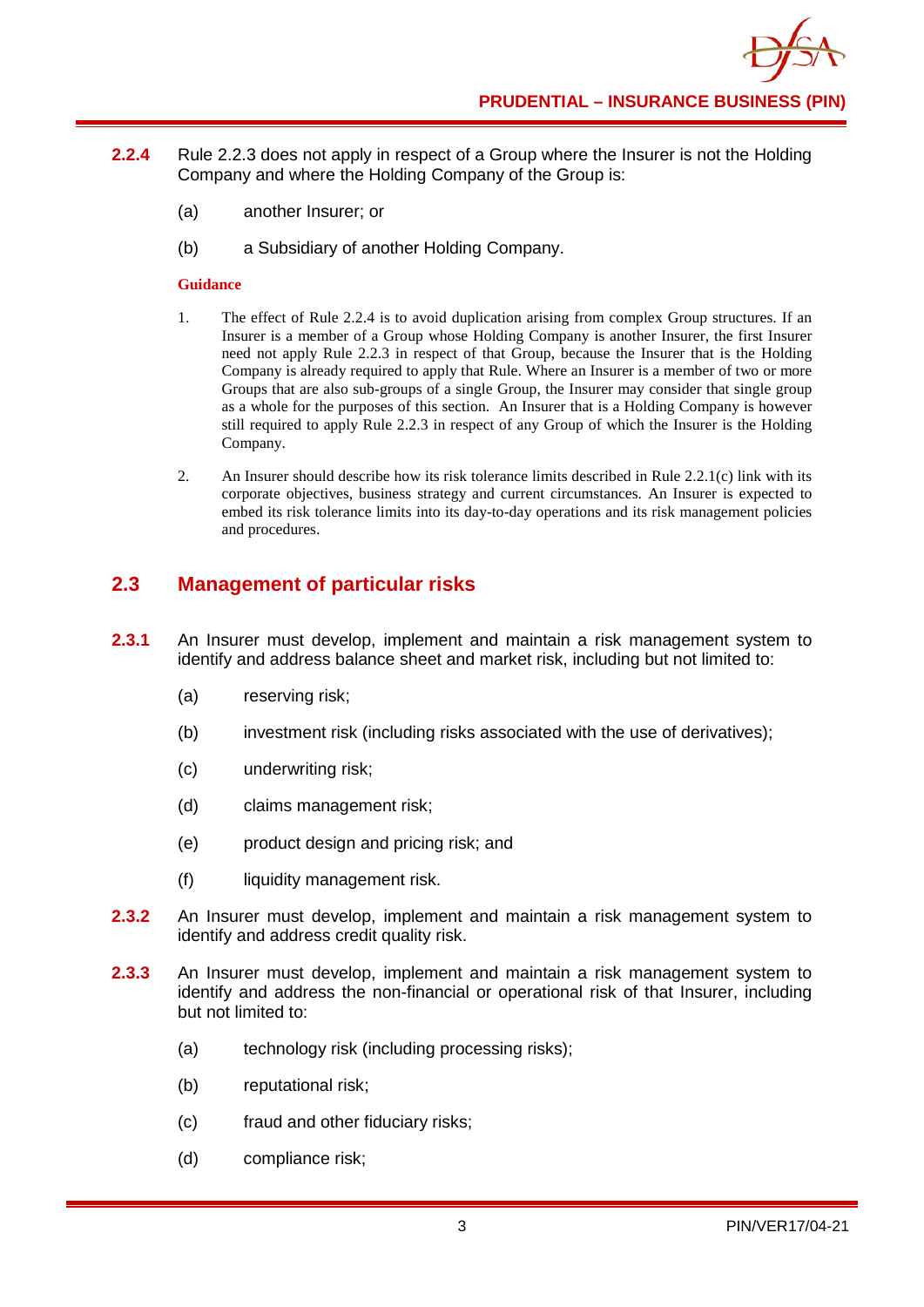**PRUDENTIAL – INSURANCE BUSINESS (PIN)**

- (e) outsourcing risk;
- (f) business continuity planning risk;
- (g) legal risk; and
- (h) key person risk.
- **2.3.4** An Insurer must develop, implement and maintain a risk management system to identify and address reinsurance risk. Reinsurance risk refers to risks associated with the Insurer's use of reinsurance arrangements as cedant.
- **2.3.5** Without limiting the generality of Rule 2.3.4, an Insurer's risk management system in respect of its use of reinsurance arrangements must include the development, implementation and maintenance of a written reinsurance management strategy, appropriate to the size and complexity of the operations of the Insurer, defining and documenting the Insurer's objectives and strategy in respect of reinsurance arrangements.
- **2.3.6** An Insurer must develop, implement and maintain a risk management system which includes an explicit asset-liability management (ALM) policy, which must clearly specify the nature, role and extent of ALM activities and their relationship with product development, pricing functions and investment management.

#### **Guidance**

- 1. An Insurer's ALM policy should be appropriate taking into account the nature, scale and complexity of its ALM risks.
- 2. The ALM policy should include details as to how:
	- (a) the investment and liability strategies adopted by the Insurer allow for the interaction between assets and liabilities;
	- (b) the correlations are taken into account;
	- (c) the liability cash flows will be met by cash inflows; and
	- (d) the valuations of assets and liabilities will change under an appropriate range of different scenarios.
- **2.3.7** Deleted

#### <span id="page-9-0"></span>**2.4 Record-keeping**

- **2.4.1** An Insurer must maintain records adequate to enable it to:
	- (a) fulfil its obligations under Contracts of Insurance effected by it; and
	- (b) demonstrate that it complies with the Rules in PIN.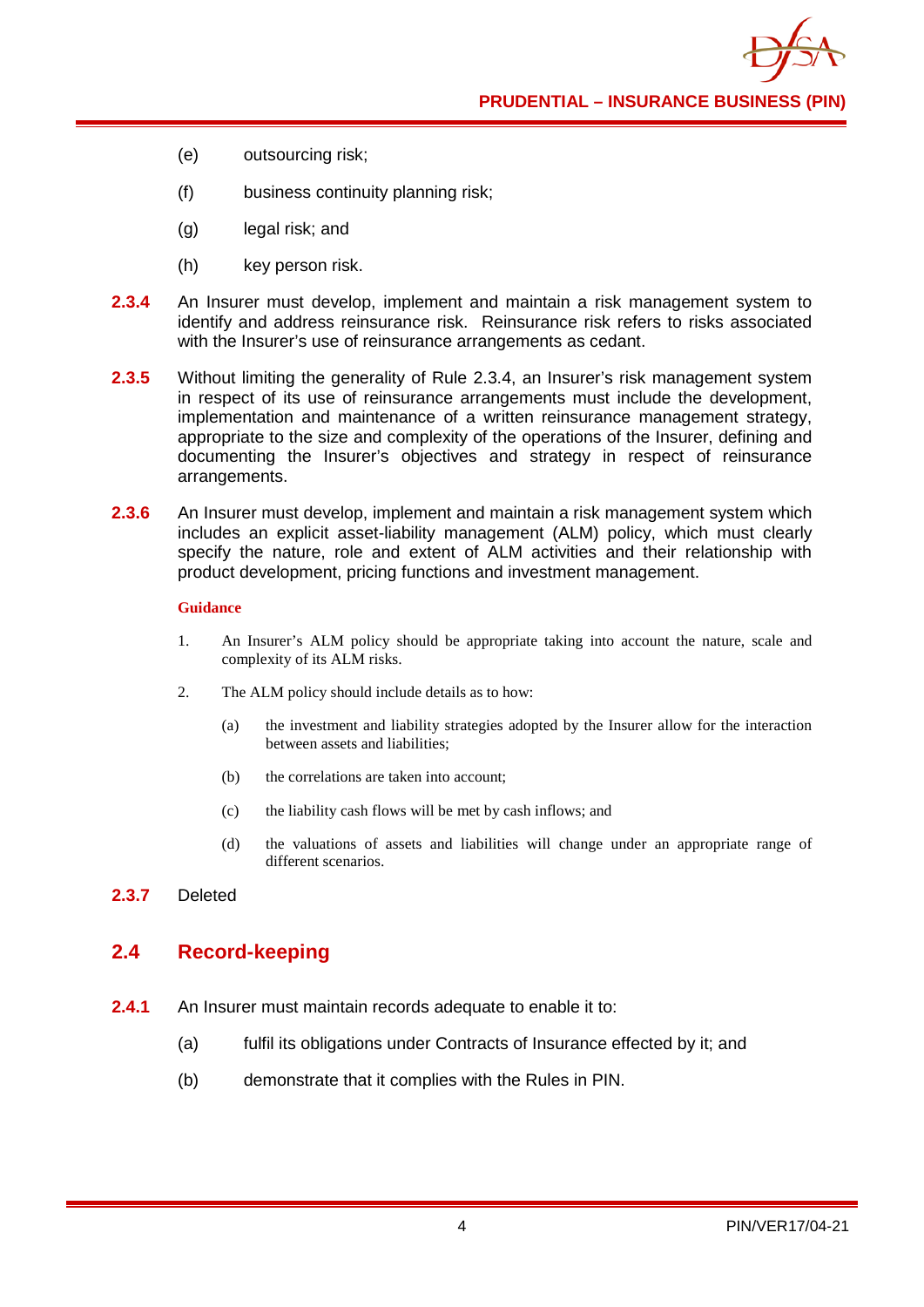## <span id="page-10-0"></span>**2.5 Insurers that undertake surety insurance business**

- **2.5.1** This section applies only to Insurers that undertake Insurance Business in Class  $7(b)$ .
- **2.5.2** An Insurer that undertakes Insurance Business in Class 7(b) must ensure that:
	- (a) in any reporting period, the amount of its Gross Written Premium attributable to Class 7(b) does not exceed 5% of its total Gross Written Premium in all classes of non-life insurance;
	- (b) the Person insured under any Contract of Insurance in Class 7(b) is:
		- (i) a Body Corporate; or
		- (ii) if not a Body Corporate, a Financial Institution;
	- (c) at the time of effecting a Contract of Insurance in Class 7(b), the Person insured under that contract has a rating of BBB or better; and
	- (d) the maximum period of any Contract of Insurance in Class 7(b) does not exceed twenty years.
- **2.5.3** Rule 4.1.4 applies in respect of determination of ratings for the purposes of Rule  $2.5.2(c)$ .
- **2.5.4** An Insurer that is a Protected Cell Company that undertakes Insurance Business in Class 7(b) must comply with Rule 2.5.2 in respect of each Cell to which such business is attributable.
- **2.5.5** (1) An Insurer intending to undertake Insurance Business in Class 7(b) must:
	- (a) notify the DFSA in writing of its proposal to undertake such business; and
	- (b) give to the DFSA a business plan for the business intended to be undertaken.
	- (2) The DFSA may object to a proposal made by an Insurer under (1).
	- (3) The procedures in Schedule 3 to the Regulatory Law apply to a decision of the DFSA under (2).
	- (4) If the DFSA decides to exercise its power under (2), the Insurer may refer the matter to the FMT for review.
	- (5) An Insurer must not effect any contract of insurance in Class 7(b) if the DFSA has objected to a proposal it has made under (1).

#### **Guidance**

1. If all the information required is provided to the DFSA relating to the proposal to effect Contracts of Insurance in Class 7(b), generally, it will take about 45 days for the DFSA to be able to determine whether an Insurer should be allowed to conduct this type of business. An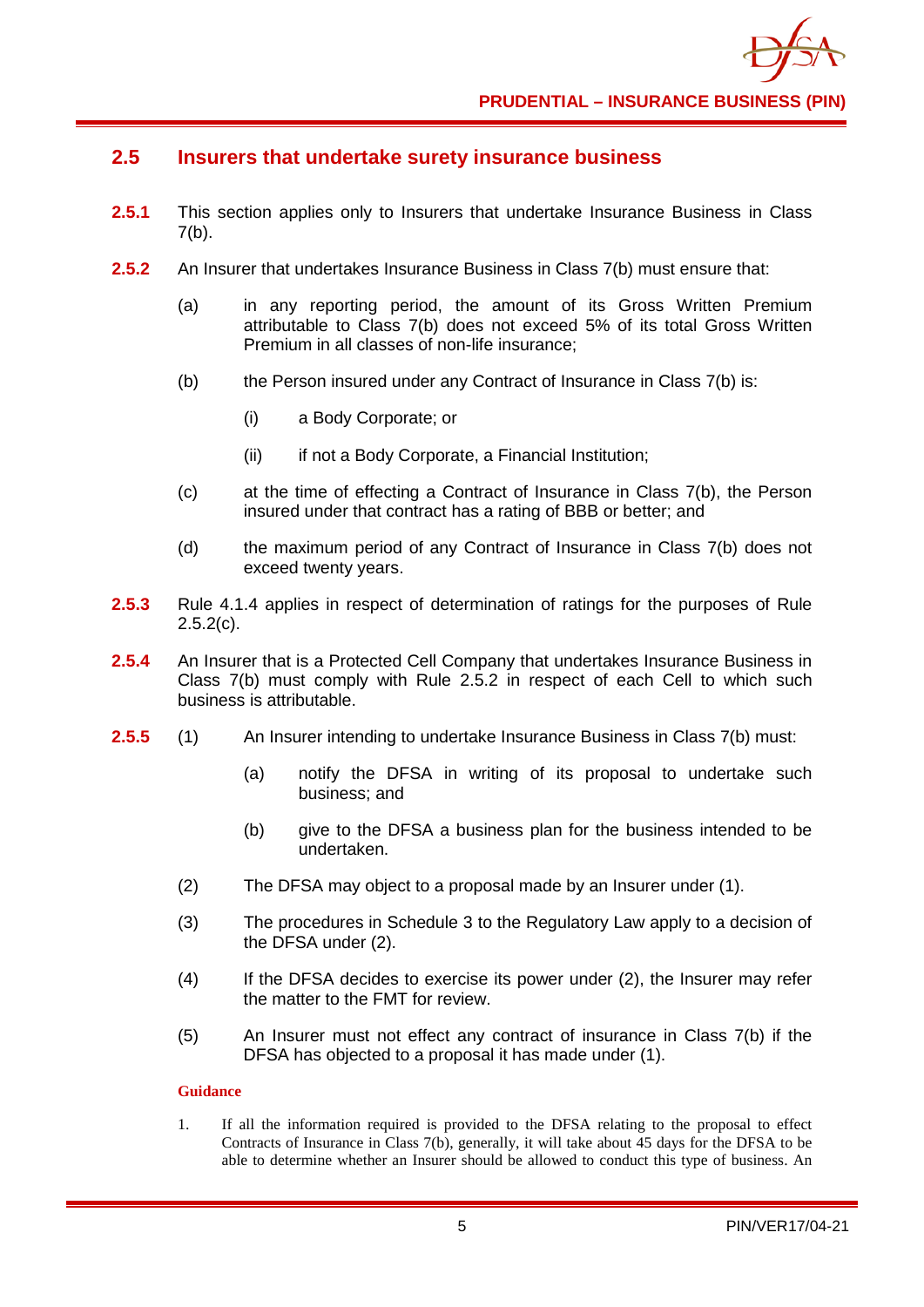Insurer may commence a reference to the FMT in relation to a decision of the DFSA to object to a proposal.

2. The current requirements relating to Class 7(b) do not cater to monoline specialist financial guarantee insurers. However, if such an Insurer wishes to operate in the DIFC, the DFSA will consider what requirements should apply to it. In doing so, the DFSA will consider capital adequacy and other requirements that are generally applied to such specialist Insurers in other jurisdictions.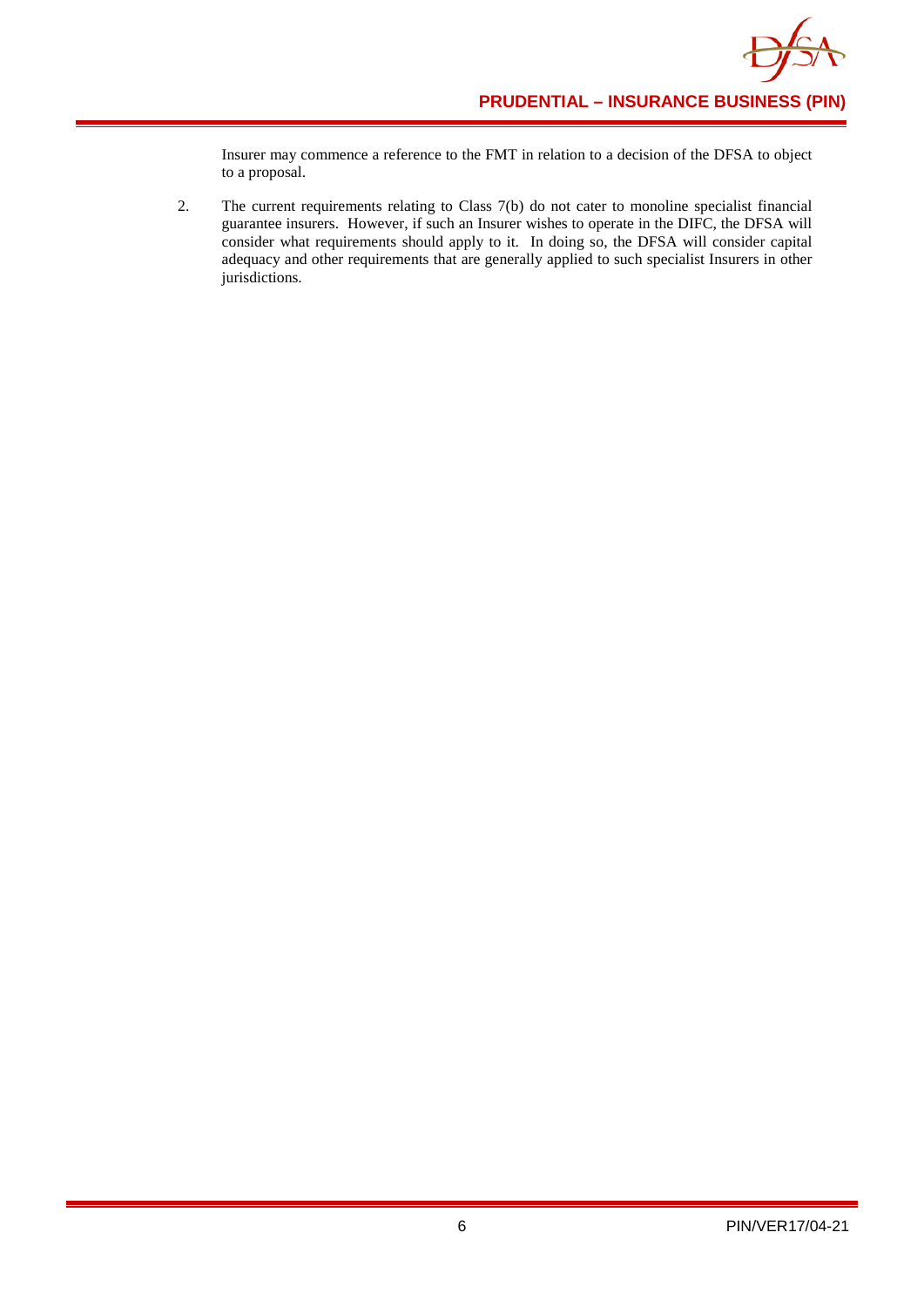## <span id="page-12-0"></span>**3 LONG-TERM INSURANCE BUSINESS**

## <span id="page-12-1"></span>**3.1 Introduction**

**3.1.1** This chapter applies to all Insurers.

#### **Guidance**

- 1. This chapter sets out requirements in respect of Long-Term Insurance Business. An Insurer is required to maintain a separate fund in respect of Long-Term Insurance Business or to subject itself to the same restrictions as apply to a Long-Term Insurance Fund.
- 2.. Requirements in this section that are not specified as applying to Direct Long-Term Insurance Business apply to all Long-Term Insurance Business.

## <span id="page-12-2"></span>**3.2 Establishment of long-term insurance funds**

- **3.2.1** An Insurer that is required, under the provisions of section 3.3, to establish or maintain a Long-Term Insurance Fund in respect of a part of its business must identify separately in its books and records the assets, liabilities, revenues and expenses attributable to that business. Those assets, liabilities, revenues and expenses must be recorded separately and accounted for as a Long-Term Insurance Fund.
- **3.2.2** Where an Insurer that is not a Protected Cell Company carries on Long-Term Insurance Business that, under the provisions of section 3.3, must be attributed to a Long-Term Insurance Fund, it must either:
	- (i) establish one or more Long-Term Insurance Funds; or
	- (j) notify the DFSA in writing that the Insurer is deemed to constitute a single Long-Term Insurance Fund.
- **3.2.3** When an Insurer that is a Protected Cell Company carries on, through a Cell, Long-Term Insurance Business that, under the provisions of section 3.3, must be attributed to a Long-Term Insurance Fund, it must either:
	- (a) establish, in respect of that Cell, one or more Long-Term Insurance Funds; or
	- (b) notify the DFSA in writing that the Cell is deemed to constitute a single Long-Term Insurance Fund.

#### **Guidance**

Because of the prohibition set out in COB part 1, Insurance Business of an Insurer that is a Protected Cell Company can only be carried out through its Cells.

**3.2.4** An Insurer that is subject to a regulatory requirement in another jurisdiction to arrange its affairs or any part of its affairs in a manner that is equivalent or substantially equivalent to the maintenance of a Long-Term Insurance Fund required by this section, may make a written application to the DFSA for that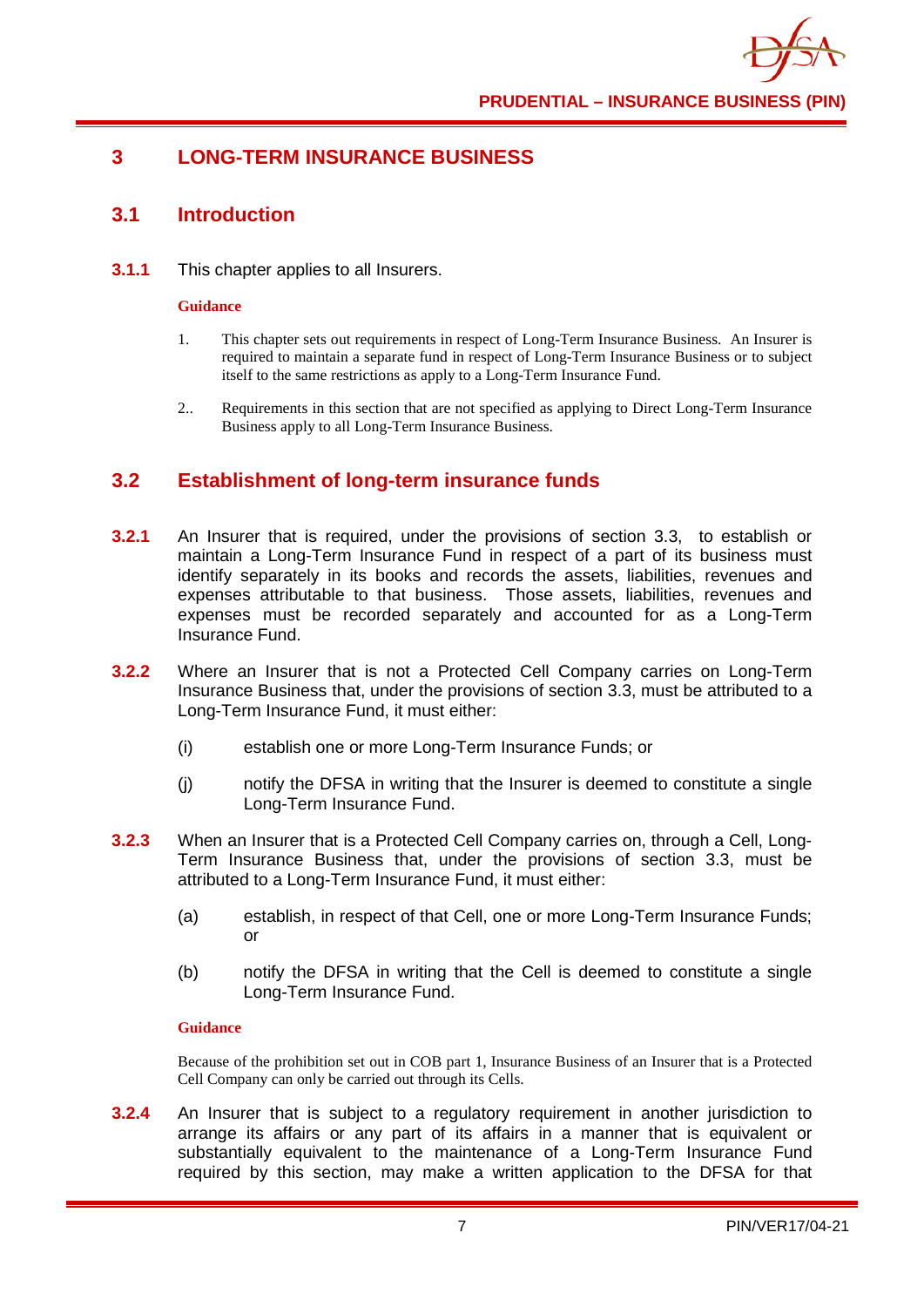arrangement of its affairs or that part of its affairs to be deemed for the purposes of these Rules to constitute a Long-Term Insurance Fund. If the DFSA approves that application, it must inform the Insurer in writing, and must state in its notice to the Insurer the manner in which the arrangement will be deemed for the purpose of these Rules to constitute a Long-Term Insurance Fund.

- **3.2.5** An Insurer, or a Cell of an Insurer, that is deemed in accordance with Rule 3.2.2(b) or Rule 3.2.3(b) to constitute a single Long-Term Insurance Fund, shall be treated for all purposes relating to these Rules as though the Insurer had established a Long-Term Insurance Fund to which all of the assets and liabilities of the Insurer or of the Cell are attributed.
- **3.2.6** Notwithstanding anything to the contrary contained in the above provisions, the DFSA may, at its sole discretion, direct that an Insurer which conducts Long-Term Insurance Business establish one or more Long-Term Insurance Funds in respect of its Long-Term Insurance Business or any part of such business. An Insurer shall establish one or more Long-Term Insurance Funds where so directed by the DFSA.

## <span id="page-13-0"></span>**3.3 Attribution of contracts to a fund**

- **3.3.1** All contracts of Long-Term Insurance effected by a DIFC Incorporated Insurer must be attributed to a Long-Term Insurance Fund.
- **3.3.2** All contracts of Long-Term Insurance effected by an Insurer that is not a DIFC Incorporated Insurer through an establishment in the DIFC must be attributed to a Long-Term Insurance Fund.
- **3.3.3** Except as allowed in Rule 3.3.4, an Insurer may not attribute General Insurance contracts to a Long-Term Insurance Fund.
- **3.3.4** An Insurer may attribute insurance contracts in General Insurance Class 1 or Class 2 to a Long-Term Insurance Fund.

## <span id="page-13-1"></span>**3.4 Segregation of assets and liabilities**

- **3.4.1** All assets, liabilities, revenues and expenses in respect of a Contract of Insurance that is attributed to a Long-Term Insurance Fund must be recorded as assets, liabilities, revenues and expenses of that Long-Term Insurance Fund.
- **3.4.2** An Insurer may at any time attribute any of its assets to a Long-Term Insurance Fund that were not previously attributed to such a Long-Term Insurance Fund.

#### **Guidance**

A transaction described in Rule 3.4.2 is sometimes described as a transfer of capital into the Long-Term Insurance Fund.

**3.4.3** All revenues and expenses arising by way of earnings, revaluation or other change to the assets and liabilities of a Long-Term Insurance Fund must be recorded as revenues and expenses, or movements in capital, of that Long-Term Insurance Fund.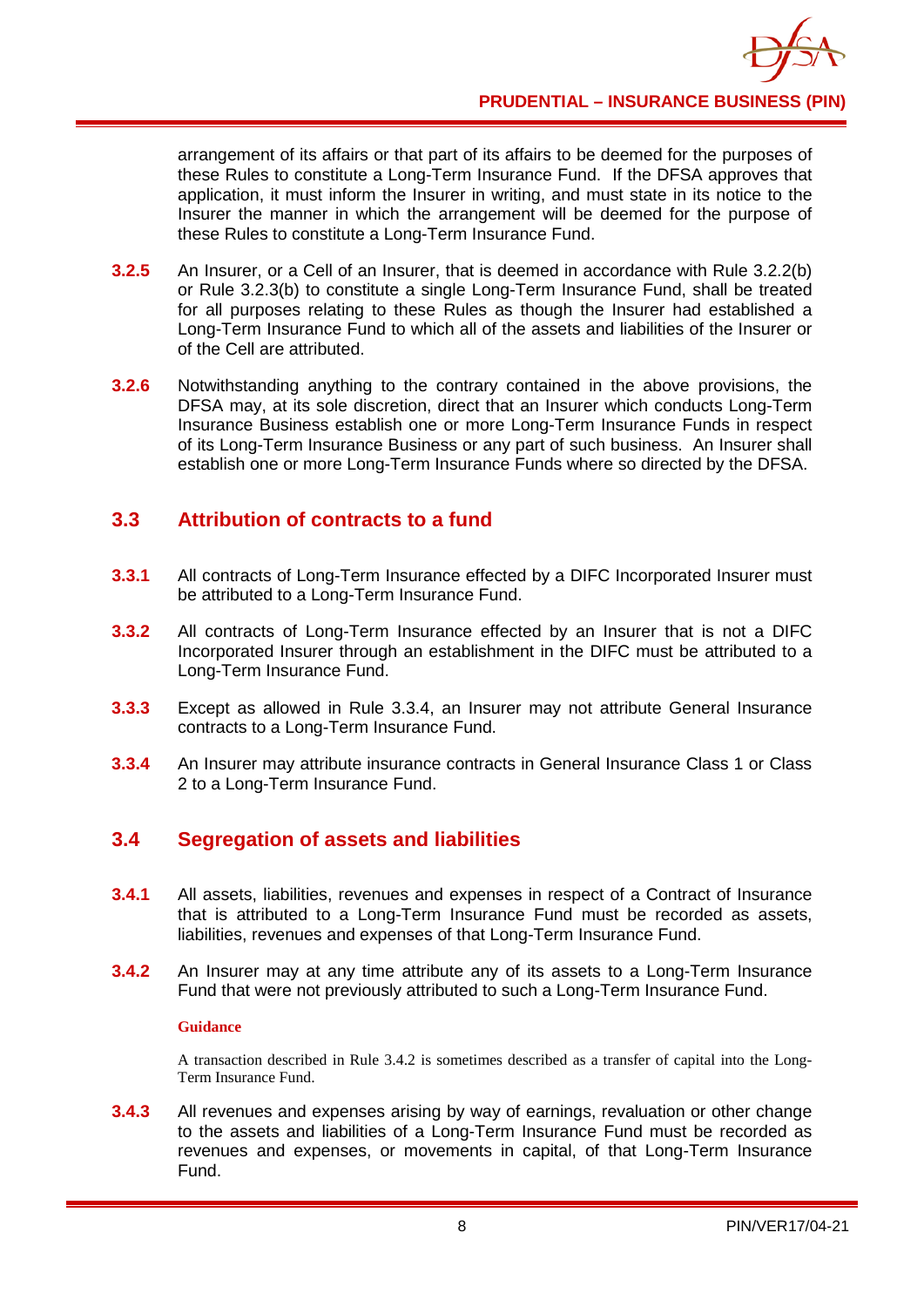**3.4.4** An Insurer which is required to maintain a Long-Term Insurance Fund must maintain adequate accounting and other records to identify the contracts and the assets, liabilities, revenues and expenses attributable to the Long-Term Insurance Fund.

## <span id="page-14-0"></span>**3.5 Limitation on use of assets in long-term insurance fund**

- **3.5.1** Except as provided in this section, assets that are attributable to a Long-Term Insurance Fund must be applied only for the purposes of the business attributed to the Long-Term Insurance Fund.
- **3.5.2** Assets attributable to a Long-Term Insurance Fund may not be transferred so as to be available for other purposes of the Insurer except:
	- (a) where the transfer constitutes appropriation of a surplus determined in accordance with section 7.3, provided that the transfer is performed within four months of the Reference Date of the actuarial investigation referred to in that Rule;
	- (b) where the transfer constitutes a payment of dividend or return of capital, in accordance with Rules 3.5.3 and 3.5.4;
	- (c) where the transfer is made in exchange for other assets at fair value;
	- (d) where the transfer constitutes reimbursement of expenditure borne on behalf of the Long-Term Insurance Fund, and in respect of expenses attributable to the Long-Term Insurance Fund; or
	- (e) where the transfer constitutes reattribution of assets attributed to the Long-Term Insurance Fund in error.
- **3.5.3** Assets attributable to a Long-Term Insurance Fund must not be distributed by way of dividend or by way of return of capital, except by an Insurer or a Cell that is deemed to constitute a single Long-Term Insurance Fund.
- **3.5.4** A dividend or return of capital by an Insurer or a Cell that is deemed to constitute a single Long-Term Insurance Fund may only be made where the dividend or return of capital constitutes appropriation of a surplus determined in accordance with section 7.3, and:
	- (a) if the payment is made within four months of the Reference Date of the actuarial investigation determining that surplus, the payment does not cause the total aggregate amount of the dividends or returns of capital made by the Insurer or the Cell since that Reference Date to exceed the amount of that surplus; or
	- (b) If the payment is made more than four months after the Reference Date of the actuarial investigation determining that surplus, the payment does not cause the total aggregate amount of the dividends or returns of capital made by the Insurer or the Cell since that Reference Date to exceed 50 per cent of the amount of that surplus.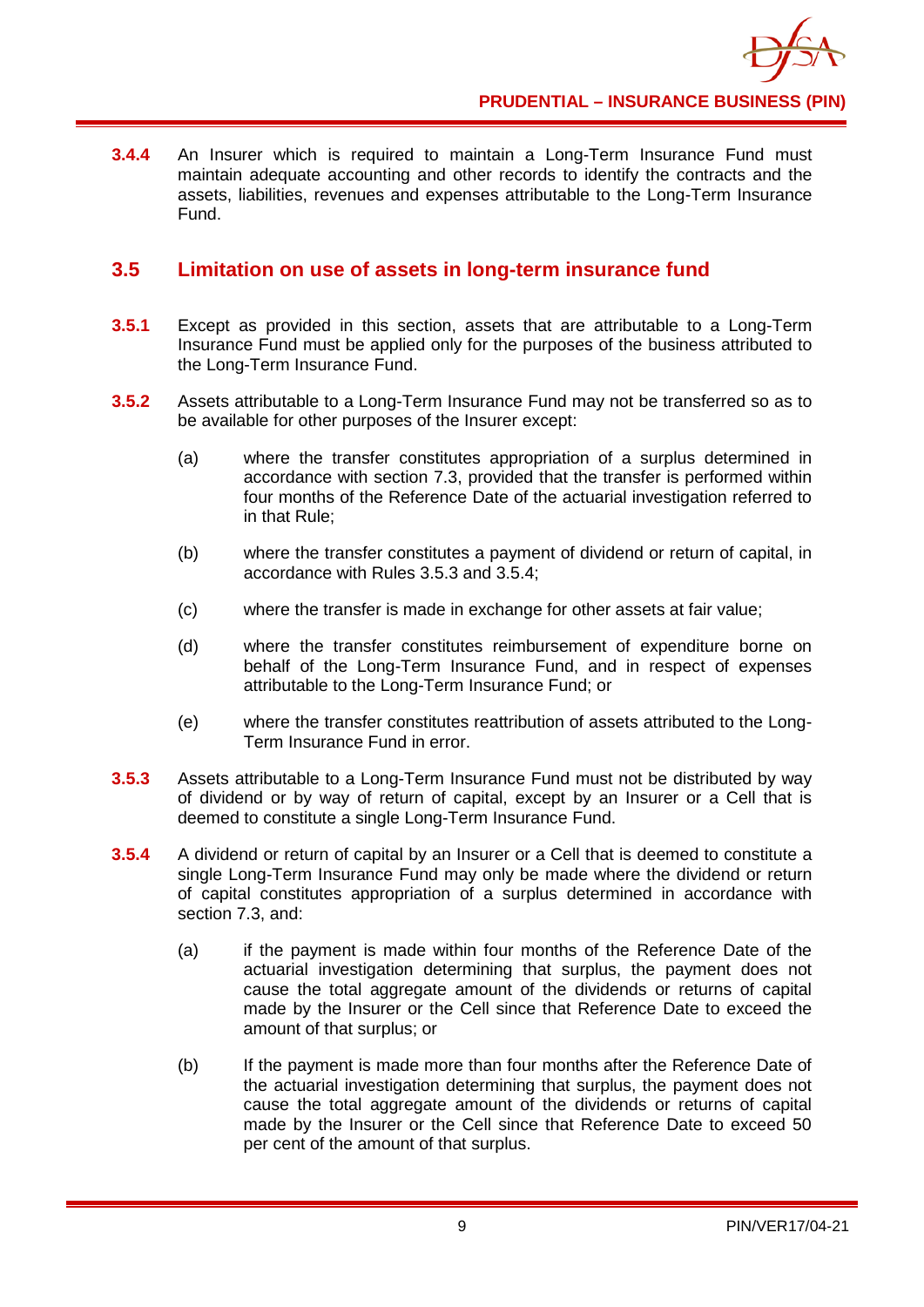**3.5.5** Assets attributable to a Long-Term Insurance Fund must not be lent or otherwise made available for use for any other purposes of the Insurer or any purposes of any party Related to the Insurer.

#### **Guidance**

Rule 3.5.5 operates to prohibit, among other things, lending between Long Term Insurance Funds of the same Insurer. Assets must not be organised in such a manner as to create indebtedness between Long Term Insurance Funds.

**3.5.6** An Insurer may not enter into any arrangement, whether or not described as a contract of reinsurance, whereby a Long-Term Insurance Fund of the Insurer stands in the same relation to the Insurer as though the Insurer were the reinsurer in a contract of reinsurance in which the Long-Term Insurance Fund is the cedant.

#### **Guidance**

Rule 3.5.6 operates to prohibit reinsurance between Long Term Insurance Funds of the same Insurer, as well as arrangements of the nature of internal contracts of reinsurance where the cession transaction is attributed to a Long-Term Insurance Fund but the corresponding reinsurance acceptance transaction is not.

## <span id="page-15-0"></span>**3.6 Other requirements**

- **3.6.1** (1) Except as permitted in this Rule, a DIFC Incorporated Insurer must not effect any Direct Long-Term Insurance contract the terms of which include any of the following:
	- (a) investment components of Policy Benefits, that are wholly or partly guaranteed;
	- (b) options to receive Policy Benefits on expiry, maturity or surrender as annuities, where annuity rates are wholly or partly guaranteed at the inception of the contract;
	- (c) bonuses on participating contracts where those bonuses become vested Policy Benefits or guaranteed by the Insurer at a date prior to expiry, maturity or surrender; or
	- (d) other options or discretionary Policy Benefits that expose the Insurer to investment, expense or other risk that is not readily definable at the inception of the contract.
	- (2) An Insurer may request the permission of the DFSA to effect Direct Long-Term Insurance contracts with features of the kind referred to in (1). A request must be made in writing and must include:
		- (a) details of the terms of the proposed contracts;
		- (b) an explanation of how the Insurer intends to price such contracts, and to value them for the purposes of its capital adequacy calculations; and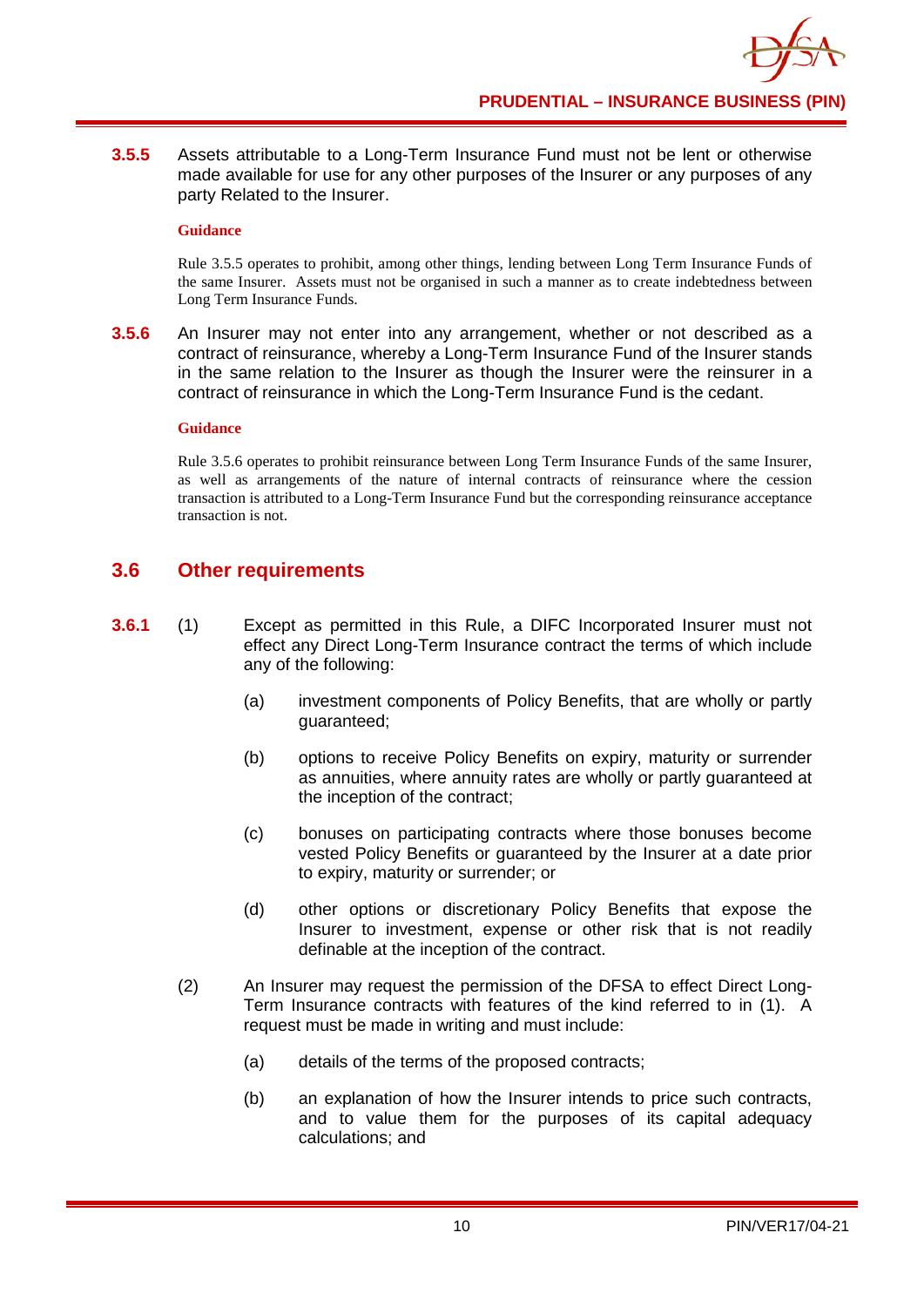- (c) an explanation of how the Insurer intends to quantify, monitor and manage the risks to its capital adequacy represented by such features of contracts.
- (3) The DFSA may give an Insurer permission to effect Direct Long-Term Insurance contracts having one or more features of the kind referred to in (1). Permission shall be given in writing and shall be subject to such terms or conditions as the DFSA may specify in its notice giving permission. Where any terms and conditions are imposed on the Insurer, the Insurer shall comply with such terms and conditions.
- (4) The DFSA may on its own initiative at any time vary or revoke permission given under (3) above. Variation or revocation shall be communicated to the Insurer in writing.
- (5) The procedures in Schedule 3 to the Regulatory Law apply to a decision of the DFSA under this Rule not to give permission or to impose conditions or restrictions or to vary or revoke permission.
- (6) If the DFSA decides to exercise its power under this Rule not to give permission or to impose conditions or restrictions or to vary or revoke permission, the Insurer may refer the matter to the FMT for review.

- 1. The features described in Rule 3.6.1(1) have the potential to expose an Insurer to risks that are not adequately provided for in the capital adequacy framework set out in this Rulebook. The DFSA retains the power to prohibit or limit the inclusion of such features in a Long-Term Insurance contract where it is of the view that the inclusion of such features may have a materially adverse impact upon the long term viability of the Insurer. It is natural for Insurers to seek to stimulate a market by offering features such as guarantees or options. However, the solvency of Insurers could be threatened if they have not adequately valued, stress-tested and set aside adequate capital to service such features. Therefore, the DFSA will expect Insurers seeking permission to write contracts with such features to demonstrate that these steps have been undertaken, and that their procedures provide adequately for ongoing monitoring of the associated risks. Permission to undertake such business may be subject to conditions, for example, a requirement to maintain additional capital, or to restrict business of this nature by reference to total business. The DFSA may also as a condition of granting permission require additional information relating to the business in question to be reported to the DFSA in the Insurer's periodic regulatory returns, or in the Actuary's report referred to in Rule 7.3.4.
- 2. If all the information required is provided to the DFSA relating to a request for permission under Rule 3.6.2, generally, it will take about 45 days for the DFSA to be able to determine whether an Insurer should be permitted to effect Direct Long-Term Insurance contracts with features of the kind referred to in that Rule.
- **3.6.2** A DIFC Incorporated Insurer which undertakes Direct Long-Term Insurance Business must supervise adequately the conduct of its Direct Long-Term Insurance Business in each jurisdiction in which that Business is undertaken.

#### **Guidance**

1. In order to demonstrate compliance with Rule 3.6.2, the senior management of a DIFC Incorporated Insurer should have mechanisms in place such that adequate information, in appropriate detail, is reported internally to senior management on a timely basis, and that this information is appropriately considered and acted upon.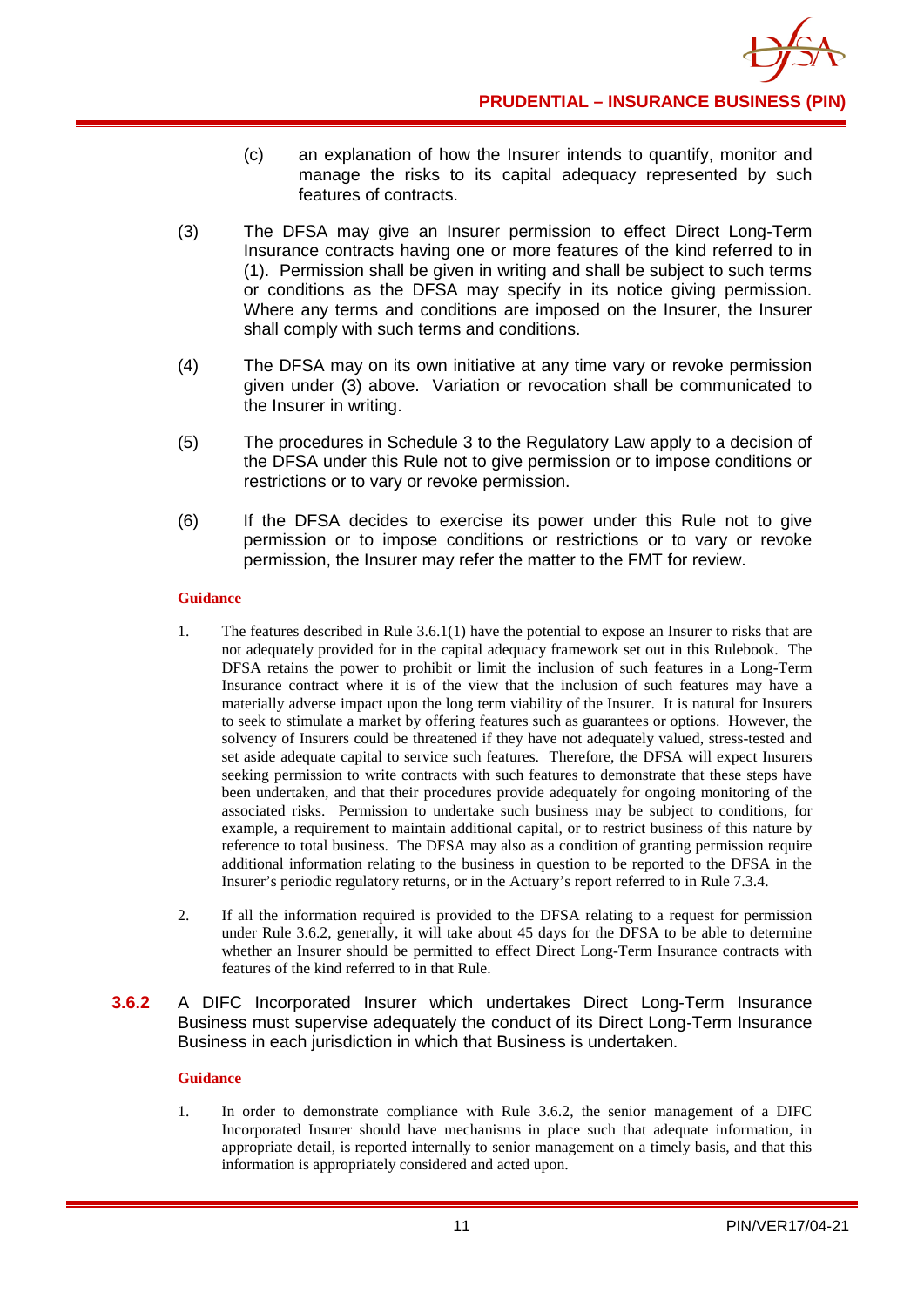

- 2. In discharging its responsibilities under Rule 3.6.2, and under the high level requirements to which it is subject under GEN Rule 5.3.1, senior management will need to consider specific risks to which the Insurer is exposed as a consequence of its activity within each jurisdiction. Internal governance procedures such as Internal Audit should include examination of non-DIFC activities. Compliance procedures should be designed to ensure that the Insurer complies with any domestic regulation to which it may be subject in the jurisdiction in which it is doing business. Insurers are also expected to ensure that conduct of business by them in other jurisdictions does not pose any risk to the reputation of the DIFC. Consequently, senior management should ensure that adequate standards of customer protection are adopted by the Insurer's operation in each jurisdiction. Senior management should have regard to the provisions of GEN section 4.2 and in particular Principles 6, 7, 8 and 9 in considering whether standards of consumer protection are adequate. Review of persistency statistics may assist in identifying problems in the area of conduct of business.
- 3. Rule 3.6.2 does not preclude the establishment of appropriate local management structures with responsibility for the Insurer's business in the jurisdiction in question. However, the overall responsibility for ensuring compliance with domestic and DIFC regimes rests with the senior management of the Insurer.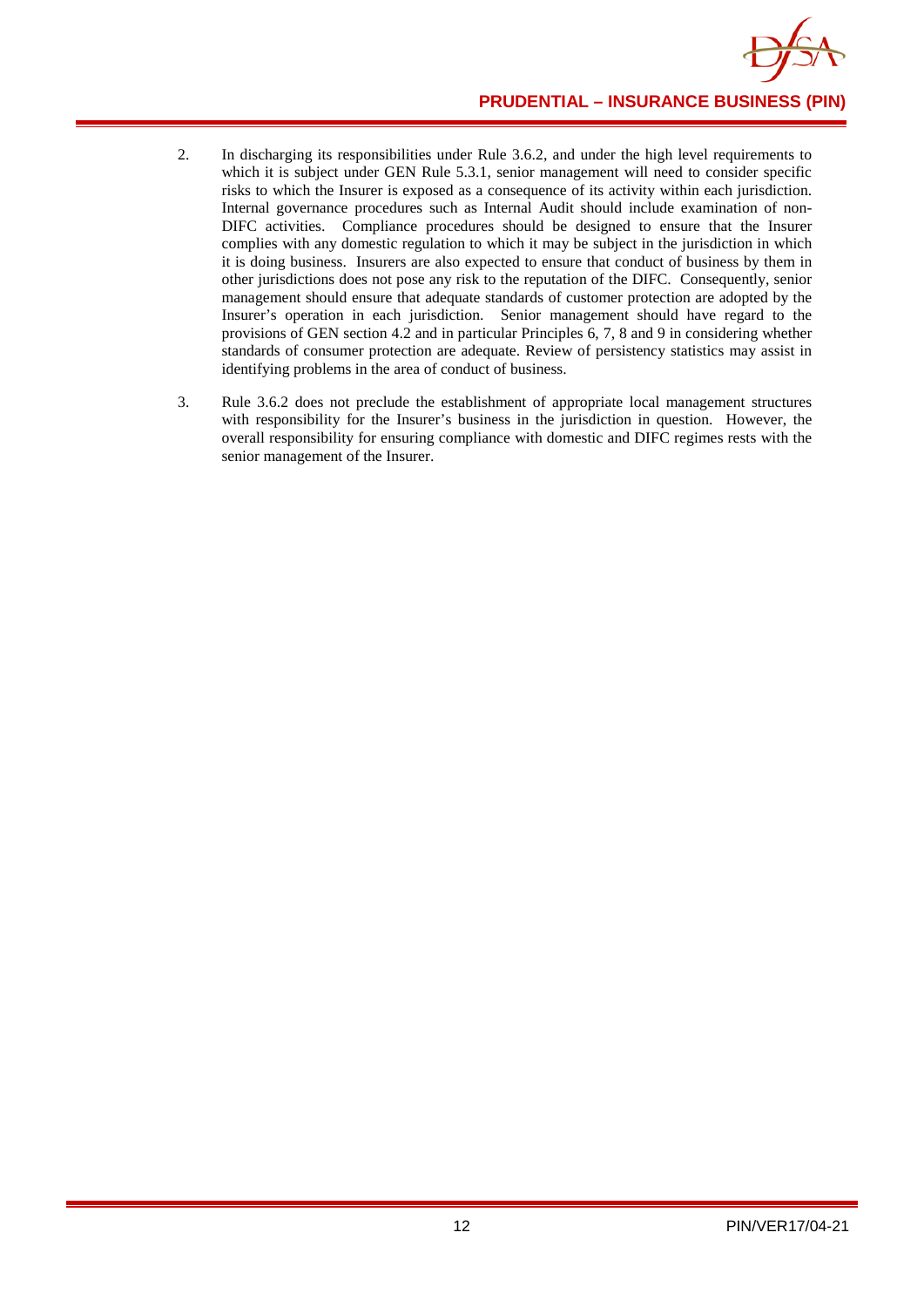## <span id="page-18-0"></span>**4 CAPITAL ADEQUACY**

## <span id="page-18-1"></span>**4.1 Introduction**

#### **4.1.1** This chapter applies to all Insurers.

#### **Guidance**

- 1. The amount of capital is fundamental to the financial health of any insurance undertaking and therefore to the protection of its policyholders. All Insurers are therefore required to maintain a minimum level of capital resources in accordance with this chapter.
- 2. This chapter establishes minimum required levels of capital resources applicable to Insurers of different types. Section 4.2 establishes provisions that are applicable to all Insurers, wherever they are incorporated and of whatever type they are. Section 4.3 establishes Minimum Capital Requirements in respect of Insurers other than Protected Cell Companies, and section 4.4 establishes equivalent requirements in respect of Protected Cell Companies. Additional provisions are established by section 4.6, in respect of Insurers maintaining Long-Term Insurance Funds, and by section 4.7, in respect of Insurers that are not DIFC Incorporated Insurers.
- 3. The DFSA has the power under the Regulatory Law 2004 to act if it believes that any requirement of this chapter is breached, or that it may be breached in the future.
- **4.1.2** For the purposes of this chapter, assets and liabilities must be valued in accordance with chapter 5.
- **4.1.3** In this chapter and in the appendices referred to in this chapter, references to ratings are made according to the rating hierarchy (AAA, AA, etc) of Standard & Poor's. Where, for the purposes of a provision of this chapter or of an appendix, an Insurer uses ratings from a Rating Agency other than Standard & Poor's, the Insurer must apply that provision as though the Standard & Poor's rating referred to in the provision were replaced by the rating from that other Rating Agency that is equivalent to the Standard & Poor's rating.
- **4.1.4** An Insurer must not, for the purposes of this chapter or the appendices referred to in this chapter, use ratings provided by any Rating Agency other than Standard & Poor's, Moody's, AM Best, and Fitch Ratings, except where the DFSA has given written approval to the Insurer for the use of ratings provided by that other Rating Agency.

## <span id="page-18-2"></span>**4.2 Basic requirement**

- **4.2.1** This section applies to all Insurers.
- **4.2.2** An Insurer must always have capital resources that are, in the opinion of its directors formed on reasonable assumptions, adequate for the conduct of its business, taking into consideration the size of the Insurer and the mix and complexity of its business.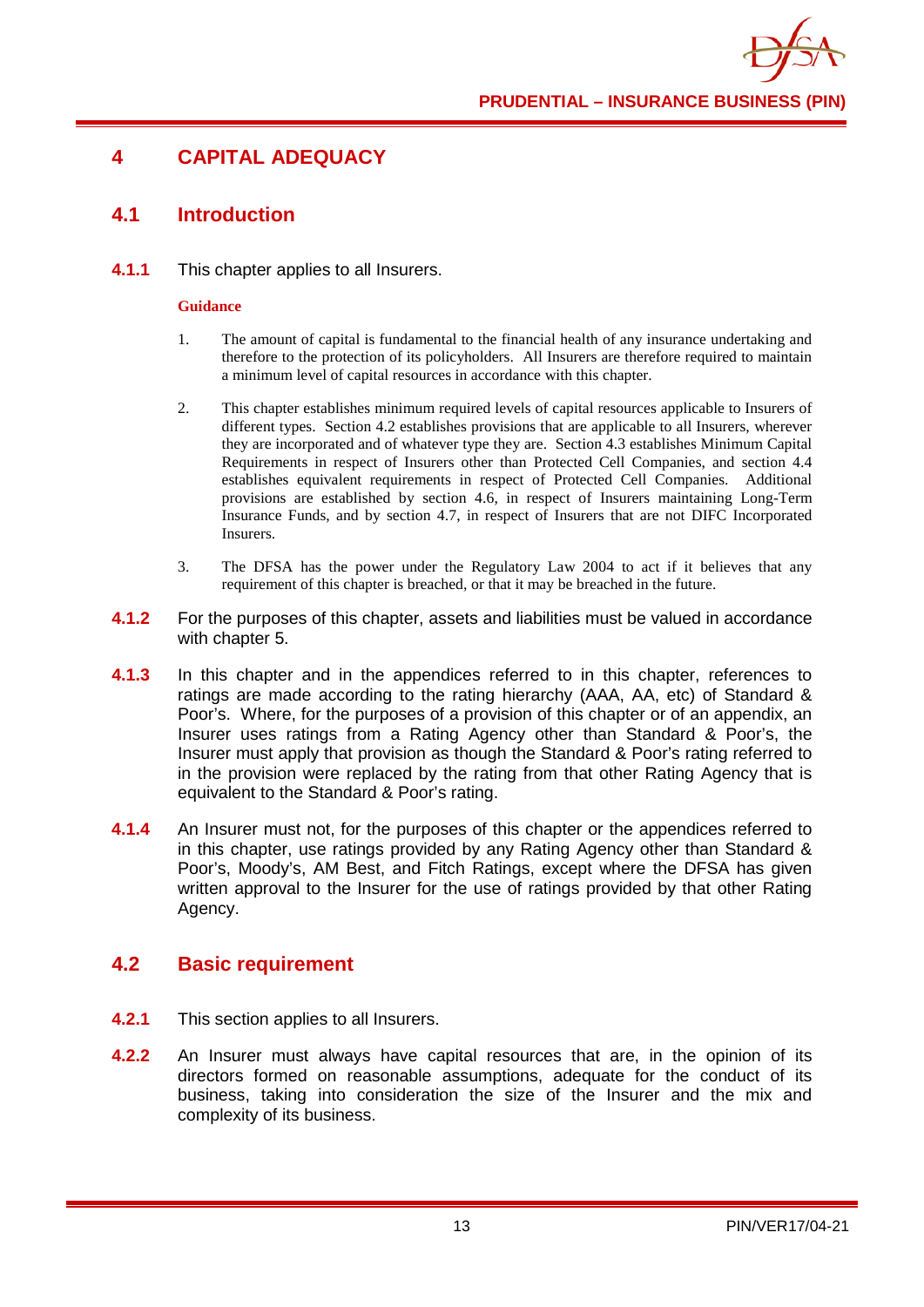- 1. Where an Insurer effects Direct Long-Term Insurance contracts, Rule 4.2.2 implies that the Insurer must also be able to fund and service its Long-Term Insurance Business in the long term.
- 2. To be able to demonstrate to the DFSA that the Insurer meets the obligation of Rule 4.2.2 on an on-going basis, the DFSA expects the Insurer to develop internal capital models to support the self-assessment of capital adequacy. Those internal capital models should include mechanisms to estimate in a realistic manner the impact on the Insurer's capital position of possible scenarios relevant to the Insurer's business. The results of scenario testing should be communicated to the appropriate levels of management within the Insurer. Insurers should be able to demonstrate to the DFSA that the Insurer has adequate capital resources to withstand external and internal shocks to which they may plausibly be exposed.
- 3. Compliance with quantitative capital requirements set out in the PIN Module does not guarantee compliance with Rule 4.2.2.
- **4.2.3** (1) Without limiting the generality of Rule 4.2.2, an Insurer that effects Direct Long-Term Insurance contracts must ensure that:
	- (a) premiums for any Direct Long-Term Insurance contracts it effects are sufficient at that time for the formation of technical provisions relating to future Policy Benefits in accordance with the applicable valuation rules; and
	- (b) each Long-Term Insurance Fund to which Direct Long-Term Insurance contracts are attributed holds at all times Invested Assets of appropriate safety, yield and marketability adequate to provide the future Policy Benefits under those contracts that are attributed to the Fund.
	- (2) For the purposes of (1)(b), assets of the type described in Rule A3.4.3 must be excluded.

#### **Guidance**

- 1. Rule 4.2.3(1)(a) applies at the time that a contract is effected. Circumstances may arise in which premiums subsequently prove to be inadequate. However, this does not create a breach of the requirement in that subparagraph. Neither does the fact that an individual contract might suffer a large loss.
- 2. An Insurer should be able to demonstrate that its procedures allow for prior assessment and periodic review of premium adequacy of Direct Long-Term Insurance contracts that it writes. The assessment will consider the adequacy of premiums taking into account projected revenues and expenses in respect of the relevant contracts, including the likely impact of any discretionary features. In making this assessment, credit should not be taken for the impact of voluntary discontinuance (lapse, surrender of or making the contract paid-up) by the policyholder. The DFSA does not consider it appropriate for the projected profitability of Direct Long-Term Insurance contracts to be dependent on 'lapse support'.
- 3. Rule 4.2.3(1)(a) generally prevents an Insurer from writing 'loss leader' Direct Long-Term Insurance products. An Insurer that wishes to conduct business on a loss-leader basis would need to apply for an appropriate waiver. Such an Insurer would need to demonstrate that its resources are adequate to cover an appropriate level of technical provisions in respect of the contracts concerned, without detriment to its ability to comply with this Rule in respect of its other business.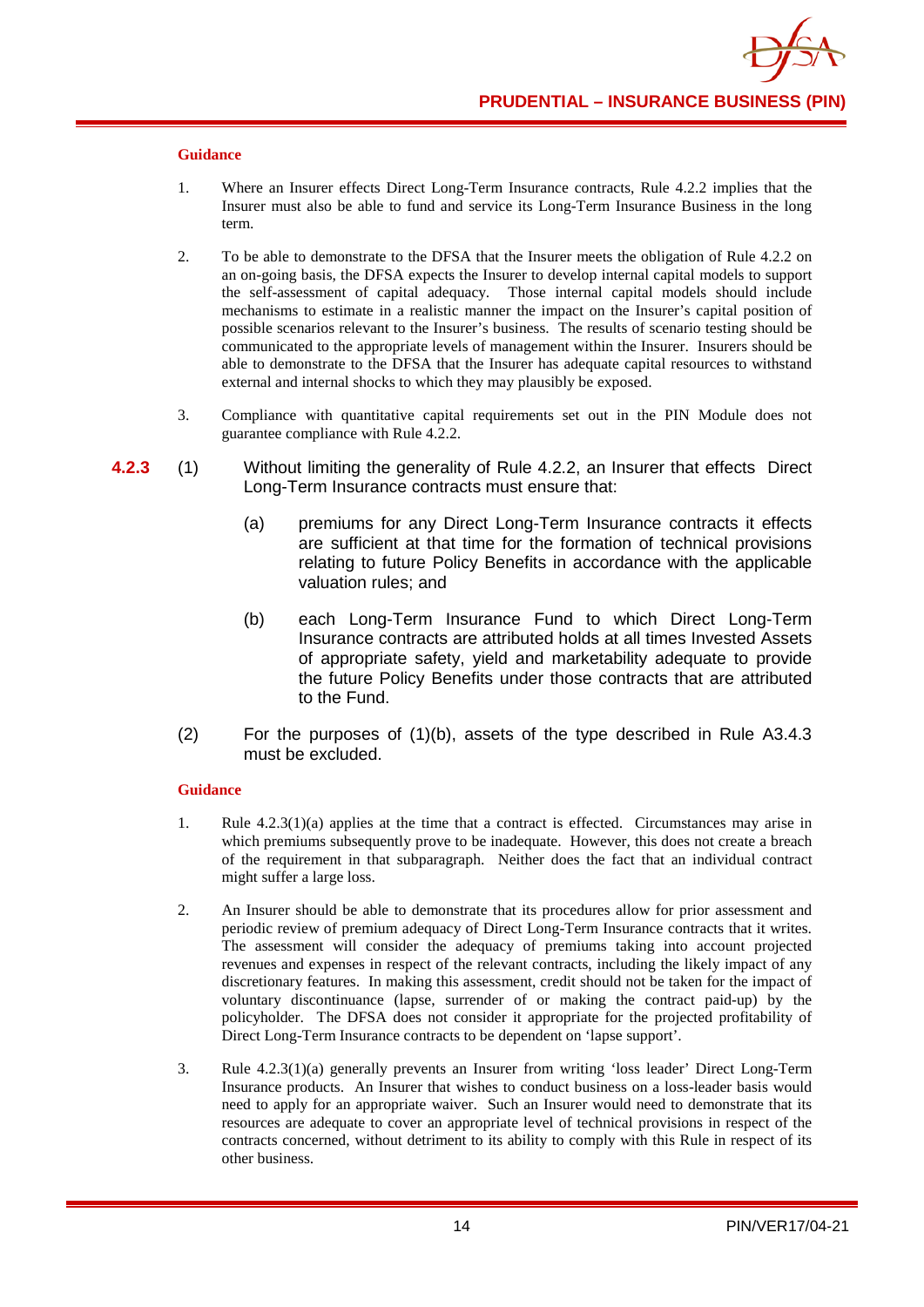**4.2.4** Systems and controls maintained by directors for the purposes of Rule 4.2.2 and Rule 4.2.3 must include analysis of realistic scenarios relevant to the circumstances of the Insurer and the effects that the occurrences of those scenarios would have on the capital requirements of the Insurer and on its capital resources.

#### **Guidance**

Because an Insurer is required to maintain adequate capital resources at all times, its systems and controls need to enable the directors to determine and monitor the capital requirements of the Insurer and the capital resources that it has available, and to identify occurrences where the capital resources fall short of the capital requirements or may fall short in the future. An Insurer is not required to measure the precise amount of its capital resources and its capital requirements on a daily basis. However an Insurer should be in a position to demonstrate its capital adequacy at any time if asked to do so by the DFSA.

### <span id="page-20-0"></span>**4.3 Minimum capital requirement for insurers that are not protected cell companies**

- **4.3.1** This section applies only to Insurers that are not Protected Cell Companies.
- **4.3.2** An Insurer that is not a Protected Cell Company must always have Adjusted Capital Resources equal to or higher than the amount of its Minimum Capital Requirement.
- **4.3.3** An Insurer's Adjusted Capital Resources must be calculated in accordance with App3.
- **4.3.4** An Insurer's Minimum Capital Requirement must be calculated in accordance with App4.

#### <span id="page-20-1"></span>**4.4 Minimum capital requirement for insurers that are protected cell companies**

- **4.4.1** This section applies only to Insurers that are Protected Cell Companies.
- **4.4.2** An Insurer that is a Protected Cell Company must ensure that at all times the Insurer has Adjusted Non-Cellular Capital Resources equal to or higher than the amount of the Minimum Non-Cellular Capital Requirement.
- **4.4.3** An Insurer that is a Protected Cell Company must ensure that at all times, in respect of each of its Cells, the Insurer has Adjusted Cellular Capital Resources equal to or higher than the amount of the Minimum Cellular Capital Requirement in respect of that Cell.
- **4.4.4** The Adjusted Non-Cellular Capital Resources in respect of an Insurer that is a Protected Cell Company must be calculated in accordance with App5.
- **4.4.5** The Minimum Non-Cellular Capital Requirement in respect of an Insurer that is a Protected Cell Company must be calculated in accordance with App6.
- **4.4.6** The Adjusted Cellular Capital Resources in respect of a Cell must be calculated in accordance with App5.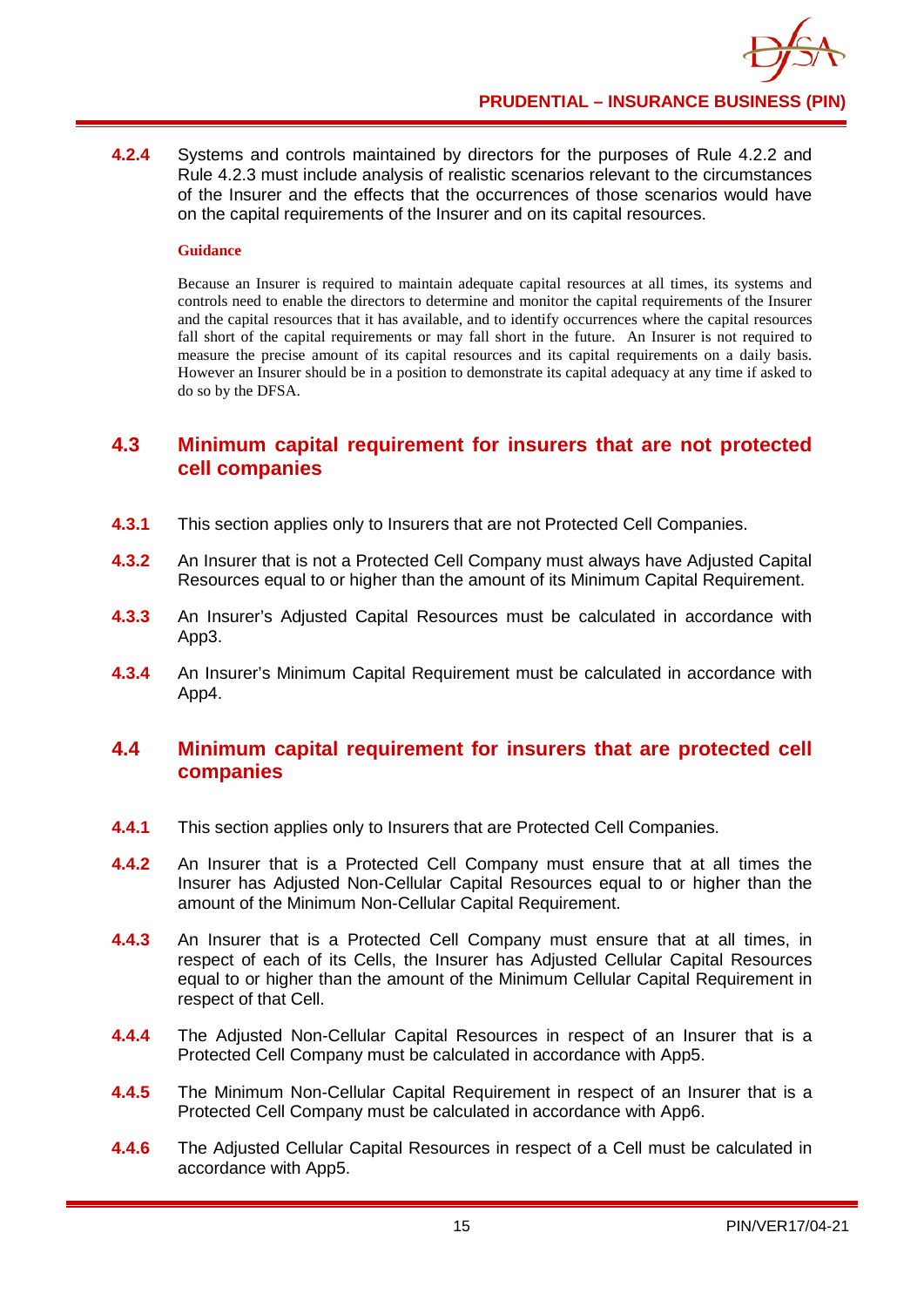**4.4.7** The Minimum Cellular Capital Requirement in respect of a Cell must be calculated in accordance with App6.

### <span id="page-21-0"></span>**4.5 Deleted**

### <span id="page-21-1"></span>**4.6 Insurers that undertake long-term insurance business**

- **4.6.1** Subject to Rule 4.6.2, this section applies only to Insurers that undertake Long-Term Insurance Business through a Long-Term Insurance Fund.
- **4.6.2** This section does not apply to either:
	- (a) an Insurer that is deemed to constitute a single Long-Term Insurance Fund in accordance with Rule 3.2.2(b); or
	- (b) an Insurer that is a Protected Cell Company in respect of a Cell that is deemed to constitute a single Long-Term Insurance Fund in accordance with Rule 3.2.3(b).
- **4.6.3** An Insurer that undertakes Long-Term Insurance Business through a Long-Term Insurance Fund must ensure that at all times, in respect of each Long-Term Insurance Fund maintained by it, the Insurer has Adjusted Fund Capital Resources equal to or higher than the amount of the Minimum Fund Capital Requirement in respect of that Long-Term Insurance Fund.
- **4.6.4** The Adjusted Fund Capital Resources in respect of a Long-Term Insurance Fund maintained by an Insurer must be calculated in accordance with App7.
- **4.6.5** The Minimum Fund Capital Requirement in respect of a Long-Term Insurance Fund maintained by an Insurer must be calculated in accordance with App8.

## <span id="page-21-2"></span>**4.7 Availability of assets of insurers incorporated outside the DIFC**

**4.7.1** This section applies only to Insurers that are not DIFC Incorporated Insurers.

#### **Guidance**

The provisions in this section require an Insurer to have assets, of a minimum quality, available to meet its gross Insurance Liabilities arising from its DIFC Insurance Business plus a margin. Although the Insurer is required to cover its Insurance Liabilities gross of reinsurance, an Insurer still has benefit of its reinsurance arrangements because assets may include amounts receivable from reinsurers in respect of gross Insurance Liabilities, including amounts potentially receivable from reinsurers in respect of the exposures reflected in the Insurer's Premium Liability. No credit, however, may be taken in respect of a reinsurer that is Rated worse than BBB.

**4.7.2** An Insurer that is not a DIFC Incorporated Insurer must always have assets, of a type referred to in Rule 4.7.3, that are available to meet Insurance Liabilities of the Insurer arising in respect of operations conducted by the Insurer in the DIFC, at least equal to the sum of the following: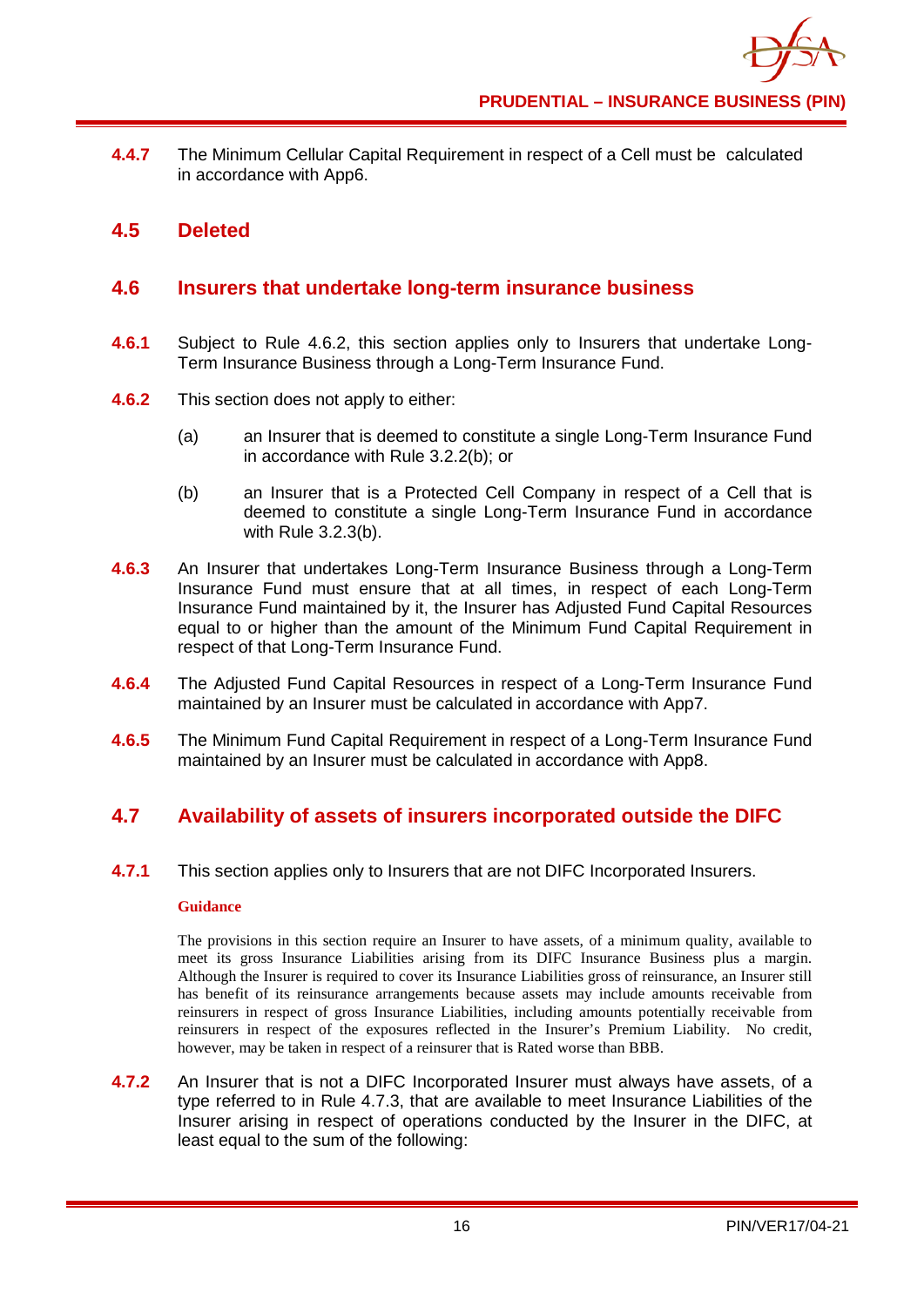- (a) the sum of the default risk component and the investment volatility risk component in respect of those assets, calculated according to the methods set out in sections A4.4 and A4.5 respectively, applying those methods so far as concerns those assets only;
- (b) Insurance Liabilities of the Insurer in respect of its DIFC Insurance Business; and
- (c) the Insurer's DIFC Business Risk Capital Requirement, calculated in accordance with App9.

- 1. Assets are not normally available to meet Insurance Liabilities of an Insurer arising in respect of operations conducted by the Insurer in the DIFC, if those assets are required to meet liabilities of the Insurer in jurisdictions other than the DIFC, except where those liabilities are also Insurance Liabilities of the Insurer arising in respect of operations conducted by the Insurer in the DIFC.
- 2. Assets are not normally available to meet Insurance Liabilities of an Insurer arising in respect of operations conducted by the Insurer in the DIFC, if those assets are required, under the laws of any jurisdiction, to be located in a jurisdiction other than the DIFC, except where the assets are required to be located in that jurisdiction to meet, or as collateral against, either:
	- a. liabilities that are Insurance Liabilities of the Insurer arising in respect of operations conducted by the Insurer in the DIFC; or
	- b. liabilities that may arise in the future and that would, if they arose, be Insurance Liabilities of the Insurer arising in respect of operations conducted by the Insurer in the DIFC.
- **4.7.3** The assets available to an Insurer for the purposes of Rule 4.7.2 may comprise any combination of the following types of asset:
	- (a) bonds Rated 'BBB' or better;
	- (b) equities listed on an Approved Stock Exchange;
	- (c) reinsurance recoverable in respect of General Insurance Liabilities referred to in Rule 4.7.2(b), where the reinsurer is Rated 'BBB' or better; and
	- (d) land and buildings.
- **4.7.4** An Insurer subject to this section must demonstrate to the satisfaction of the DFSA that the Insurer complies with Rule 4.7.2, when the DFSA requests it by written notice to do so.

## <span id="page-22-0"></span>**4.8 Failure to comply with this chapter**

- **4.8.1** An Insurer that becomes aware that it does not comply with this chapter:
	- (a) must immediately notify the DFSA in writing;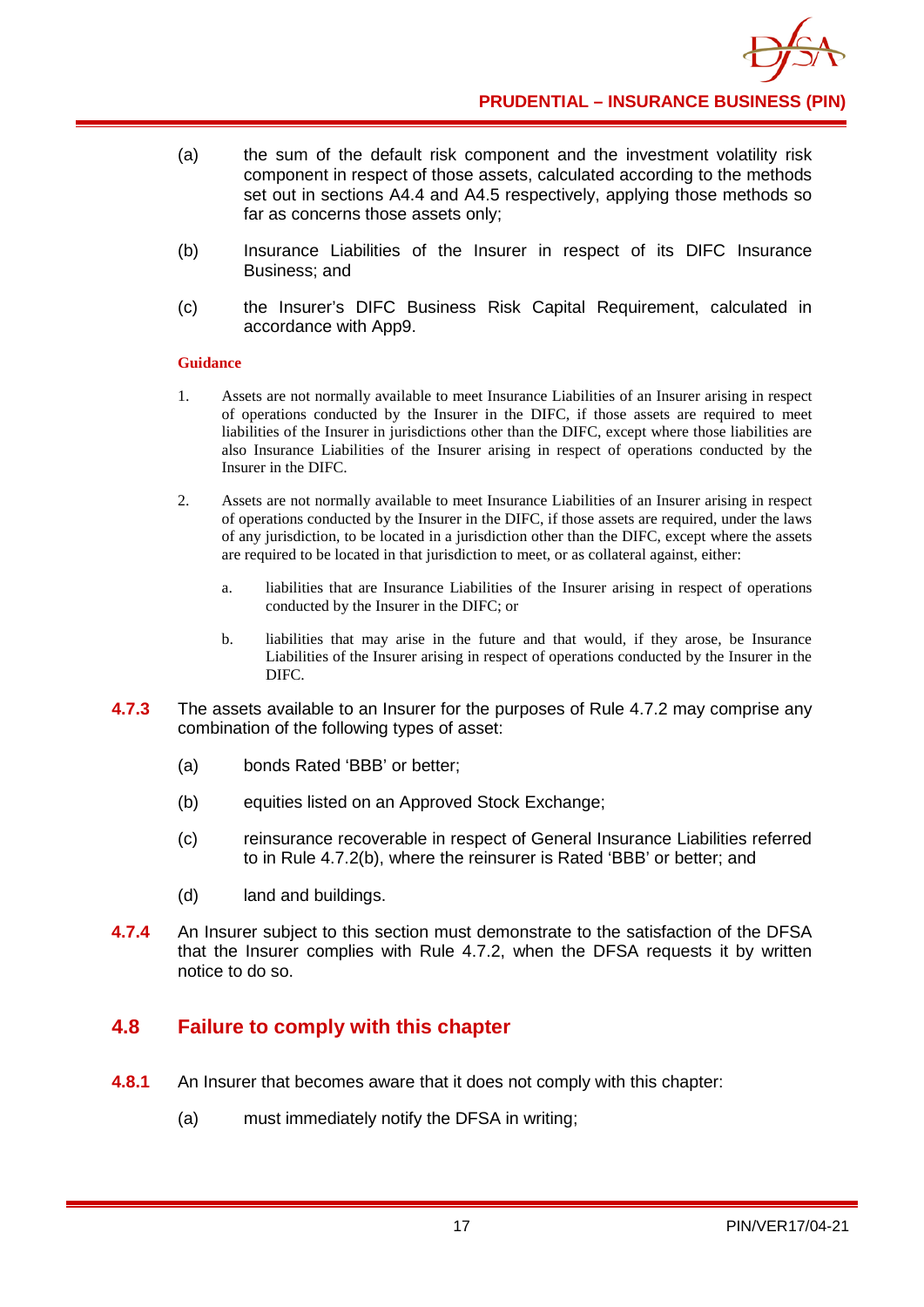

- (b) must not effect any Contracts of Insurance through an establishment in the DIFC until the DFSA has given it written permission to recommence business;
- (c) must not, if the Insurer is a DIFC Incorporated Insurer, effect any Contracts of Insurance until the DFSA has given it written permission to recommence business; and
- (d) must not make any distribution of profits or surplus however called or described, or return of capital, without the written permission of the DFSA.
- **4.8.2** An Insurer that believes that it may not be in compliance with this chapter or may not continue to comply with this chapter in the future must immediately provide the DFSA with a written statement of:
	- (a) the reasons for the Insurer's belief that it may not be in compliance or may not continue to comply; and
	- (b) the action that the Insurer is taking to avoid non-compliance.
- **4.8.3** An Insurer to which Rule 4.8.2 applies must not make any distribution of profits or surplus, however called or described, or return of capital without the written permission of the DFSA.

In dealing with non-compliance, or possible non-compliance, with this chapter, the DFSA's primary concern will be the interests of policyholders, both existing and prospective. It recognises that there will be circumstances in which a problem may be resolved quickly, for example by support from a parent company, without jeopardising the interests of policyholders. In such circumstances, it will be in the interests of all parties for there to be minimum disruption to the Insurer's business. The DFSA's normal approach will be to seek to work cooperatively with firms to deal with any problems. There will, however, be other circumstances in which it is necessary to take firm action to avoid exposing further policyholders to the risk of the Insurer's failure, and the DFSA will not hesitate to do so.

#### <span id="page-23-0"></span>**4.9 Limitations on distributions by insurers**

**4.9.1** No Insurer may make any distribution of profits or surplus, however called or described, or return of capital if such distribution or return would cause the Insurer to fail to comply with any provision of this chapter.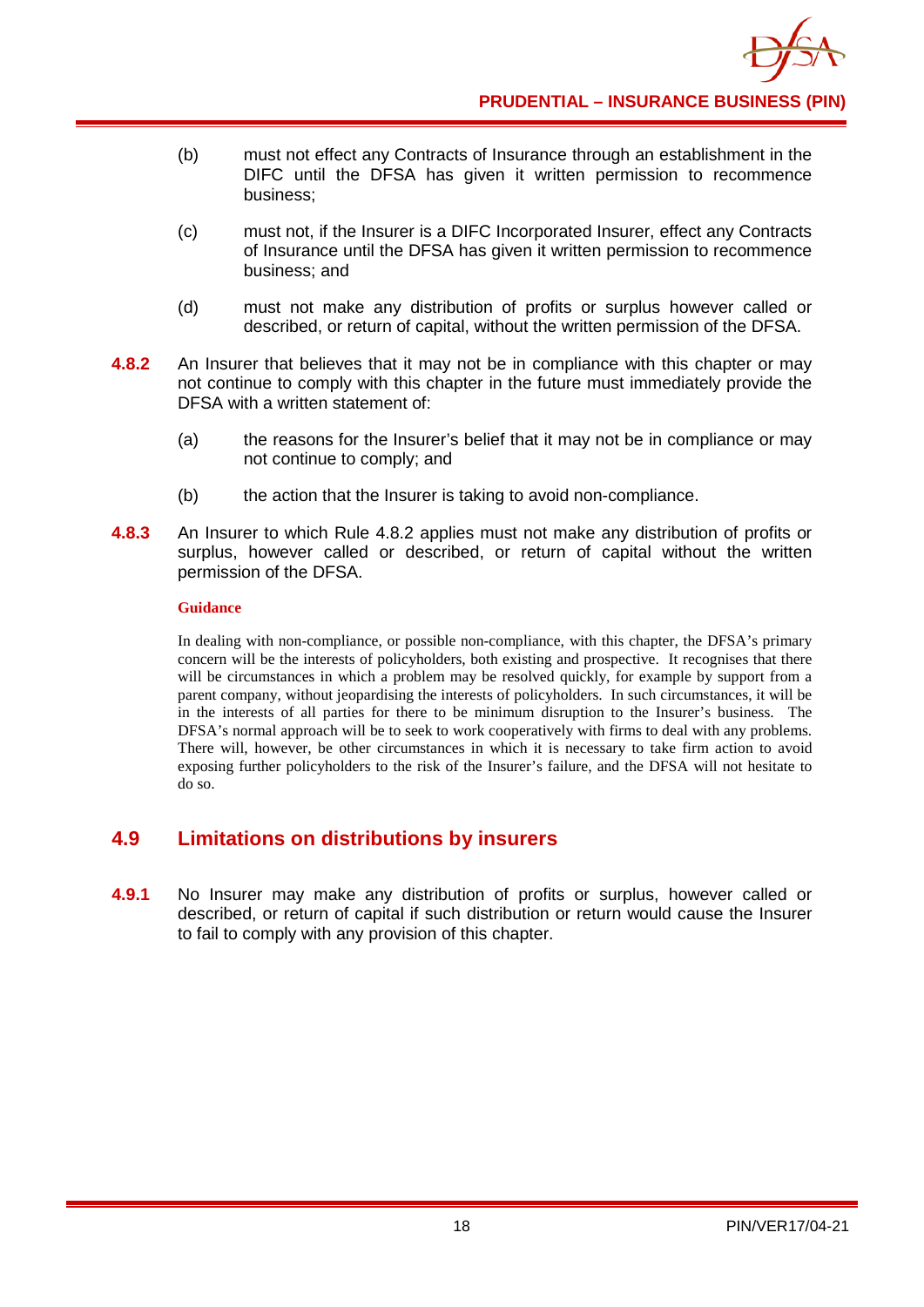## <span id="page-24-0"></span>**5 MEASUREMENT OF ASSETS AND LIABILITIES OF INSURERS**

## <span id="page-24-1"></span>**5.1 General provisions**

**5.1.1** This chapter applies to an Insurer in relation to Returns made to the DFSA.

#### **Guidance**

- 1. This chapter establishes a set of principles for the consistent measurement of the assets and liabilities of Insurers for the purposes of reporting under chapter 6 and for determining compliance with chapter 4.
- 2. This chapter is not intended to establish a basis of accounting for general purpose financial statements of Insurers. This chapter does not prevent Insurers from adopting measurements of assets and liabilities that might be considered excessively prudent if adopted in the Insurer's general purpose financial statements. Insurers are not however expected to mislead the DFSA as to the financial position or financial performance of the Insurer.
- **5.1.2** Subject to Rules 5.1.3, 5.1.4, 5.1.5 and 5.1.6, an Insurer must recognise and measure its assets and liabilities in accordance with so many of sections 5.3, 5.4, 5.5 and 5.6 as apply to the Insurer.
- **5.1.3** An Insurer may measure the value of an asset at less than the value determined in accordance with this chapter.
- **5.1.4** An Insurer may measure the value of a liability at more than the value determined in accordance with this chapter.
- **5.1.5** An Insurer may use approximate methods to measure an asset or a liability, where the result obtained by the use of that approximate method would not be materially different from the result obtained by applying a measurement method prescribed in this chapter.
- **5.1.6** Notwithstanding any other provision of this chapter, the DFSA may, by written notice, direct an Insurer to measure an asset or a liability in accordance with principles specified by the DFSA in that written notice.

## <span id="page-24-2"></span>**5.2 Classification of insurance business**

- **5.2.1** An Insurer must, in its own records, classify all insurance contracts effected by it as Insurer and all reinsurance contracts entered into by it as cedant, according to the Class of Business to which the contracts relate.
- **5.2.2** Where a contract relates to more than one Class of Business, the Insurer must record separately the portions of the contract that relate to each Class of Business, except that immaterial portions need not be separately recorded.

#### **Guidance**

- 1. The Classes of Business are set out in GEN App4.
- 2. A portion of a Contract of Insurance, insuring a risk of a Class of Business other than the principal Class of Business to which the contract relates, will not normally be regarded as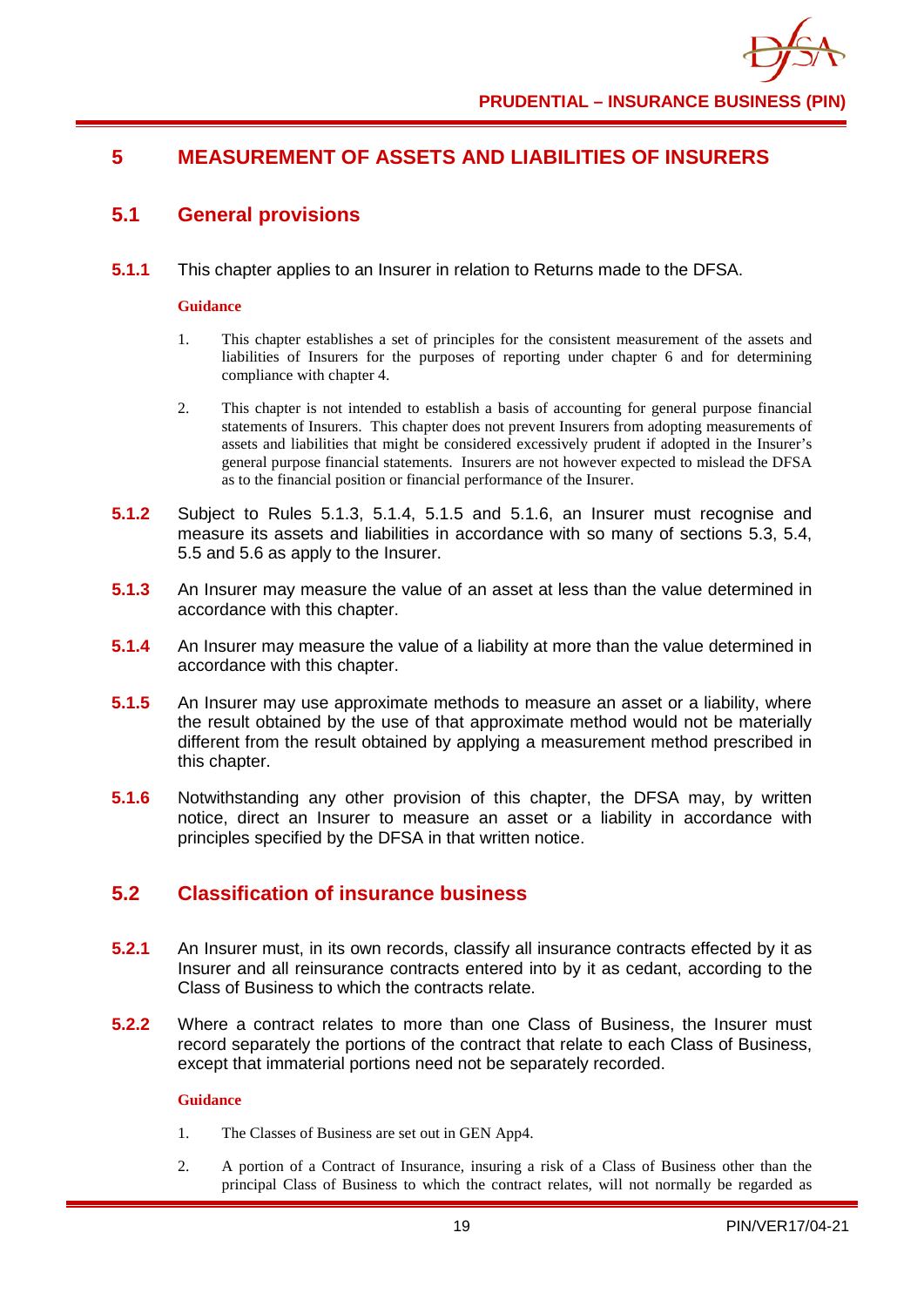material if the interest that it insures is both related and subsidiary to the principal interest or interests insured under the contract, and constitutes less than ten per cent of the Gross Written Premium under the contract.

## <span id="page-25-0"></span>**5.3 Basic principles of recognition and measurement**

**5.3.1** Except where this chapter provides otherwise, the assets and liabilities of an Insurer must be recognised in accordance with a basis of accounting set out in Rule 5.3.2, and the values attributed to those assets and liabilities must be measured in accordance with that basis of accounting.

#### **Guidance**

The exceptions provided in this chapter relate to the following:

- a. specific Rules in respect of certain assets and liabilities, intended to achieve a regulatory objective not achieved by application of either or both of the bases of accounting set out in Rule 5.3.2;
- b. assets and liabilities that are not dealt with in either or both of the bases of accounting set out in Rule 5.3.2; and
- c. the overriding power of the DFSA, set out in Rule 5.1.6, to require an Insurer to adopt a particular measurement for a specific asset or liability.
- **5.3.2** The basis of accounting adopted by an Insurer for the purposes of Rule 5.3.1 must be:
	- (a) in the case of a Takaful Insurer, the standards of the Accounting and Auditing Organisation for Islamic Financial Institutions; or
	- (b) in any other case, International Financial Reporting Standards.
- **5.3.3** Where the valuation of an asset or liability is dependent upon the adoption of assumptions or the adoption of a calculation method, any change in the assumptions or methods adopted must be reflected immediately in the value attributed to the asset or liability concerned. The recognition of the effects of changes in assumptions or methods may not be deferred to future reporting periods.

## <span id="page-25-1"></span>**5.4 Recognition and measurement of insurance assets and liabilities in respect of general insurance**

- **5.4.1** This section applies to assets and liabilities in respect of General Insurance contracts.
- **5.4.2** Premiums in respect of direct insurance contracts, facultative reinsurance contracts and non-proportional treaty reinsurance contracts entered into by an Insurer as insurer must be treated as receivable from the date of entering into the insurance contract.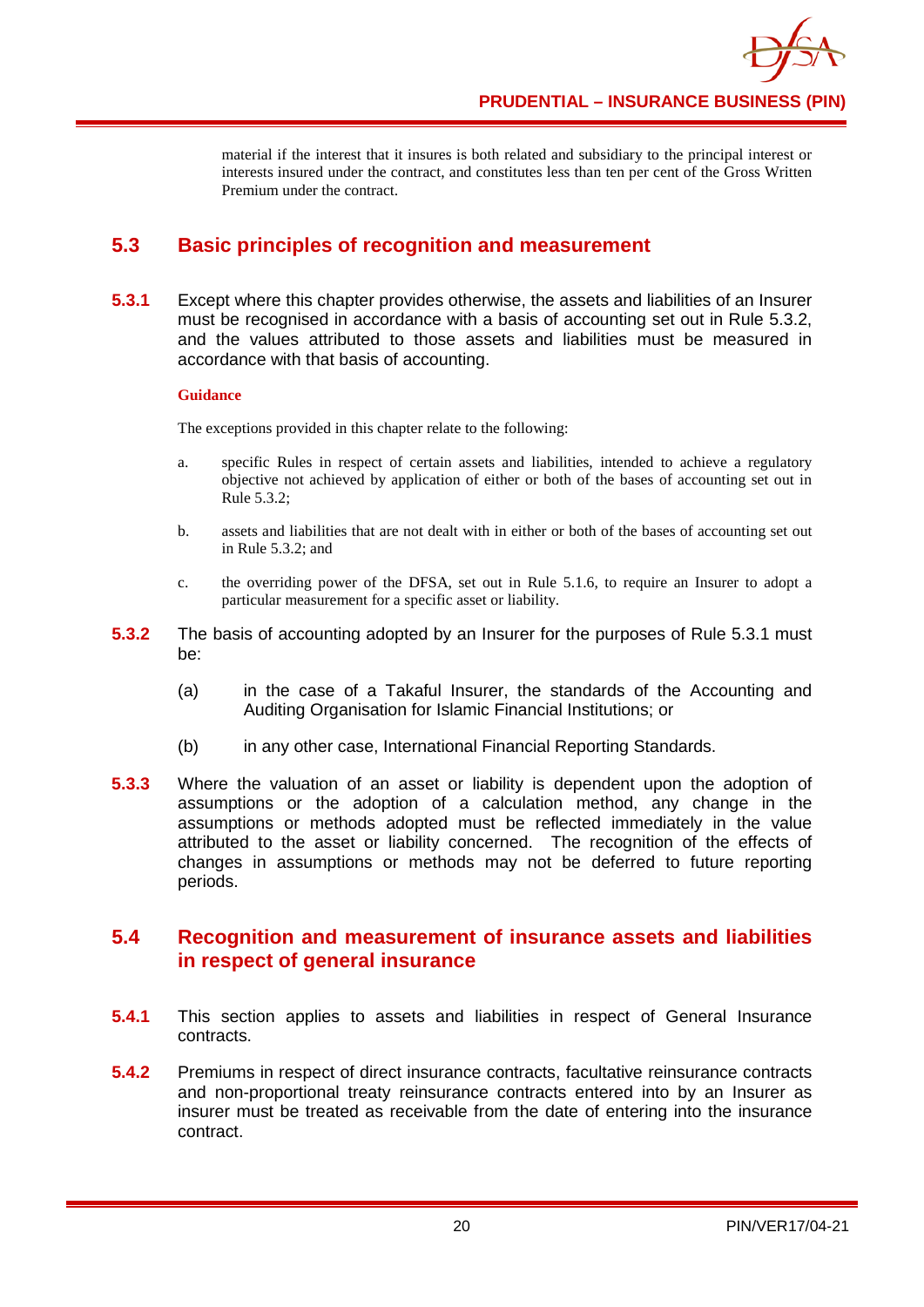- **5.4.3** Premiums in respect of proportional treaty reinsurance contracts entered into by an Insurer as insurer must be treated as receivable in accordance with the pattern of the cedant entering into the underlying insurance contracts.
- **5.4.4** Premiums in respect of facultative reinsurance contracts and non-proportional treaty contracts entered into by an Insurer as cedant must be treated as payable from the date of entering into the reinsurance contract.
- **5.4.5** Premiums in respect of proportional treaty reinsurance contracts entered into by an Insurer as cedant must be treated as payable in accordance with the pattern of effecting the underlying insurance contracts.
- **5.4.6** Expenses incurred in respect of insurance contracts effected by an Insurer must be treated as payable at the time the contracts are effected.
- **5.4.7** An Insurer must treat as a liability, the premium liability, which is the value of future claim payments and associated direct and indirect settlement costs, arising from future events insured under policies that are in force as at the Solvency Reference Date.

The liability referred to in Rule 5.4.7 is commonly represented by insurers as two separate provisions, the unearned premium provision and the premium deficiency provision. The sum of the two provisions is sometimes referred to as the unexpired risk reserve, though this term is also sometimes used to describe the premium deficiency provision alone.

**5.4.8** An Insurer must treat as a liability the value of future claims payments and associated direct and indirect settlement costs, arising from insured events that have occurred as at the Solvency Reference Date.

#### **Guidance**

The liability referred to in Rule 5.4.8 is commonly referred to as the liability for outstanding claims. Some insurers represent this liability as three separate provisions, being the liability in respect of reported claims, the liability in respect of claims incurred but not reported, and the liability in respect of settlement costs, also known as loss adjustment expenses.

- **5.4.9** An Insurer must treat as an asset the value of reinsurance and other recoveries expected to be received in respect of claims referred to in Rules 5.4.7 and 5.4.8.
- **5.4.10** Where this section requires an Insurer to recognise as a liability the value of expected future payments, that liability must be measured as the net present value of those expected future payments.
- **5.4.11** Where this section requires an Insurer to recognise as an asset the value of expected future receipts, that asset must be measured as the net present value of those expected future receipts.
- **5.4.12** Rules 5.4.10 and 5.4.11 do not require an Insurer to obtain a valuation by an Actuary of the assets and liabilities referred to in those Rules, at a Solvency Reference Date other than the Insurer's annual reporting date.

#### **Guidance**

An Insurer is also required to provide a periodic report on its General Insurance Liabilities and associated assets, prepared by an Actuary. The relevant provisions are contained in chapter 7.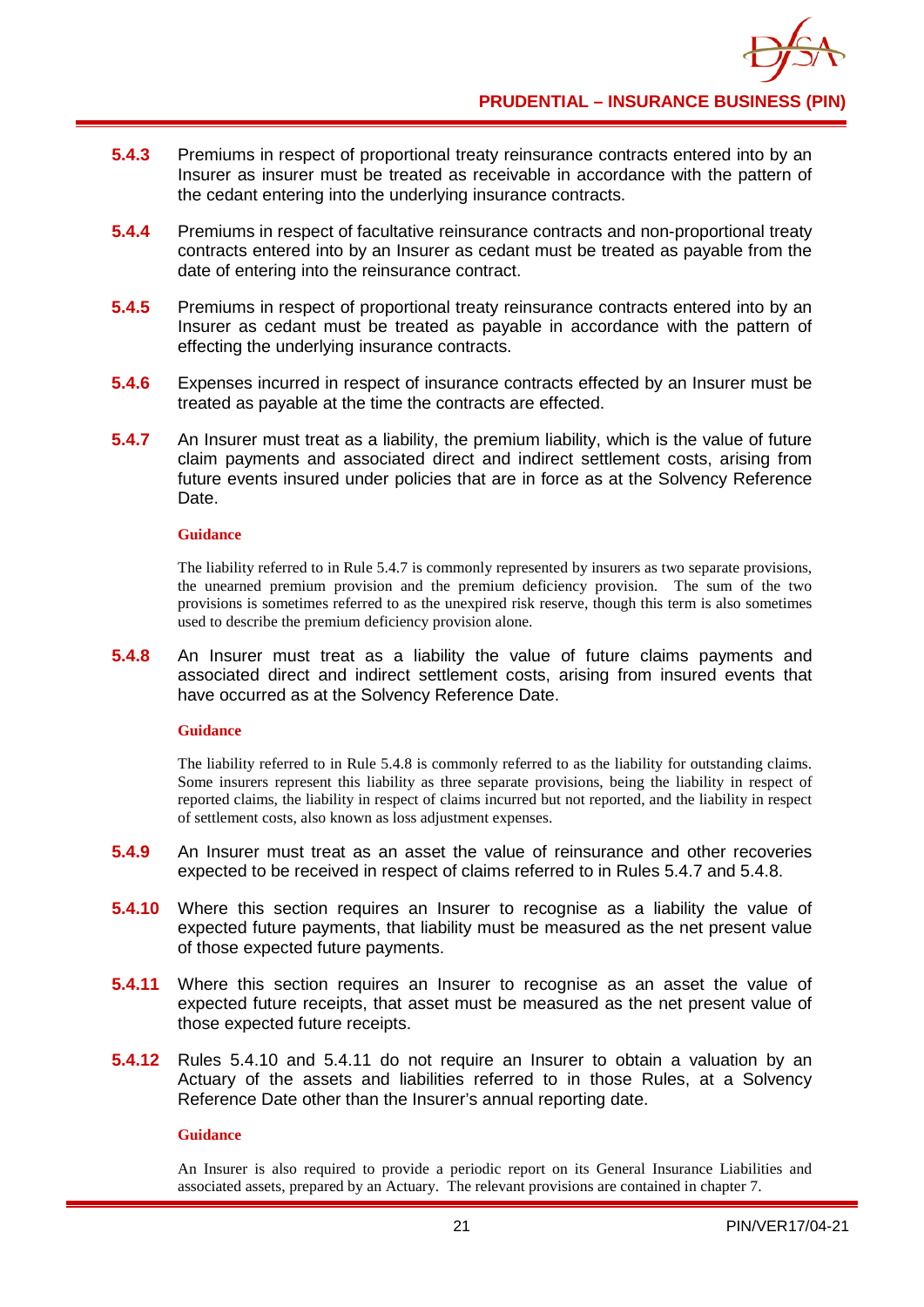## <span id="page-27-0"></span>**5.5 Discount rates**

- **5.5.1** The DFSA may specify actuarial principles to be used by an Insurer in measuring assets and liabilities.
- **5.5.2** For the purposes of determining the net present value of expected future payments in accordance with Rule 5.4.10, an Insurer must use as a discount rate the gross redemption yield, as at the Solvency Reference Date, of a portfolio of AAA-Rated sovereign risk securities with a similar expected payment profile to the liability being measured.
- **5.5.3** For the purposes of determining the net present value of expected future receipts in accordance with Rule 5.4.11, an Insurer must use as a discount rate the gross redemption yield, as at the Solvency Reference Date, of a portfolio of AAA-Rated sovereign risk securities with a similar expected payment profile to the asset being measured.

#### **Guidance**

- 1. Where an Insurer's Insurance Business includes more than one Class of Business, the Insurer will normally be expected to establish payment profiles separately for each material Class of Business.
- 2. Where the expected payment profile of assets or liabilities cannot be matched for example, because the duration is too long – the Insurer should assume a discount rate regarded as consistent with the intention of this section.

#### <span id="page-27-1"></span>**5.6 Recognition and measurement of assets and liabilities in respect of long-term insurance**

**5.6.1** This section applies to assets and liabilities in respect of Long-Term Insurance contracts.

#### **Guidance**

- **5.6.2** Premiums in respect of reinsurance contracts entered into by an Insurer as insurer must be treated as receivable from the date on which they are due and receivable.
- **5.6.3** Premiums in respect of reinsurance contracts entered into by an Insurer as cedant must be treated as payable from the date on which they are due and payable.
- **5.6.4** (1) Acquisition costs incurred in respect of insurance contracts entered into by an Insurer must be treated as payable:
	- (a) in the case of expenses directly related to the premiums in respect of the contract, at the same time as the premium is treated as receivable; and
	- (b) in the case of expenses not directly related to the premiums in respect of the contract, at the time the contract is effected.
	- (2) Expenses associated with the maintenance of insurance contracts, including, but not limited to, the costs of reporting to policyholders and the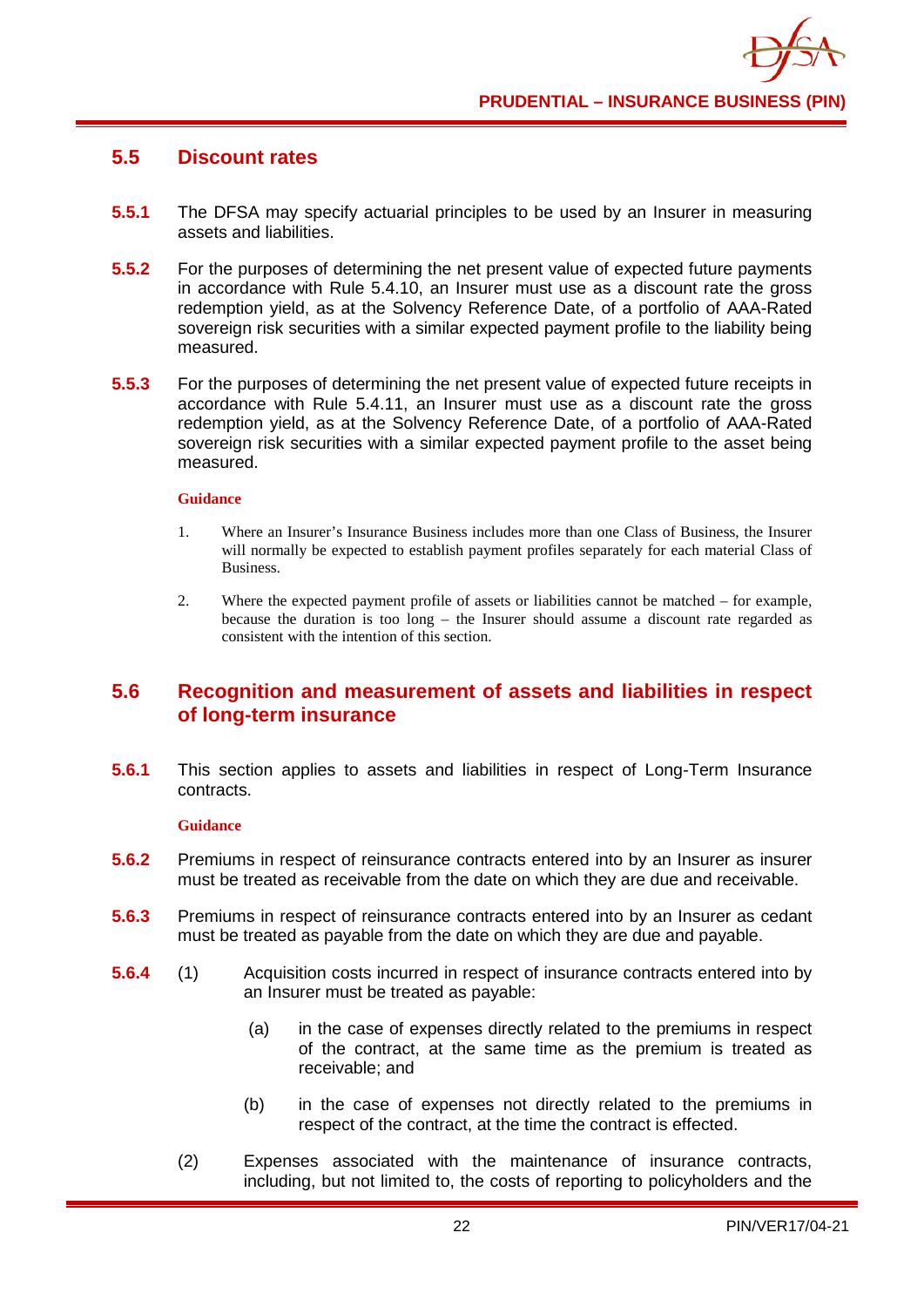costs of managing investments, must be treated as payable as they are incurred.

- **5.6.5** An Insurer must treat as a liability the amount of Policy Benefits that are due for payment on or before the Solvency Reference Date.
- **5.6.6** An Insurer must treat as a liability the net present value of future Policy Benefits under policies that are in force as at the Solvency Reference Date, taking into account all prospective liabilities as determined by the policy conditions for each existing contract, and taking credit for premiums payable after the Solvency Reference Date.
- **5.6.7** In measuring the liability referred to in Rule 5.6.6, the Insurer must:
	- (a) use actuarial principles;
	- (b) make proper provision for all liabilities on prudent assumptions that include appropriate margins for adverse deviation of the relevant factors; and
	- (c) assign a liability value greater than or equal to zero to each contract or to each homogeneous group of contracts;
	- (d) not make allowance for any future lapse, surrender, making paid-up or revival of a contract where such an allowance would result in a decrease in the liability in respect of that contract;
	- (e) take specifically into account:
		- (i) all guaranteed Policy Benefits, including guaranteed surrender values;
		- (ii) vested, declared or allotted bonuses or other forms of participation to which policy holders are already either collectively or individually contractually entitled;
		- (iii) reasonable expectations of policyholders in respect of bonuses or other forms of participation, other than as set out in (ii);
		- (iv) all options available to the policy holder under the terms of the contract;
		- (v) discretionary charges and deductions from Policy Benefits, in so far as they do not exceed the reasonable expectations of policy holders;
		- (vi) expenses, including commissions; and
		- (vii) any rights under contracts of reinsurance in respect of Long-Term Insurance Business: and
	- (f) apply a discount rate determined with reference to the expected riskadjusted yield on the assets allocated to cover the liability and investment of net receipts attributable to the policies. In arriving at the discount rate, prudent allowance must be made for the risk of adverse deviation in those expected yields.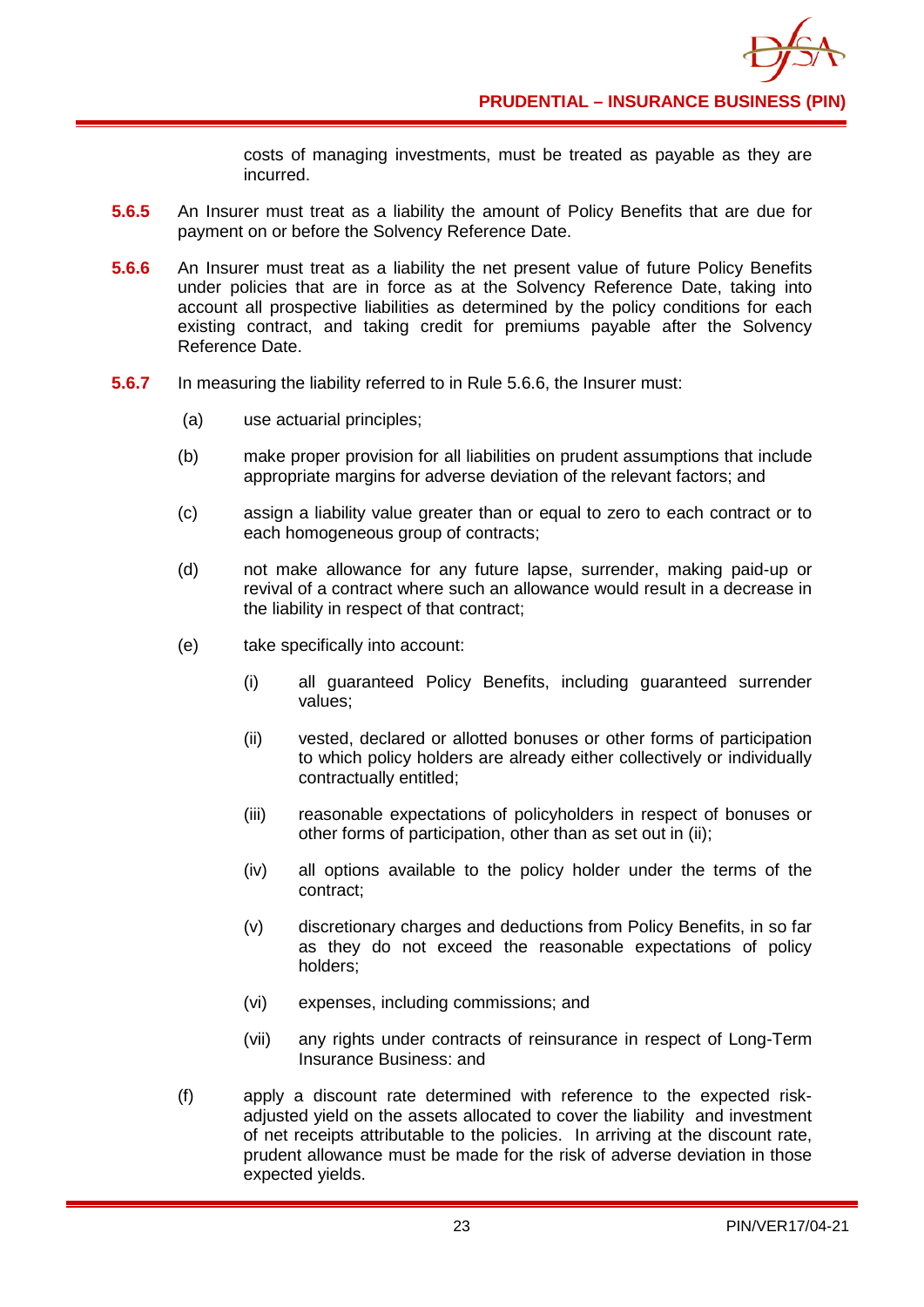- 1. Because of Rule 5.6.7(c), no policy may be treated as an asset in the valuation and policies must be valued individually, unless they form part of a homogeneous group of contracts. This means an Insurer may treat groups of homogeneous contracts together and not breach the requirements in that Rule, provided that the valuation in respect of that group of homogeneous contracts does not collectively represent an asset. The onus is on the Insurer to demonstrate that the contracts represent a homogeneous group. In deciding whether to treat a group of contracts as homogeneous, an Insurer should consider whether the group would remain homogeneous under realistic scenarios to which the Insurer could be exposed.
- 2. Rule 5.6.7(d) prevents an Insurer from reducing the valuation by taking into account future lapses and surrenders, or future action by the policyholder to make the policy paid-up or to 'revive' a paid-up policy where the product features allow such action. Since persistency may be volatile, it is considered imprudent for an Insurer to rely upon 'lapse support' in its valuation. However, voluntary discontinuance of policies may increase a valuation as well as reduce it (for example, a guaranteed surrender value may exceed the actuarially-calculated liability for part of the life of the contract). In performing the valuation, the insurer should therefore make prudent allowance for the effect of lapses, surrenders, and related policyholder actions where these increase the valuation. The impact may vary over the life of a particular contract; for example, lapse at one stage in the contract life may represent a cost to the Insurer, whereas at another, it may represent a benefit.
- 3. Rule 5.6.7(e)(iii) requires an Insurer to take into account bonuses not yet allocated in determining the liability for capital adequacy purposes. In essence, this Rule prevents an Insurer from counting as capital any surplus on participating contracts that is expected, under the terms of the contracts concerned, to inure to the policyholders in the future. Therefore, although attribution of surplus on participating contracts is discretionary, the Insurer must make a reasonable estimate, taking into account the perceived and reasonable expectations of policyholders. Assumptions made in reaching this estimate (for example, on future investment income) should be consistent with those made for other purposes of the valuation. However, the recognition of future bonuses or other forms of participation in this liability does not affect the determination of surplus for other purposes, such as allocation of bonuses of surplus prior to allocation of those bonuses.
- 4. For the purposes of Rule 5.6.7(f), an Insurer should ensure that yields used to determine the discount rate are adjusted to take account of the risk that yields will decrease. High yields that represent compensation for risks such as credit or currency risk should be adjusted down to normalise for those elements of the yield.
- **5.6.8** The DFSA may specify actuarial principles to be followed by Insurers in measuring the liability referred to in Rule 5.6.6.
- **5.6.9** Rule 5.6.6 does not require an Insurer to obtain a valuation by an Actuary of the liability referred to in that Rule, at a Solvency Reference Date other than the Insurer's annual reporting date.

#### **Guidance**

An Insurer is also required to provide a periodic report on its Long-Term Insurance Liabilities, prepared by an Actuary, including an actuarial investigation of the financial condition of its Long-Term Insurance Business. The relevant provisions are set out in section 7.3.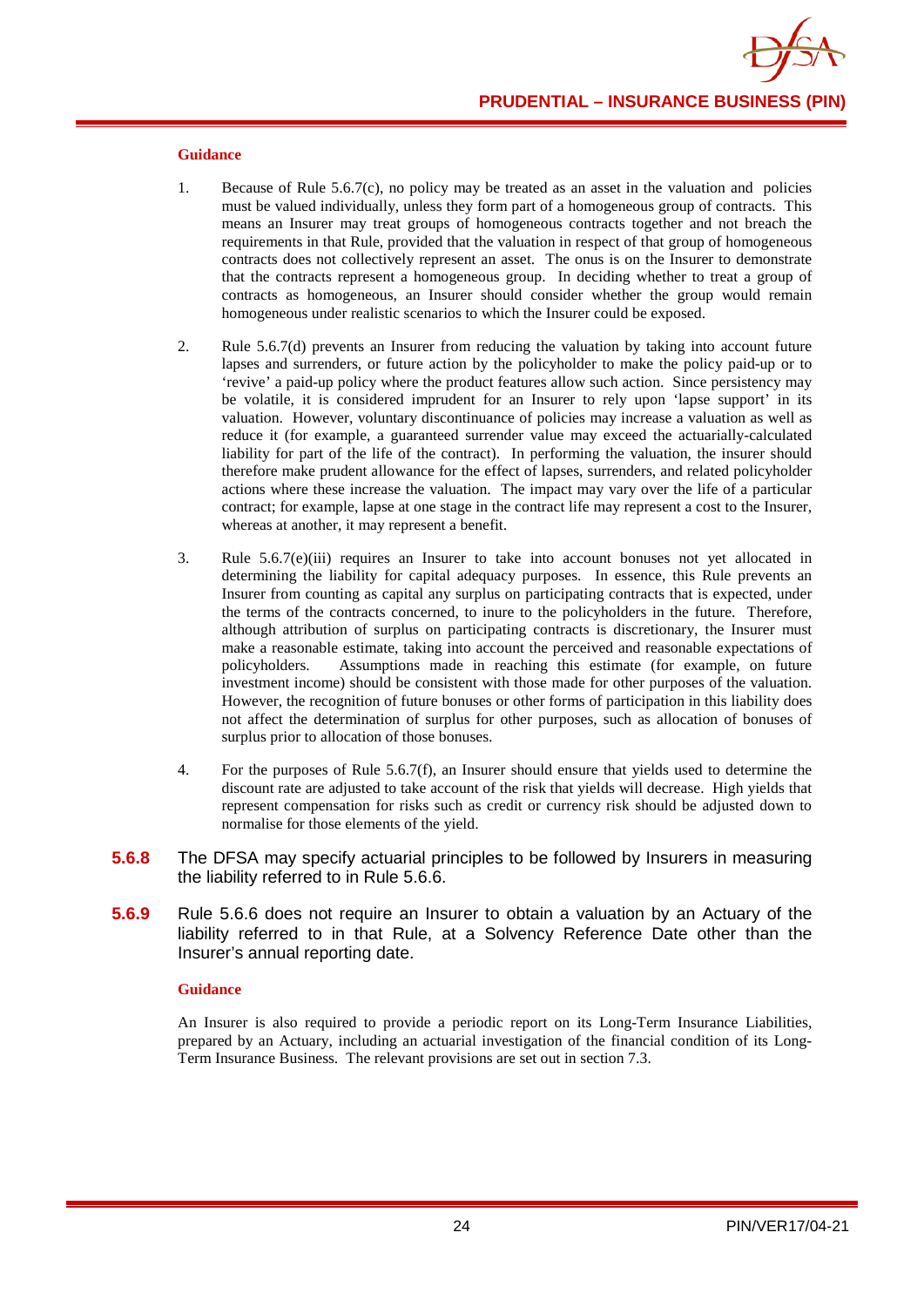## <span id="page-30-0"></span>**5.7 Value of investments in subsidiaries and associates that are subject to minimum capital requirements**

- **5.7.1** This section applies to all Insurers.
- **5.7.2** Where an Insurer is the Parent of a Financial Group, the value of the Insurer's investment in any Subsidiary or Associate that is an Authorised Firm or a Financial Institution must be taken as the amount of the Insurer's proportionate share of that Subsidiary or Associate's Capital Resources or Adjusted Capital Resources determined in accordance with Rule 8.3.4(1)(b), reduced by the Insurer's proportionate share of the Subsidiary or Associate's Capital Requirement determined in accordance with Rule 8.3.3(2).

#### **Guidance**

The impact of Rule 5.7.2 is that an Insurer's capital resources are calculated on a basis consistent with the manner of calculation of Financial Group Capital Resources, and that capital resources required to support the capital adequacy of Group companies are not used to support the individual capital adequacy of the Insurer itself. The Insurer's capital adequacy calculation is therefore also an indication of the degree of capital adequacy of the Financial Group of which it is the Parent. In this and other Rules where reference is made to a Parent for the purposes of calculating capital adequacy of a group of companies, generally, it is a reference to the ultimate Parent within the group.

**5.7.3** Deleted

## <span id="page-30-1"></span>**5.8 Transfer of risk by an Insurer to an ISPV**

- **5.8.1** This section applies to all Insurers.
- **5.8.2** An Insurer may not:
	- (a) treat amounts recoverable from an ISPV as:
		- (i) an asset; or
		- (ii) reinsurance for the purposes of calculating its liabilities under contracts of insurance it has effected; or
	- (b) otherwise ascribe a value to such amounts;

unless it has first obtained a waiver from the DFSA.

#### **Guidance**

In considering:

- a. whether to grant such a waiver; and
- b. the amount which the DFSA will allow the Insurer to bring into account for these purposes;

the DFSA will take into account the following factors:

c. where the ISPV is an Authorised ISPV, the DFSA will wish to be satisfied that the ISPV complies with Rules 10.1.2 to 10.1.7 The DFSA may rely on information supplied in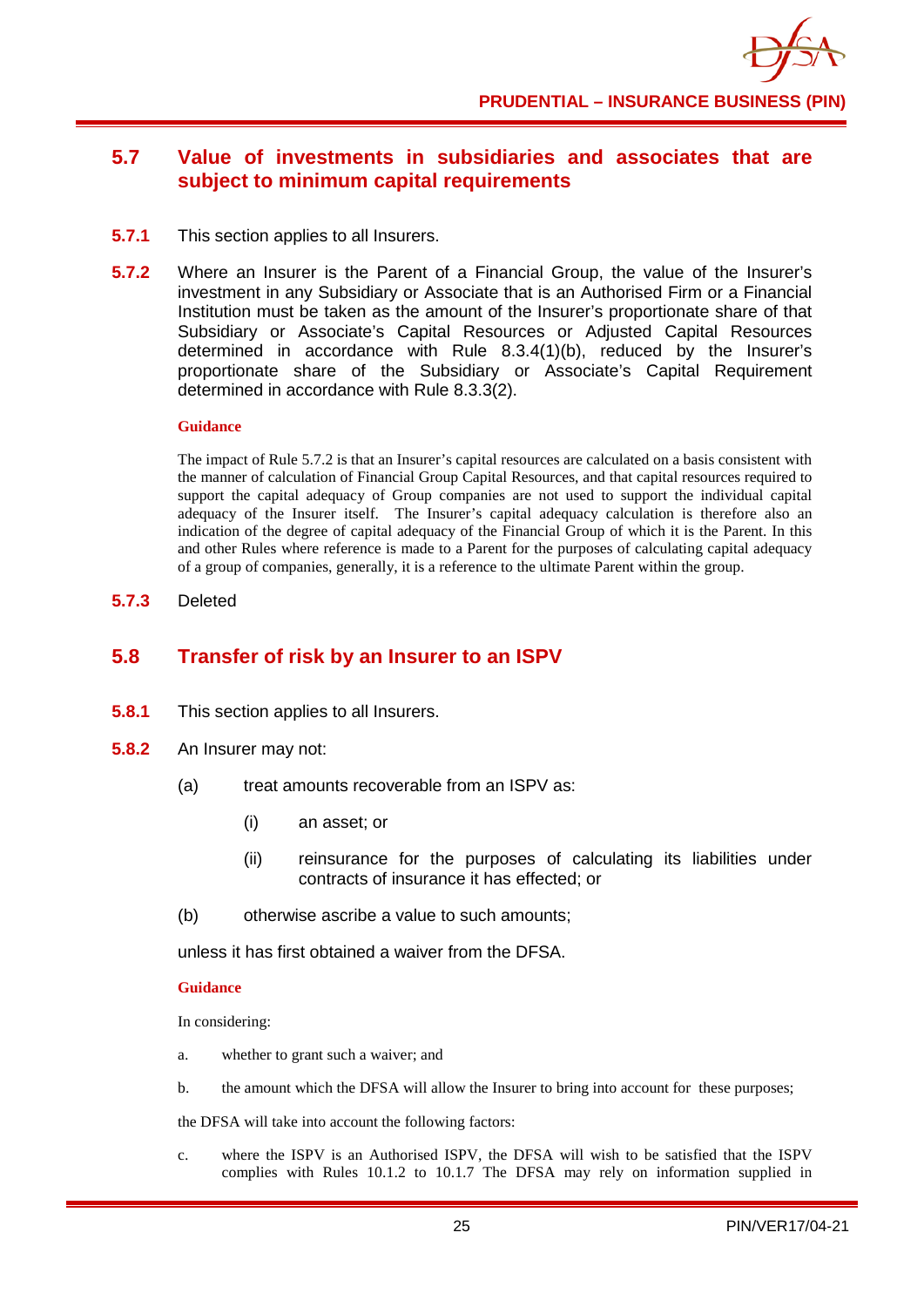

connection with the ISPV's application for authorisation. However, if the application for a waiver is made some time after authorisation was granted, the DFSA may request confirmation that there has been no material change to the information originally supplied;

- d. where the ISPV is not authorised, the DFSA will expect to receive confirmation that the ISPV is subject to regulation by a Financial Services Regulator in a jurisdiction acceptable to the DFSA. In addition, it will need details of the debt issuance or other financing mechanism by which the ISPV's reinsurance liabilities are funded. The DFSA will also expect to receive information about the ISPV's key management and control functions, including details of the ISPV's auditors and arrangements for claims handling, and any material outsourcing agreements. The DFSA will also need information about the structure of any Group of which the ISPV is a member;
- e. no credit will be allowed for a contract of reinsurance with an ISPV unless there is an effective transfer of risk to the ISPV. The DFSA will require evidence that the contract of reinsurance and the extent of the credit that the Insurer proposes to take for it satisfy the risk transfer principle; and
- f. the DFSA will also expect to receive an analysis of the potential for risk to revert to the Insurer or any of its associates under realistic adverse scenarios or for liabilities to arise in respect of the risks transferred for which no provision has been made.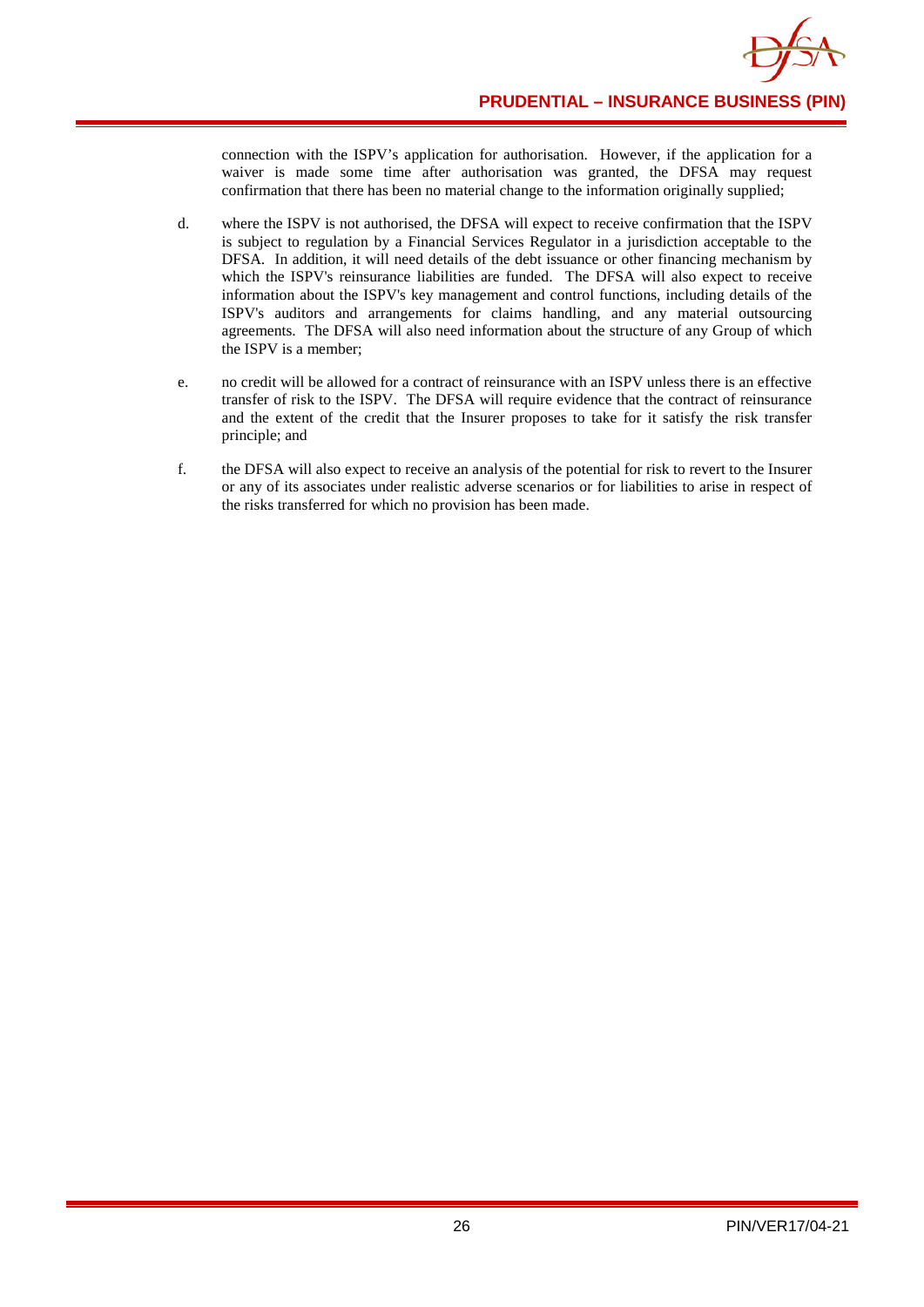## <span id="page-32-0"></span>**6 FINANCIAL AND OTHER REPORTING BY INSURERS**

#### <span id="page-32-1"></span>**6.1 Introduction**

**6.1.1** This chapter applies to all Insurers.

**Guidance**

## <span id="page-32-2"></span>**6.2 Annual regulatory return**

- **6.2.1** An Insurer must, at the end of each reporting period, prepare an Annual Regulatory Return.
- **6.2.2** The Annual Regulatory Return must comprise the statements set out in App10, together with any Supplementary Notes pertaining to those forms, and including a Statement by Directors.
- **6.2.3** The form and content of the statements comprising the Annual Regulatory Return (including the Statement by Directors) is set out in App10, PRU and the DFSA's electronic prudential reporting system.

#### **Guidance**

The Returns and instructional guidelines are provided in App10, PRU and the DFSA's electronic prudential reporting system.

- **6.2.4** Where an Insurer includes in its Annual Regulatory Return a value for General Insurance Liabilities or for assets associated with those liabilities which is inconsistent with the amount referred to in Rule 7.2.4 (b), the Insurer must notify the DFSA in writing of:
	- (a) the reasons for not including in its Annual Regulatory Return the value of General Insurance Liabilities or of associated assets as reported by the Actuary; and
	- (b) details of the alternative assumptions and methodologies used for determining the value of General Insurance Liabilities or of associated assets.

#### **Guidance**

Assets that are associated with Insurance Liabilities will predominantly be reinsurance recoveries, which are reported as assets in accordance with widely accepted accounting practice. Assets representing salvage or subrogation recoveries may also be associated with Insurance Liabilities.

- **6.2.5** Where an Insurer includes in its Annual Regulatory Return a value for Long-Term Insurance Liabilities which is inconsistent with the amount referred to in Rule 7.3.6 (b), the Insurer must notify the DFSA in writing of;
	- (a) the reasons for not including in its Annual Regulatory Return the value of Long-Term Insurance Liabilities as reported by the Actuary; and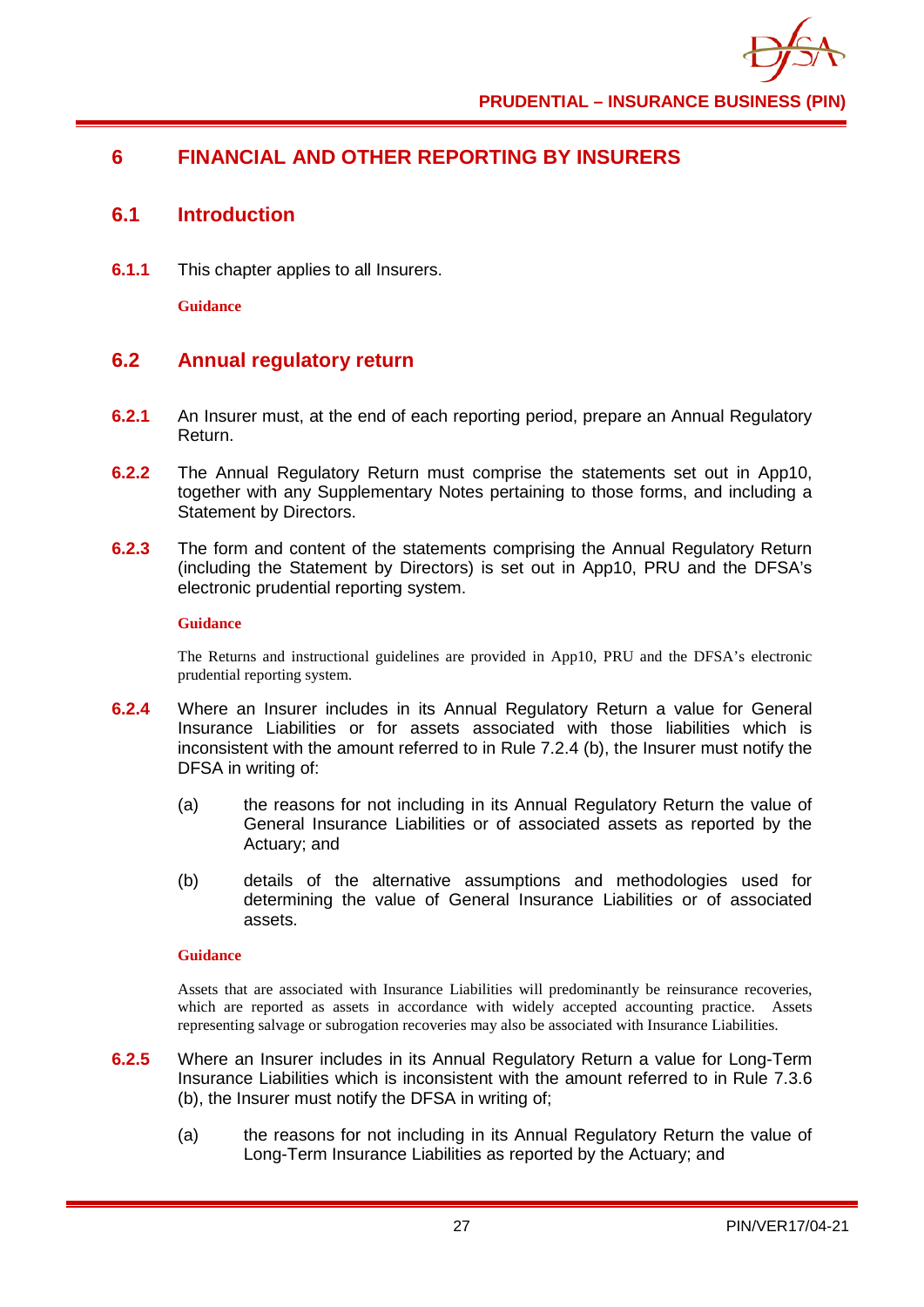(b) details of the alternative assumptions and methods used by the Insurer for determining the value of Long-Term Insurance Liabilities.

## <span id="page-33-0"></span>**6.3 Quarterly regulatory return**

#### **Guidance**

The Quarterly Regulatory Return is not subject to audit.

- **6.3.1** Subject to Rule 6.3.4, an Insurer must, at the end of March, June, September and December in each year, prepare a Quarterly Regulatory Return in respect of the period commencing at the start of the Insurer's reporting period and ending on that date.
- **6.3.2** The Quarterly Regulatory Return must comprise the statements set out in App10, together with any Supplementary Notes pertaining to those forms, and including a Statement by Directors.
- **6.3.3** The form and content of the statements comprising the Quarterly Regulatory Return (including the Statement by Directors) are set out in App10, PRU and the DFSA's electronic prudential reporting system.

#### **Guidance**

The Returns and instructional guidelines are provided in App10, PRU and the DFSA's electronic prudential reporting system.

- **6.3.4** The following Insurers are not required to prepare a Quarterly Regulatory Return unless required in writing by the DFSA to do so:
	- (a) a Class 1 Captive Insurer; and
	- (b) an Insurer that is a Protected Cell Company where every Cell maintained by the Insurer is a Captive Cell.

## <span id="page-33-1"></span>**6.4 Audit of annual regulatory return**

**6.4.1** Subject to Rule 6.4.2, the Annual Regulatory Return of every Insurer must be audited in accordance with International Statements on Auditing relevant to the audit of the Annual Regulatory Return, by the Insurer's auditor.

#### **Guidance**

The Quarterly Regulatory Return is not subject to audit. The qualifications and appointment of the auditor of an Authorised Firm are specified in GEN chapter 8.

- **6.4.2** The statements in the Annual Regulatory Return that are not subject to audit are set out in App10, PRU and the DFSA's electronic prudential reporting system.
- **6.4.3** The report of the auditor on the Annual Regulatory Return must be made in writing to the directors of the Insurer and to the DFSA and must state whether, in the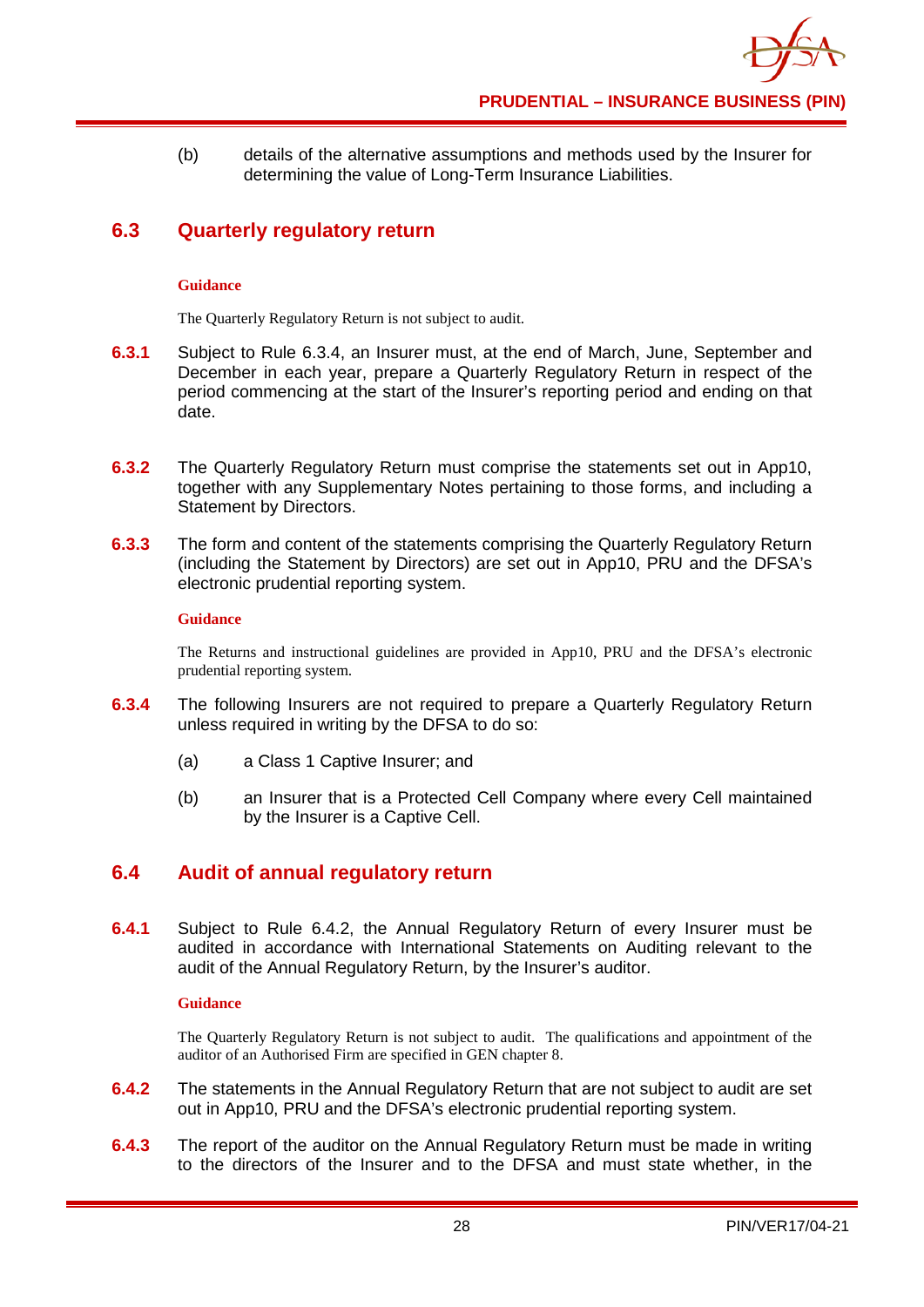opinion of the Auditor and so far as concerns those parts of the Annual Regulatory Return that are subject to audit:

- (a) the Annual Regulatory Return has been prepared in accordance with this chapter;
- (b) the statements in the Annual Regulatory Return present fairly, in accordance with the basis of preparation prescribed in this chapter, the financial position of the Insurer as at the reporting date and financial performance of the Insurer during the reporting period ended on that date, and the other information required to be presented; and
- (c) the statements in the Annual Regulatory Return are in accordance with the books and records of the Insurer.

## <span id="page-34-0"></span>**6.5 Submission of Returns to the DFSA**

**6.5.1** Subject to Rule 6.5.2, an Authorised Firm must, submit its Annual Regulatory Return in writing to the DFSA within four months of the Insurer's reporting date to:

Supervision Division DFSA Level 13, The Gate PO Box 75850 Dubai, United Arab Emirates

- **6.5.2** An Authorised Firm must, prepare and submit its Annual Regulatory Return in the following manner:
	- (a) the Annual Regulatory Return, excepting the parts of the Annual Regulatory Return referred to in (b) and (c), must be submitted to the DFSA using the DFSA's electronic prudential reporting system:
		- (i) in accordance with any instructions set out in the notice and any instructions provided through such a system or specified in App10 and PRU; and
		- (ii) within four months of the Insurer's reporting date;
	- (b) the Statement by Directors need not be submitted to the DFSA, but must be signed and a copy maintained in accordance with Rules 6.5.3 and 6.5.4; and
	- (c) the Global Return for a Branch must be submitted in the manner provided in Rule 6.5.1.

#### **Guidance**

The Returns and instructional guidelines are provided in App10, PRU and the DFSA's electronic prudential reporting system.

**6.5.3** The Statement by Directors forming part of the Annual Regulatory Return must be signed before the time of submission by: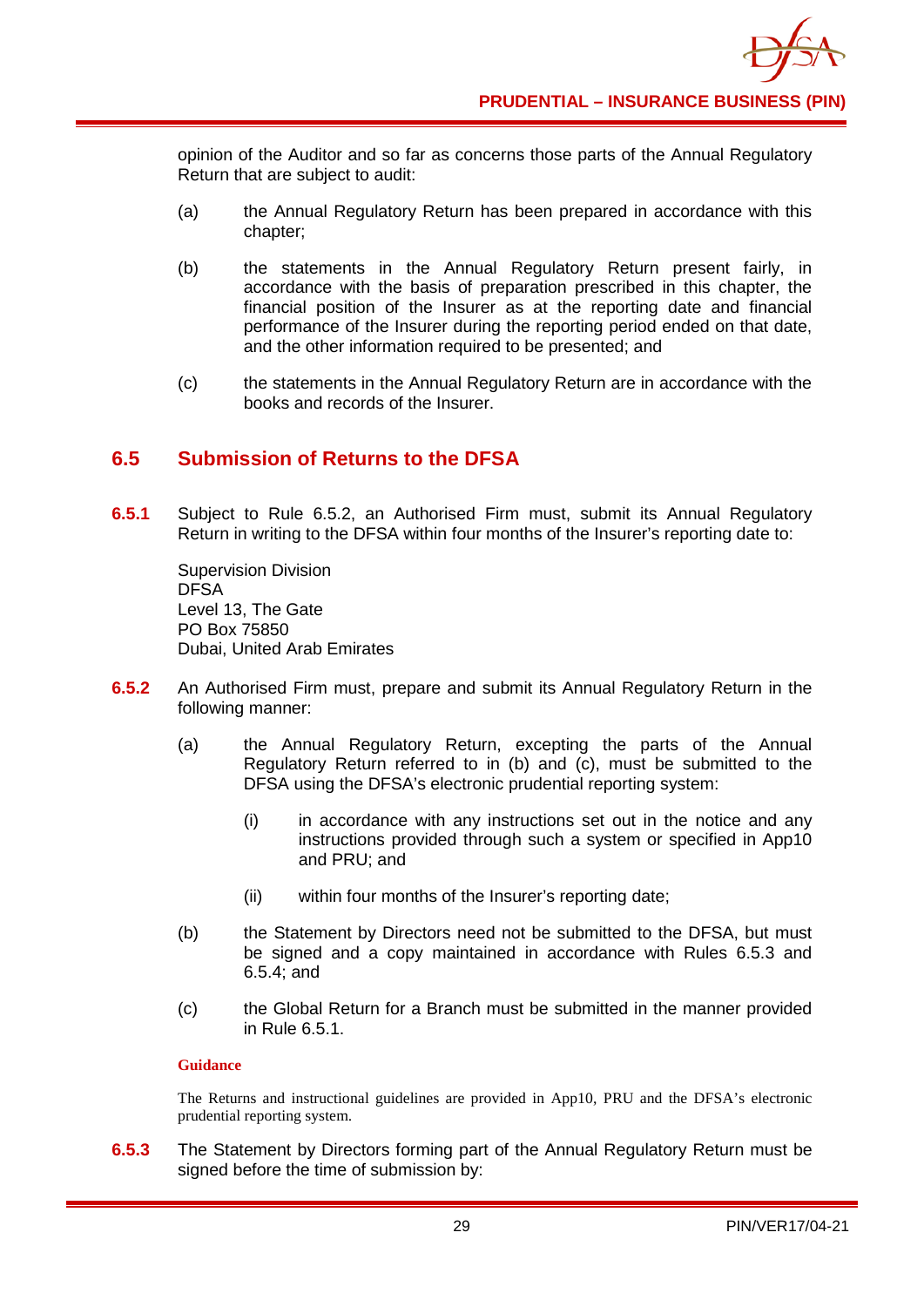

- (a) the Senior Executive Officer; and
- (b) a Director of the Insurer not being the Person in (a).
- **6.5.4** An original signed hard copy of the Statement by Directors together with a copy of the Annual Regulatory Return submitted to the DFSA using the DFSA's electronic prudential reporting system, must be kept for at least 6 years for inspection by the DFSA.
- **6.5.5** The auditor's report on the Annual Regulatory Return, and any actuarial report prepared as at the reporting date in accordance with section 7.2 or 7.3, must be submitted in writing by the Insurer with the DFSA within four months of the Insurer's reporting date.
- **6.5.6** An auditor's report or an actuarial report submitted to the DFSA must be signed by the auditor or the Actuary preparing that report.
- **6.5.7** Subject to Rule 6.5.8, an Authorised Firm must, submit its Quarterly Regulatory Return in writing to the DFSA within one month of the end of each period in respect of which the Insurer is required to prepare a Quarterly Regulatory Return to:

Supervision Division DFSA Level 13, The Gate PO Box 75850 Dubai, United Arab Emirates

- **6.5.8** An Authorised Firm must, prepare and submit its Quarterly Regulatory Return in the following manner:
	- (a) the Quarterly Regulatory Return, excepting the parts of the Quarterly Regulatory Return referred to in (b) and (c), must be submitted to the DFSA using the DFSA's electronic prudential reporting system:
		- (i) in accordance with any instructions set out in the notice and any instructions provided through such a system or specified in App10 and PRU; and
		- (ii) within one month of the Insurer's reporting date;
	- (b) the Statement by Directors must be signed and a copy maintained in accordance with Rules 6.5.9 and 6.5.10; and
	- (c) the Global Return for a Branch must be submitted in the manner provided in Rule 6.5.7.

#### **Guidance**

The Returns and instructional guidelines are provided in App10, PRU and the DFSA's electronic prudential reporting system.

- **6.5.9** The Statement by Directors forming part of the Quarterly Regulatory Return must be signed before the time of submission by:
	- (a) if the Insurer is a DIFC Incorporated Insurer, one Director of the Insurer; or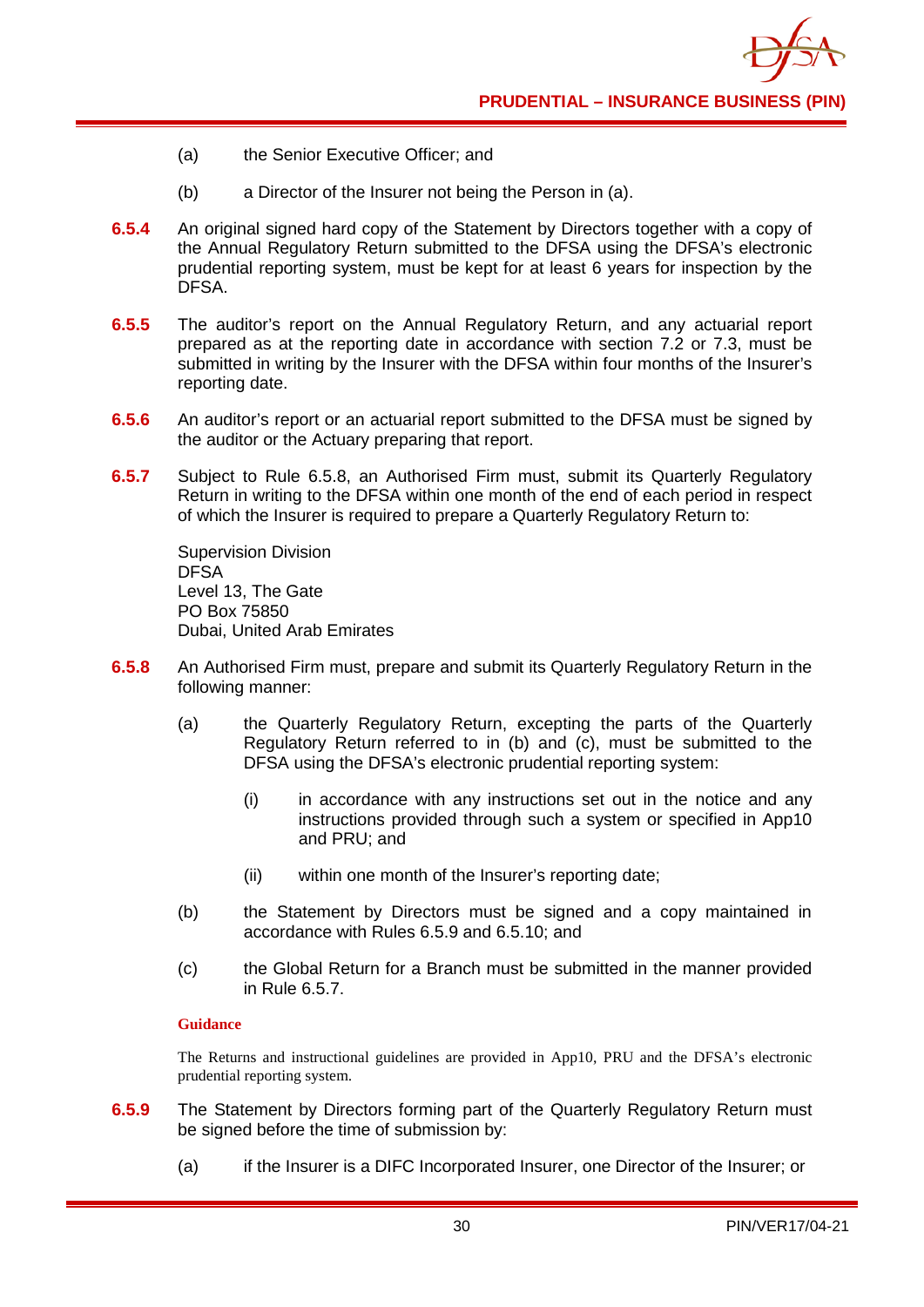- (b) if the Insurer is not a DIFC Incorporated Insurer, the Senior Executive Officer and, if that Person is not a Director, one Director of the Insurer.
- **6.5.10** An original signed hard copy of the Statement by Directors together with a copy of the Quarterly Regulatory Return submitted to the DFSA using the DFSA's electronic prudential reporting system, must be kept for at least 6 years for inspection by the DFSA.
- **6.5.11** If within 24 months of the date that an Annual Regulatory Return or Quarterly Regulatory Return is submitted to the DFSA, the DFSA notifies the Insurer that a Return appears to be inaccurate or incomplete, the Insurer must consider the matter and within one month of the date of notification it must correct any inaccuracies and make good any omissions and re-submit the relevant parts of the Return.
- **6.5.12** An Insurer must submit, at the same time as every Annual Regulatory Return of that Insurer or as soon as practicable thereafter, any report on the affairs of the Insurer submitted to the shareholders or policyholders of the Insurer in respect of the reporting period to which the Annual Regulatory Return relates.

## **6.6 Reporting of group capital adequacy**

- **6.6.1** An Insurer must, at the end of each reporting period and at the mid-point of each reporting period, prepare a report on the Financial Group capital adequacy of any Financial Group of which it is a member and in respect of which it is required by Chapter 8 to calculate Financial Group Capital Requirements and Financial Group Capital Resources. This Report shall be known as the Financial Group Capital Adequacy Report.
- **6.6.2** (1) The Financial Group Capital Adequacy Report must be filed in writing by the Insurer with the DFSA:
	- (a) within four months of the Insurer's reporting date in the case of a report at the end of a reporting period; or
	- (b) within one month of the Insurer's mid-year date in the case of a report at the mid-point of a reporting period.
	- (2) The Financial Group Capital Adequacy Report must state:
		- (a) the name of the Insurer;
		- (b) the reference date of the report;
		- (c) the name, location and activity of the Parent entity of the Financial Group in respect of which the report is made;
		- (d) the Financial Group Capital Resources, calculated in accordance with Rule 8.3.4;
		- (e) the Financial Group Capital Requirement, calculated in accordance with Rule 8.3.3;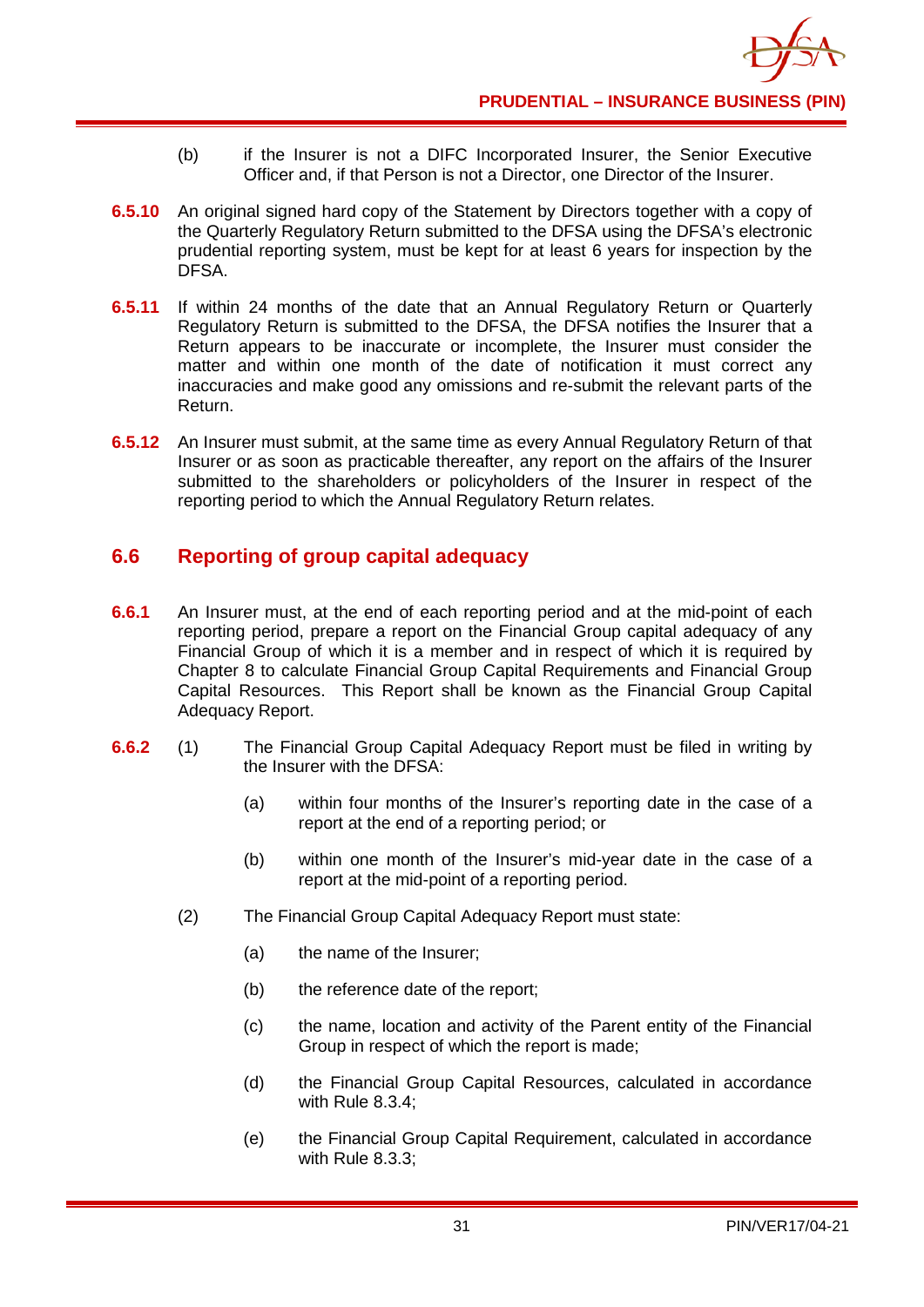

- (f) the amount of surplus or deficit, expressed as the amount in (d) minus the amount in (e);
- (g) a list of all Authorised Firms and Financial Institutions in the Financial Group;
- (h) if any Authorised Firm in the Financial Group is itself a Parent, the items referred to in (d), (e) and (f) in respect of the Financial Group headed by that Authorised Firm; and
- (i) particulars of any Authorised Firm or Financial Institution in the Financial Group in respect of which the capital requirement calculated in accordance with Rule 8.3.3 exceeds its Capital Resources or Adjusted Capital Resources calculated in accordance with Rule 8.3.4(1)(b).
- (3) Amounts in the Financial Group Capital Adequacy Report must be expressed in thousands of dollars.
- (4) The Financial Group Capital Adequacy Report must be signed by:
	- (a) the Persons specified in Rule 6.5.3 in the case of a report at the end of a reporting period; or
	- (b) the Persons specified in Rule 6.5.9 in the case of a report at the mid-point of a reporting period.
- (5) The Financial Group Capital Adequacy Report must be accompanied by a statement by the Insurer's auditor, made in writing to the directors of the Insurer and to the DFSA, and stating whether any significant matter has come to the attention of the auditor to indicate that the report has not been properly compiled in accordance with the requirements of this section, from information provided to the Insurer by other members of the Financial Group and from the Insurer's own records.

- 1. Where information that would be contained in the Financial Group Capital Adequacy Report would be identical with information previously or concurrently provided to the DFSA pursuant to this or another provision of the Rulebook, and that information has not changed, the DFSA will normally accept a statement to that effect in the report in place of that information.
- 2. Form IN 170 in PRU may be used by an Insurer to present the Financial Group Capital Adequacy Report. Use of this form is not mandatory, however if the form is used the instructional guidelines in PRU must be observed.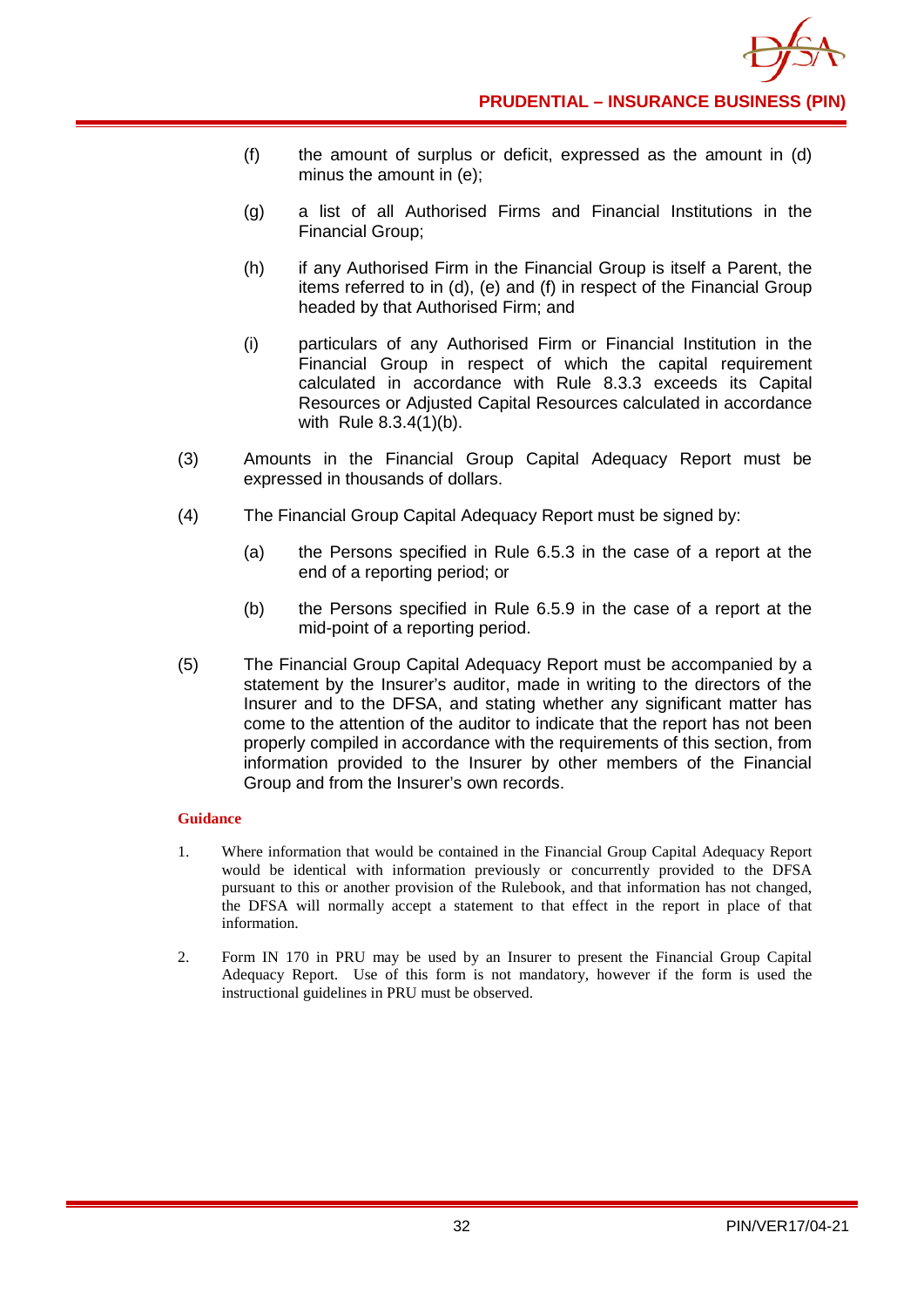## **7 ACTUARIES**

### **7.1 Introduction**

### **Guidance**

This chapter requires an Insurer to provide the DFSA with a report by an Actuary in respect of its Insurance Liabilities and assets arising in respect of those liabilities (that is, assets which are contingent on the existence and amount of the liabilities, such as reinsurance, salvage and subrogation recoveries). Separate provisions apply in respect of reports on General Insurance Business and Long-Term Insurance Business.

### **7.2 The requirement for an actuarial report on general insurance business**

- **7.2.1** Subject to Rule 7.2.2, this section applies to Insurers conducting General Insurance Business.
- **7.2.2** Where an Insurer attributes General Insurance Business to a Long-Term Insurance Fund in accordance with Rule 3.3.4, this section does not apply to that business.
- **7.2.3** (1) An Insurer, other than a Captive Insurer, must provide to the DFSA as at each reporting date a written report relating to its General Insurance Business, prepared by an Actuary who has the qualifications set out in section 7.5.
	- (2) Notwithstanding (1), the DFSA may by written notice require a Captive Insurer to provide, for the period specified in the notice, a written report relating to its General Insurance Business, prepared by an Actuary who has the qualifications set out in section 7.5.
- **7.2.4** This report must provide details in respect of each Class of Business, of:
	- (a) significant aspects of the recent experience of the Insurer;
	- (b) the Actuary's estimate of the value of General Insurance Liabilities and of assets arising in respect of those liabilities, determined in accordance with chapter 5;
	- (c) where there has been a change in the assumptions or in valuation method from that adopted at the previous valuation, the effect of these changes on the General Insurance Liabilities and assets arising in respect of those liabilities, as at the reporting date;
	- (d) the adequacy and appropriateness of data made available to the Actuary by the Insurer;
	- (e) procedures undertaken by the Actuary to assess the reliability of the data;
	- (f) the model or models used by the Actuary;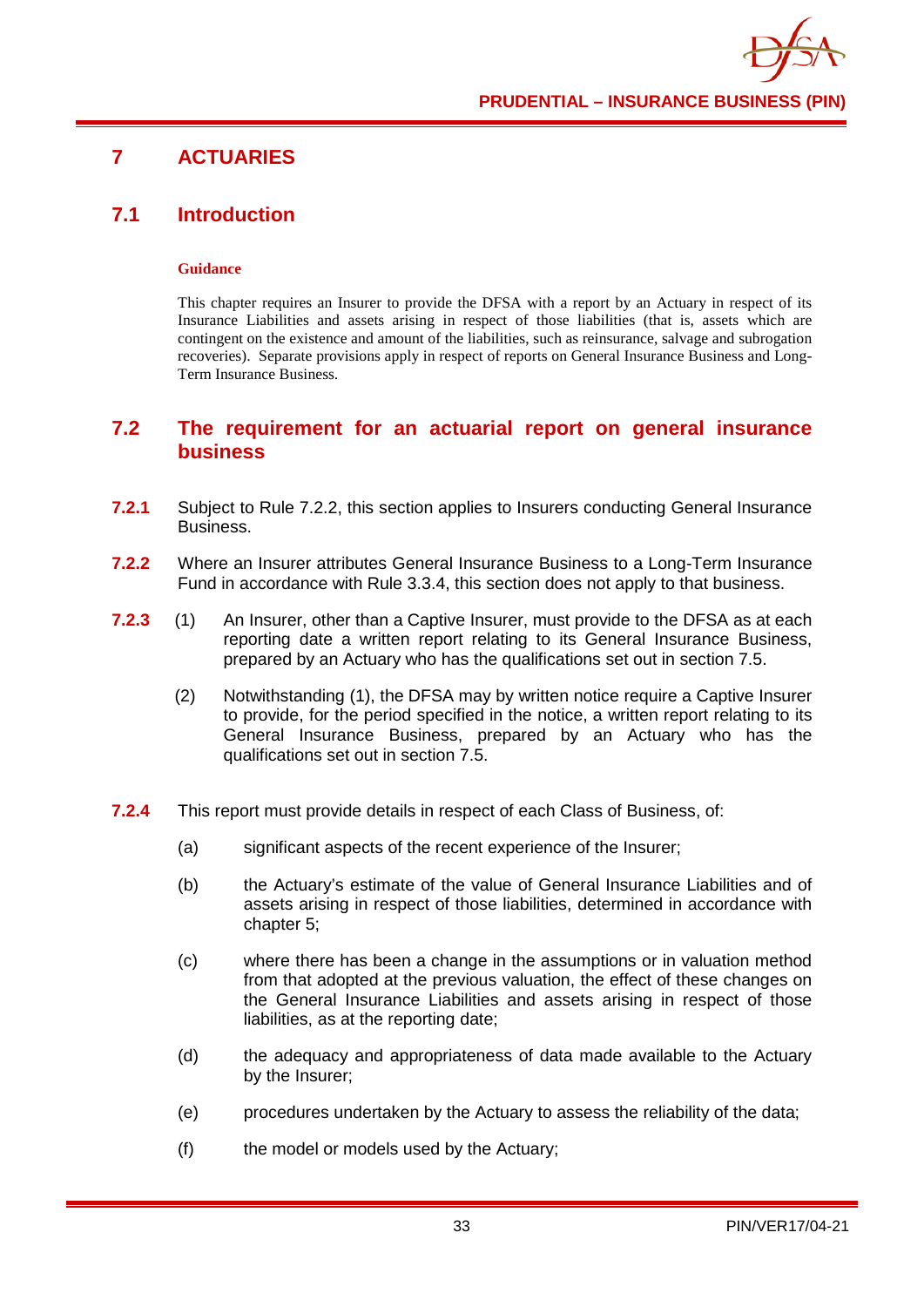- (g) the assumptions used by the Actuary in the valuation process including, without limitation, assumptions made as to inflation and discount rates, future expense rates and, where relevant, future investment income;
- (h) the approach taken to estimate the variability of the estimate; and
- (i) the nature and findings of sensitivity analyses undertaken.

## **7.3 The requirement for an actuarial investigation of and report on long-term insurance business**

- **7.3.1** This section applies to Insurers conducting Long-Term Insurance Business, in respect of each Long-Term Insurance Fund maintained or deemed to be maintained by the Insurer.
- **7.3.2** Every Insurer must arrange for an actuarial investigation of the assets and liabilities of every Long-Term Insurance Fund maintained or deemed to be maintained by it, including a determination of surplus in each such fund, to be performed as at a Reference Date which must be not more than one year later than the date of establishment of the Long-Term Insurance Fund or the previous Reference Date (if later).
- **7.3.3** An investigation of the type set out in Rule 7.3.2 must in any case be performed as at every reporting date of the Insurer.
- **7.3.4** An actuarial investigation under this section must be performed by an Actuary who has the qualifications set out in section 7.5, and must be conducted according to principles approved by the DFSA.

### **Guidance**

Principles set out in professional standards issued by a professional actuarial body that is a full member of the International Actuarial Association will normally be approved by the DFSA for the purposes of Rule 7.3.4, to the extent that they do not conflict with the provisions of this chapter.

- **7.3.5** When an Insurer arranges for an actuarial investigation under this section, the Insurer must provide to the DFSA a written report prepared by the Actuary conducting the actuarial investigation, not later than four months from the Reference Date of the actuarial investigation.
- **7.3.6** This report must provide details of, in respect of each Class of Business:
	- (a) the product range;
	- (b) any discretionary charges and benefits, options and guarantees, and reversionary bonus entitlements, where such features are included in a product;
	- (c) reinsurance arrangements;
	- (d) significant aspects of the recent experience of the Insurer, including, where relevant, a commentary on significant deviations of actual experience compared to the assumptions made in the previous valuation;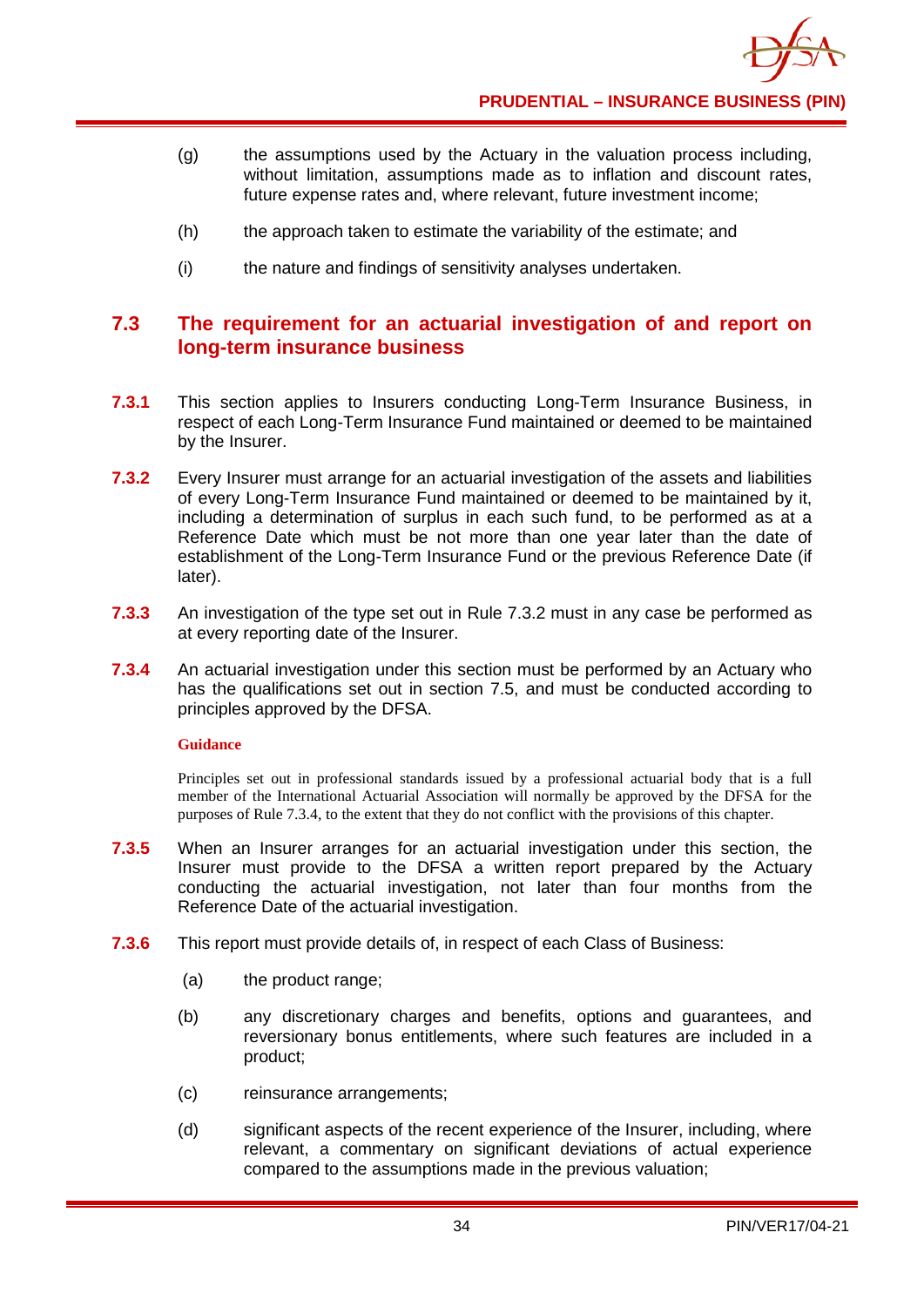- (e) the Actuary's estimate of the value of Long-Term Insurance Liabilities, determined in accordance with chapter 5;
- (f) the method and assumptions used by the Actuary in the valuation process, including, where relevant, a commentary on significant differences between the assumptions used and recent actual experience of the Insurer;
- (g) any expense reserves, mismatching reserves and any other special reserves included by the Actuary in the value of the Long-Term Insurance Liabilities, or recommended by the Actuary to be maintained, although not included in the valuation;
- (h) a determination of the value of surplus in the Long-Term Insurance Fund, before any distribution of such surplus;
- (i) a description of the Invested Assets used to determine the risk-adjusted yield on which the discount rate used in the valuation was based;
- (j) the adequacy and appropriateness of data made available to the Actuary by the Insurer;
- (k) procedures undertaken by the Actuary to assess the reliability of the data;
- (l) the model or models used by the Actuary;
- (m) the approach taken to estimate the variability of the estimate;
- (n) the sensitivity analyses undertaken;
- (o) any significant changes to the matters reported on during the period since the previous valuation, including, in the case of the matters referred to in (f), and otherwise, where relevant, an estimate of the effect of these changes on the Long-Term Insurance Liabilities as at the Reference Date; and
- (p) commentary on any other factors affecting the valuation.

- 1. The assumptions and comparisons referred to in Rule 7.3.6(d) and (f) should cover all significant components of the valuation, including consideration of persistency, mortality, expense levels, and investment returns.
- 2. Where the business of the Insurer includes participating Long-Term Insurance Business, it will be necessary for the determination at Rule 7.3.6(h) to deal separately with surplus for the purposes of a decision on allocation of bonuses and surplus for the purposes of determining the capital adequacy of the Fund. For the former of these two purposes, the insurer is identifying the pool, commonly known as surplus, that is available for allocation as bonuses (or equivalent) on participating policies. The allocation then reduces the surplus (note – by convention, this is treated as happening as at the reporting date). By contrast, for the latter of the two purposes, that portion of the remaining surplus that is expected to be allocated eventually to policyholders is also treated as a liability (in Rule 5.6.7), on the grounds that it is not available to absorb losses of the Insurer. For that purpose, declaration of bonuses merely represents a transfer from one recognised liability to another.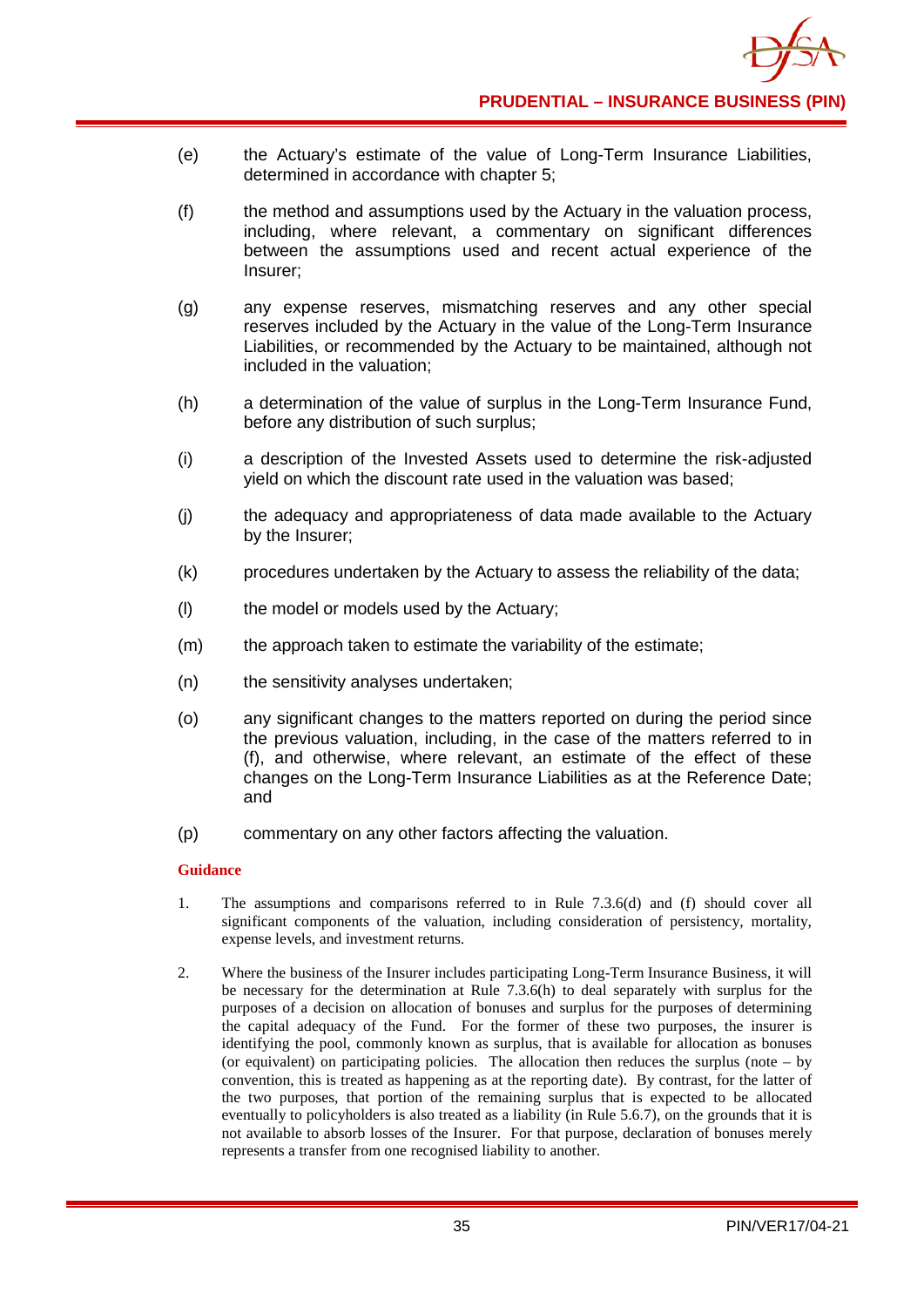

- 3. Factors that the Actuary should consider for the purposes of Rule 7.3.6(p) may include risks that may vary between the jurisdictions in which business is carried on, as well as generic risks. The former category might include the risk of political unrest, and the latter operational risks such as fraud.
- 4. The DFSA may specify additional information to be presented in the Actuary's report. Guidance to Rule 3.6.1 indicates that, where the DFSA permits an Insurer to carry on Direct Long-Term Insurance Business with features of a kind described in Rule 3.6.1(1), it may, as a condition of that permission, require additional information to be provided in the Actuary's report. That additional information could include, for example, detail on market-consistent valuations of guarantees or options, and the results of scenario testing.
- **7.3.7** Subject to Rule 7.3.8, where an Insurer carries on Direct Long-Term Insurance Business, the report referred to in Rule 7.3.5 must include the information set out in Rule 7.3.6 in respect of such business segregated by the jurisdiction in which it is carried on.
- **7.3.8** Where business in a jurisdiction is of limited significance, disclosures may, at the discretion of the Actuary, be aggregated for those jurisdictions.

## **7.4 Additional provisions relating to the report**

- **7.4.1** When appointing an Actuary to prepare a report under section 7.2 or 7.3, an Insurer must ensure that there is an agreement in writing which legally binds the Actuary in accordance with the following provisions:
	- (a) the contract must require the Actuary to prepare his report in accordance with the provisions of section 7.2 or 7.3 as the case may be;
	- (b) the contract must require the Actuary to prepare the report using assumptions and methods that are, in the opinion of the Actuary, appropriate for the purposes of the report;
	- (c) the contract must require the Actuary to deliver the report to the Insurer's directors within such time as to give the directors a reasonable opportunity to consider and use the report in preparing the Insurer's Annual Regulatory Return for the reporting period ended on the reporting date;
	- (d) the contract must require and permit the Actuary to address the directors of the Insurer if the Actuary believes that there is a matter relating to the financial position or operations of the Insurer that should be brought to the attention of the directors; and
	- (e) the contract must require and permit the Actuary to address the DFSA if the Actuary believes that a matter brought to the attention of the directors of the Insurer is not adequately dealt with by bringing it to the attention of the directors.
- **7.4.2** An Insurer that has appointed an Actuary to provide a report under section 7.2 or 7.3 must make arrangements to enable the Actuary to undertake his functions, and in particular must:
	- (a) keep the Actuary informed of the Insurer's business and other plans;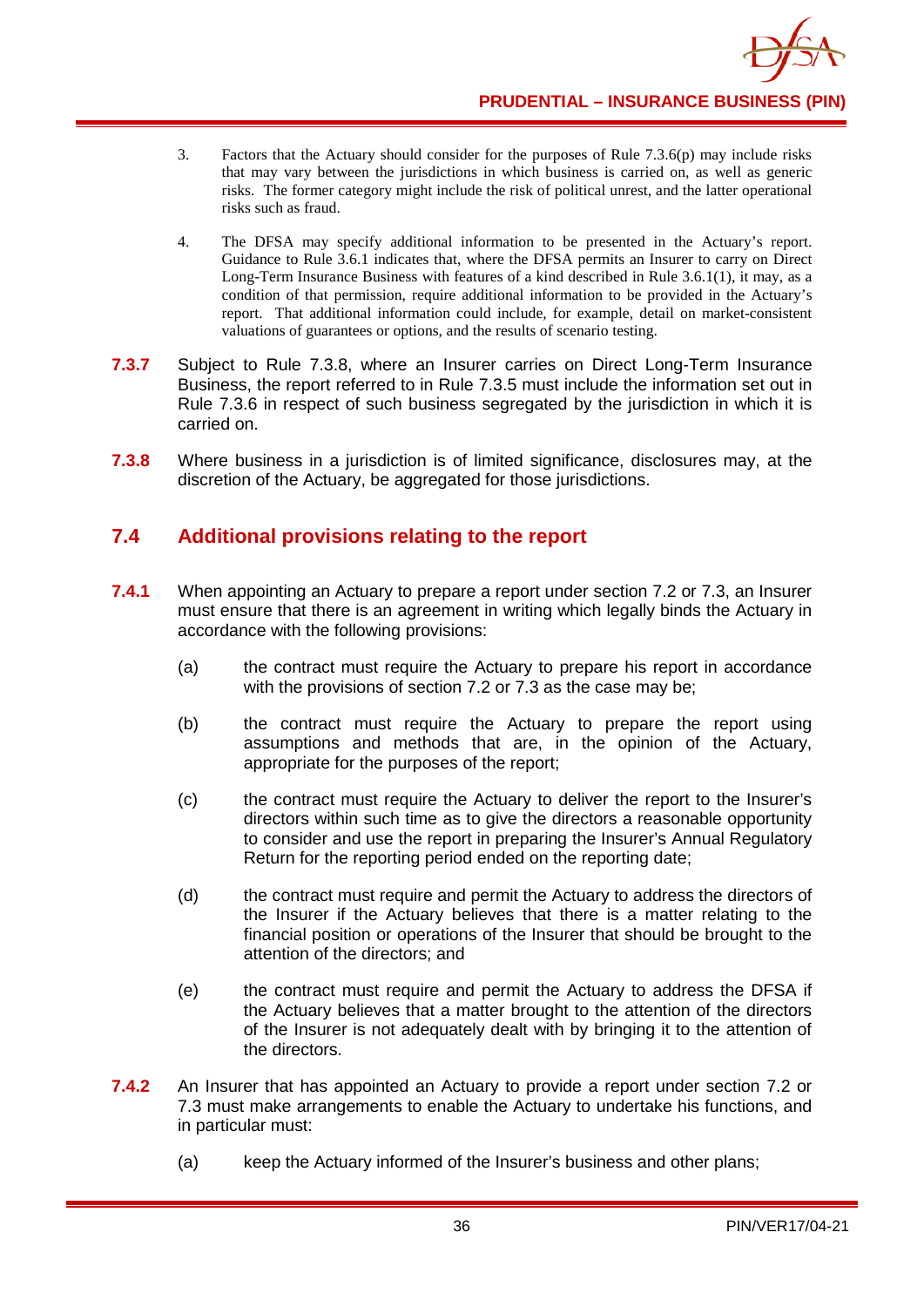- (b) ensure that the Actuary is fully informed of the Rules in PIN applicable to the Insurer, as well as any other information that the DFSA has provided to the Insurer that may assist the Actuary in performing his duties; and
- (c) ensure that the Actuary has access at appropriate times to all relevant data and people which the Actuary reasonably believes is necessary to fulfil his obligations to the Insurer in respect of this chapter.
- **7.4.3** The Insurer must submit the reports referred to in section 7.2 and section 7.3 to the DFSA, at the same time as it submits its Annual Regulatory Return for the reporting period ended on the reporting date.
- **7.4.4** Where an Insurer is not a DIFC Incorporated Insurer, a report prepared under section 7.2 or 7.3 must deal separately with the DIFC Insurance Business of the Insurer, and the Insurance Business of the Insurer as a whole.
- **7.4.5** Abbreviated details may be provided in a report prepared under the requirements of this chapter in respect of a Class of Business that is not material.

For the purposes of Rule 7.4.5, a Class of Business that accounts for less than ten per cent of the Insurer's Net Written Premium in the reporting period ended on the reporting date and that accounts for less than ten per cent of the Insurer's Insurance Liabilities as at the reporting date, will normally be considered immaterial.

## **7.5 Qualifications of the actuary**

- **7.5.1** An Actuary appointed to provide an actuarial report under this chapter must:
	- (a) have experience in the determination of liabilities in the Classes of Business dealt with in the actuarial report; and
	- (b) have the required skill and experience to perform his functions under the DIFC regulatory system.

### **Guidance**

The Rules do not require an Insurer to use the same Actuary for all reports. An Insurer may provide separate reports, prepared by more than one Actuary, where the Insurer undertakes different Classes of Business, provided that each Actuary is appropriately qualified for the Classes of Business on which he reports. Similarly, an Insurer may appoint different Actuaries, each appropriately qualified, to provide reports in respect of Insurance Business conducted in or in respect of different geographical locations, for example DIFC Insurance Business and other Insurance Business.

- **7.5.2** An Insurer must notify the DFSA in writing of the name, professional qualifications and relevant experience of each person that the Insurer proposes to appoint to provide an actuarial report under this chapter.
- **7.5.3** The DFSA may, if it does not believe that the Actuary proposed by the Insurer possesses the qualifications set out in Rule 7.5.1, notify the Insurer in writing that another Actuary must be appointed.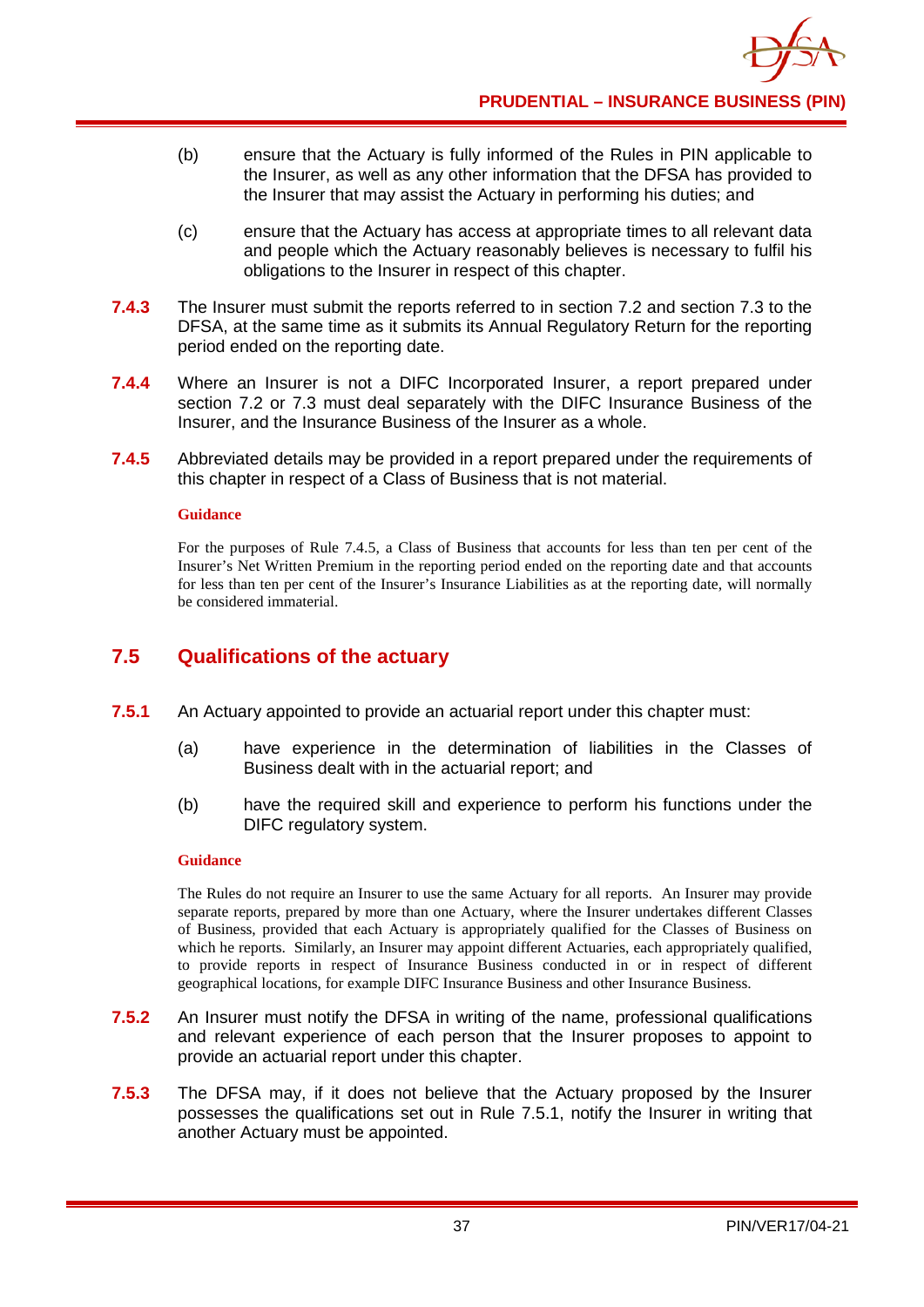

**7.5.4** An Insurer must notify the DFSA immediately on the termination or resignation of its Actuary, giving the reasons for such termination or resignation.

## **8 CONSOLIDATED SUPERVISION**

### **8.1 Introduction**

**8.1.1** This chapter applies to all Insurers, except for Rule 8.5.1 which applies only to DIFC Incorporated Insurers.

### **Guidance**

- 1. Group membership may be a source of both strength and weakness to an Insurer. The purpose of Group Risk requirements is to ensure that an Insurer takes proper account of the risks related to the Insurer's membership of a Group. The Group Risk requirements form a key part of the DFSA's overall approach to prudential supervision.
- 2. An Insurer is subject to separate reporting requirements in respect of changes in its Controllers. Those requirements are set out in chapter 11 of GEN. It may also be required to provide reports in respect of any Close Links it possesses.
- **8.1.2** (1) If an Insurer is a member of a Financial Group and the DFSA considers it necessary to extend the scope of the Financial Group to include entities outside of the Financial Group to ensure appropriate Financial Group supervision, an Insurer must also include in the scope of the Financial Group any entity the DFSA may direct the Insurer in writing to include.
	- (2) An Insurer may, for the purposes of this section, exclude from its Financial Group, any entity the inclusion of which would be misleading or inappropriate for the purposes of Financial Group supervision, provided the Insurer has obtained the DFSA's prior written approval to do so.
	- (3) An Insurer must provide to the DFSA, where requested, information regarding other Group entities, the Group structure and the systems and controls in place to manage Group Risk.

### **Guidance**

If more than one member of the same Group is subject to an obligation to provide information in respect of a position of the Group, one or more of those Authorised Firms may make application to the DFSA for an appropriate waiver or modification of these Rules.

**8.1.3** Deleted

## **8.2 Systems and controls requirements**

- **8.2.1** If an Insurer is a member of a Group, it must establish and maintain systems and controls for the purpose of:
	- (a) monitoring the effect on the Insurer of:
		- a. its relationship with other members of its Group;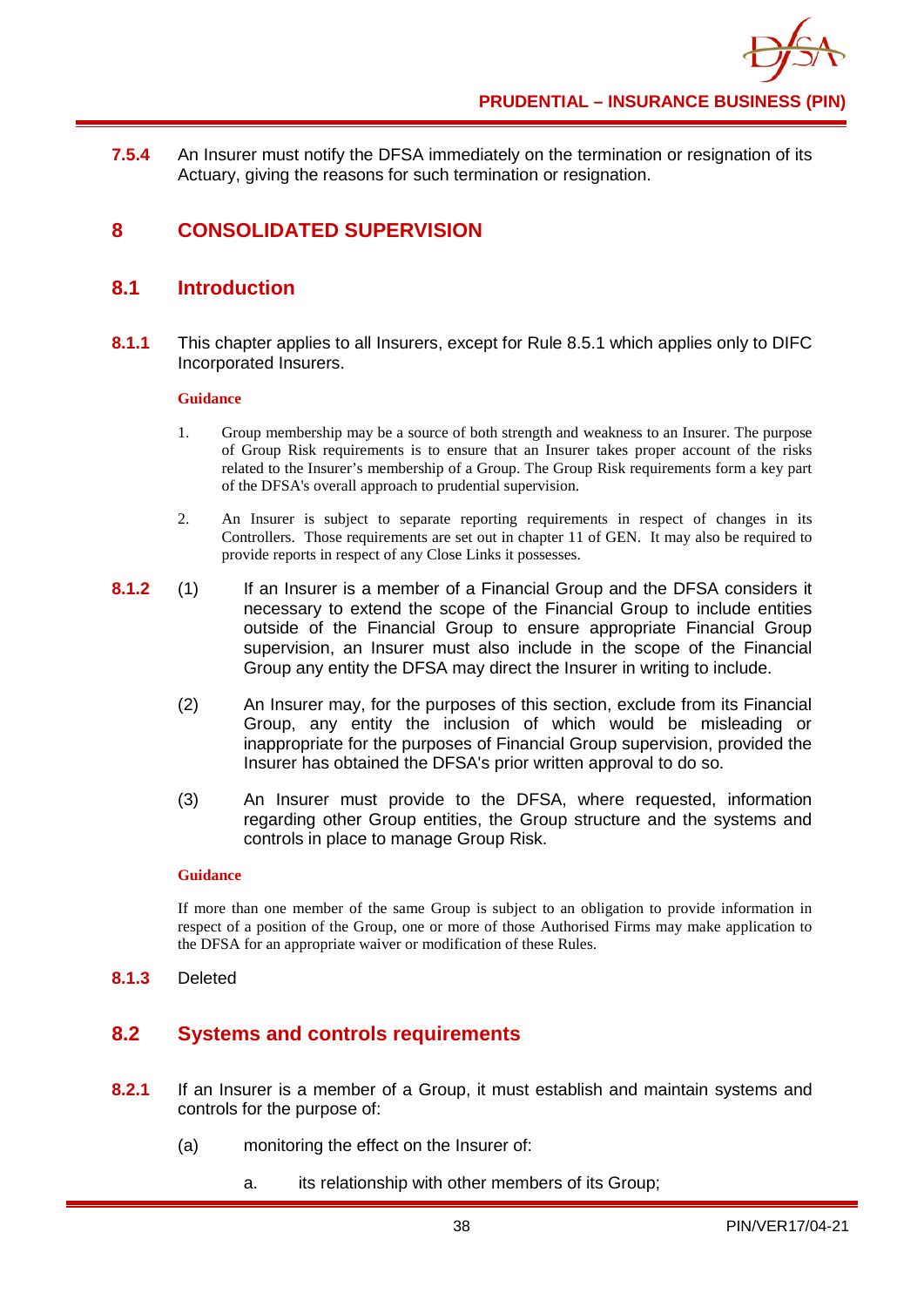- b. its membership in its Group; and
- c. the activities of other members of its Group; and
- (b) monitoring compliance with Financial Group supervision requirements below, including systems for the production of relevant data:
	- (i) monitoring funding within the Financial Group; and
	- (ii) monitoring compliance with Financial Group reporting requirements.

- 1. For the purposes of the above requirement, an Insurer may take into account its position within its Group, the materiality of the risk to which it is exposed because of its membership of the Group, and the access that it has to the systems and controls of other members of its Group and any information produced by them or by Associates. For example, it would be reasonable for a small Insurer within a larger Group to place some reliance on its Parent to ensure that appropriate systems and controls are in place.
- 2. An Insurer may also consider together Groups whose Parents are all members of the same Group, except for any Group of which the Insurer is the Parent. An Insurer that is itself the Parent of a Group must give specific consideration to the risks to which it is exposed as the Parent. The DFSA will not otherwise however normally expect an Insurer to apply the provisions of this Rule to sub-Groups of a single Group.

## **8.3 Financial group capital requirements and financial group capital resources**

- **8.3.1** (1) Section 8.3 does not apply to an Insurer if:
	- (a) the Insurer's Financial Group is already the subject of Financial Group prudential supervision by the DFSA as a result of the authorisation of another Financial Group member; or
	- (b) the DFSA has confirmed in writing, in response to an application from the Insurer, that it is satisfied that the Insurer's Group is the subject of consolidated prudential supervision by an appropriate regulator; or
	- (c) except where the DFSA has directed the inclusion of an entity pursuant to Rule 8.1.2(1), the percentage of total assets of Authorised Firms and Financial Institutions in the Financial Group is less than 40% of the total Financial Group assets.
	- (2) Where an Insurer has received confirmation in writing from the DFSA in accordance with (1)(b), it must immediately advise the DFSA in writing if the circumstances upon which the confirmation was based change.
- **8.3.2** Where a Financial Group contains both Insurers and Authorised Firms subject to the requirements in PIB Module, the DFSA shall determine which of the sectoral rules in section 8.3 and PIB section 7.3 shall apply in respect of the group.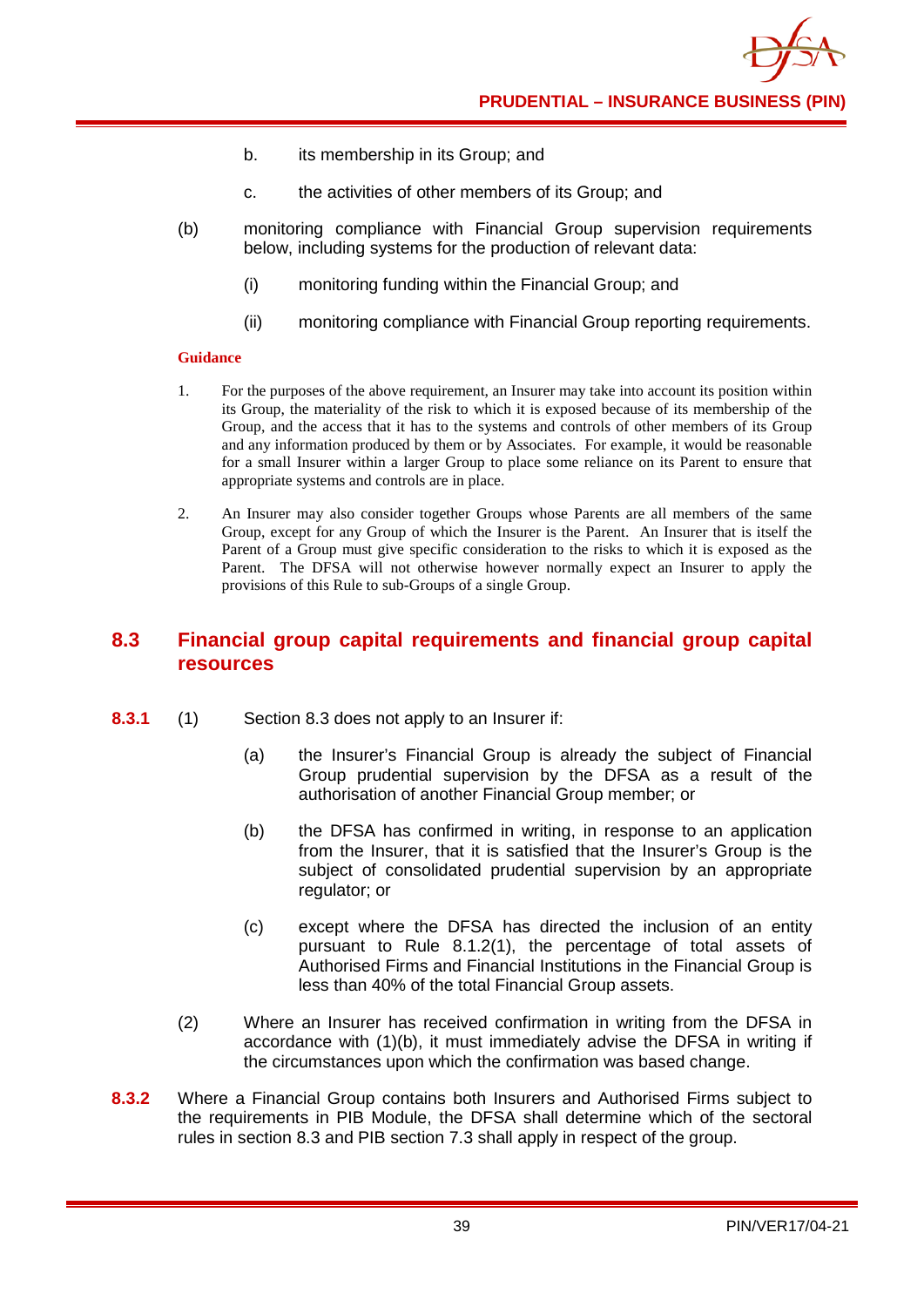- 1. The objective of Rule  $8.3.1(1)(a)$  is to avoid the necessity for multiple reporting of group capital adequacy.
- 2. Where a Financial Group includes both Insurers and entities subject to PIB, it is necessary to determine whether the Financial Group supervision applicable to the Financial Group should be that set out in PIN section 8.3 or PIB section 7.3. Normally, the DFSA will exercise its power under Rule 8.3.2 based on the relative size of the assets of the Financial Institutions undertaking Insurance Business (representing the insurance sector) and the assets of other Authorised Firms and Financial Institutions (representing a combined non-insurance sector). Pure holding companies will be excluded as being in neither sector. The Rules that will apply will be those of the sector with the larger total assets of the two. However, where the ratio of the assets of the two sectors differs by less than 1.5:1, the DFSA will consider a request from the Authorised Firms in the Financial Group to apply the sectoral rules applicable to the smaller of the two sectors.
- **8.3.3** An Insurer must ensure at all times that its Financial Group Capital Resources, as calculated in Rule 8.3.5, are equal to or in excess of its Financial Group Capital Requirement as calculated in Rule 8.3.4.

### **Guidance**

If an Insurer breaches Rule 8.3.3, the DFSA will take into account the full circumstances of the case including any remedial steps taken by another regulator or the Authorised Firm, in determining what action it will take.

### **Financial group capital requirement**

- **8.3.4** (1) An Insurer must calculate its Financial Group Capital Requirement as the sum of the entity requirements calculated in accordance with (2) and (3);
	- (2) Entity requirements for this purpose are:
		- (a) an Authorised Firm's Capital Requirement or Minimum Capital Requirement calculated in accordance with the requirements of whichever of the PIB or PIN Module applies to that Authorised Firm;
		- (b) in the case of regulated entities supervised by a regulator other than the DFSA, then, with the written agreement of the DFSA, the capital requirement of that entity; and
		- (c) for other entities in the Financial Group, a notional capital requirement calculated as directed by the DFSA .
	- (3) Where an Authorised Firm's Financial Group includes an entity under (c) of the definition of Financial Group in the GLO Module, that Financial Institution's capital requirement is included on a proportionate basis.

### **Financial group capital resources**

**8.3.5** (1) An Insurer must calculate its Financial Group Capital Resources by applying either of the following methods, excluding those amounts referred to in Rule 8.3.6: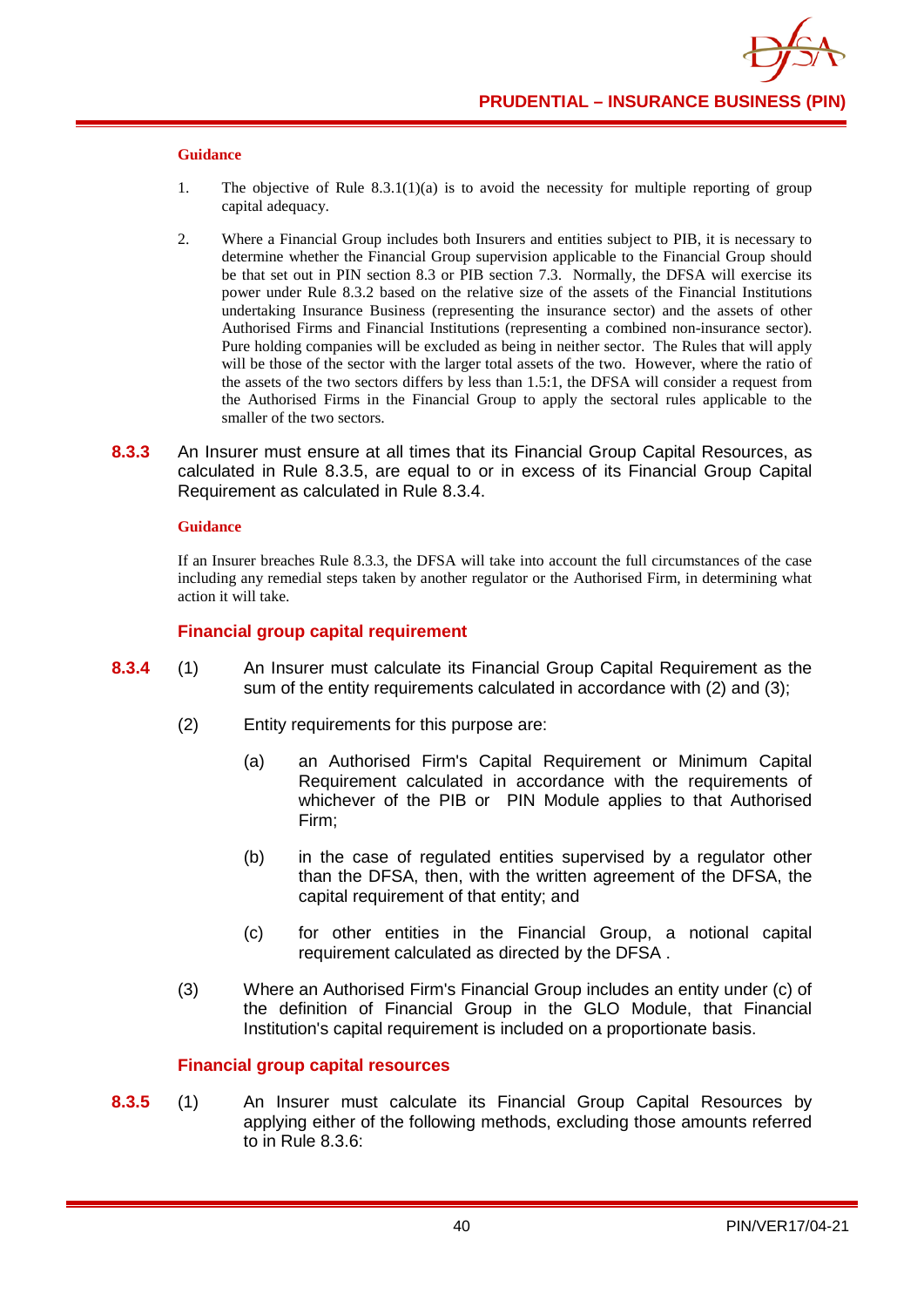

- (a) the accounting consolidation method which calculates the Adjusted Capital Resources of the Financial Group based on the Financial Group's consolidated financial statements; or
- (b) the aggregation method, which is the sum of:
	- (i) the Adjusted Capital Resources of the Parent of the Financial Group;
	- (ii) subject to (3), the Adjusted Capital Resources calculated in accordance with the PIN Module, or the Capital Resources calculated in accordance with the PIB module, as may be appropriate, of Financial Institutions included in the Financial Group; and
	- (iii) subject to (3), the Financial Group's proportionate share of the Adjusted Capital Resources calculated in accordance with the PIN Module, or the Capital Resources calculated in accordance with the PIB Module, as may be appropriate, of Financial Institution participations included in the Financial Group.
- (2) In calculating the Adjusted Capital Resources of a member of the Financial Group or of the Financial Group, an Insurer must follow the method of calculation set out in section A3.2, with the exception that the deduction set out in Rule A3.4.3(b) need not be made.
- (3) For the purposes of  $(1)(b)(ii)$  and (iii) an investment by one Financial Group member in another must not be included.

- 1. The calculation of Financial Group Capital Resources is subject to section 3.5 which limits the amount of hybrid capital (including subordinated debt) that may be included in Adjusted Capital Resources.
- 2. In the calculation of Capital Resources of Financial Institutions that are Financial Group members in accordance with the PIB Module, an Insurer applies to that member the deductions for illiquid assets and material holdings and Qualifying Holdings set out in the PIB Module.
- 3. The deduction set out at Rule 8.3.5(3) need not be made to the extent that the investment has already been excluded in whole or part by virtue of the application of the limits described in paragraphs 1 and 2 of this Guidance.
- **8.3.6** When calculating the Financial Group Capital Resources of a Financial Group, an Insurer must not include Capital Resources or Adjusted Capital Resources (as the case may be) of Subsidiaries or participations to the extent that those Capital Resources or Adjusted Capital Resources:
	- (a) exceed the entity requirement in respect of that Subsidiary or participation, calculated in accordance with Rule 8.3.4; and
	- (b) are not freely transferable within the Financial Group.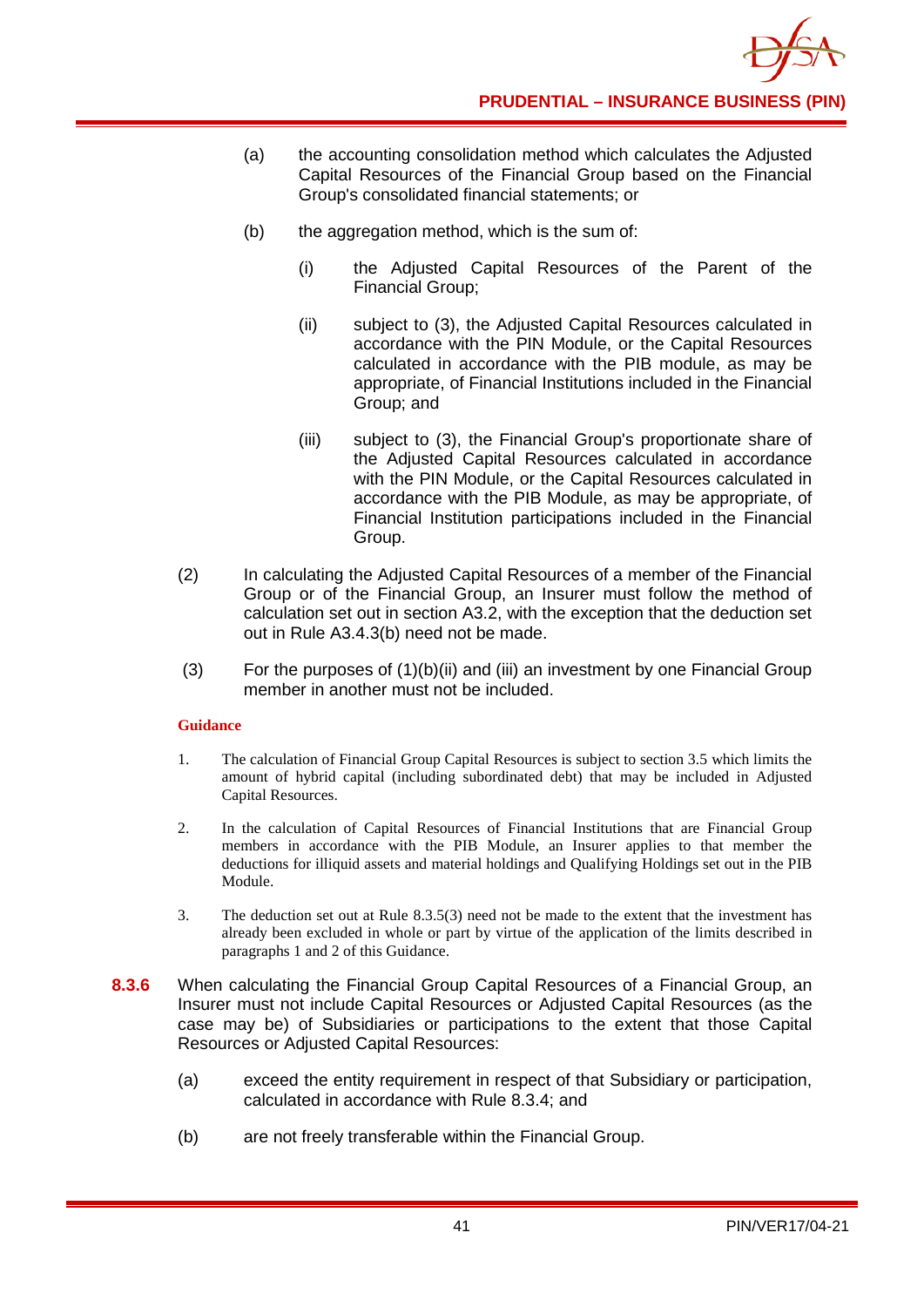- 1. Because the Financial Group Capital Requirement set out in Rule 8.3.4 includes capital requirements in respect of Group entities, capital resources may be included in the calculation of Financial Group Capital Resources to the extent of those requirements. Capital that is surplus to those requirements is however subject to an additional condition before it may be taken into account for the purposes of Financial Group capital adequacy.
- 2. In general, Capital Resources or Adjusted Capital Resources are considered not to be freely transferable if they are subject to a legal or constructive limitation on their transferability, whether that transfer would be made by dividend, return or capital or other form of distribution. Examples of relevant limitations might include obligations to maintain minimum capital requirements to meet domestic solvency requirements, or to comply with debt covenants.

### **8.4 Transactions within a group**

**8.4.1** This section applies to all Insurers in respect of all transactions that are material.

#### **Guidance**

A single transaction or series of connected transactions that constitute a sale, purchase, exchange, loan or extension of credit, investment or guarantee involving one-half of one percent (0.5%) or less of surplus as at the end of the reporting period immediately preceding the effective date of the transaction will not normally be considered material for the purposes of this section.

- **8.4.2** Transactions entered into by an Insurer with Related entities must comply with the following conditions:
	- (a) the terms of the transactions must be fair and reasonable; and
	- (b) the books, accounts and records of the Insurer must clearly and accurately disclose the nature and details of the transactions including any accounting information necessary to support the fairness and reasonableness of the terms and conditions of the transactions.

### **8.5 Significant transactions other than group transactions**

- **8.5.1** (1) A DIFC Incorporated Insurer must not enter into a transaction of the type described in this Rule unless the directors of the Insurer are satisfied following reasonable enquiry that the transaction does not adversely affect the interests of policyholders. The transactions to be considered are:
	- (a) a sale, purchase, exchange, loan or extension of credit, guarantee or investment where the counterparty is a Person Related to the Insurer and the amount of the transaction equals or exceeds three per cent of the Insurer's surplus as at the end of the reporting period immediately preceding the transaction;
	- (b) a loan or extension of credit to any Person who is not Related to the Insurer, where the Insurer makes the loan or extension of credit with the agreement or understanding that the proceeds of the transaction, in whole or in substantial part, are to be used to make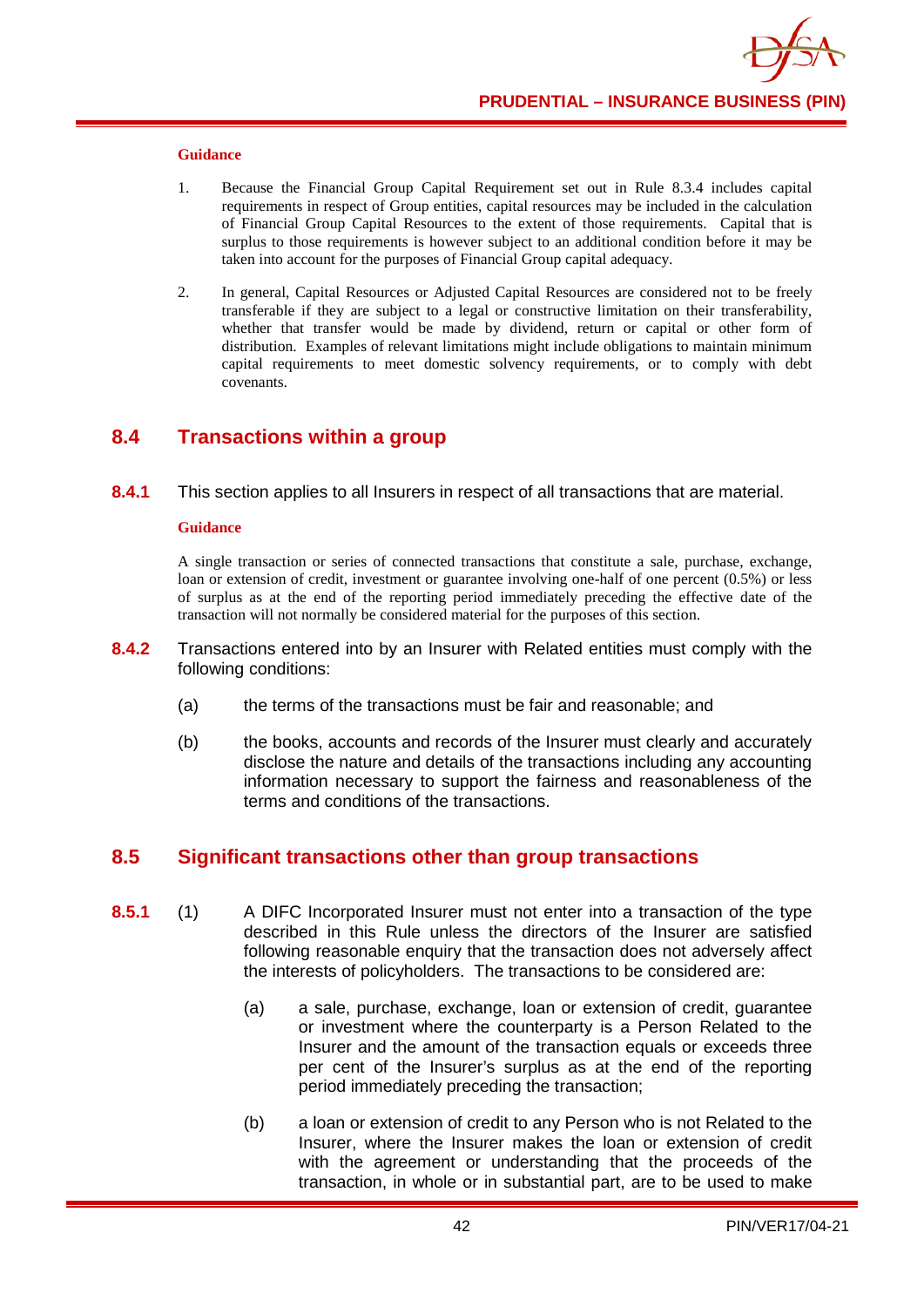loans or extensions of credit to purchase assets of, or to make investments in, any Related party of the Insurer making the loans or extensions of credit, where the amount of the transaction equals or exceeds three per cent of the Insurer's surplus as at the end of the reporting period immediately preceding the transaction;

- (c) a reinsurance agreement or modification to a reinsurance agreement in which the reinsurance premium or a change in the Insurer's liabilities equals or exceeds five per cent of the Insurer's surplus;
- (d) a reinsurance agreement or modification to a reinsurance agreement involving the transfer of assets from an Insurer to a Person not Related to the Insurer, if an agreement or understanding exists between the Insurer and that Person that any portion of the assets will be transferred to one or more other Persons Related to the Insurer and the reinsurance premium or a change in the Insurer's liabilities equals or exceeds five per cent of the Insurer's surplus; and
- (e) any management agreement, service contract or cost-sharing arrangement.
- (2) For the purposes of (1), 'surplus' means:
	- (a) in the case of an Insurer that is not a Protected Cell Company, the Insurer's Adjusted Capital Resources; and
	- (b) in the case of an Insurer that is a Protected Cell Company, the Insurer's Adjusted Cellular Capital Resources in respect of the Cell to which the transaction relates, where the transaction relates to a Cell, and otherwise the Insurer's Adjusted Non-Cellular Capital Resources.
- **8.5.2** An Insurer must report to the DFSA all dividends and other distributions to shareholders within 21 days following the declaration of the dividend or distribution.
- **8.5.3** An Insurer that is a Takaful Insurer must report to the DFSA all distributions of profit or surplus (however called or described) to policyholders within 21 days of the date of declaration of the distribution.
- **8.5.4** An Insurer must notify the DFSA in writing within 30 days if the Insurer makes an investment in a body corporate to which it is Related, if the total investment in the Related body corporate by the Insurer and other bodies corporate to which the Insurer is Related exceeds ten per cent of the body corporate's paid-up capital or voting rights.

## **9 INSURERS IN RUN-OFF**

## **9.1 Introduction**

**9.1.1** Subject to Rule 9.1.2, chapter applies to all Insurers.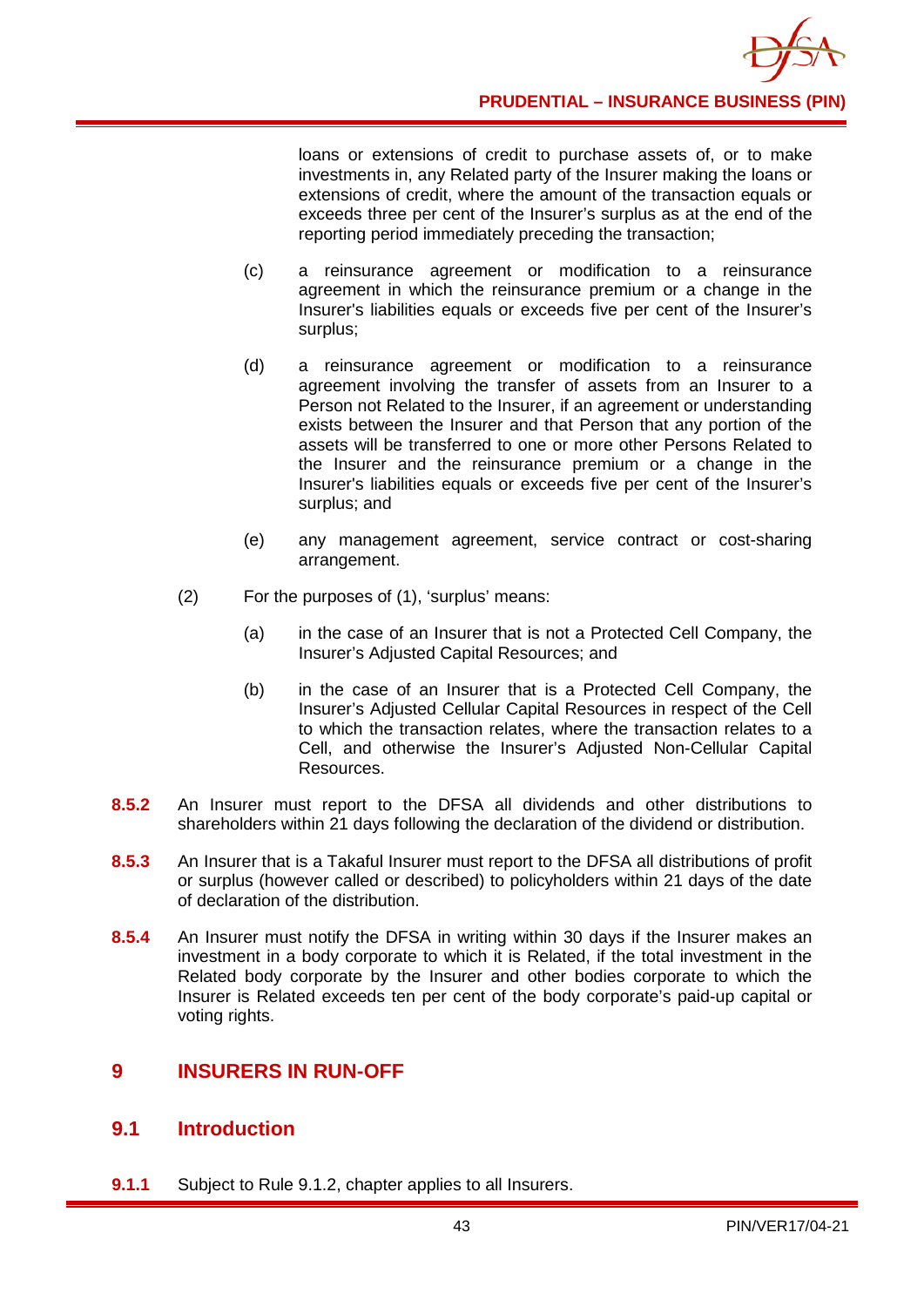**9.1.2** In the case of an Insurer that is not a DIFC Incorporated Insurer, this chapter applies only in respect of Insurance Business carried on by the Insurer through an establishment in the DIFC.

### **Guidance**

- 1. This chapter sets out prudential provisions applying to Insurers that cease to carry on Insurance Business, either wholly or in respect of a particular Class of Business. The provisions are also applicable to Cells and Long-Term Insurance Funds of Insurers, but do not (because of the effect of Rule 9.1.2) apply to non-DIFC Insurance Business of Insurers that are not DIFC Incorporated Insurers.
- 2. Sections 9.2 and 9.3 set out actions that an Insurer is required to take when it decides to cease to effect or carry out Contracts of Insurance. Sections 9.4, 9.5 and 9.6 give the DFSA specific powers relating to the supervision of such Insurers.
- **9.1.3** For the purposes of this chapter, in determining whether an Insurer is effecting Contracts of Insurance, or has ceased effecting Contracts of Insurance, including Contracts of Insurance effected through a Cell or a Long-Term Insurance Fund, Contracts of Insurance effected under a term of an existing Contract of Insurance must be ignored.

### **Guidance**

The effect of Rule 9.1.3 is to disregard, for the purposes of determining whether the chapter applies, Contracts of Insurance that are effected by the Insurer, as a consequence of a term of an existing Contract of Insurance. A contract will normally only be regarded as being effected under a term of an existing contract if the Insurer does not have discretion to decline to effect the new contract, or if it would be unreasonable for the Insurer, having regard to the interests of the policyholder, to decline to effect it.

### **9.1.4** In this chapter:

- (a) an Insurer in run-off means an Insurer that has ceased to effect Contracts of Insurance in respect of the whole of its Insurance Business (or, in the case of an Insurer that is not a DIFC Incorporated Insurer, the whole of its Insurance Business carried on through an establishment in the DIFC), and a Cell in run-off and a Long-Term Insurance Fund in run-off are construed accordingly; and
- (b) going into run-off or placing Insurance Business into run-off means ceasing to effect Contracts of Insurance, and placing a Cell or a Long-Term Insurance Fund into run-off are construed accordingly.

### **9.2 Insurers ceasing to effect contracts of insurance in a class of business**

- **9.2.1** This section applies to an Insurer that ceases or decides to cease to effect new Contracts of Insurance:
	- (a) in a Class of Business in which the Insurer has previously carried on Insurance Business; or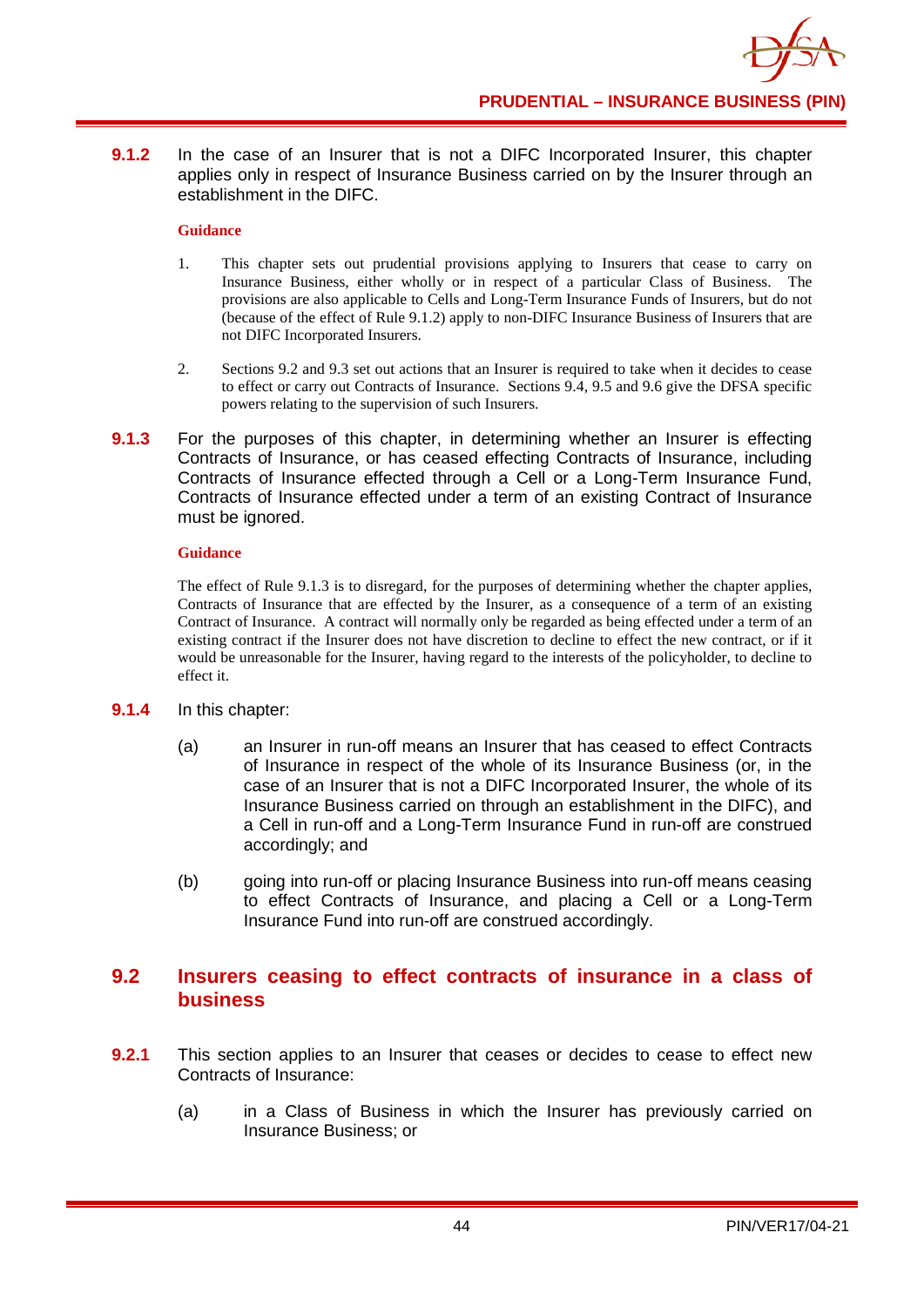

- (b) in respect of a Cell or a Long-Term Insurance Fund, in a Class of Business in which the Insurer has previously carried on Insurance Business through that Cell or Long-Term Insurance Fund.
- **9.2.2** An Insurer to which this section applies must, within 28 days of a decision to cease to effect new Contracts of Insurance in a Class of Business, notify the DFSA of its decision, in a written notice specifying the following details:
	- (a) the effective date of the decision to cease effecting Contracts of Insurance;
	- (b) the Class of Business to which the decision relates; and
	- (c) where relevant, the Cell or Long-Term Insurance Fund to which the decision relates.
- **9.2.3** An Insurer which has provided a notice to the DFSA in accordance with Rule 9.2.2 must not effect any Contracts of Insurance in that Class of Business without the written permission of the DFSA. Where the notice referred to in Rule 9.2.2 relates to a Cell or Long-Term Insurance Fund of the Insurer, the restriction set out in this Rule applies only to that Cell or Long-Term Insurance Fund.

## **9.3 Run-off plans**

- **9.3.1** This section applies to:
	- (a) Insurers that are in run-off or that maintain Cells or Long-Term Insurance Funds that are in run-off;
	- (b) Insurers that go into run-off or that place Cells or Long-Term Insurance Funds into run-off;
	- (c) Insurers that make a decision to go into run-off or to place a Cell or Long-Term Insurance Fund into run-off; and
	- (d) Insurers whose permission to effect Contracts of Insurance in respect of their entire Insurance Business or in respect of the entire business of a Cell or Long-Term Insurance Fund is withdrawn by the DFSA.
- **9.3.2** If an Insurer takes a decision to go into run-off or to place a Cell or a Long-Term Insurance Fund into run-off, the Insurer must, at the same time as the notice referred to in Rule 9.2.2, provide the DFSA with a written run-off plan in respect of the Insurance Business being placed into run-off.
- **9.3.3** If the DFSA withdraws an Insurer's permission to effect Contracts of Insurance in respect of the Insurer's entire Insurance Business or the entire Insurance Business of a Cell or Long-Term Insurance Fund, the Insurer must, within 28 days of the written notice of withdrawal of permission (or, if later, the period specified in that notice), provide the DFSA with a written run-off plan in respect of that Insurance Business.
- **9.3.4** A run-off plan provided to the DFSA in accordance with this section must cover the period until all liabilities to policyholders relating to the Insurance Business in run-off are met and must include: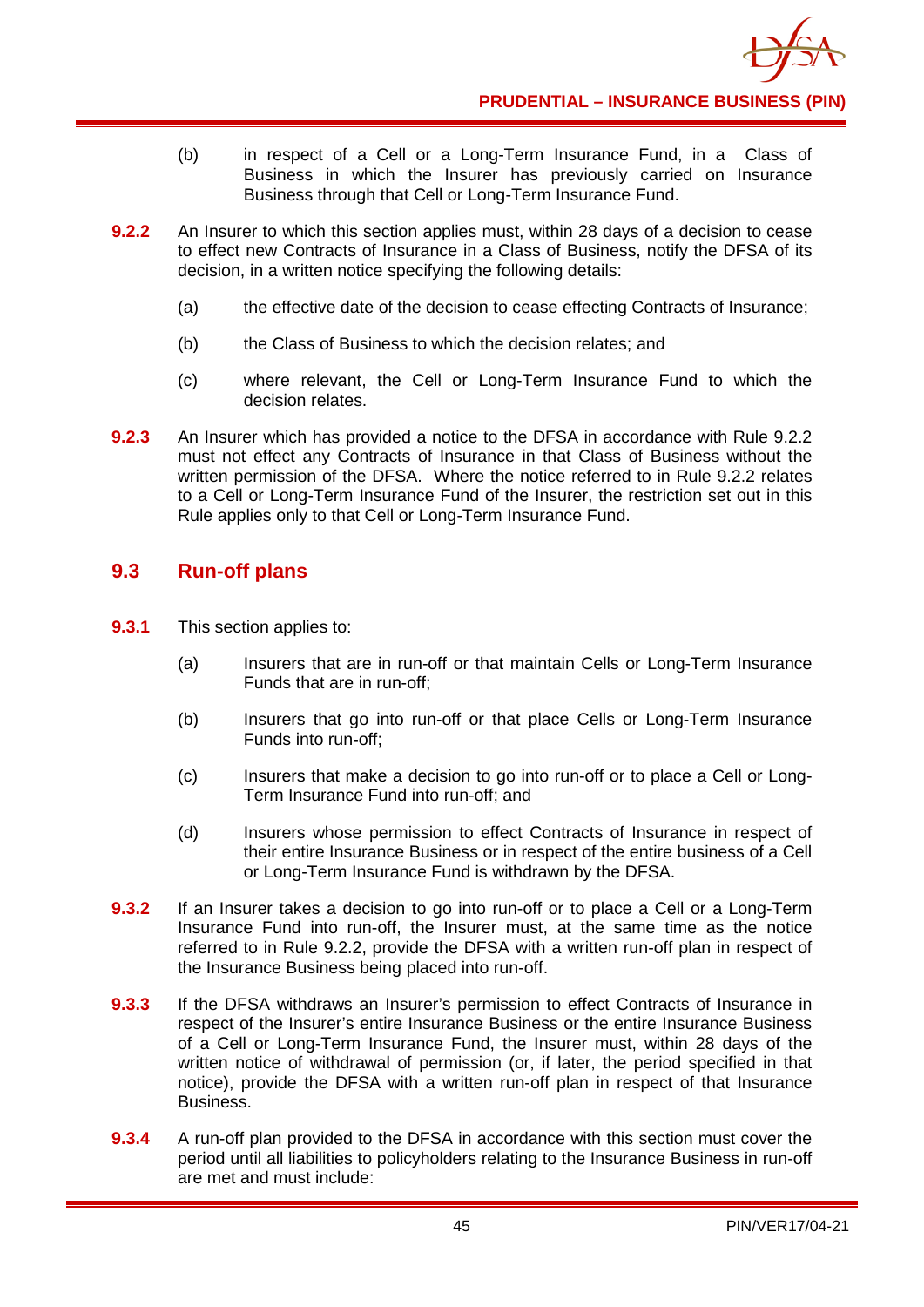

- (a) an explanation of how, or to what extent, all liabilities to policyholders will be met in full as they fall due;
- (b) an explanation of how, or to what extent, the Insurer will maintain its compliance with the requirements of chapter 4 until such time as all liabilities to policyholders are met;
- (c) a description, appropriate to the scale and complexity of the Insurer's business, of the Insurer's business strategy;
- (d) financial projections showing, in a form appropriate to the scale and complexity of the Insurer's operations, the forecast financial position of the Insurer as at the end of each reporting period during the period to which the run-off plan relates; and
- (e) an assessment of the sensitivity of the financial position of the Insurer to stress arising from realistic scenarios relevant to the circumstances of the Insurer.
- **9.3.5** Where an Insurer's Insurance Business in run-off relates to a Cell or a Long-Term Insurance Fund of that Insurer, the run-off plan must deal with the matters set out in Rule 9.3.4 so far as they relate to that Cell or Long-Term Insurance Fund.
- **9.3.6** An Insurer that has provided a written run-off plan to the DFSA must monitor the matters contained in the run-off plan and must notify the DFSA promptly and in writing of any significant departure from the run-off plan.

An Insurer should decide whether a matter constitutes a significant departure from a run-off plan, having regard to the nature and size of the matter and its materiality relative to the size and complexity of the Insurer and, where relevant, the size and complexity of the Cell or Long-Term Insurance Fund concerned. The following matters will normally be considered as representing a significant departure from a run-off plan:

- a. significant revision of the Insurer's strategy for managing risks, and in particular its strategy for the use of reinsurance;
- b. a significant deterioration in the Insurer's claims experience, financial position or solvency position (the amount by which the Insurer's capital resources, determined in accordance with the provisions of chapter 4 relevant to that Insurer, exceed the applicable minimum capital requirements set out in that chapter); or
- c. any other transaction or circumstance that is likely to have a material effect upon the Insurer's solvency position.
- **9.3.7** Where an Insurer has notified a matter to the DFSA in accordance with Rule 9.3.6, the DFSA may by notice in writing require the Insurer to provide an amended run-off plan. The Insurer must provide an amended run-off plan within 28 days of receipt of the notice, unless the notice specifies a longer period.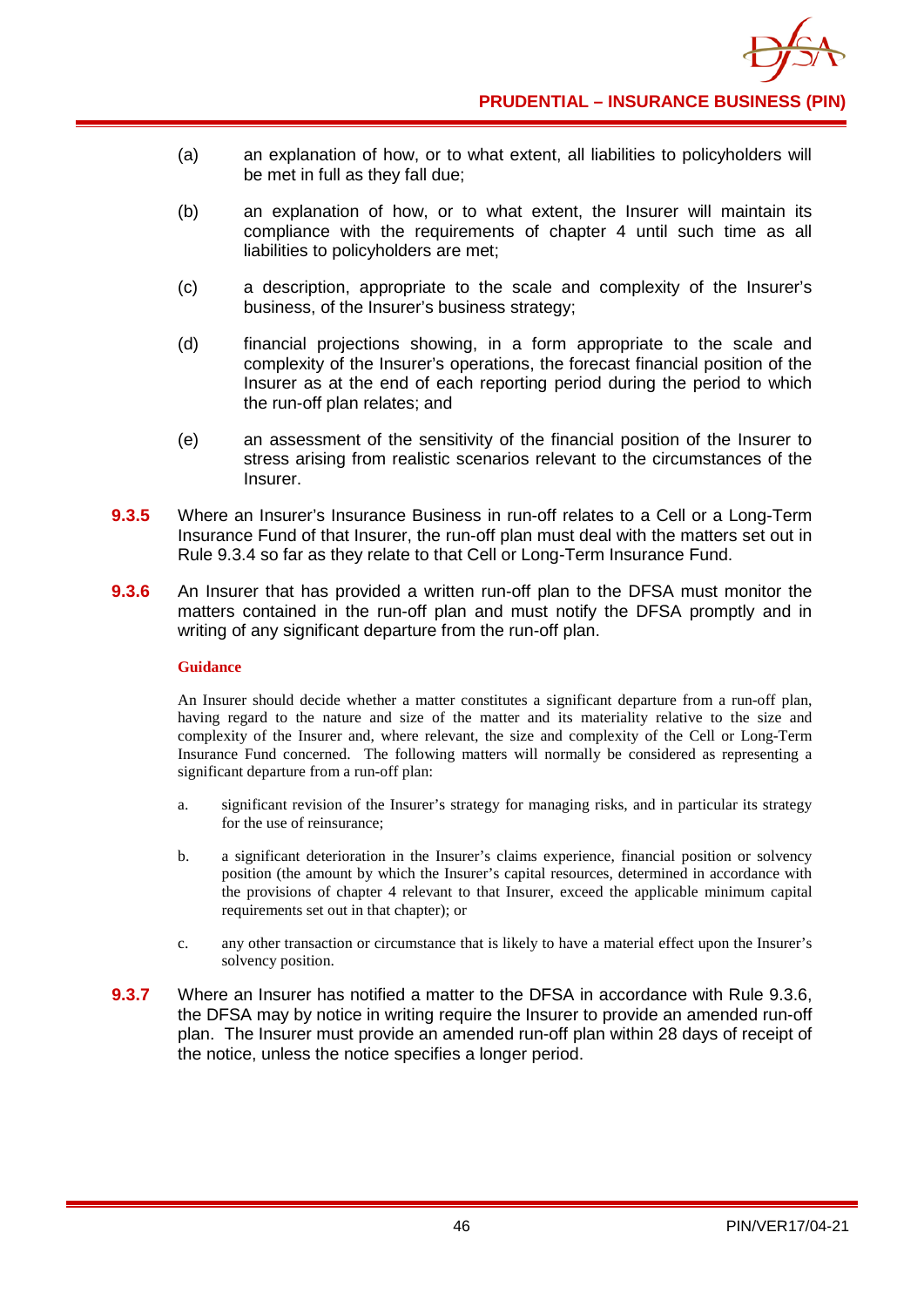# **9.4 Requirements for collateral for insurers in run-off**

### **Guidance**

This section contains provisions that enable the DFSA to require an Insurer that is in run-off or going into run-off to post collateral assets or make equivalent arrangements by letter of credit, to support the Insurance Liabilities and Minimum Capital Requirements applicable to the Insurer. In considering whether to exercise the powers in this section, the DFSA will have regard to the circumstances of the Insurer and the interests of policyholders.

- **9.4.1** This section applies only to an Insurer that:
	- (a) is in run-off as regards its entire Insurance Business or the entire Insurance Business of a Cell or Long-Term Insurance Fund;
	- (b) has provided a notice to the DFSA in accordance with Rule 9.2.2 in respect of its entire Insurance Business or the entire Insurance Business of a Cell or Long-Term Insurance Fund; or
	- (c) has received a written notice from the DFSA withdrawing the Insurer's permission to effect Contracts of Insurance in respect of its entire Insurance Business or the entire Insurance Business of a Cell or Long-Term Insurance Fund.
- **9.4.2** The DFSA may, by written notice (referred to in this chapter as a 'collateral notice') require an Insurer to make available assets:
	- (a) of a type and in a manner described in Rule 9.4.6; and
	- (b) having a value, determined in accordance with the provisions of chapter 5, of the lower of:
		- (i) the amount, if any, specified in the notice; and
		- (ii) the amount determined in accordance with Rule 9.4.5.
- **9.4.3** An insurer must comply with the requirements of a collateral notice within the period (if any) specified in the notice, or within two months of the date of the notice, whichever is the longer.
- **9.4.4** The DFSA may at any time, by written notice to the Insurer, vary or revoke a collateral notice issued under Rule 9.4.2.
- **9.4.5** The amount referred to in Rule 9.4.2(b)(ii) is calculated as follows:
	- (a) in the case of an Insurer that is not a DIFC Incorporated Insurer, the amount of the assets that the Insurer is required by Rule 4.7.2 to make available;
	- (b) in the case of a Cell of an Insurer, the sum of the following two amounts:
		- (i) the Insurance Liabilities attributable to that Cell; and
		- (ii) the Minimum Cellular Capital Requirement applicable to that Cell.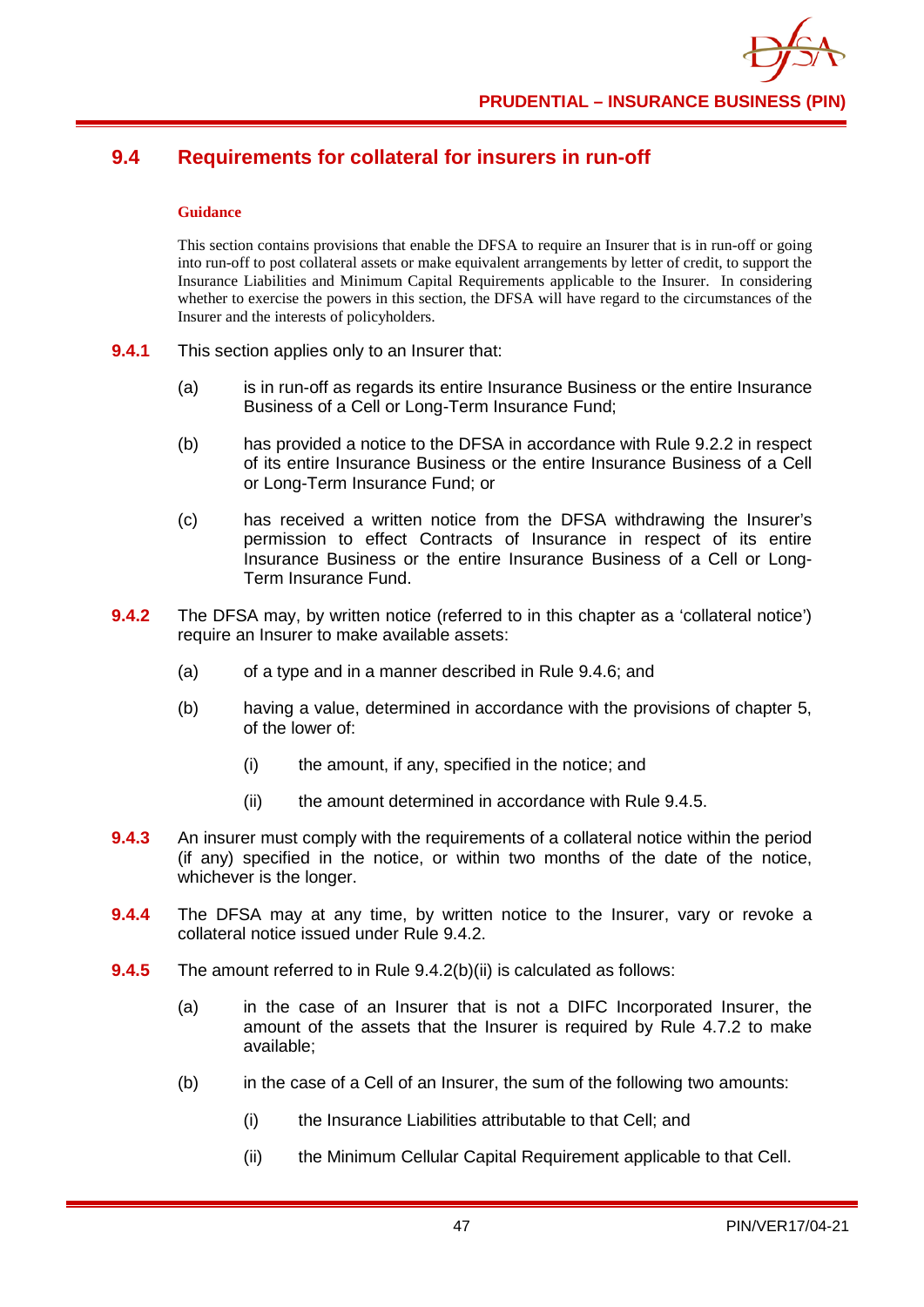

- (c) in the case of a Long-Term Insurance Fund, subject to (e) and (f), the sum of the following two amounts:
	- (i) the Insurance Liabilities attributable to that Long-Term Insurance Fund; and
	- (ii) the Minimum Fund Capital Requirement applicable to that Long-Term Insurance Fund;
- (d) in the case of an Insurer that is a DIFC Incorporated Insurer and that is not a Protected Cell Company, the sum of the following two amounts:
	- (i) the Insurer's Insurance Liabilities; and
	- (ii) the Insurer's Minimum Capital Requirement.
- (e) in the case of an Insurer to which (a) and (c) both apply, the amount set out in (a); and
- (f) in the case of an Insurer to which (c) and (d) both apply, the amount set out in (d).

Rule 9.4.5 describes the maximum amount of assets that the DFSA may require to be made available as collateral. The Rule includes provisions to avoid imposing multiple collateral requirements on the same Insurer in respect of the same Insurance Business in run-off.

- **9.4.6** The assets referred to in Rule 9.4.2 must be made available in one of the following two manners or in a combination of those two manners:
	- (a) assets of a type described in Rule 4.7.3 may be deposited with a custodian nominated or approved in writing by the DFSA; or
	- (b) a financial institution nominated or approved in writing by the DFSA may issue a confirmed letter of credit in favour of the DFSA, for the amount of the assets required to be made available.
- **9.4.7** The terms and conditions of a custody arrangement referred to in Rule 9.4.6(a) or a letter of credit referred to in Rule 9.4.6(b) and any change to those terms and conditions, must be notified to the DFSA, which may within two months of such notification require the Insurer to make any change to the terms and conditions of the arrangement or letter of credit.

### **Guidance**

The terms and conditions of an arrangement or letter of credit will normally be expected to include provisions having the following effect:

- a. the arrangement or letter of credit is not revocable or cancellable at the option of the Insurer, and contains no provision for automatic cancellation on the insolvency of the Insurer;
- b. the DFSA has the right to apply assets deposited, or to draw upon the letter of credit, for the purpose of meeting Insurance Liabilities of the Insurer and any expenses incidental to that activity;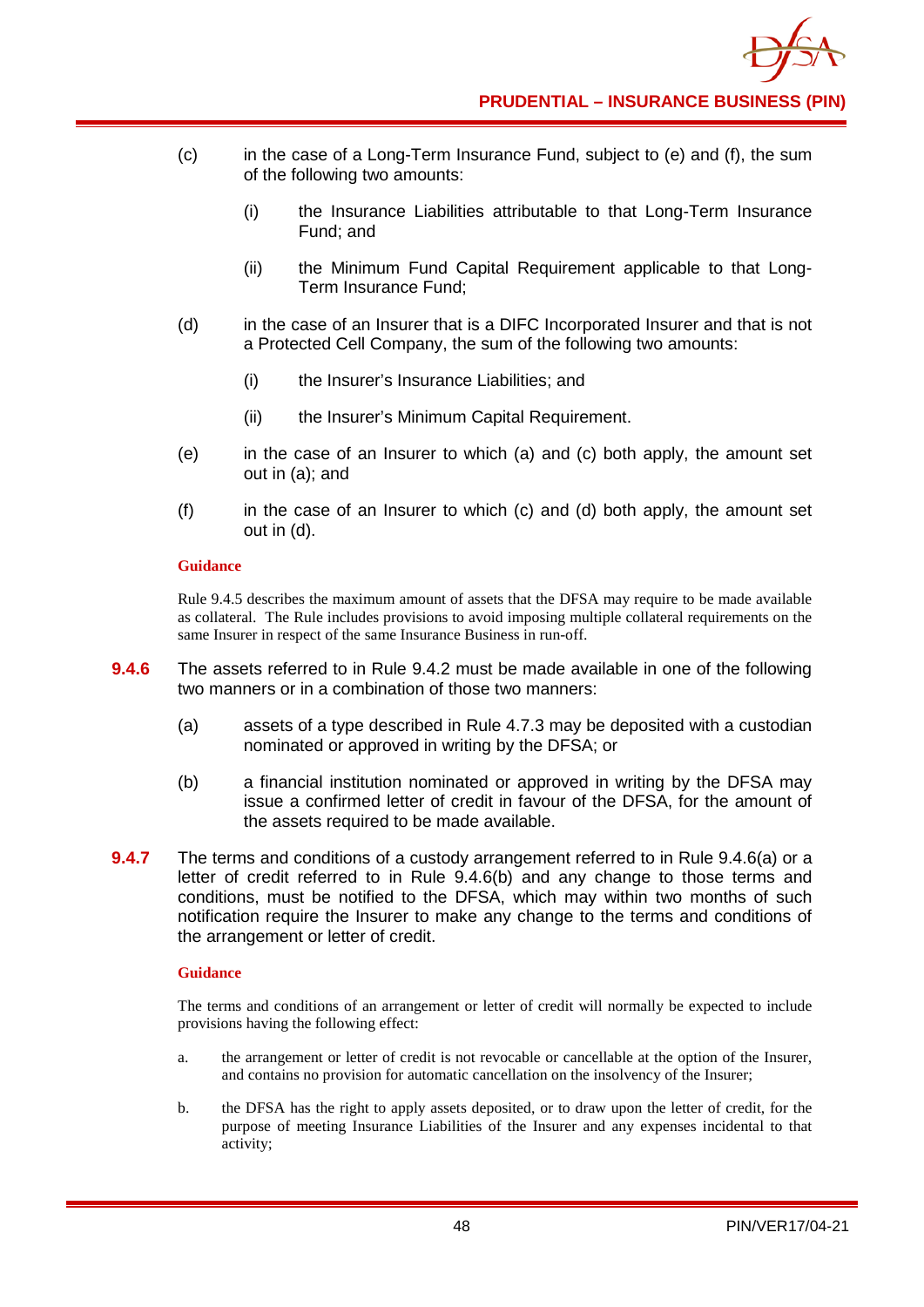

- c. in the case of a custody arrangement, the Insurer is prohibited from applying, directly or indirectly, the assets deposited, except in the following manners:
	- i. in settlement of Insurance Liabilities of the Insurer that are in respect of the Insurance Business that is in run-off;
	- ii. in exchange for fair value, for other assets of a type described in Rule 4.7.3 and deposited with the same custodian under the same conditions;
	- iii. in consideration for the transfer to another Insurer of Insurance Liabilities of the Insurer that are in respect of the Insurance Business that is, or has been placed into, run-off;
	- iv. withdrawal from the custody of the custodian for deposit with a different custodian approved by the DFSA;
	- v. withdrawal from the custody of the custodian in accordance with Rule 9.4.12 ; or
	- vi. withdrawal from the custody of the custodian in accordance with a written notice issued by the DFSA revoking or varying the collateral notice; and
- d. in the case of a letter of credit, the amount of the letter of credit may be reduced only:
	- i. in order to achieve, in accordance with Rule 9.4.12 a reduction in the amount of assets made available by the Insurer; or
	- ii. in accordance with a written notice issued by the DFSA revoking or varying the collateral notice.
- **9.4.8** The DFSA may, by written notice to an Insurer, require the Insurer to charge in favour of the DFSA part or all of any assets deposited with a custodian in accordance with Rule 9.4.6(a).
- **9.4.9** The Insurer must reassess, as at the end of March, June, September and December in each year, the amount of the assets that the Insurer is required by a collateral notice to make available, and the amount of assets made available by the Insurer.
- **9.4.10** The Insurer must report to the DFSA, within two months of the date as at which the reassessment referred to in Rule 9.4.9 is performed, the results of that reassessment and details of any action taken or proposed to be taken as a result of that assessment.
- **9.4.11** If the reassessment referred to in Rule 9.4.9 shows that the amount of assets made available is less than the amount that the insurer is required to make available, the insurer must, within two months of the effective date of the reassessment, make additional assets available so that the Insurer complies with the requirements of the collateral notice.
- **9.4.12** If the reassessment shows that the amount of assets made available is more than the amount that the insurer is required to make available, the Insurer may, with the written consent of the DFSA, remove assets from those made available provided that the Insurer complies with the requirements of the collateral notice after the assets have been removed.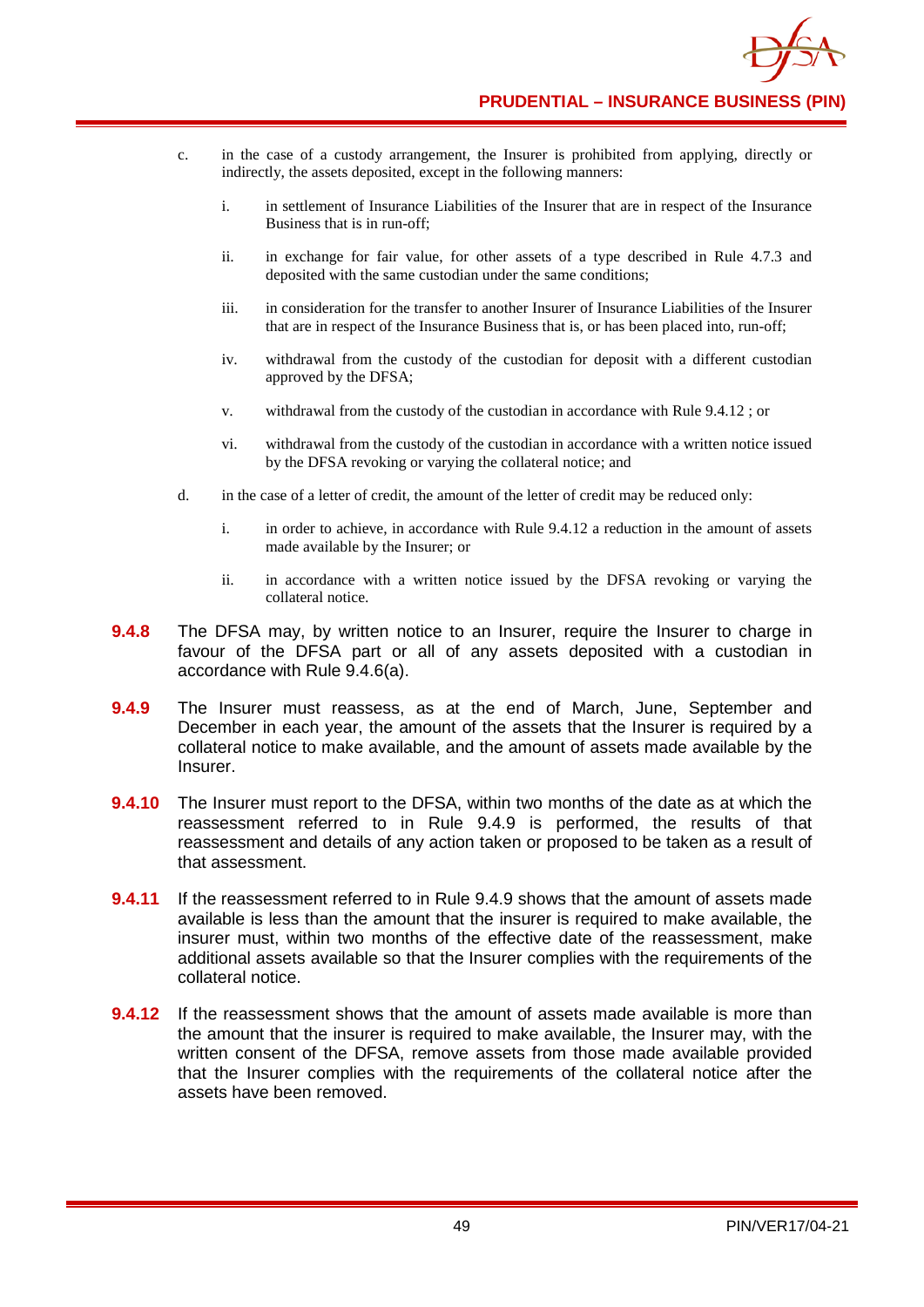## **9.5 Provisions in respect of contracts relating to insurance business in run-off**

- **9.5.1** This section applies to any Insurer referred to in Rule 9.4.1.
- **9.5.2** An Insurer to which this section applies must inform the DFSA in writing of the existence and principal features of any contract which it enters into in respect of its Insurance Business in run-off, including Insurance Business carried on through a Cell or a Long-Term Insurance Fund that is in run-off, or that is in existence at the time the Insurer places that Insurance Business into run-off, and that is of any of the following types:
	- (a) contracts, other than Contracts of Insurance effected by the Insurer prior to going into run-off, with parties that are Related to the Insurer;
	- (b) contracts relating to the management of the Insurance Business in run-off, and any other contracts with the same counterparty or parties Related to that counterparty; or
	- (c) contracts for reinsurance of the Insurance Business that is in run-off, and any other contracts with the same counterparty or parties Related to that counterparty.
- **9.5.3** The DFSA may by written notice require an Insurer to provide additional information as specified in that notice in respect of any contract notified to the DFSA in accordance with Rule 9.5.2

## **9.6 Limitations on distributions by DIFC incorporated insurers in runoff**

**9.6.1** No DIFC Incorporated Insurer that is in run-off may make any distribution of profits or surplus however called or described, or return of capital, or any payment of management fees (other than fees payable under a contract notified to the DFSA in accordance with Rule 9.5.2), without the written consent of the DFSA. Any such distribution or return of capital or payment of management fees must be made within the period, if any, specified in the written notice of consent given by the DFSA.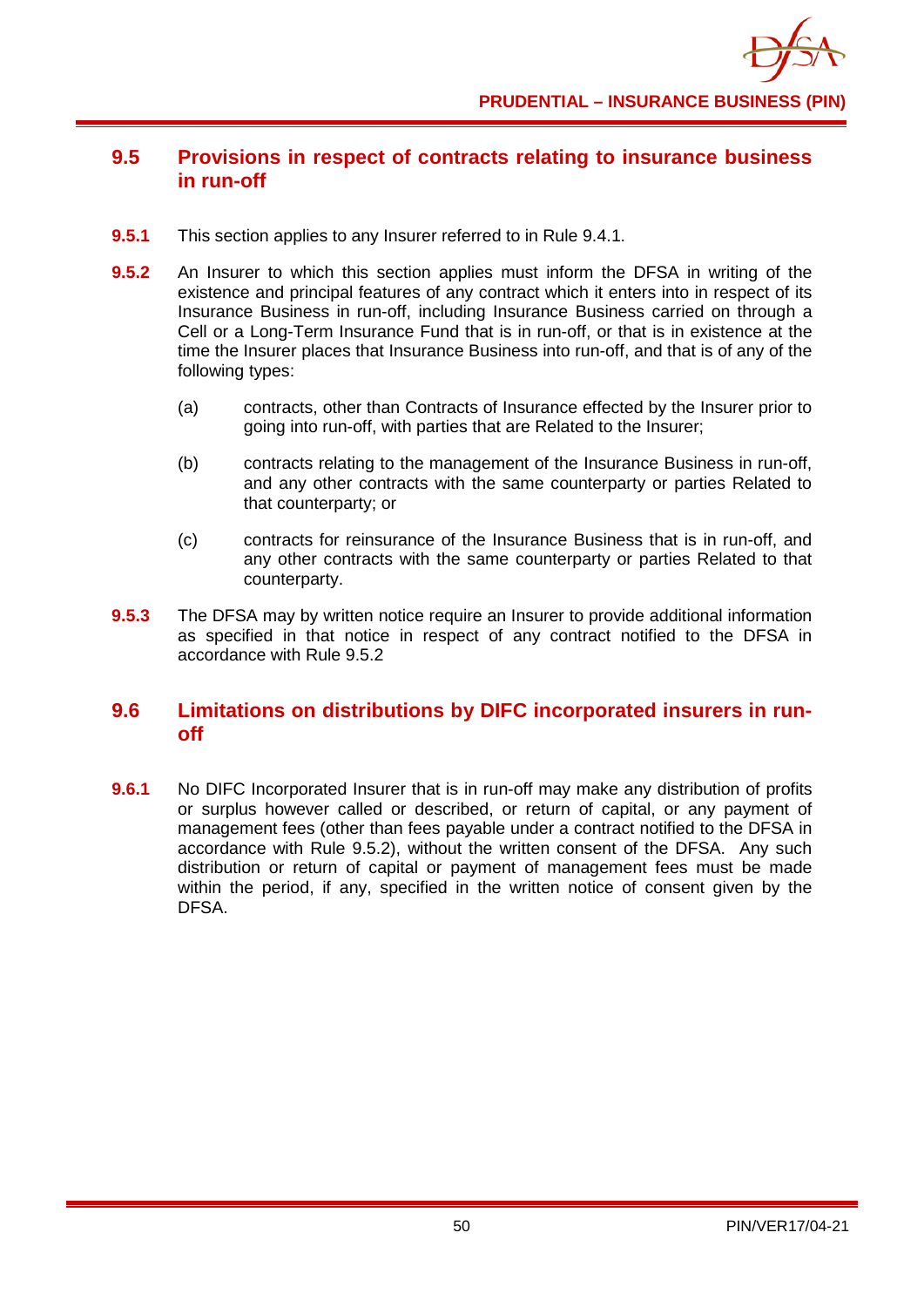## **10 INSURANCE SPECIAL PURPOSE VEHICLES**

## **10.1 Application**

- **10.1.1** This chapter applies only to Insurers that are Authorised ISPVs.
- **10.1.2** An Authorised ISPV must ensure that at all times its assets are equal to or greater than its liabilities.

### **Guidance**

It is the policy of the DFSA that an Authorised ISPV should be fully funded. The DFSA considers that to be fully funded an ISPV must have actually received the proceeds of the debt issuance or other mechanism by which it is financed. The DFSA would not, for example, authorise an ISPV where part of the financing for its reinsurance liabilities was on a contingent basis, i.e. a stand by facility or letter of credit.

- **10.1.3** The assets of an Authorised ISPV must be held by, or on behalf of:
	- (i) the Authorised ISPV; or
	- (ii) the insurer which cedes to the Authorised ISPV the risks in respect of which the relevant assets are held.
- **10.1.4** An Authorised ISPV must develop, implement and maintain a risk management system to address all material risks to which it is subject. In particular, it must have regard to the Guidance on managing investment risk set out in section A.2.6.

### **Guidance**

In developing, implementing and maintaining a risk management system as required under Rule 10.1.4 an Authorised ISPV should have proper regard to the Guidance on investment risk set out in section A2.6.

- **10.1.5** An Authorised ISPV must include in each of its contracts of reinsurance terms which ensure that its aggregate maximum liability at any time under those contracts of reinsurance does not exceed the amount of its assets at that time.
- **10.1.6** An Authorised ISPV must ensure that under the terms of any debt issuance or other financing arrangements used to fund its reinsurance liabilities the rights of the providers of that debt or other financing are fully subordinated to the claims of creditors under its contracts of reinsurance.
- **10.1.7** An Authorised ISPV must only enter into contracts or otherwise assume obligations which are necessary for it to give effect to the reinsurance arrangements which represent the special purpose for which it has been established.
- **10.1.8** Where the Authorised ISPV is a Protected Cell Company, Rules 10.1.2 to 10.1.7 should be read as applying to each Cell individually.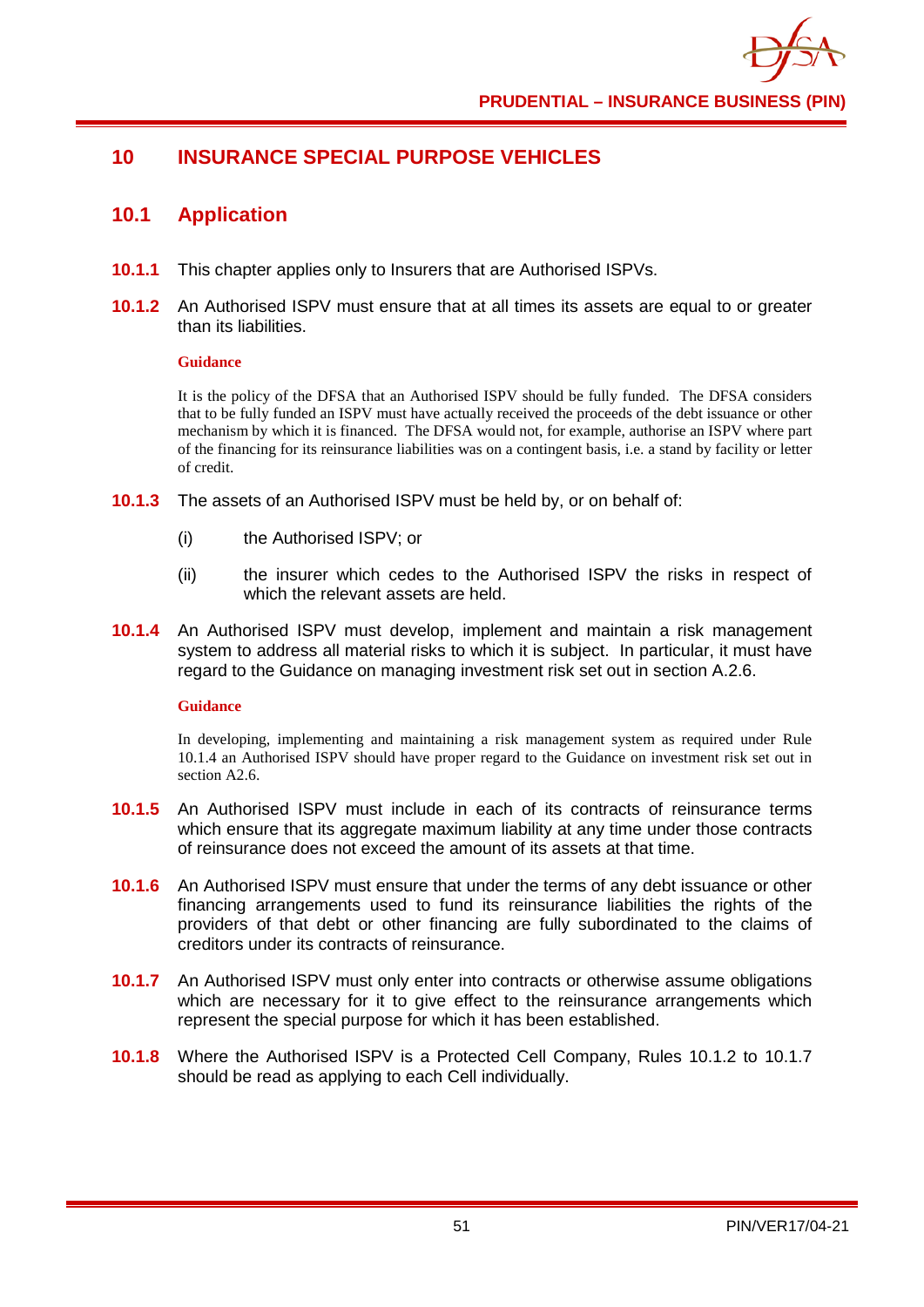## **APP1 GUIDE TO THE APPENDICES**

## **A1.1 Guide to the appendices**

- 1. In PIN, appendices have been used to present detailed material which would otherwise break up the flow of the main text.
- 2. App2 presents detailed guidance on systems and controls issues particularly relevant to Insurers.
- 3. The remaining appendices are all concerned with capital adequacy calculations and reporting.
- 4. A fundamental requirement of chapter 4 of the Rules is that an Insurer's capital resources should be at least equal to its capital requirement.
- 5. App3 contains the Rules for the calculation of an Insurer's capital resources, for a normally structured Insurer. App5 and App7 contain the corresponding rules for a Protected Cell Company and a segregated Long-Term Insurance Fund respectively.
- 6. App4 contains the Rules for the calculation of an Insurer's capital requirement, for a normally structured insurer. App6 and App8 contain the corresponding rules for a Protected Cell Company and a segregated Long-Term Insurance Fund respectively. They make frequent reference to App4.
- 7. App9 contains the rules for the calculation of the DIFC Business Risk Capital Requirement referred to in Rule 4.7.2(d). It is only applicable to Insurers incorporated outside the DIFC.
- 8. PRU and App10 contains financial reporting forms, and specifies how they must be completed.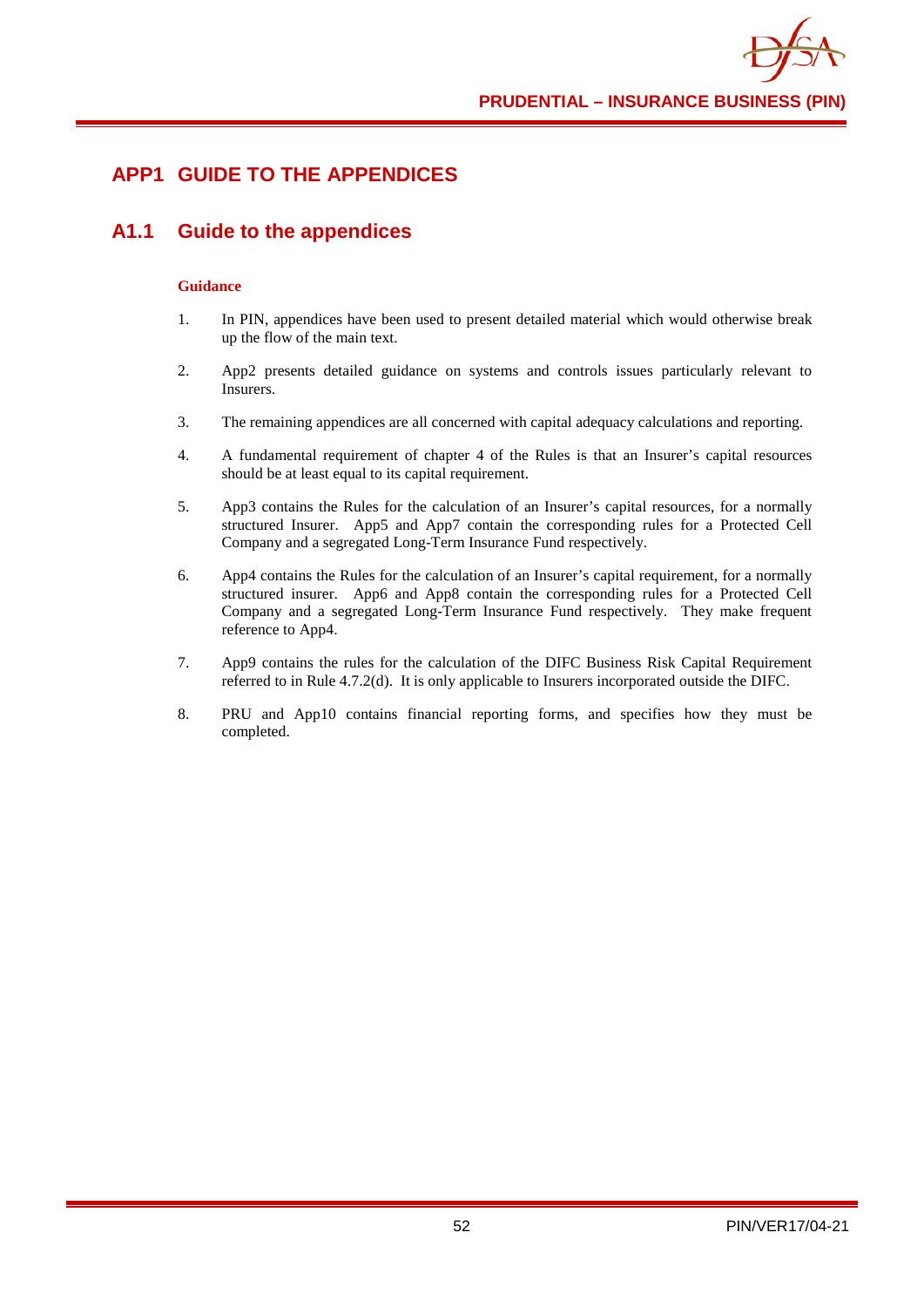# **APP2 MANAGEMENT AND CONTROL OF RISK**

## **A2.1 Introduction**

- 1. This Guidance relates to the Rules on management and control of risk contained in chapter 2. It has been prepared to assist directors of Insurers, their Auditors, and others concerned in applying those Rules.
- 2. The Rules in chapter 2 require an Insurer to address specific areas of risk, as well as maintain a generally sound risk management system. Insurers have some flexibility in their approach to these requirements.
- 3. This appendix provides some general comment on the objectives of the Rules, risk management and control mechanisms. It also provides specific comment on the following selected aspects of the five broad areas of risk identified in section 2.3, that are considered to be of particular relevance to Insurers:
	- a. Balance sheet and market risk components:
		- i. reserving risk;
		- ii. investment risk (including risks associated with the use of derivatives);
		- iii. underwriting risk;
		- iv. claims management risk;
		- v. product design and pricing risk; and
		- vi. liquidity management risk;
	- b. Credit quality risk;
	- c. Non-financial or operational risk components:
		- i. business continuity planning risk; and
		- ii. outsourcing risk;
	- d. Reinsurance risk; and
	- e. Group risk.
- 4. It is not the purpose of this appendix to provide guidance in areas that are common to all or many Authorised Firms other than Insurers. The principal objective is to address areas that are of specific relevance to Insurers.
- 5. The procedures set out in this appendix do not constitute a checklist of necessary procedures. An Insurer cannot assume that implementing all of the procedures set out in this appendix will guarantee that the Insurer complies with the requirements to which it is subject.
- 6. Since this appendix is not intended to be prescriptive or exhaustive, it cannot be regarded as a substitute for reading the Rules themselves and taking professional advice. An Insurer should contact the DFSA if there are any areas which it would like to discuss further.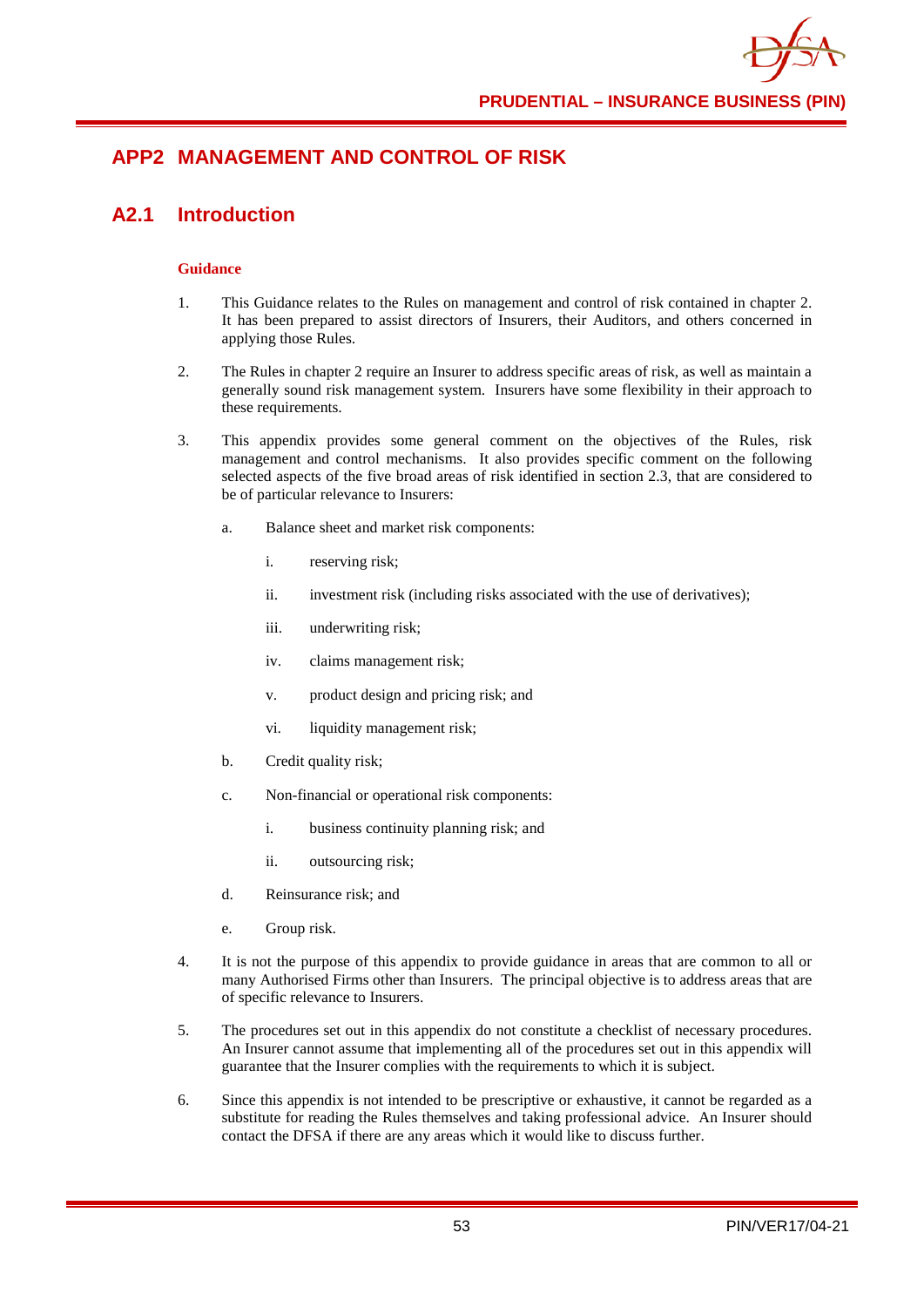## **A2.2 Objectives of the rules**

### **Guidance**

- 1. The objective of the Rules contained in chapter 2 is that Insurers should control their own risks through sound and prudent risk management systems, such as to minimise the likelihood that events, internal or external to the Insurer, cause the Insurer to fail financially or operationally.
- 2. The risk management systems required by the Rules should be integrated with the operational processes of a business. Insurers are expected to instil a strong risk control culture throughout their operations, so that material risks and potential problems that emerge can be identified, managed and promptly resolved in the normal course of business operations. The absence of such a control culture is likely to be taken as evidence that more specific control objectives are unlikely to be attained.

## **A2.3 Risk management systems**

- 1. The Rules require an Insurer to develop, implement and maintain sound and prudent risk management systems, appropriate to the size, business mix and complexity of the Insurer's operations. The responsibility for ensuring compliance lies with the Governing Body and senior management of the Insurer.
- 2. The nature and extent of the systems and controls which an Insurer will need to maintain will depend upon a variety of factors including:
	- a. the nature, size and complexity of its business;
	- b. the diversity of its operations, including geographical diversity;
	- c. the volume and size of its transactions; and
	- d. the degree of risk associated with each area of its operations.
- 3. To enable it to comply with its obligation to maintain appropriate systems and controls, an Insurer should regularly review its management of risk in the context of relevant environmental and operational factors and changes in those factors.
- 4. The Rules lay down certain minimum processes and procedures that must be maintained by Insurers. These include a written risk management strategy, risk management policies and procedures, and allocated responsibilities and controls.
- 5. The risk management strategy should cover not only the identification, assessment, control and monitoring of risks but also contingency plans to deal with the crystallisation of risks or adverse developments in important areas of risk. This will be assisted by stress and scenario testing tailored to the risk characteristics of the Insurer.
- 6. While the risk management systems of an Insurer must address all material risks, section 2.3 lays down specific requirements for an Insurer to maintain risk management systems in respect of the following areas:
	- a. balance sheet and market risk;
	- b. credit quality risk;
	- c. non-financial or operational risk;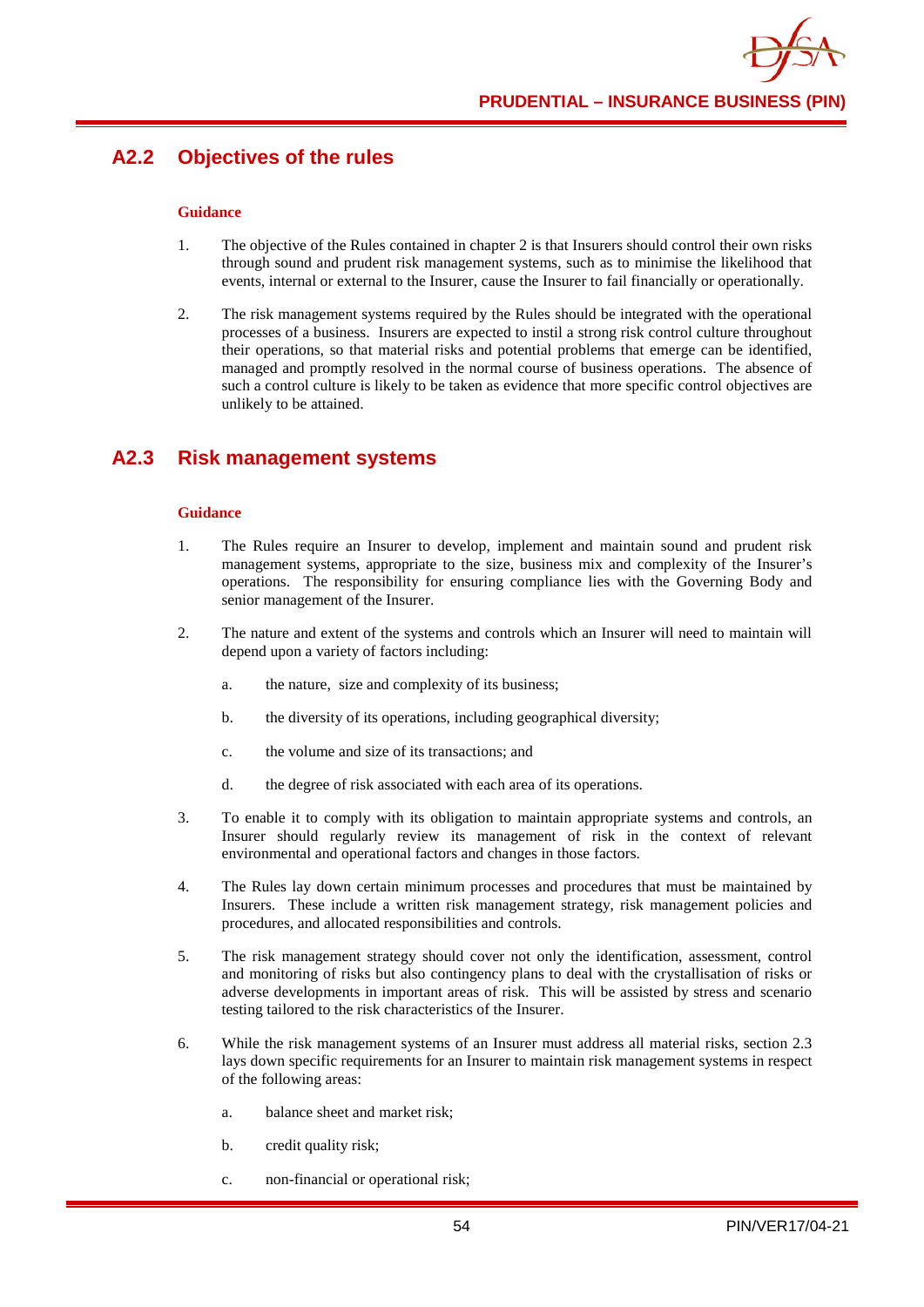- d. reinsurance risk; and
- e. Group risk.
- 7. An Insurer should have regard to the need for adequate risk management systems at the level of any Group the Insurer is a member of (subject to exemptions for Groups that are intermediate Groups or Groups that are headed by Insurers, in which case the holding company is already subject to the risk management requirements in its own right). The Insurer bears a responsibility to take reasonable actions to ensure that the Group as a whole complies with the risk management requirements of the Rules. Although an Insurer may not be in a position to control the risk management systems of the Group, Group risk management systems are likely to have a material impact on the exposure of the Insurer to risks arising from its membership of the Group.
- 8. Further considerations in respect of Group risk generally are contained in section A2.5.
- 9. The Rules do not prohibit an Insurer from outsourcing its risk management systems. Where the Insurer is a member of a Group, it may be practicable for some processes to be performed on a Group-wide basis. An Insurer would not normally outsource risk management systems outside the Group. However the Insurer remains responsible under the Rules for the adequacy of its risk management systems, whether or not those processes are outsourced. Senior management cannot delegate their regulatory responsibility for ensuring that the Insurer's risk management systems are adequate. The fact that a system is partially or wholly outsourced would be a factor in the Insurer's assessment of whether the system was adequate. To decide whether any system is adequate, senior management would be expected to have assessed the design and operation of the system, including the design and the operations of controls over outsourcing decisions and monitoring. Because an Insurer must be in a position to demonstrate that it has complied with its regulatory requirements, adequate documentary evidence of these assessments should be maintained.
- 10. Further considerations in respect of outsourcing generally are contained in A2.13.

# **A2.4 Control mechanisms**

- 1. An Insurer should have appropriate control mechanisms in place to ensure that the policies and procedures established for risk management are adhered to at all times.
- 2. Control mechanisms would normally include:
	- a. clearly defined management responsibilities;
	- b. adequate segregation of duties;
	- c. a risk committee or audit function to establish and maintain the control processes;
	- d. a system of approvals, limits, authorisations and reporting lines;
	- e. policies to document the Insurer's procedural controls;
	- f. activity controls for each division or department;
	- g. verifications of activities such as underwriting, pricing and claims management, and reconciliations of relevant data;
	- h. reviews by Governing Body, senior management and internal audit; and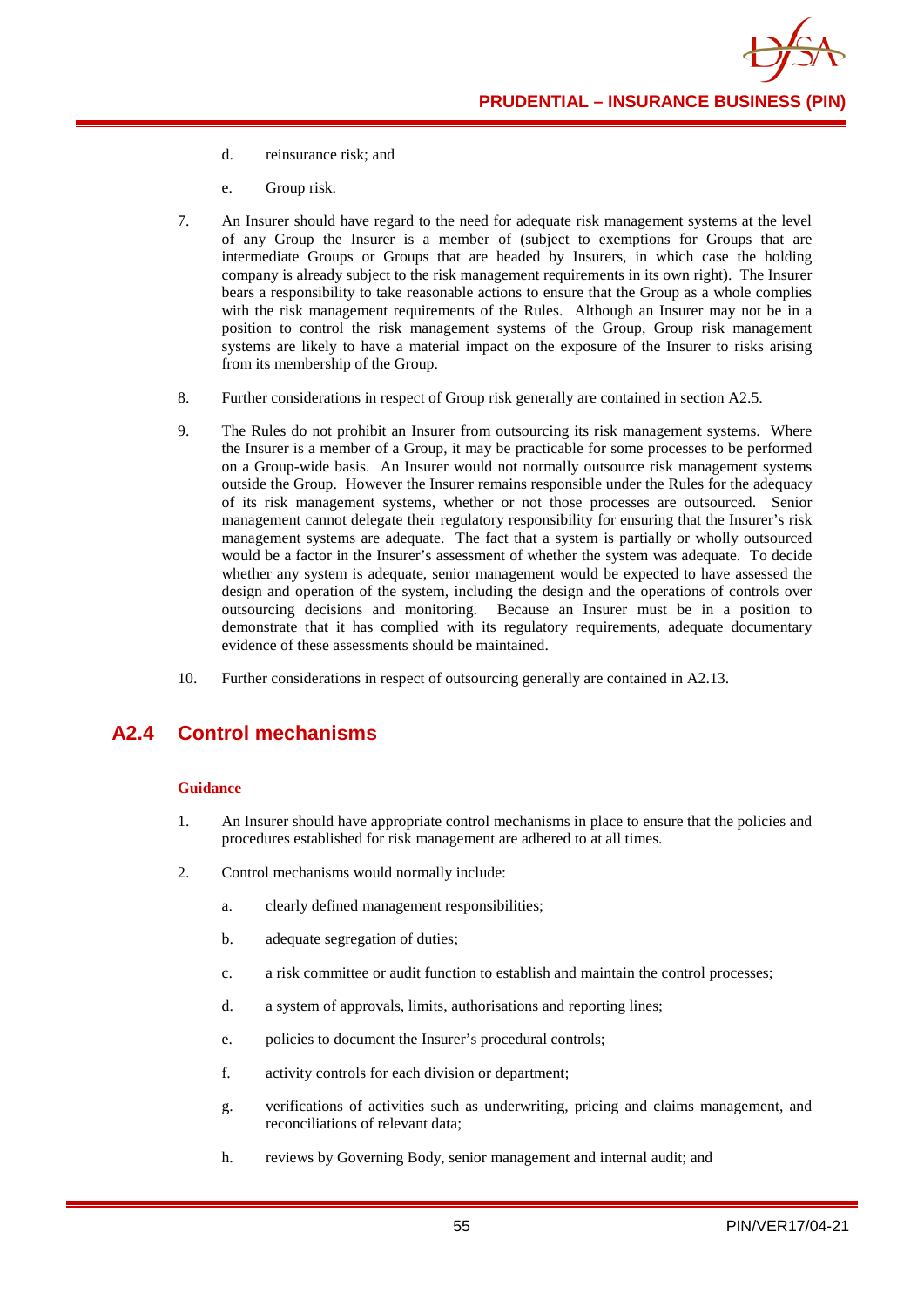- i. physical controls.
- 3. The directors should monitor the overall effectiveness of the Insurer's risk management systems. Depending on the size and complexity of operations of an Insurer, risk management systems may be monitored on an ongoing or periodic basis. At a minimum there should be periodic internal audits with results being reported directly to the Governing Body and senior management.
- 4. Where deficiencies are identified as part of the monitoring process or internal audit, these should be reported in a timely manner to the appropriate management and addressed. Material deficiencies should be reported to the Governing Body and senior management. A material deficiency can result not only from a single deficiency, but also from a number of small deficiencies that, when considered together, amount to a material deficiency.

## **A2.5 Reserving risk**

- 1. Reserving risk is the risk that Insurance Liabilities recorded by the Insurer, net of reinsurance and other recoveries in respect of those liabilities, will be inadequate to meet the net amount payable when the Insurance Liabilities crystallise. Insurance Liabilities include the liability for claims incurred up to the reporting date, as well as the Premium Liability. In the case of General Insurance, reinsurance recoveries anticipated in respect of those liabilities are generally recognised as a separate asset. In the case of Long-Term Insurance, Insurance Liabilities include also the net value of future Policy Benefits and the effects of reinsurance arrangements are taken into account when these are estimated.
- 2. An Insurer's risk management system should therefore include a process for ongoing review and appraisal of the Insurance Liability valuation framework (i.e. assumptions made, reinsurance recoveries estimated etc). In conducting this review, consideration should be given to emerging pricing and claim payment trends.
- 3. An Insurer should maintain appropriate systems, controls and procedures to ensure that the provision for Insurance Liabilities is, at all times, sufficient to cover any liabilities that have been incurred, or are yet to be incurred on Contracts of Insurance accepted by the Insurer, as far as can be reasonably estimated.
- 4. Appropriate methods should be applied in estimating the provision for Insurance Liabilities, including provisions in respect of individual notified incurred claims. In determining a provision estimation method, managers may consider using alternative approaches before selecting those which may be regarded as most appropriate to the nature of the business.
- 5. Appropriate methods should be applied in estimating the amount of the asset in respect of reinsurance recoveries that are expected to arise on crystallisation of the gross Insurance Liabilities. The manner of estimating those assets should be consistent with the manner estimating the gross liabilities, except where there is a sound justification for doing otherwise.
- 6. Suitable systems and controls should be put in place to ensure that the selected approaches are applied accurately and on a consistent basis.
- 7. Procedures should be in place to review and monitor, on a regular basis, the out-turn of provisions made in previous years for Insurance Liabilities, both gross and net of reinsurance recoveries.
- 8. An Insurer is required by chapter 7 to obtain an annual report by an Actuary on the valuation of its Insurance Liabilities and associated assets. The Rules do not require the performance of an actuarial valuation at other times, however an Insurer should consider the use of actuaries or other appropriately qualified and experienced loss reserving specialists to estimate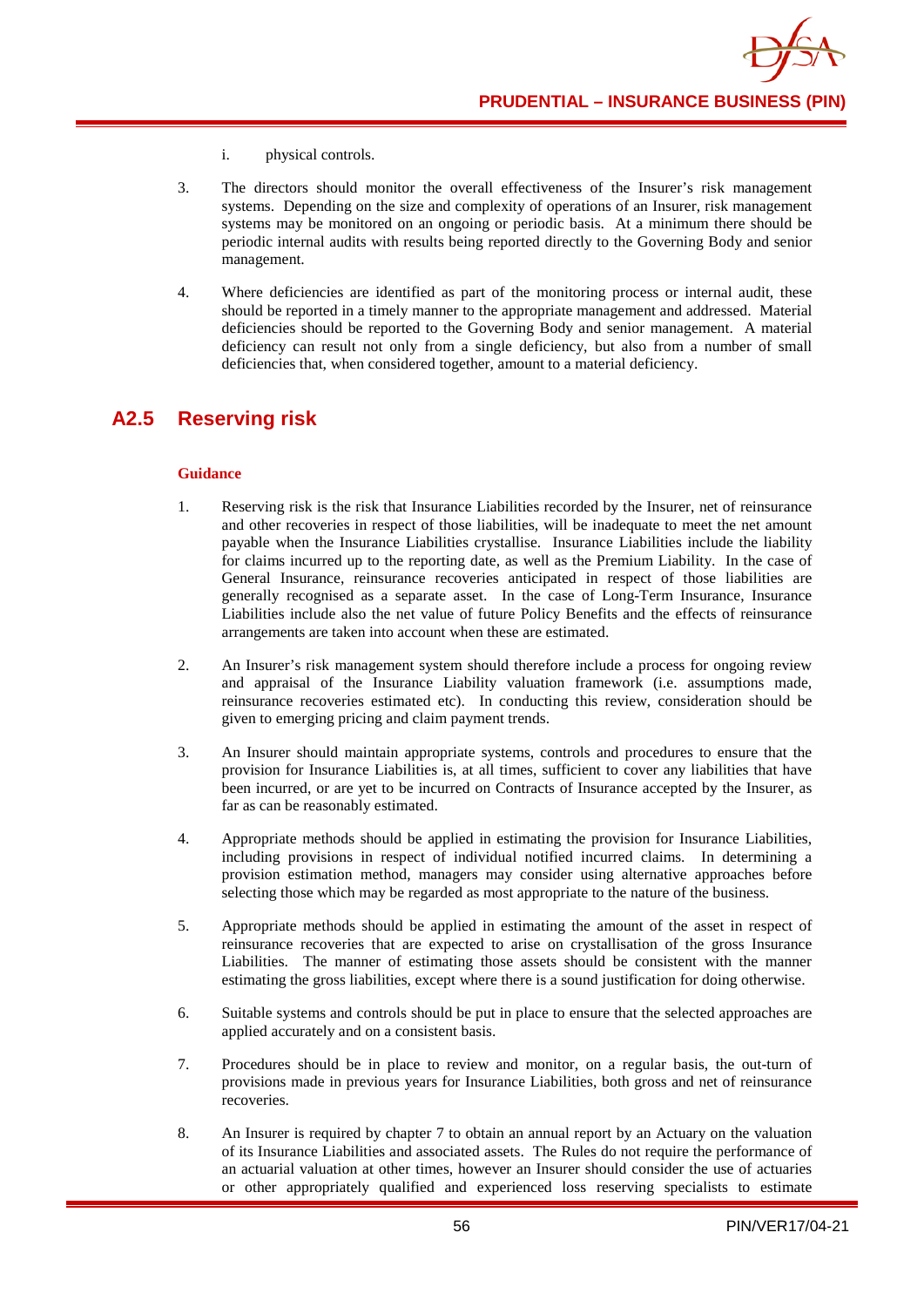

Insurance Liabilities periodically through the year. The Insurer should in any case undertake periodic testing of its reserving processes and the level of its reserves, including continual reassessment of assumptions used, and testing the sensitivity of the valuation of Insurance Liabilities to stress arising from realistic scenarios relevant to the circumstances of the Insurer. Whether in-house or outside experts are used, appropriate procedures should be in place to ensure that the specialist selected possesses the appropriate level of skill and experience and has available the necessary information to carry out the estimation required.

- 9. Suitable controls should be in place to ensure that the data used in determining the Insurance Liabilities are extracted from the underlying records accurately and to the necessary level of detail. The level of detail should be sufficient to ensure that the data available to managers in their assessment of Insurance Liabilities covers the whole of its liabilities and exposures under insurance contracts.
- 10. Scenario testing should cover a period of several years into the future, particularly in the case of an Insurer carrying on Long-Term Insurance Business.

## **A2.6 Investment risk**

- 1. Investment risk refers to the possibility of an adverse movement in the value of an Insurer's on-balance sheet assets or certain off-balance sheet obligations. Investment risk derives from a number of sources including market risk (e.g. equity, interest rate and foreign exchange risk), credit quality risk (dealt with separately in this appendix), investment concentration risk and asset and liability mismatch risk (e.g. in terms of currency, maturity, and location). Associated risks include political risk, e.g. the risk of inability to realise assets in a particular location, and the risk of correlation such that a single event has adverse impacts on both assets and liabilities. Investment risk includes risk associated with the use of derivatives and other complex investment instruments, including asset backed securities, credit linked notes and insurance linked notes.
- 2. Suitable controls and management information systems should be in place to enable an Insurer to implement an appropriate investment strategy.
- 3. Appropriate procedures should be in place to enable an Insurer to monitor the interaction of its assets and liabilities so as to ensure that exposure to equity, interest rate and foreign exchange risk is contained within limits approved by the Insurer. Procedures should include testing of sensitivity to realistic scenarios that are relevant to the circumstances of the Insurer.
- 4. Appropriate procedures should be in place to enable an Insurer to monitor the location of its assets and liabilities, so as to ensure that risk of localisation mismatch is contained within limits approved by the Insurer. Procedures should include testing of sensitivity to realistic scenarios, including political risk scenarios that are relevant to the circumstances of the Insurer.
- 5. Insurers should remain alert to the need to consider asset and liability risks on an integrated basis. Systems should not consider only risks taken in isolation, but should consider how even when individual risks are addressed, combinations of circumstances may still expose an Insurer to loss. This is of particular relevance where a single outcome is exposed to more than one risk, for example where assets need to be available not only in a particular location but also in a specific currency.
- 6. Appropriate procedures should be in place for assessing the credit-worthiness of counterparties to whom the Insurer is significantly exposed. Further guidance in this area is provided in A2.11.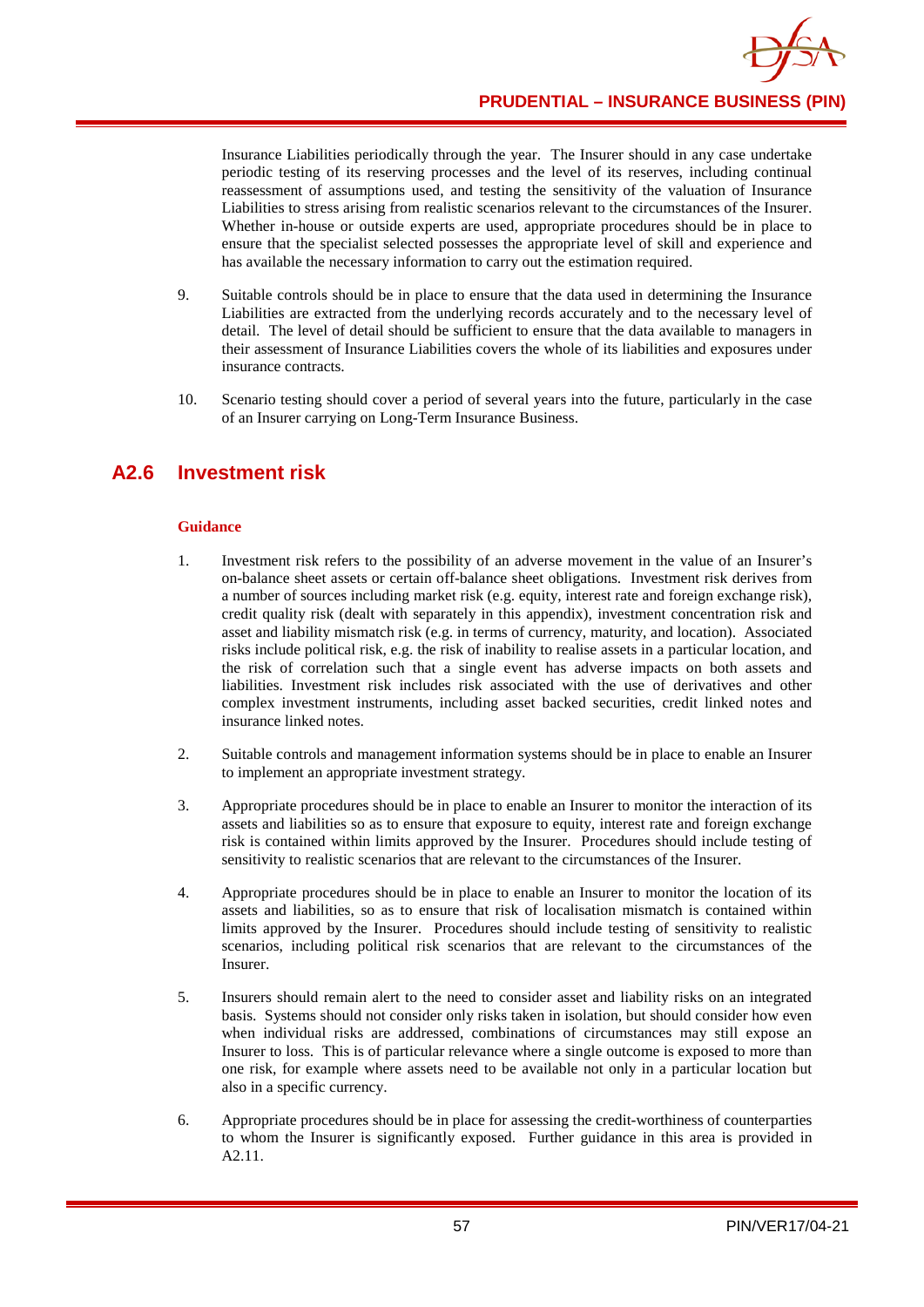

- 7. Appropriate procedures should be in place for setting prudent limits for the Insurer's aggregate exposure to certain categories of asset. Such limits should take account of the suitability of assets covering Insurance Liabilities. They may take account of the Insurer's other assets bearing in mind the possibility that such assets might in future be needed to meet Insurance Liabilities.
- 8. The investment strategy should be reflected in clear terms of reference from the Insurer to its investment managers, who should be qualified and competent to carry out their assigned task. The work of the investment managers should be monitored sufficiently closely by management to ensure that the Insurer's strategy is being followed and that the systems are effective.
- 9. Insurers should ensure that controls over derivatives and other complex investment instruments have been implemented and are adequate to ensure that risks are properly assessed, regularly reviewed in the light of changing market conditions and experience, and consistent with the overall investment strategy decided upon and approved by the Insurer. In particular senior management and directors of Insurers should:
	- a. fully understand the nature of derivatives trading and trading in any other complex investment instruments being undertaken by the organisation and the related risks, and where relevant, are suitably qualified and competent to transact the range and type of transactions being undertaken and understand the nature of the exposures (including both counterparty and market risk) which their use will create;
	- b. have documented clearly the objectives and policies for the use of derivatives contracts, and other complex investment instruments and monitor their use (including by way of compliance audits of investment managers) to ensure their use is in line with those objectives and policies. Insurers should ensure that policies are sufficiently clear and precise to ensure that new types of instrument are not dealt in without due prior consideration. They should also define any associated limits on exposures or volumes that are considered appropriate;
	- c. have due regard to uncovered transactions in the context of the above controls so that in no circumstances is the Insurer's capital adequacy endangered. Systems should be adequate to prevent exposure to unacceptable, exceptionally volatile risks and to monitor transactions with a frequency commensurate with volatility and risk. The systems should trigger a hedge or close out a transaction whenever adverse movements or events threaten a significant worsening of the Insurer's capital adequacy position;
	- d. have ensured that those who have responsibility for the control of investments in derivatives and other complex instruments, are sufficiently independent of the day-today operators to ensure effective control;
	- e. be capable of analysing and monitoring the risk of all transactions undertaken by the Insurer individually and in aggregate (including interest rate risk, foreign exchange risk, fraud, error, unauthorised access to information and other operational risks);
	- f. be provided regularly with appropriate statistics and information on the trading volumes of derivatives contracts by type of product including regular reports of all offbalance sheet transactions, contingencies and commitments;
	- g. be satisfied that sufficient systems and controls relevant to derivative products and other complex investment instruments have been put in place, including independent agreement and reconciliation of positions, independent checking of prices, appropriate authorisation where dealing limits have been exceeded, etc; and
	- h. have tested adequately and approved valuation models which are used to value open positions and derivative contracts, and other complex investment instruments, including controls preventing unauthorised programme amendments. Such models should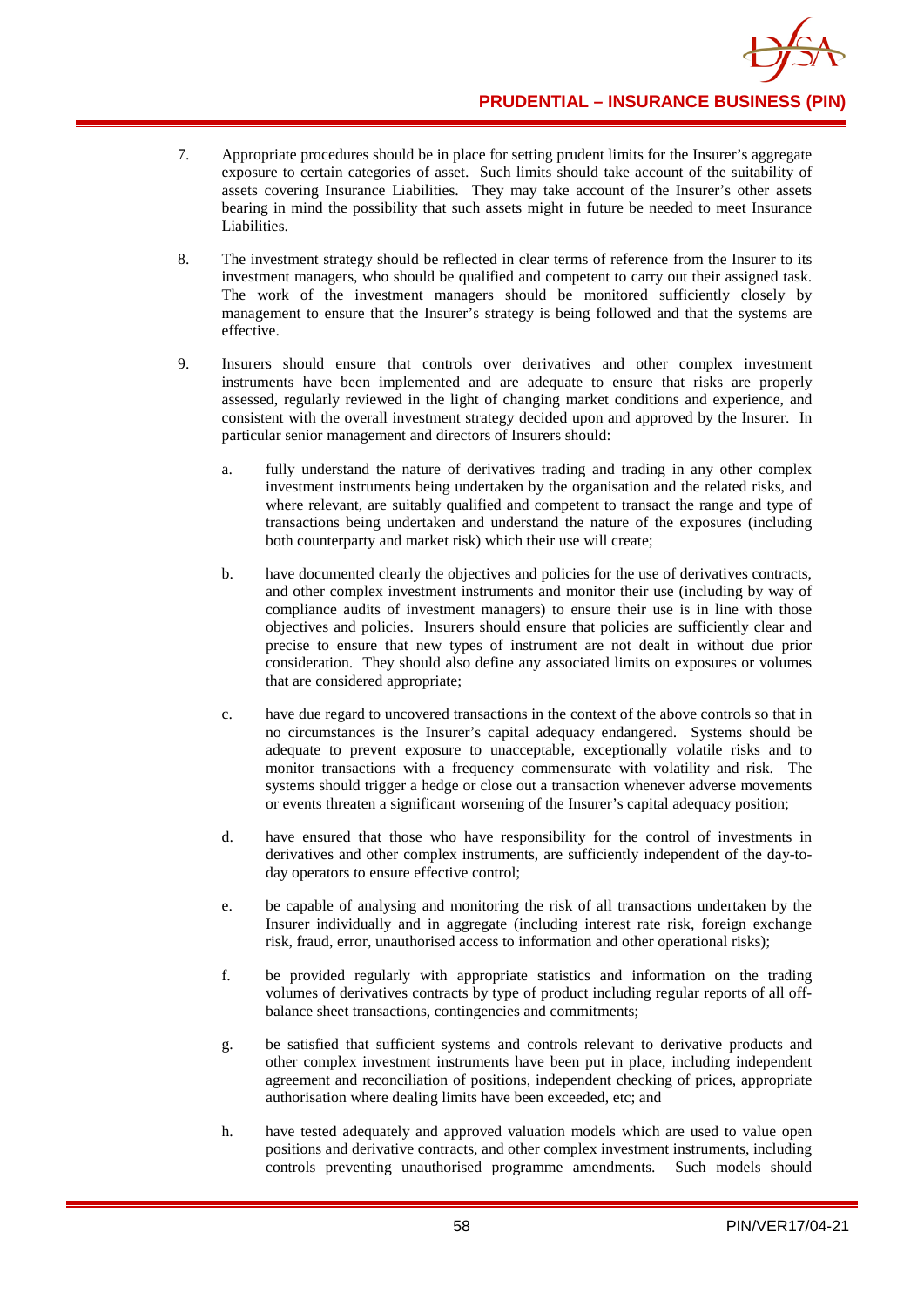**PRUDENTIAL – INSURANCE BUSINESS (PIN)**

include appropriate testing of the robustness of the portfolio in changing investment conditions, using realistic scenarios relevant to the circumstances of the Insurer.

10. Stress and scenario testing should consider the impact of possible deteriorations in investment conditions, including where relevant the impact of simultaneous deteriorations in more than one market. It should also consider effects on liquidity, including where relevant those from an inability to repatriate assets from elsewhere. Where the insurance industry's holdings are large in relation to the turnover of the domestic market, scenario modelling should take account of the possible effect on the market of simultaneous liquidation of assets.

# **A2.7 Underwriting risk**

- 1. Underwriting is the process by which an Insurer determines whether and under what conditions to accept a risk. Weaknesses in the systems and controls surrounding the underwriting process can expose an Insurer to the risk of unexpected losses which may threaten the capital adequacy of the Insurer.
- 2. The risk management system for underwriting risk should normally include at least the following policies and procedures:
	- a. clear identification and quantification of the Insurer's willingness and capacity to accept risk;
	- b. clear identification of the classes and characteristics of insurance business that the Insurer is prepared to underwrite including:
		- i. geographical areas;
		- ii. the types of risk that may be underwritten; and
		- iii. criteria for the use of policy exclusions and reinsurance;
	- c. formal evaluation processes for the effective assessment of risks underwritten including:
		- i. criteria for assessing risk;
		- ii. methods for monitoring emerging experience; and
		- iii. methods by which emerging experience is taken into account in updating the underwriting process;
	- d. appropriate approval authorities and limits to those authorities that are definitive and specific (including controls surrounding any delegations that are given to intermediaries of the Insurer);
	- e. concentration limits; and
	- f. methods for monitoring compliance with underwriting policies and procedures such as:
		- i. minimum standards of documentation;
		- ii. internal audit;
		- iii. peer review of policies underwritten;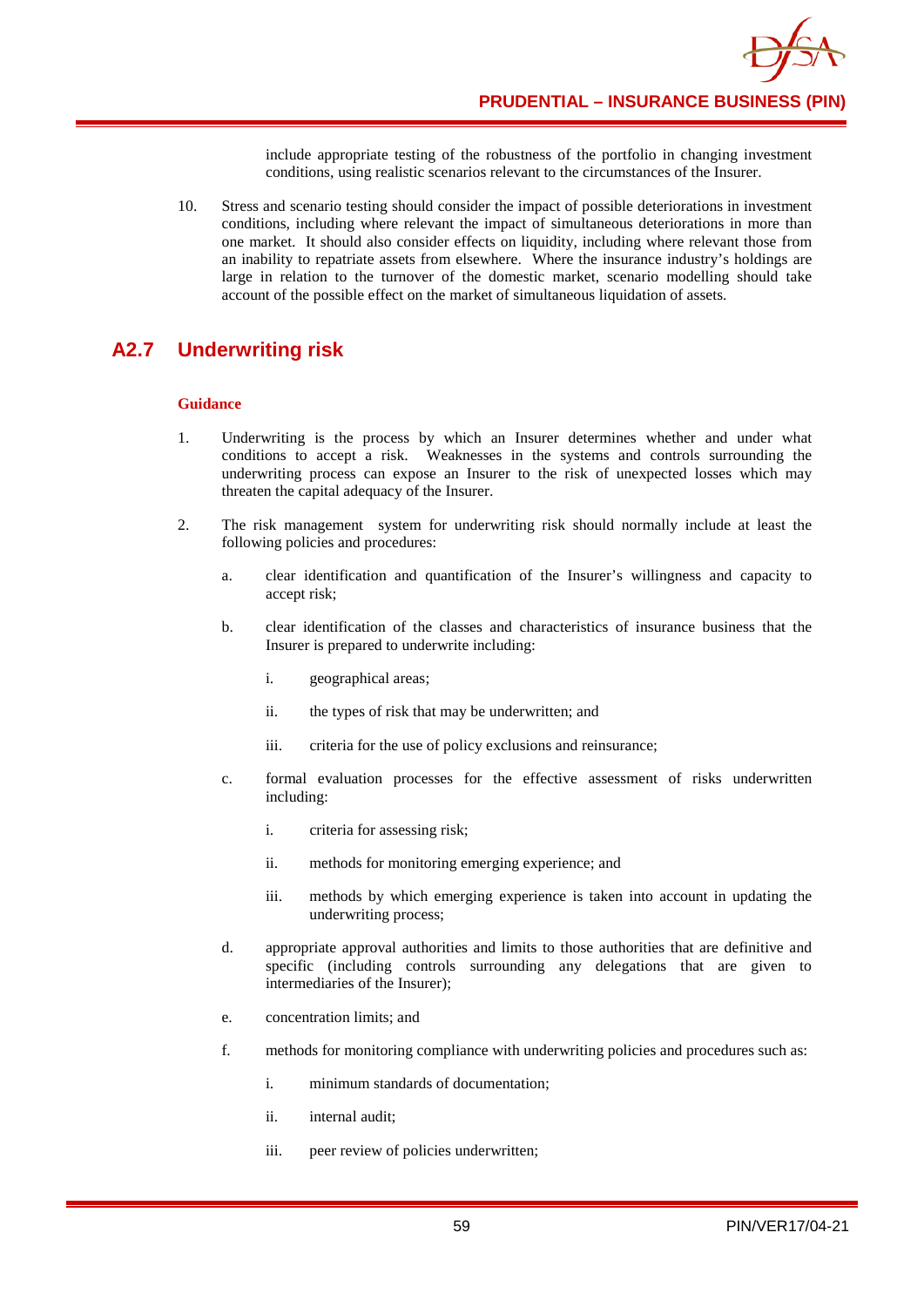

**PRUDENTIAL – INSURANCE BUSINESS (PIN)**

- iv. assessments of brokers' procedures and systems to ensure the quality of information provided to the Insurer is of a suitable standard; and
- v. in the case of reinsurers, audits of ceding companies to ensure that reinsurance assumed is in accordance with treaties in place.

## **A2.8 Claims management risk**

- 1. Claims management is the process by which Insurers fulfil their contractual obligation to policyholders. An Insurer's duties when a claim is made under a Contract of Insurance may be summarised as:
	- a. verify the contractual obligation to pay the claim;
	- b. make an assessment of the amount and incidence of the claim liability, including loss adjustment expenses; and
	- c. manage the claim settlement process.
- 2. The risk management system for claims management risk should normally include at least the following policies and procedures:
	- a. clear definition and appropriate levels of delegations of authority;
	- b. clear claim settlement procedures, including claim determination and investigation procedures and the criteria for accepting or rejecting claims;
	- c. clear and objective loss estimation procedures (including estimation of reinsurance recoveries); and
	- d. methods for monitoring compliance with claims management processes and procedures such as:
		- i. minimum documentation standards;
		- ii. internal audit;
		- iii. peer review of claims paid;
		- vi. assessment of brokers' procedures and systems to ensure the quality of information provided to the Insurer is of a suitable standard; and
		- vii. audits of ceding companies to ensure that the value of claims paid is in accordance with treaties in place.
- 3. In establishing and maintaining effective claims handling systems and procedures, senior management of Insurers should consider factors including the following:
	- a. appropriate systems and controls should be in place to ensure that all liabilities or potential liabilities notified to the Insurer are recorded promptly and accurately. Accordingly, the systems and controls in place should ensure that a proper record is established for each notified claim;
	- b. suitable systems should be in place to identify and quantify, for the key claims handling procedures, timeliness of processing, the effects of processing backlogs and the need for any corrective action;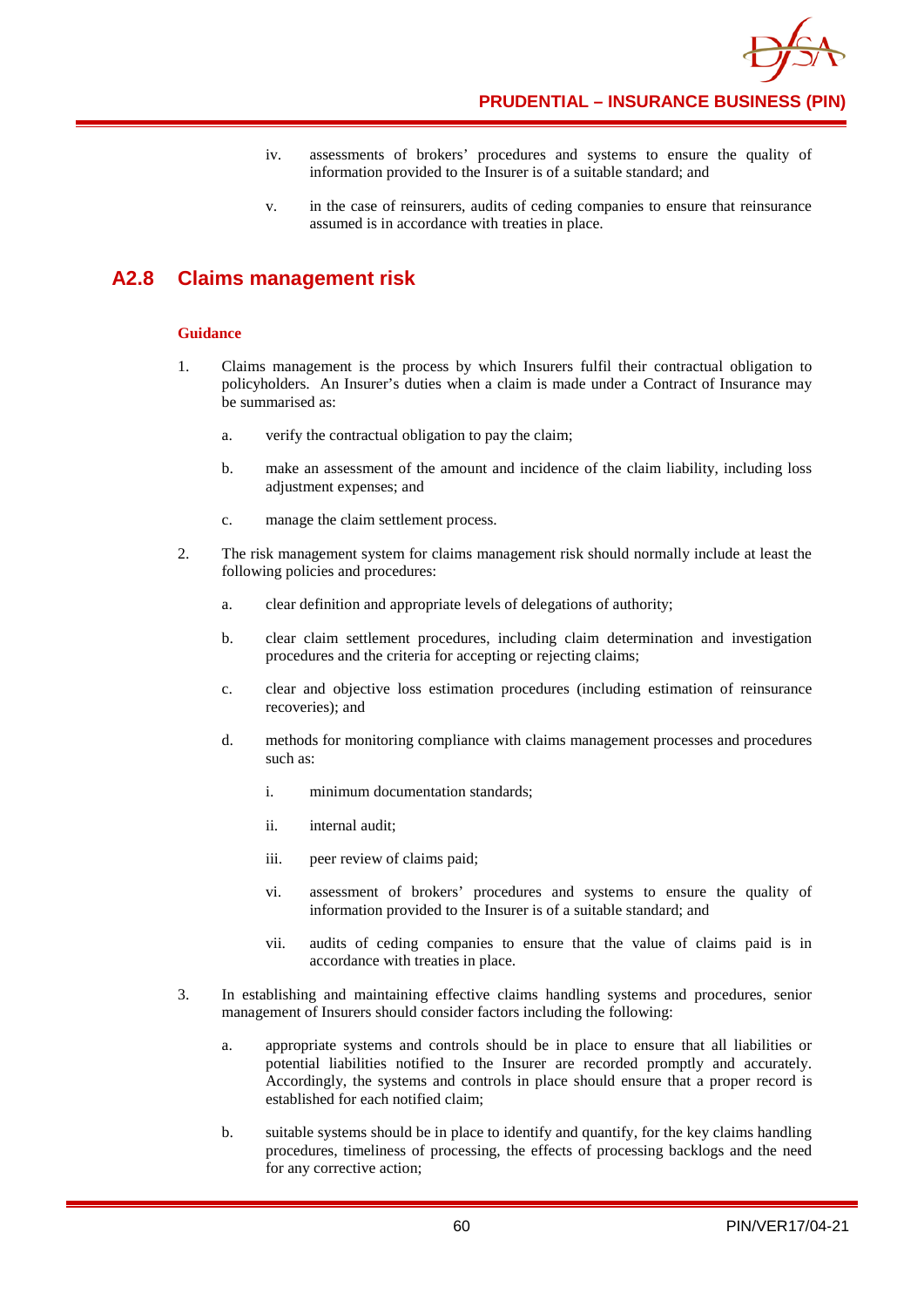

- c. suitable controls should be maintained to ensure that estimates for reported claims and additional estimates based on statistical evidence are appropriately made on a consistent basis and are properly categorised;
- d. regular reviews of the actual outcome of the estimates made should be carried out to check for inconsistencies and to ensure that procedures remain appropriate. The reviews should include the use of statistical techniques to compare the estimates with the eventual cost of settling the claims, after deducting the amounts already paid at the time the estimates were made;
- e. appropriate systems and procedures should be in place to ensure that claim files without activity are reviewed on a regular basis;
- f. appropriate systems and procedures should be in place to assess the validity of notified claims by reference to the underlying Contracts of Insurance and reinsurance treaties;
- g. suitable systems and procedures should be in place to accommodate the use of suitable experts such as loss adjusters, lawyers, actuaries, accountants etc. as and when appropriate, and to monitor their use; and
- h. there should be suitable systems and procedures in place to identify and handle large or unusual claims, including systems to ensure that senior management are involved from the outset in the processing of claims that are significant because of their size or nature.

## **A2.9 Product design and pricing risk**

- 1. The pricing of an insurance product involves the estimation of claims and costs arising from that product and the estimation of investment income arising from the investment of premium income attaching to the product. An Insurer may be exposed to significant loss where the claims, costs or investment returns arising from the sale of a product are inaccurately calculated. This risk is particularly acute in the case of Long-Term Insurance, where the Insurer does not have the option to cancel an unprofitable policy, but is also relevant to General Insurance.
- 2. The risk management system for product design and pricing should normally include at least the following policies and procedures:
	- a. minimum requirements for documentation of pricing and design decisions;
	- b. clear identification of product lines that the Insurer is prepared to engage in or has chosen not to engage in;
	- c. clearly defined and appropriate levels of delegation for approval of all material aspects of product design and pricing;
	- d. processes for assessing specific risks, including risks arising from:
		- i. inflation;
		- ii. anti-selection (the tendency of poorer risks in a population to seek insurance while better risks self-insure);
		- iii. moral hazard (the tendency of insured persons to manage their own risk less effectively, in the knowledge that they are insured);
		- iv. changes in mortality and morbidity patterns;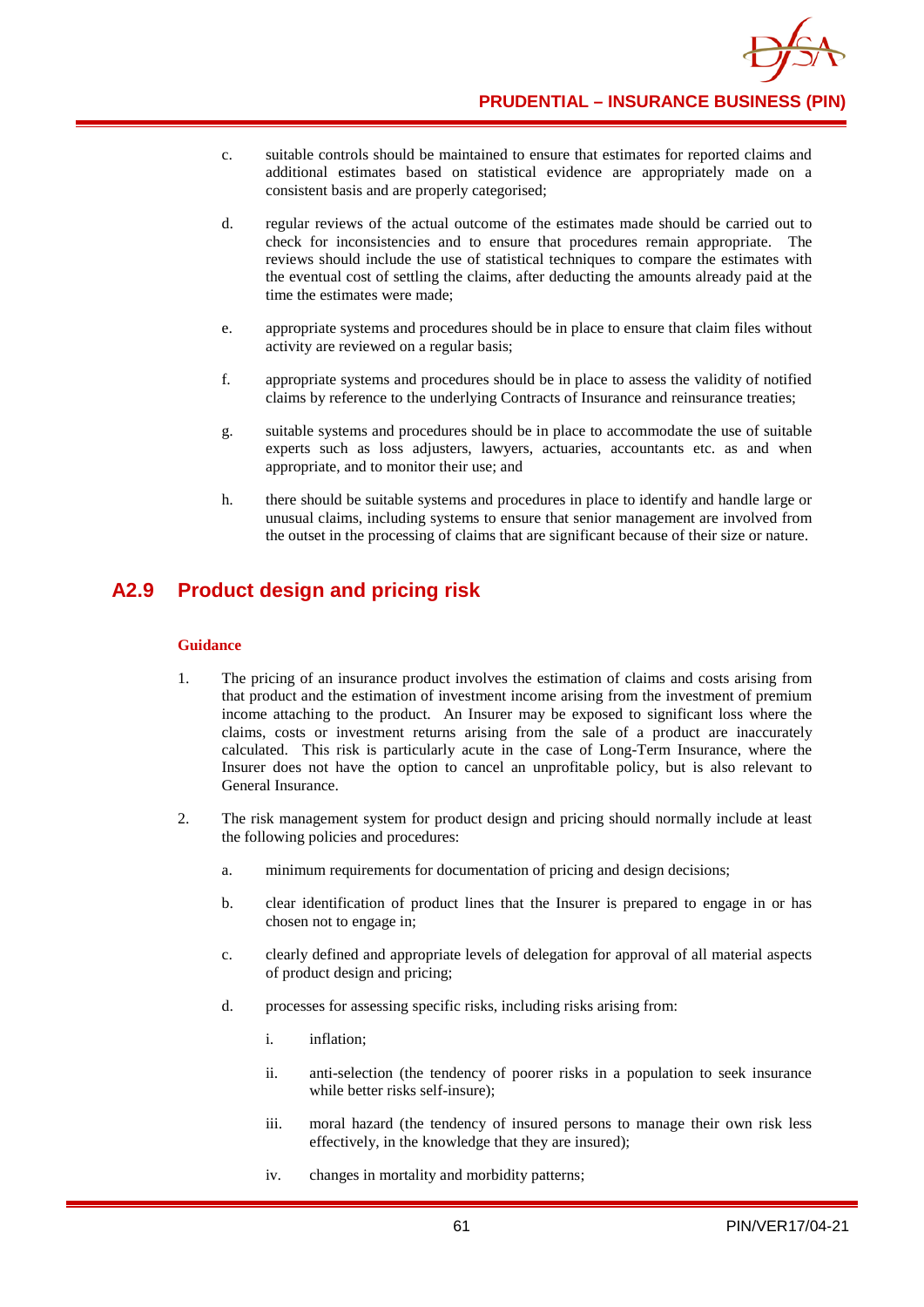**PRUDENTIAL – INSURANCE BUSINESS (PIN)**

- v. technology changes;
- vi. catastrophes, natural or man-made;
- vii. legal decisions;
- viii. changes in government policy; and
- ix. investment returns;
- e. procedures for limiting risk through, for example, diversification, exclusions and reinsurance;
- f. processes to ensure that policy documentation is adequately drafted to give effect to the proposed level of coverage under the product;
- g. how emerging experience is to be reflected in price adjustments;
- h. how the Insurer's product pricing responds to competitive pressures; and
- i. methods for monitoring compliance with product design and pricing policies and procedures.

### **A2.10 Liquidity management risk**

- 1. An Insurer should have access to sufficient liquidity to meet all cash outflow commitments to policyholders (and other creditors) as and when they fall due. The nature of insurance activities means that the timing and amount of cash outflows are uncertain. This uncertainty may affect the ability of an Insurer to meet its obligations to policyholders or may require Insurers to incur additional costs through, for example, raising additional funds at a premium on the market or through the sale of assets.
- 2. The risk management system for liquidity should normally include at least the following policies and procedures:
	- a. procedures to identify and control the level of mismatch between expected asset and liability cash flows under normal and stressed operating conditions (using realistic scenarios relevant to the circumstances of the Insurer);
	- b. procedures to monitor the liquidity and realisability of assets;
	- c. procedures to identify and monitor commitments to meet liabilities including Insurance Liabilities;
	- d. procedures to monitor the uncertainty of incidence, timing and magnitude of Insurance Liabilities;
	- e. procedures to identify and monitor the level of liquid assets held by the Insurer; and
	- f. procedures to identify and monitor other sources of funding including reinsurance, borrowing capacity, lines of credit and the availability of intra-group funding, and to identify the need for such sources to be made available.
- 3. When assessing its liquidity requirements an Insurer should also consider the currency in which the assets and liabilities are denominated, and the locations in which those assets and liabilities are situated or payable.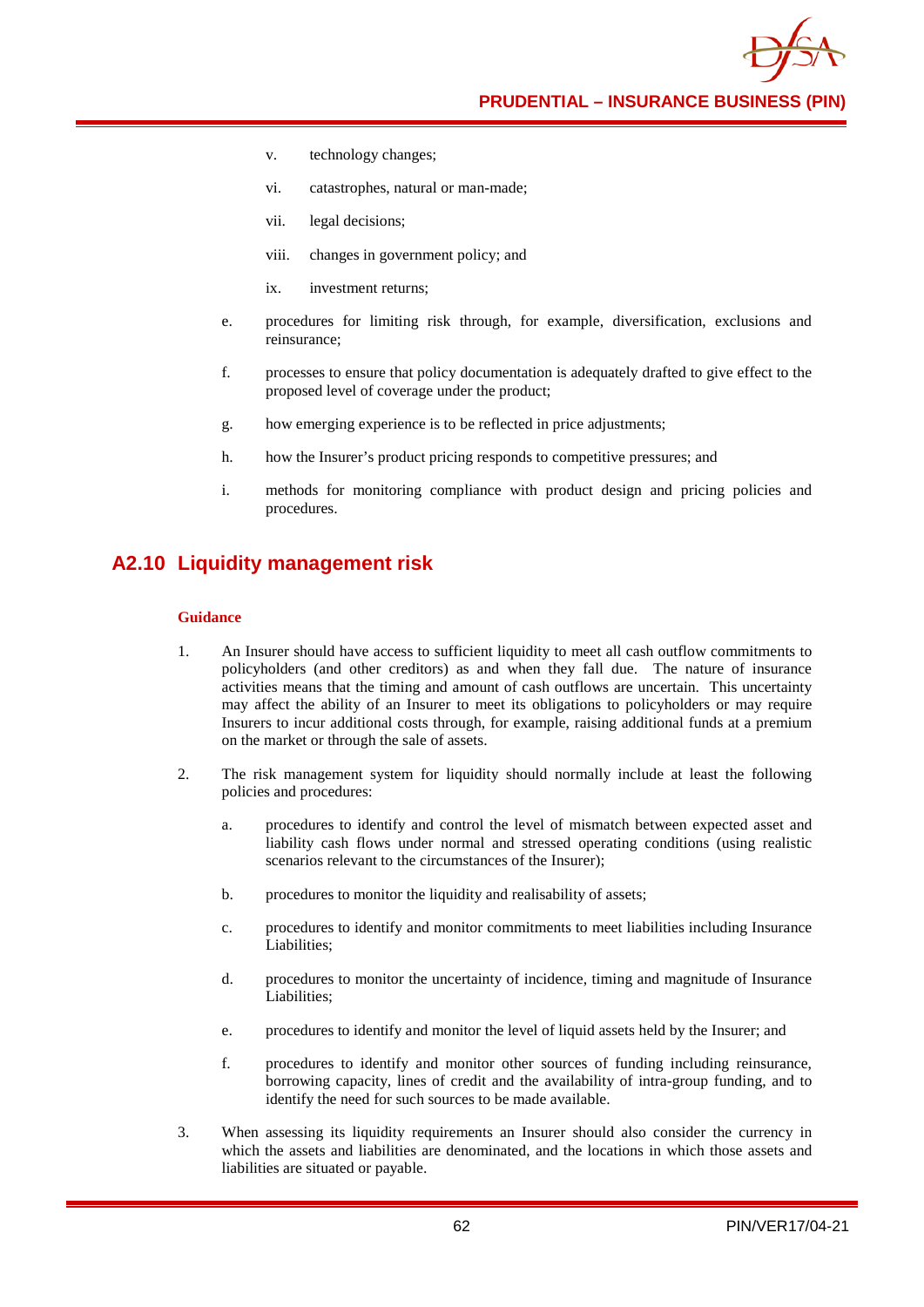## **A2.11 Credit quality risk**

#### **Guidance**

- 1. Credit exposures can increase the risk profile of an Insurer and adversely affect financial viability. Credit exposure includes both on-balance sheet and off-balance sheet exposures (including guarantees, derivative financial instruments and performance related obligations) to single and Related counterparties.
- 2. An Insurer's risk management system in respect of credit quality risk will normally be expected to include at least the following policies and procedures:
	- a. limits (where relevant, at both an individual and consolidated level) for credit exposures to:
		- i. single counterparties and groupings of counterparties that are related to each other;
		- ii. entities to which the Insurer is Related;
		- iii. single industries; and
		- iv. single geographical locations;
	- b. processes to monitor and control credit exposures against pre-approved limits;
	- c. processes for identifying breaches of limits and for ensuring that breaches of limits are brought within the pre-approved limits within a set timeframe;
	- d. processes for reducing or cancelling limits to a particular counterparty where the counterparty is known to be experiencing problems;
	- e. processes for approving requests for temporary increases in limits;
	- f. processes to review credit exposures (at least annually but more frequently in cases where there is evidence of a deterioration in credit quality);
	- g. a management information system that is capable of aggregating exposures to any one counterparty (or group of Related counterparties), asset class, industry or region in a timely manner; and
	- h. a process for reporting to the Governing Body and senior management:
		- i. significant breaches of limits; and
		- ii. large exposures and other credit risk concentrations.
- 3. Further guidance in respect of credit quality risk in respect of reinsurance counterparties is contained at A2.14.

## **A2.12 Business continuity planning risk**

#### **Guidance**

1. Disruptions in an Insurer's business can lead to unexpected losses of both a financial and nonfinancial nature (e.g. data, premises, reputation etc). Disruptions may occur as a result of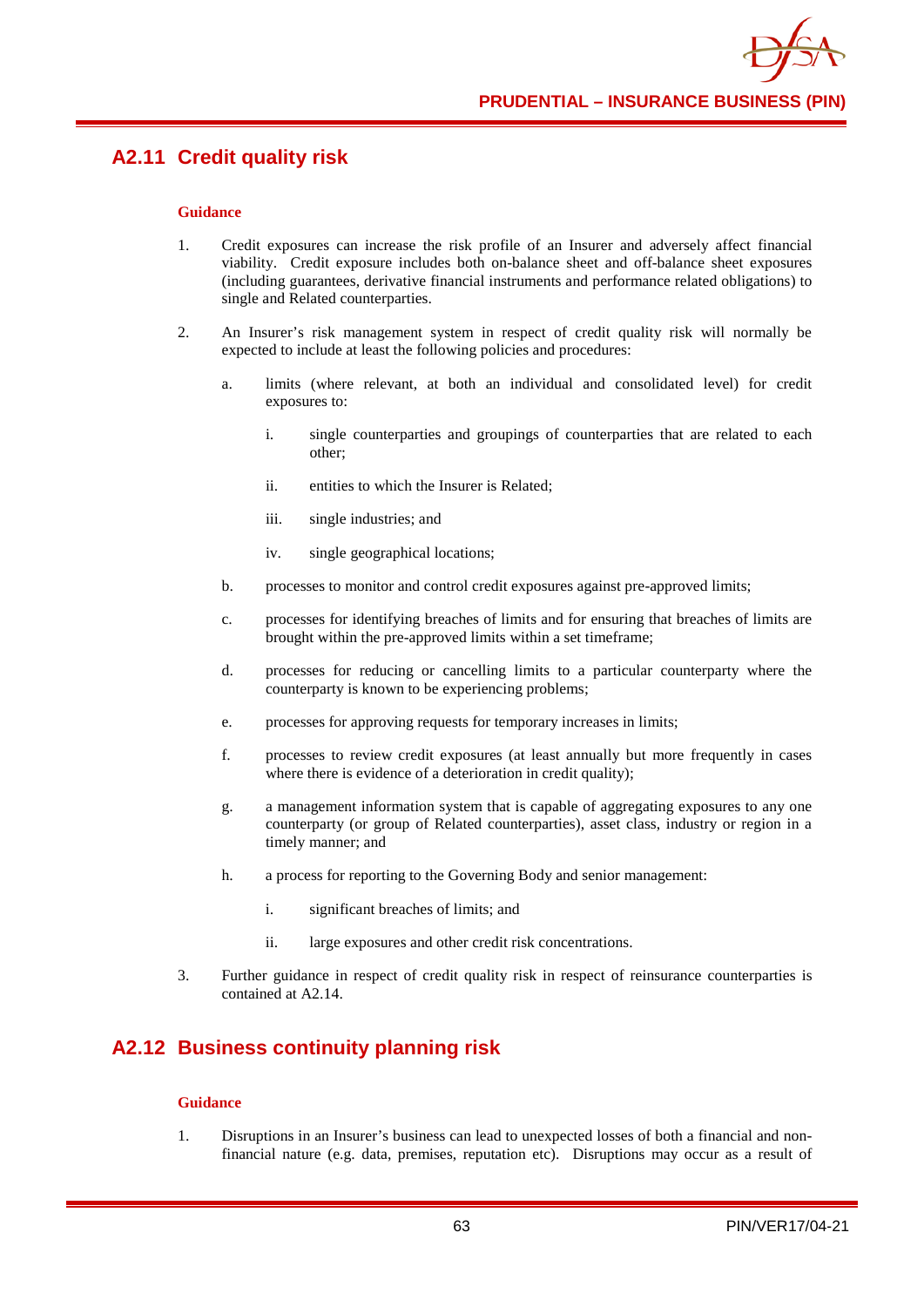

events such as power failure, denial of access to premises or work areas, systems failure (computers, data, building equipment), fire, fraud and loss of key staff.

- 2. An Insurer's risk management system in respect of business continuity planning risk will normally be expected to include at least the following policies and procedures:
	- a. processes for identifying:
		- i. events that may lead to a disruption in business continuity;
		- ii. the likelihood of those events occurring;
		- iii. the processes most at risk; and
		- iv. the consequences of those events.
	- b. a business continuity plan (BCP) describing:
		- i. procedures to be followed if business continuity problems arise;
		- ii. detailed procedures for enacting the BCP, including manual processes, the activation of an off-site recovery site (if needed) and the person(s) responsible for activating the BCP;
		- iii. a communications strategy and contact information for relevant staff, suppliers, regulators, market authorities (including exchanges), major clients, the media and other key people;
		- iv. a schedule of critical systems covered by the BCP and the timeframe for restoring these systems;
		- v. the pre-assigned responsibilities of staff and procedures for training staff on all aspects of the BCP; and
		- vi. procedures for regular testing and review of the BCP; and
	- c. procedures for backing up important data on a regular basis and storing the information off site.

## **A2.13 Outsourcing risk**

- 1. Financial firms frequently decide to outsource aspects of their operations to other parties, Related or not. Outsourcing can bring significant benefits to a firm in terms of efficiency, cost reduction and risk management. However, both the process of implementing outsourcing arrangements and the outsourcing relationship itself may expose a firm to additional risk. It is therefore important that firms take care to supervise the conduct of activities that are outsourced. GEN Rule 5.3.requires an Authorised Firm to inform the DFSA about any material outsourcing arrangement.
- 2. The activities of outsource contractors have the ability to undermine the risk management activities of Insurers. Insurers should take particular care if outsourcing activities such as underwriting and claims management, where inappropriate performance of the functions can expose the Insurer to serious financial loss, for example through acceptance of inappropriate insurance risks, mis-pricing, failure to obtain appropriate reinsurance cover, or failure to detect invalid claims. These considerations apply to such arrangements as binding authorities and other agencies appointed by Insurers.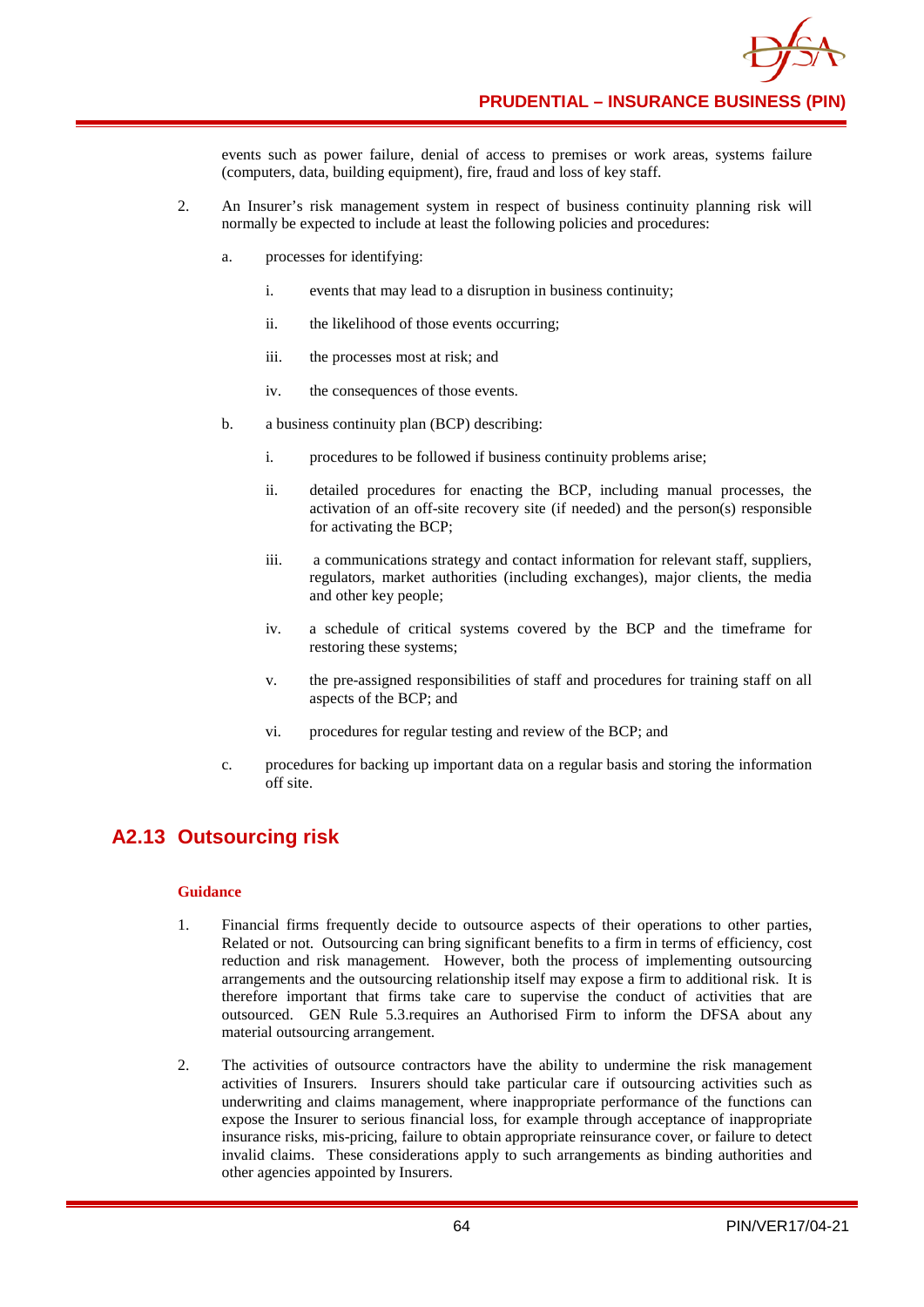

**PRUDENTIAL – INSURANCE BUSINESS (PIN)**

- 3. In negotiating a contract with an outsource contractor or in assessing an existing agreement, an Insurer should give consideration to matters relevant to risk management, including the following:
	- a. setting and monitoring of authority limits and referral requirements;
	- b. the identification and assessment of performance targets;
	- c. procedures for evaluation of performance against targets;
	- d. provisions for remedial action;
	- e. reporting requirements imposed on the outsource contractors (including both content and frequency of reports);
	- f. the ability of the Insurer and its risk management functions (for example, internal auditors), and its external auditors, to obtain access to the outsource contractors and their records;
	- g. protection of intellectual property rights;
	- h. protection of customer and firm confidentiality;
	- i. the adequacy of any guarantees, indemnities or insurance cover that the outsource contractor agrees to put in place;
	- j. the ability of the outsource contractor to provide continuity of business; and
	- k. arrangements for change to the outsource contract or termination of the contract.
- 4. Insurers should take care to manage the risk that the sound and prudent management of the Insurer's business may be compromised by conflicting incentives in the outsource agreement. In particular, Insurers should consider whether the remuneration structure creates any perverse incentives. For example, an outsource contractor with underwriting authority may have an incentive to accept poorer quality business if remuneration is based on commission (especially if bonuses are given for volume) and remuneration is not affected by the performance of the insurance contracts accepted.
- 5. Intra-group outsourcing may be perceived as subject to lower risks than using outsource contractors from outside a Group. However it is not risk-free and an Insurer must still assess the associated risks and make appropriate arrangements for their management.

## **A2.14 Reinsurance risk**

- 1. Management of reinsurance risk relates to the selection, monitoring, review and control of reinsurance arrangements – that is, where some part of an Insurer's individual or aggregate insurance risks is ceded to other Insurers, whether by a direct Insurer to a reinsurer or by a reinsurer to other reinsurers.
- 2. An Insurer should inform the DFSA immediately if there is a likelihood of a problem arising with its reinsurance arrangements that is likely to materially detract from its current or future capacity to meet its obligations, and discuss with the DFSA its plans to redress this situation. Problems that might trigger such a situation could include the insolvency of a reinsurer with a significant share in the Insurer's programme, discovery of exposures without current reinsurance coverage, or exhaustion of reinsurance covers through multiple losses.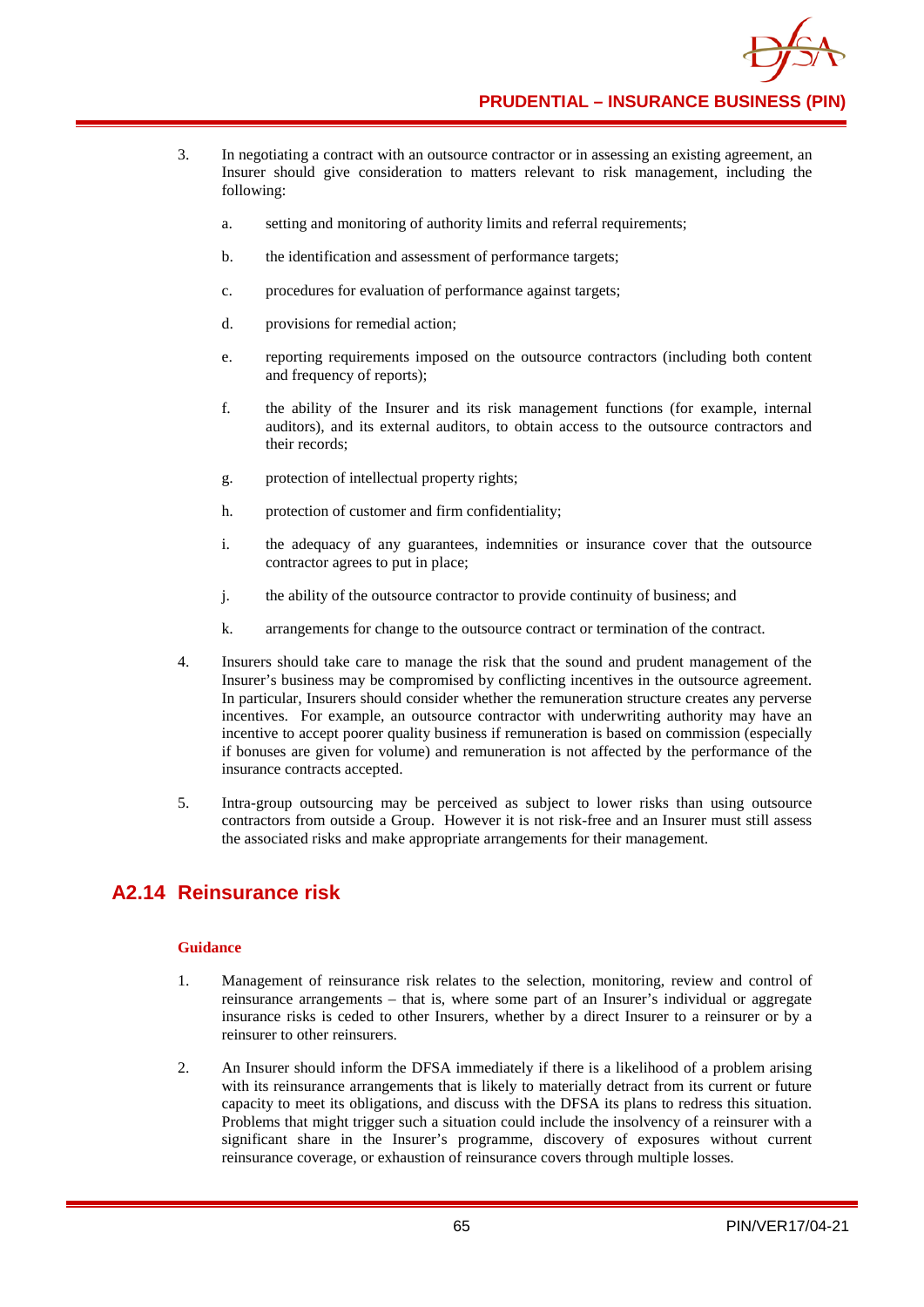

**PRUDENTIAL – INSURANCE BUSINESS (PIN)**

- 3. Each Insurer is required (by Rule 2.3.5) to maintain a written reinsurance management strategy which must be appropriate to the size and complexity of operations of the Insurer and must define and document the Insurer's objectives and strategy for reinsurance management.
- 4. An Insurer' s reinsurance management strategy should, at a minimum, include the following elements:
	- a. systems for the selection of reinsurance brokers and other reinsurance advisers;
	- b. systems for selecting and monitoring reinsurance programmes;
	- c. clearly defined managerial responsibilities and controls;
	- d. clear methodologies for determining all aspects of a reinsurance programme, including:
		- i. identification and management of aggregations of risk exposure;
		- ii. selection of maximum probable loss factors;
		- iii. selection of realistic disaster scenarios, return periods and geographical aggregation areas; and
		- iv. identification and management of vertical and horizontal coverage of the reinsurance programme;
	- e. selection of participants on reinsurance contracts, including consideration of diversification and credit worthiness; and
	- f. systems for identifying credit exposures (actual and potential) to individual reinsurers or Groups of connected reinsurers on programmes that are already in place.
- 5. Senior management should review an Insurer's reinsurance management systems on a regular basis. The review should cover:
	- a. the identification and recording of policies underwritten to which reinsurance is attached;
	- b. the identification of the dates when an obligation to pay reinsurance premiums arises;
	- c. the identification of losses triggering recoveries under reinsurance contracts;
	- d. management of the timing of payments to, and collections from, reinsurance counterparties;
	- e. the credit standing and capacity of reinsurance counterparties to meet obligations to which they are subject as a result of claims incurred or to which they would become subject in the event of occurrence of losses;
	- f. any concentration of reinsurance arrangements with reinsurance counterparties which would create large exposures or detract from diversification benefits in the event of occurrence of losses;
	- g. the extent of reliance on reinsurance with related parties, and the accessibility of intragroup funding under a range of realistic conditions; and
	- h. the impact of any adverse trends in estimated Insurance Liabilities on the adequacy of the Insurer's reinsurance arrangements, and any implications for the capacity of the Insurer to meet its future policyholder obligations.
- 6. Procedures for assessing the credit standing of reinsurance counterparties may include the following: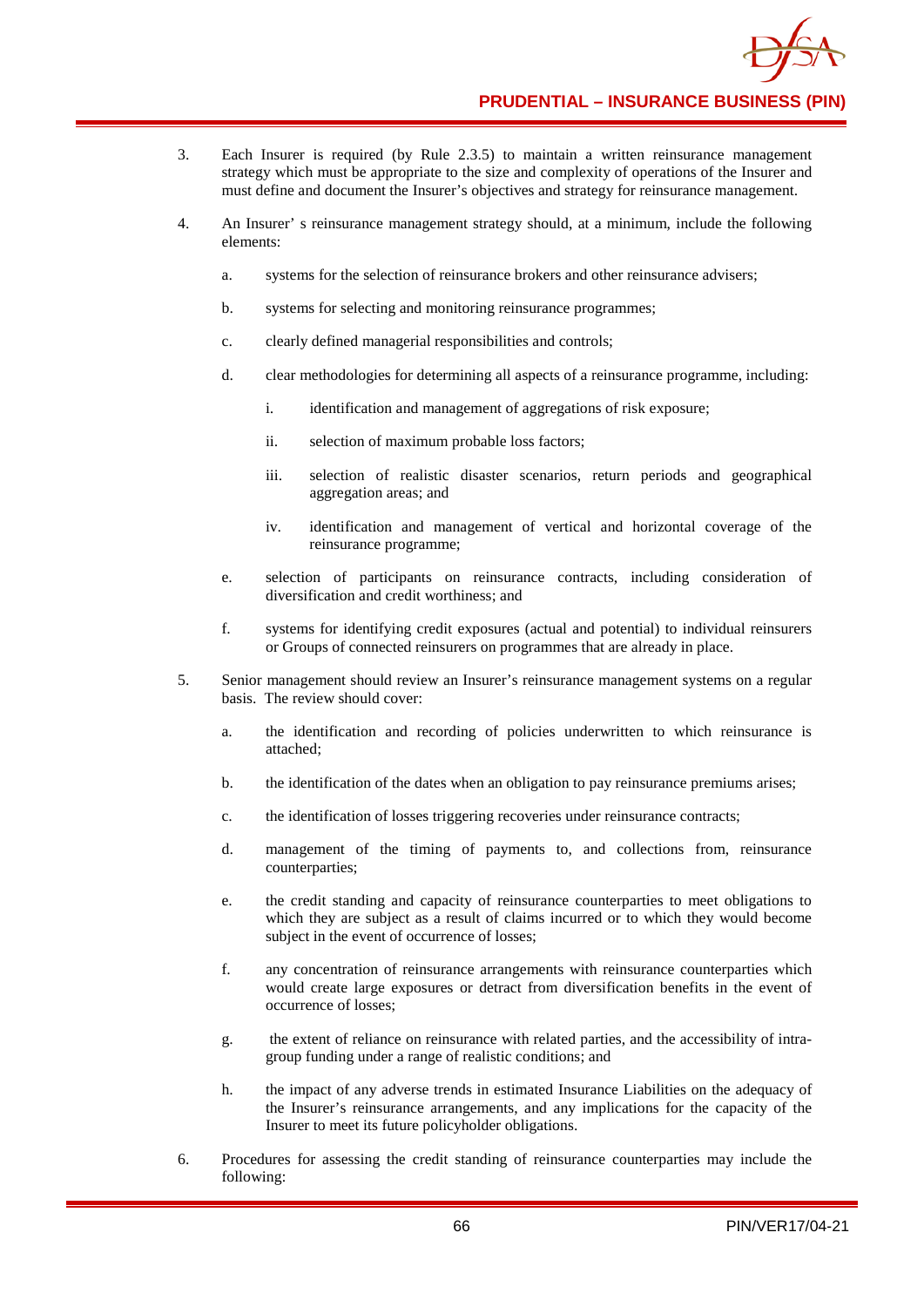

- a. establishment of a security committee with a specific brief to undertake the procedures;
- b. obtaining appropriate advice from reinsurance brokers;
- c. review of ratings published by ratings agencies;
- d. monitoring of key performance indicators in reinsurers' published reports; and
- e. consideration of general conditions in the relevant reinsurance market.

### **A2.15 Group risk**

#### **Guidance**

- 1. The senior management of an Insurer remain responsible for its regulatory compliance, including in any areas that are delegated or outsourced to other Group members.
- 2. The overall governance, high-level controls and reporting lines within the Group should be clear so far as they affect the Insurer. An Insurer should not, for example, be subject to material control or influence from other Group members that is exercised through informal or undocumented channels.
- 3. Reliance upon functions performed at a Group level (for example, Group risk management, capital planning, liquidity and compliance) should be subject to approval and monitoring by senior management of the Insurer.
- 4. Where an Insurer relies upon functions that are performed at a Group level the protocols for the performance of those functions should be clear.
- 5. Senior management should establish and maintain systems and controls to identify and monitor the effect on the Insurer of its relationship with other members of the Group and the activities of other members of its Group. These systems and controls should include procedures to monitor the following matters:
	- a. changes in relationships between Group members;
	- b. changes in the activities of Group members;
	- c. conflicts of interest arising within the Group; and
	- d. events in the Group, particularly those that may affect the Insurer's own regulatory compliance (for example, failures of control or compliance in other Group members).
- 6. The Insurer should have in place procedures to insulate the Insurer, so far as practicable, from potentially adverse effects of Group activities (for example, transfer pricing or fronting) or Group events that may expose the Insurer to risk. Such procedures could include requirements for transactions with Group members to be at arm's length, and for maintenance of 'Chinese walls', and development of contingency plans.
- 7. Senior management should take reasonable steps to ensure that:
	- a. relevant Group members are aware of the Insurer's Group risk management and reporting obligations;
	- b. Group capital and Group risk reporting requirements are complied with; and
	- c. information in respect of the Group provided to the DFSA is of appropriate quality.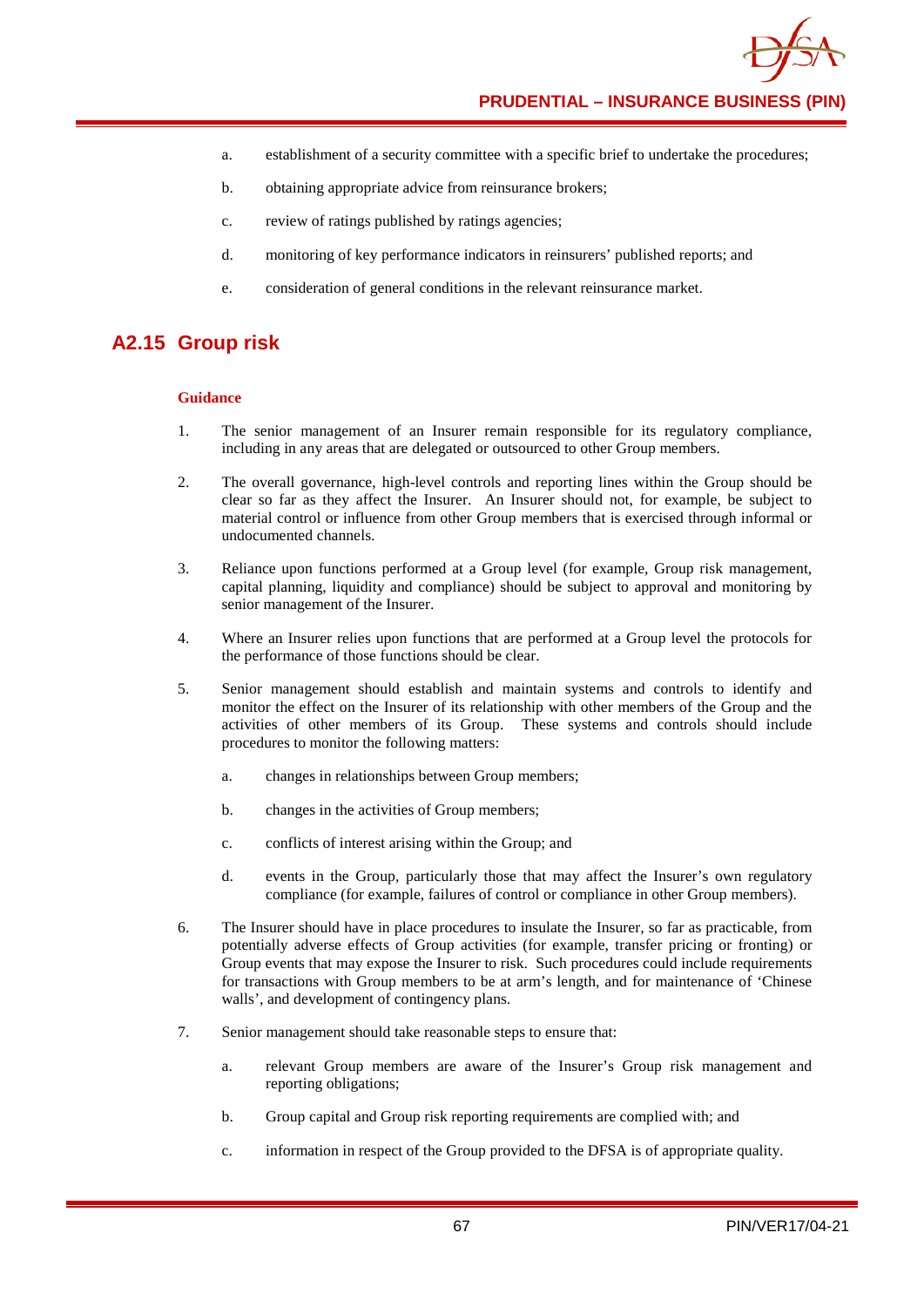

# **APP3 CALCULATION OF ADJUSTED CAPITAL RESOURCES**

### **A3.1 Purpose and general provisions**

**A3.1.1** This appendix applies to all Insurers to which section 4.3 applies.

#### **Guidance**

- 1. This appendix sets out the manner in which an Insurer that is not a Protected Cell Company is required to calculate its Adjusted Capital Resources. The equivalent provisions for Insurers that are Protected Cell Companies are set out in App5.
- 2. The Adjusted Capital Resources are calculated by making adjustments to the Insurer's equity as at the Solvency Reference Date.

## **A3.2 Adjusted capital resources**

**A3.2.1** An Insurer must calculate its Adjusted Capital Resources according to the formula:

 $ACR = AF - HCA$ 

where:

ACR means the Insurer's Adjusted Capital Resources;

AE means the Insurer's adjusted equity; and

HCA means the Insurer's hybrid capital adjustment.

**A3.2.2** Adjusted equity is calculated as set out in section A3.4. The hybrid capital adiustment is set out in section A3.5.

## **A3.3 Base capital**

### **Guidance**

The commencement point for calculating an Insurer's adjusted equity is the Insurer's base capital.

- **A3.3.1** Subject to Rules A3.3.2, A3.3.3 and A3.3.4, an Insurer's base capital consists of the following capital instruments and equity reserves of the Insurer:
	- (a) paid-up ordinary shares, except for shares referred to in Rule A3.5.1(d);
	- (b) general reserves;
	- (c) in the Insurance Fund of a Takaful Insurer, amounts provided from the Owners' Equity by loan to the Insurance Fund and not repaid as at the Solvency Reference Date;
	- (d) retained earnings;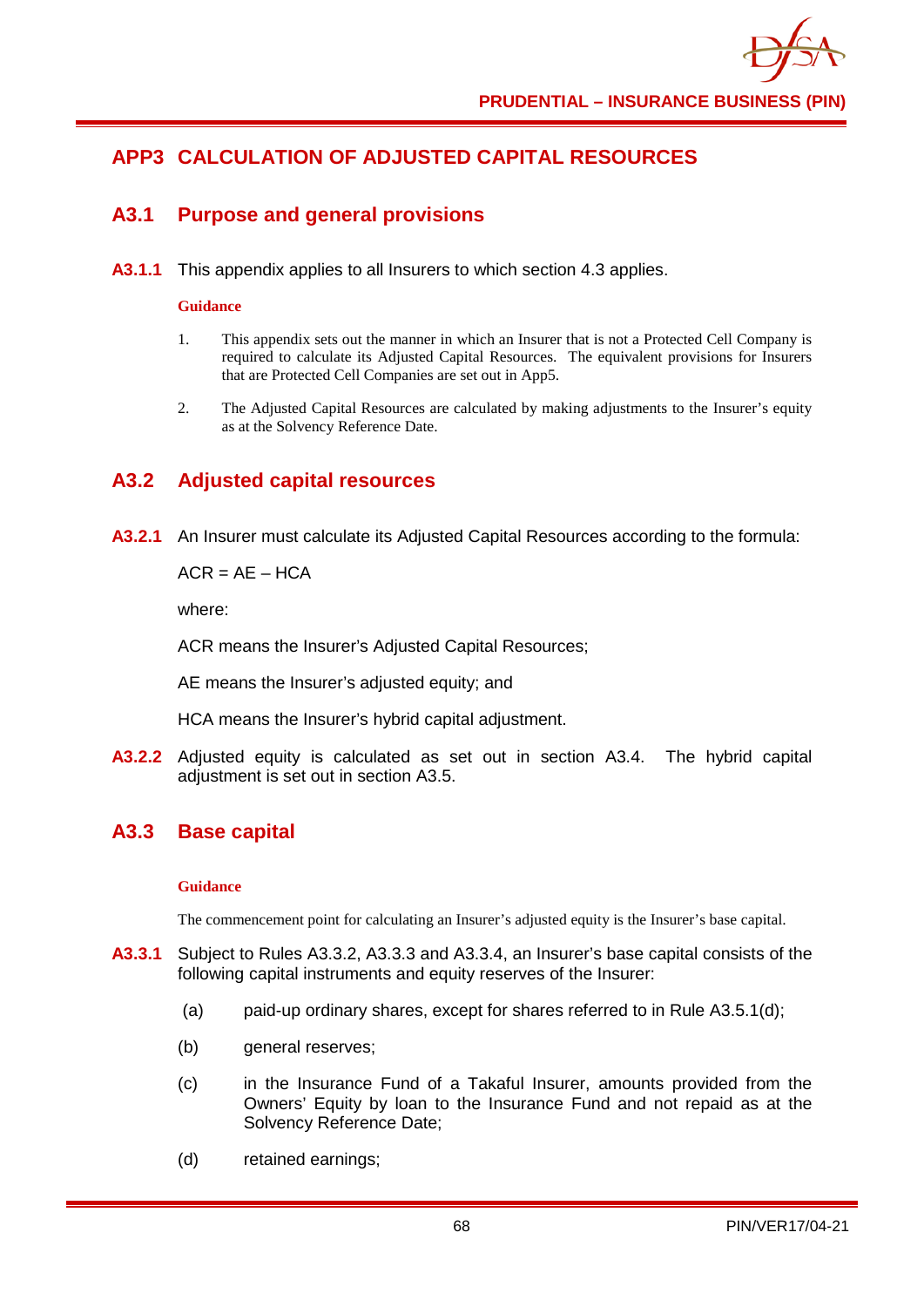- (e) current year's earnings after tax; and
- (f) hybrid capital, as defined in Rule A3.5.1.
- **A3.3.2** Where an Insurer is not a DIFC Incorporated Insurer, base capital may include capital instruments and equity reserves that are approved in writing by the DFSA as equivalent to the capital instruments and equity reserves described in Rule A3.3.1.
- **A3.3.3** Owner's Equity in a Takaful Insurer other than amounts referred to in Rule A3.3.1(c) must be classified as hybrid capital for the purposes of this section if:
	- (a) under the constitutional documents of the Insurer or the terms of insurance contracts or both, participation in the surpluses and losses of Takaful business is limited to the policyholders of the Insurer; and
	- (b) the Owners' Equity is available for loan to the Insurance Fund of the Insurer.
- **A3.3.4** Hybrid capital having a term to maturity of less than five years may only be included in base capital with the written consent of the DFSA.

## **A3.4 Adjusted equity**

**A3.4.1** An Insurer must calculate its adjusted equity by adding items to and deducting them from its base capital, as set out in this section.

### **Guidance**

The purpose of these adjustments is to provide a consistent basis for the determination of the Insurer's Adjusted Capital Resources and to exclude from those resources assets that may not be readily realisable for the purposes of meeting Insurance Liabilities of the Insurer.

- **A3.4.2** The following items must be added to base capital, to the extent that the Insurer has excluded them in determining its base capital:
	- (a) any minority interests in companies that are Subsidiaries of the Insurer; and
	- (b) any amount in respect of dividends to be paid by the Insurer in the form of shares.
- **A3.4.3** The following items must be deducted from base capital, to the extent that the Insurer has not excluded them in determining its base capital, or has added them to base capital under Rule A3.4.2:
	- (a) any amounts in respect of appropriations to be made from profit in respect of the reporting period most recently ended, including dividends, distributions by Takaful Insurers of surplus, bonuses, pensions and welfare charges that are determined on the basis of the profit of that reporting period, whether or not the amounts have been approved by the Insurer for payment;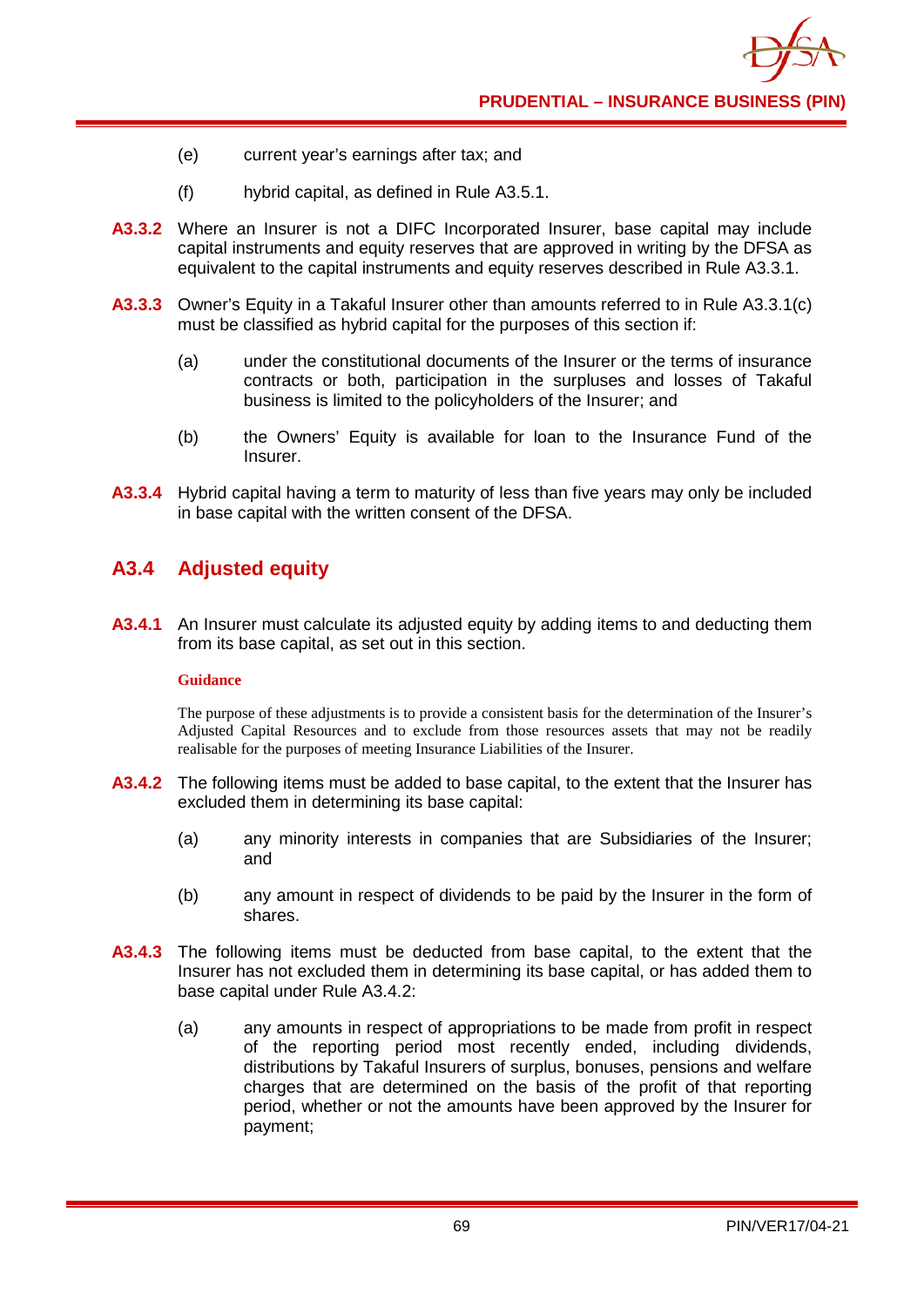- (b) Owners' Equity in a Takaful Insurer that does not, under the constitutional documents of the Insurer or the terms of insurance contracts or both, participate in the surpluses and losses of Takaful business;
- (c) the amount of any investment by the Insurer or by a Subsidiary of the Insurer, in the Insurer's own shares;
- (d) the amount of any tax liability that would be attributable to unrealised gains on investments, if those gains were realised;
- (e) the amount of deferred acquisition costs;
- (f) the amount of any deferred tax asset;
- (g) the amount of any asset representing the value of in-force Long-Term Insurance Business of the Insurer;
- (h) the amount of any goodwill, patents, service rights, brands and any other intangible items;
- (i) the amount of any Zakah or charity fund of a Takaful Insurer;
- (j) the amount of any operating assets, including inventories, plant and equipment, and vehicles; and
- (k) the amount of any other assets that may not be applied to meet Insurance Liabilities of the Insurer.
- **A3.4.4** Rule A3.4.3(l) does not require an Insurer to exclude assets attributable to a Long-Term Insurance Fund maintained by the Insurer.

## **A3.5 Hybrid capital adjustment**

### **Guidance**

- 1. This section acts to limit hybrid capital to 15% of an Insurer's adjusted equity.
- 2. The purpose of the hybrid capital adjustment is to limit the extent to which an Insurer may rely for its Adjusted Capital Resources on instruments that do not or may not constitute permanent capital of the Insurer. Such instruments include share capital contributed by a Holding Company, where the Holding Company's investment is financed by debt rather than by its own capital.
- **A3.5.1** Hybrid capital includes the following items:
	- (a) subordinated debt;
	- (b) preference shares;
	- (c) Owners' Equity in a Takaful Insurer, of the type described in Rule A3.3.3; and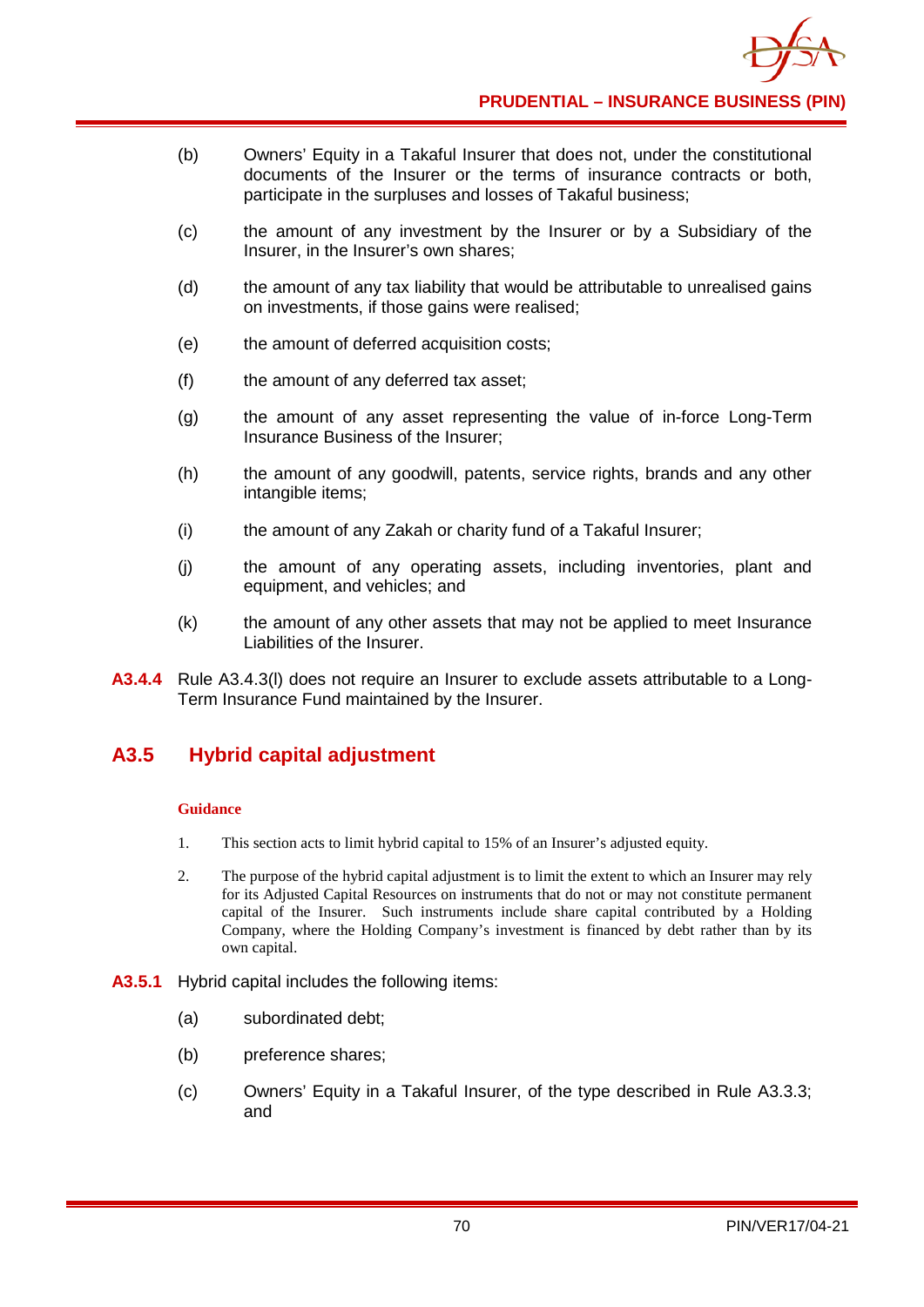- (d) ordinary shares issued by an Insurer to a Holding Company whose own paid-up ordinary share capital, taken together with its general reserves, is lower than that of the Insurer.
- **A3.5.2** Subject to Rule A3.5.3, an Insurer must calculate its hybrid capital adjustment as the amount by which the total amount of hybrid capital exceeds 15% of adjusted equity.
- **A3.5.3** The DFSA may at its discretion and on the application of an Insurer, permit that Insurer to apply Rule A3.5.2 as though the figure of 15% was replaced with a higher figure approved in writing by the DFSA. The approved figure may not be more than the actual percentage which the hybrid capital represents of adjusted equity, and may not in any case exceed 30%.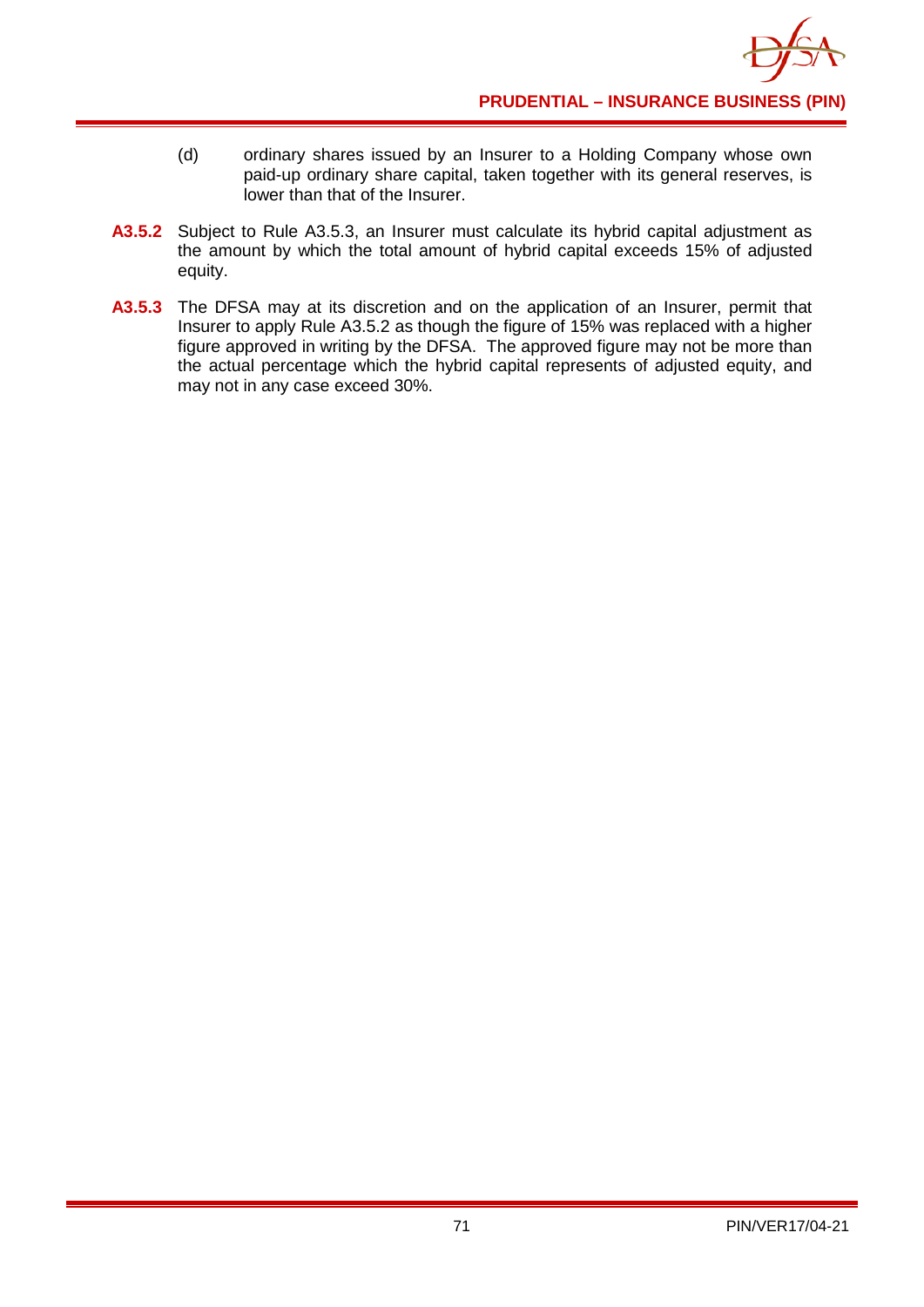

# **APP4 CALCULATION OF MINIMUM CAPITAL REQUIREMENT**

### **A4.1 Purpose and general provisions**

**A4.1.1** This appendix applies to all Insurers to which section 4.3 applies.

#### **Guidance**

- 1. This appendix sets out the manner in which an Insurer that is not a Protected Cell Company is required to calculate its Minimum Capital Requirement. The equivalent provisions for Insurers that are Protected Cell Companies are set out in App6.
- 2. The Minimum Capital Requirement is calculated by determining individual components in respect of various specific risks that the Insurer is exposed to, and adding those components together to arrive at the Minimum Capital Requirement.

### **A4.2 Minimum capital requirement**

- **A4.2.1** Subject to Rule A4.2.2, an Insurer must calculate its Minimum Capital Requirement according to the following applicable formula:
	- (a) for an Insurer, other than a Captive Insurer:  $MCR = DRC + IVRC + OARC$ + OLRC + CRC + SFAC + URC + RRC + LIRC + AMRC;
	- (b) for a Class 1 Captive Insurer: MCR = higher of URC and RRC; and
	- (c) for a Class 2 and Class 3 Captive Insurer:  $MCR = DRC + IVRC + URC +$ RRC;'

Where the following definitions apply: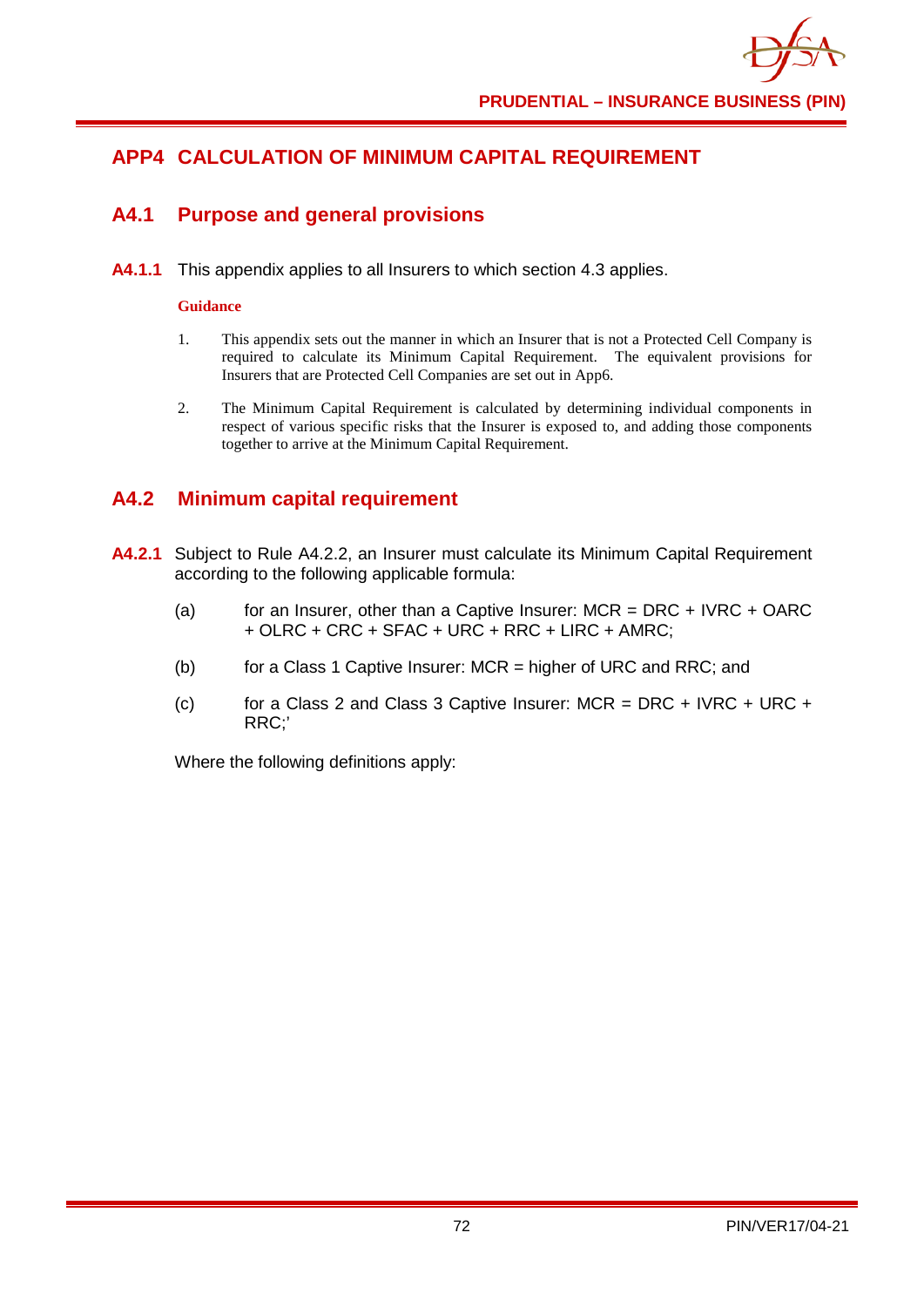

**PRUDENTIAL – INSURANCE BUSINESS (PIN)**

| Term        | <b>Definition</b>                                     |
|-------------|-------------------------------------------------------|
| <b>MCR</b>  | Insurer's Minimum Capital Requirement;                |
| <b>DRC</b>  | Insurer's default risk component;                     |
| <b>IVRC</b> | Insurer's investment volatility risk component;       |
| <b>OARC</b> | Insurer's off-balance sheet asset risk component;     |
| <b>OLRC</b> | Insurer's off-balance sheet liability risk component; |
| <b>CRC</b>  | Insurer's concentration risk component;               |
| <b>SFAC</b> | Insurer's size factor adjustment component;           |
| <b>URC</b>  | Insurer's underwriting risk component;                |
| <b>RRC</b>  | Insurer's reserving risk component;                   |
| <b>LIRC</b> | Insurer's Long-Term Insurance risk component; and     |
| <b>AMRC</b> | Insurer's asset management risk component.            |

- **A4.2.2** The methods of calculation of the components referred to in Rule A4.2.1 are set out in sections A4.4, A4.5, A4.6, A4.7, A4.8, A4.9, A4.10, A4.11, A4.12 and A4.13.
- **A4.2.3** An Insurer's Minimum Capital Requirement must always be equal to or higher than:
	- (a) in the case of a Class 1 Captive Insurer, \$ 150,000;
	- (b) in the case of a Class 2 Captive Insurer, \$ 500,000 or if a higher amount is specified under Rule A4.2.4, that amount;
	- (c) in the case of a Class 3 Captive Insurer, \$ 1,000,000; and
	- (d) in the case of all other Insurers, \$ 10,000,000.
- **A4.2.4** (1) The DFSA may, based on the business and risk profile of a Class 2 Captive Insurer, specify in writing a higher Minimum Capital Requirement than the figure set out in Rule A4.2.3(b), but the amount specified must be less than \$1,000,000.
	- (2) The DFSA may, in setting a higher amount under (1), take into account factors relating to the nature, size and complexity of the business or operations of the Insurer, including:
		- (a) the percentage of Gross Written Premium obtained from Contracts of Insurance that relate to risks arising out of the business or operations of the Group as compared to the total Gross Written Premium;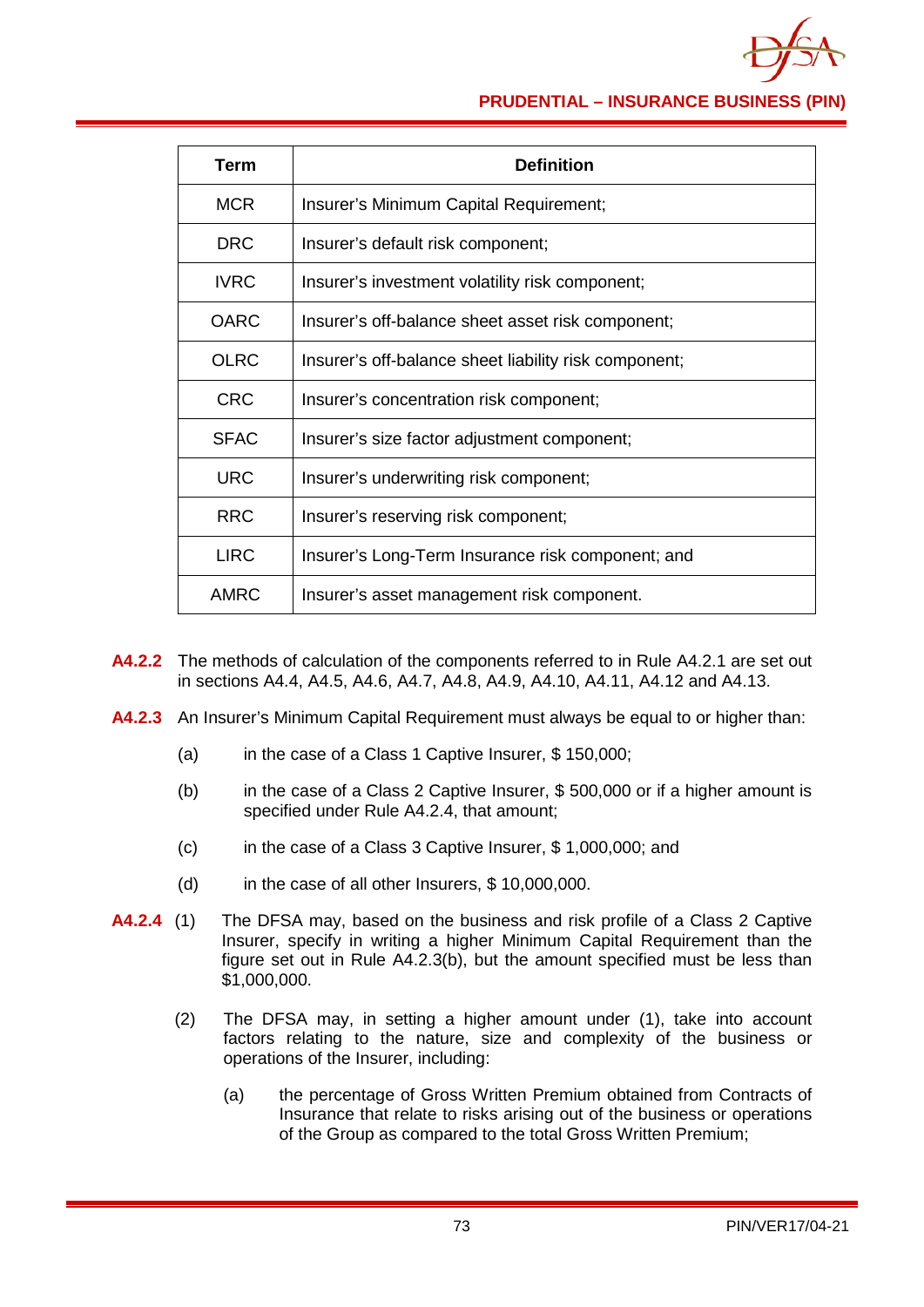

- (b) the Classes of Business covered in Contracts of Insurance effected by the Captive Insurer;
- (c) the type of Policyholders of Contracts of Insurance effected by the Captive Insurer; and
- (d) risks arising from the nature, size and complexity of the business of the Group, that affect or are likely to affect the Captive Insurer's activity.

## **A4.3 Applicability of components to assets of the insurer**

- **A4.3.1** Subject to Rule A4.3.2, an Insurer must calculate those components of its Minimum Capital Requirement that are relevant to assets, in respect of every asset that is owned by the Insurer and that is available to meet the liabilities of the Insurer.
- **A4.3.2** Where an Insurer arranges its affairs such that its Invested Assets are held in a related entity, the Insurer may, with the written approval of the DFSA, calculate components of its Minimum Capital Requirement by reference to the Insurer's interest in the assets that are held by the related entity, instead of by reference to the interest that the Insurer has in that related entity. In that case this appendix shall be interpreted as though the assets (representing the Insurer's interest) held by the related entity were held directly by the Insurer.

### **Guidance**

The effect of Rule A4.3.2 is to provide flexibility for Insurers whose investments are managed on a pooled basis within a Group, or which establish specialist Subsidiaries to manage their investments. While the Insurer's asset in such cases is a balance with, or investment in, a related entity, this Rule permits the Insurer to 'look through' the corporate arrangement and apply this appendix to the assets of the related entity as though they were the Insurer's own.

# **A4.4 Default risk component**

### **Guidance**

The purpose of the default risk component is to require an Insurer to set aside capital to cover the risk that amounts receivable from counterparties will not be received. The basic calculation model for this component, set out in A4.4.1, is modified by additional provisions that permit an Insurer to take account of the reduced default risk where an asset is covered by guarantees or collateral, and impose additional capital charges on assets that are encumbered. In addition, certain assets that are left out of account in calculating an Insurer's Adjusted Capital Resources are exempt from the default risk component calculation. Excluding these assets from Adjusted Capital Resources already effectively imposes a 100% capital requirement.

- **A4.4.1** An Insurer must calculate its default risk component as the sum of the amounts obtained by multiplying the value of each asset of the Insurer with the percentage applicable to that asset, as set out in the tables contained in this Rule and subject to the provisions of Rules A4.4.2, A4.4.5, A4.4.6 and A4.4.7.
	- (a) Assets that are Invested Assets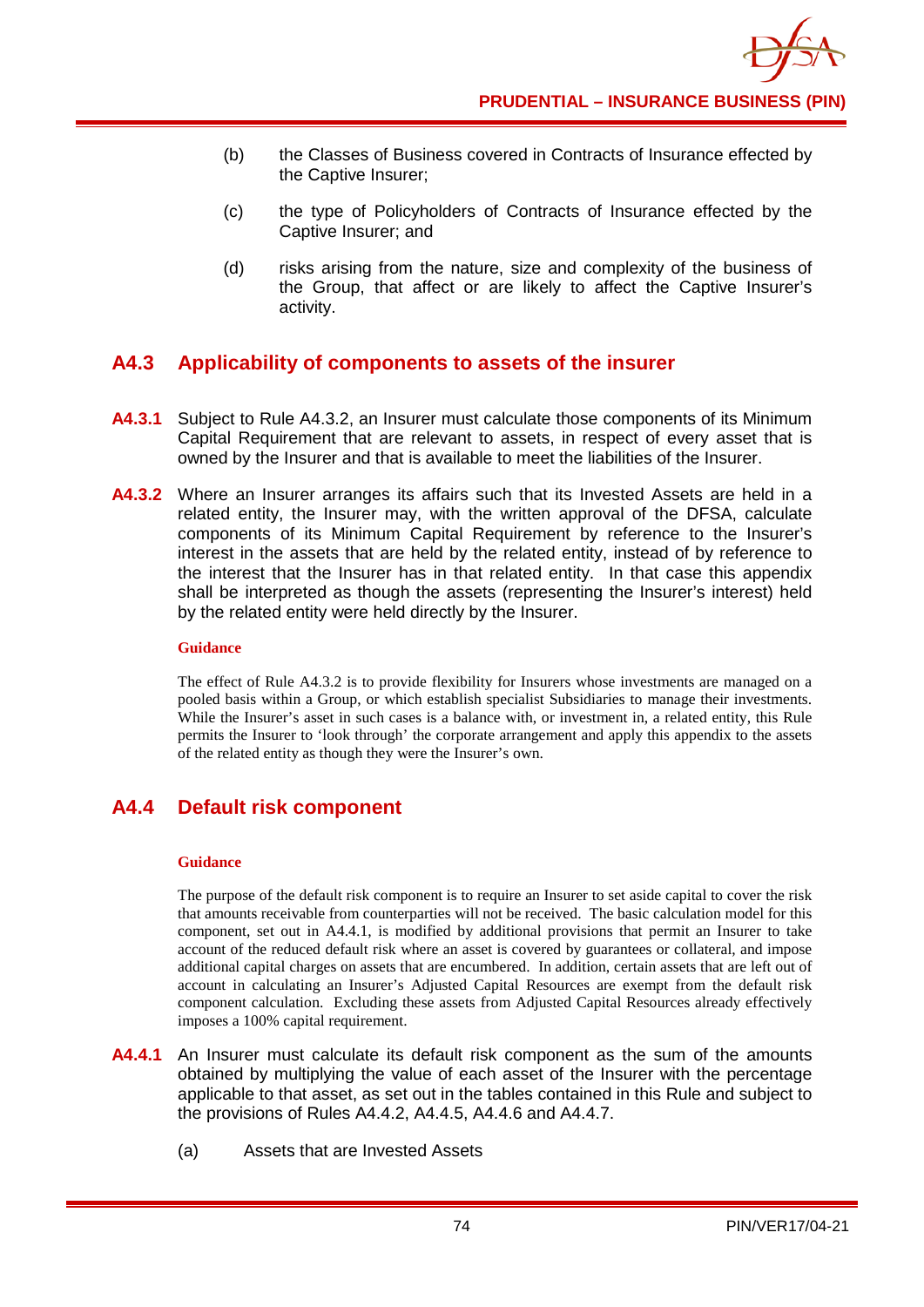

**PRUDENTIAL – INSURANCE BUSINESS (PIN)**

|     | Asset                                                                                                                    | $\frac{0}{0}$ |
|-----|--------------------------------------------------------------------------------------------------------------------------|---------------|
| (a) | Bonds Rated 'AAA', issued by a Government or Government<br>agency                                                        | 0.0           |
| (b) | Bonds not included in (a), Rated 'A' or better                                                                           | 0.4           |
| (c) | Bonds Rated 'BBB'                                                                                                        | 3.3           |
| (d) | Bonds Rated 'BB'                                                                                                         | 7.5           |
| (e) | Bonds Rated 'B'                                                                                                          | 13.7          |
| (f) | Bonds Rated 'CCC'                                                                                                        | 20.2          |
| (g) | Other Rated bonds                                                                                                        | 30.0          |
| (h) | Secured loans – performing                                                                                               | 2.0           |
| (i) | Secured Ioans - Non-Performing                                                                                           | 14.0          |
| (j) | Loans to directors of the Insurer or to directors of Related parties,<br>or to the dependent relatives of such directors | 100.0         |
| (k) | Unsecured loans to employees (except loans of less than \$1,000)                                                         | 100.0         |
| (1) | Other bonds and loans                                                                                                    | 50.0          |

(b) Assets that are not Invested Assets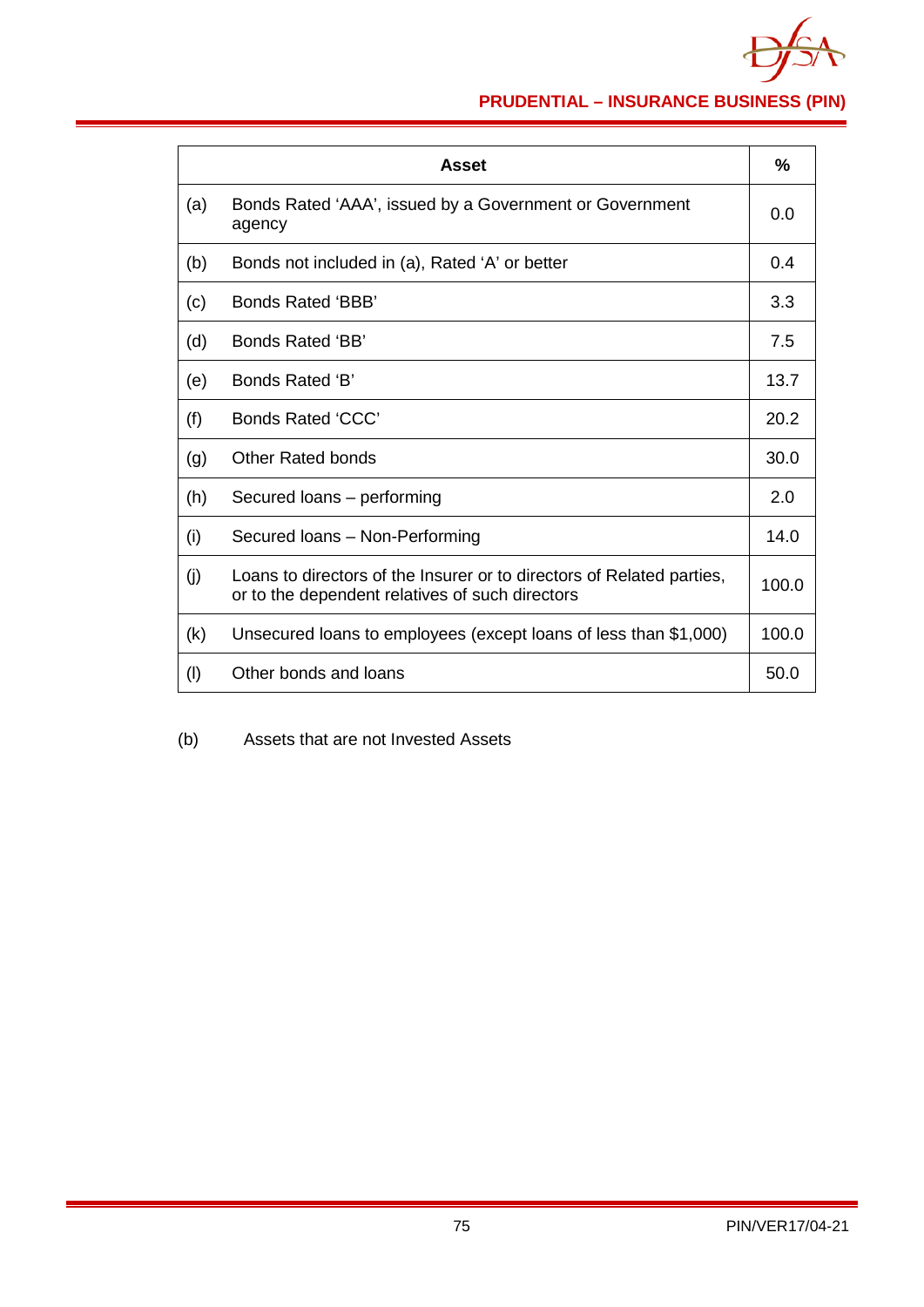

**PRUDENTIAL – INSURANCE BUSINESS (PIN)**

|     |                               | <b>Asset</b>           | $\frac{0}{0}$ |
|-----|-------------------------------|------------------------|---------------|
| (a) | Reinsurance recoverable from: |                        |               |
|     | (i)                           | reinsurers Rated 'AAA' | 0.5           |
|     | (ii)                          | reinsurers Rated 'AA'  | 1.2           |
|     | (iii)                         | reinsurers Rated 'A'   | 1.9           |
|     | (iv)                          | reinsurers Rated 'BBB' | 4.7           |
|     | (v)                           | reinsurers Rated 'BB'  | 9.6           |
|     | (vi)                          | reinsurers Rated 'B'   | 23.8          |
|     | (vii)                         | reinsurers Rated 'CCC' | 49.7          |
|     | (viii)                        | reinsurers Rated 'R'   | 50.0          |
|     | (ix)                          | other reinsurers       | 25.0          |
| (b) | Other assets                  |                        | 3.0           |

- **A4.4.2** Reinsurance recoverable includes amounts recoverable in respect of outstanding claims and in respect of Premium Liabilities. Insurers may make reasonable approximations where it is not possible to identify exactly the reinsurers to which amounts recoverable relate (for example, in the case of recoveries in respect of Premium Liabilities and in respect of claims incurred but not reported).
- **A4.4.3** Where an asset falls within more than one category in the table in Rules A4.4.1(a) or A4.4.1(b), the highest of the percentages applicable to that asset must be applied.
- **A4.4.4** Where an asset has been explicitly, unconditionally and irrevocably guaranteed for its remaining term, by a guarantor with a rating of 'A' or better who is not Related to the Insurer, the Insurer may at its option use, in place of the relevant percentage in the table in Rules A4.4.1(a) or A4.4.1(b), the percentage in those tables that would apply to a debt due from the guarantor.
- **A4.4.5** Where an Insurer holds collateral against an asset, and the collateral consists of a charge, mortgage or other security interest in cash or in debt securities whose issuer has a rating of 'A' or above, the Insurer may at its option use, in place of the relevant percentage in the table A4.4.1 (a) or in Rule A4.4.1(b), the percentage in those tables that would apply to the collateral.
- **A4.4.6** The provisions of Rules A4.4.4 and A4.4.5 apply only to so much of the asset that is covered by the guarantee or the collateral.
- **A4.4.7** Notwithstanding anything else in this section: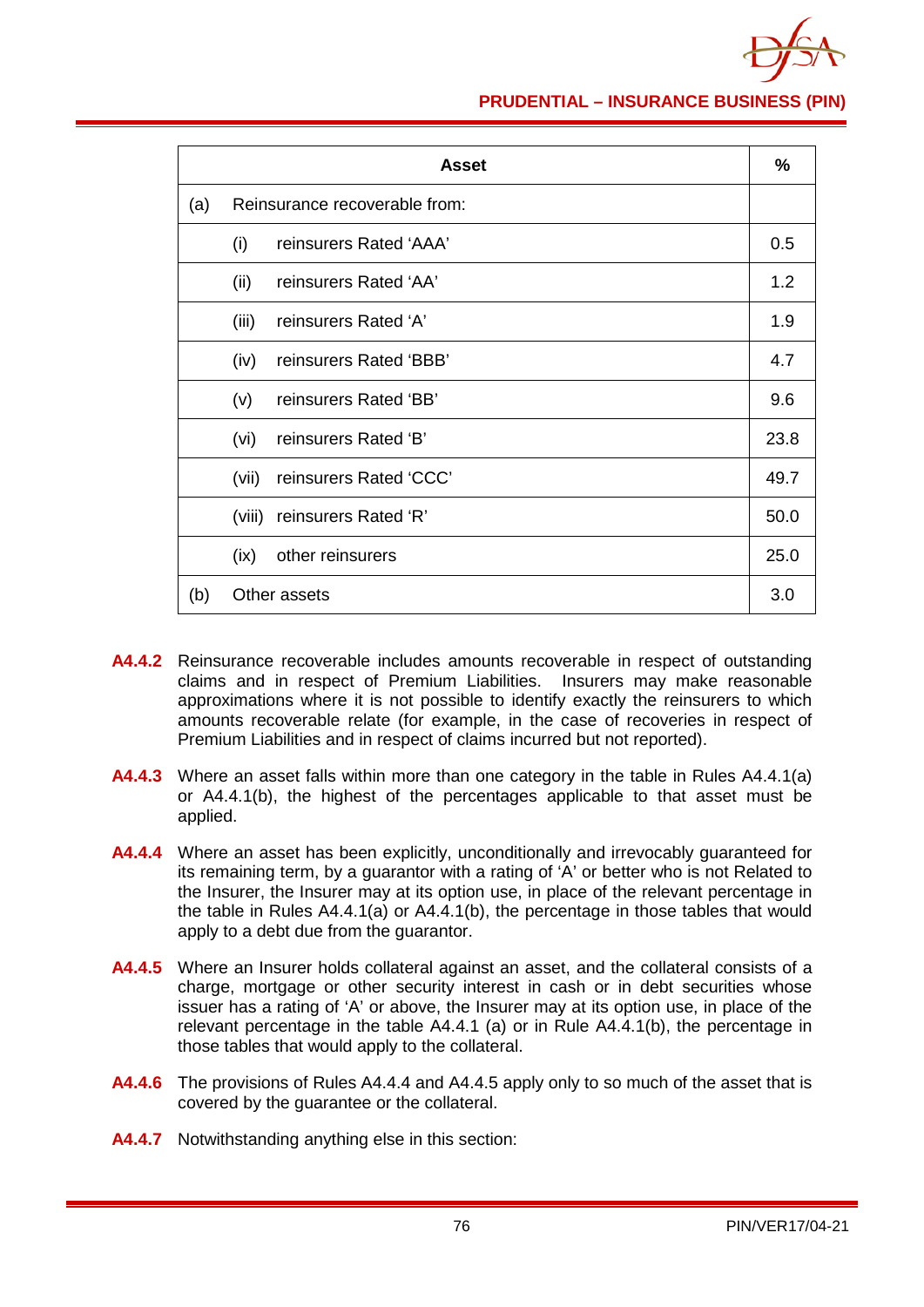- (a) the amount included in the default risk component in respect of any asset that is subject to a fixed or floating charge, mortgage or other encumbrance must be 100% of the value of the asset to the extent of that charge, mortgage or encumbrance. In the case of such assets, the percentages set out in the tables above must be applied only to the amount, if any, by which the value of the asset exceeds the amount of the charge, mortgage or encumbrance; and
- (b) no amount must be included in the default risk component in respect of assets excluded from Adjusted Capital Resources in accordance with Rules A3.4.3(e), A3.4.3(f), A3.4.3(g), A3.4.3(h), A3.4.3(k) or A3.4.3(l).
- **A4.4.8** (1) Where a Captive Insurer provides a qualifying intra-group loan to a Rated member of its Group, it shall apply the same percentage factor for that intragroup loan as is applicable for a Rated bond with an equivalent rating as set out in A4.4.1.
	- (2) A loan is a qualifying intra-group loan for the purposes of (1), where it meets the following criteria:
		- (a) the borrower is Rated;
		- (b) the loan maturity is limited to 12 months with no automatic prolongation;
		- (c) the loan is provided on market terms and conditions;
		- (d) the loan is subject to a contractual obligation to be repaid at the first call by the Captive Insurer; and
		- (e) the DFSA has been notified before granting the loan (no prior permission required).
- **A4.4.9** Rated Money Market Funds shall be treated as a bond and the same percentage factor shall be applied as for a bond with an equivalent rating as set out in A4.4.1.

## **A4.5 Investment volatility risk component**

### **Guidance**

The purpose of the investment volatility risk component is to require an Insurer to set aside capital to cover the risk of deterioration in the values of Invested Assets. Invested Assets that are linked to liabilities of Investment-Linked Insurance contracts are exempted from the calculation, since there is a direct correlation between the values of the assets and the values of the liabilities to which they are linked.

**A4.5.1** Subject to Rule A4.5.2, an Insurer must calculate its investment volatility risk component as the sum of the amounts obtained by multiplying the value of each Invested Asset with the relevant percentage applicable to that asset as set out in the following table.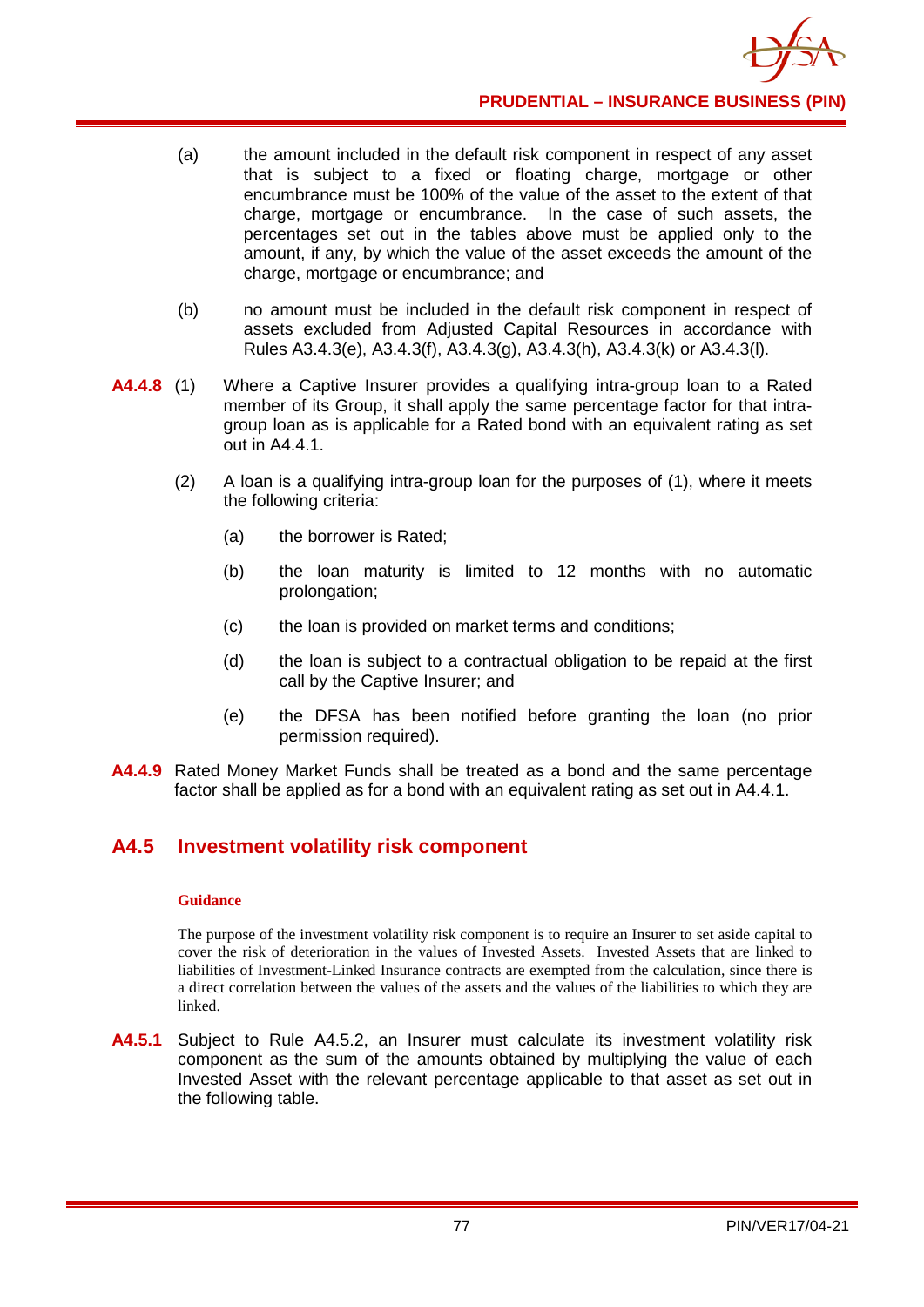

**PRUDENTIAL – INSURANCE BUSINESS (PIN)**

|     | Asset                                                                                                                                                                                                                                                         | $\frac{9}{6}$ |  |
|-----|---------------------------------------------------------------------------------------------------------------------------------------------------------------------------------------------------------------------------------------------------------------|---------------|--|
| (a) | All bonds up to 1 year to maturity                                                                                                                                                                                                                            | 1.0           |  |
| (b) | Bonds between 1 and 2 years to maturity                                                                                                                                                                                                                       | 2.0           |  |
| (c) | Bonds between 2 and 5 years to maturity                                                                                                                                                                                                                       | 4.0           |  |
| (d) | Bonds between 5 and 10 years to maturity                                                                                                                                                                                                                      | 6.0           |  |
| (e) | All other bonds                                                                                                                                                                                                                                               | 8.0           |  |
| (f) | Equity investments*                                                                                                                                                                                                                                           | 15.0          |  |
| (g) | Preference shares                                                                                                                                                                                                                                             | 6.0           |  |
| (h) | Land and buildings                                                                                                                                                                                                                                            | 18.0          |  |
|     | *Note: Item (f) includes equity shares, participations in collective investment<br>schemes (whether or not the underlying investments are themselves equity<br>investments), participations in joint ventures, and certificates of Mudaraba and<br>Musharaka. |               |  |

- **A4.5.2** No amount must be included in the calculation of the investment volatility risk component in respect of:
	- (a) investments that are linked to liabilities of Investment-Linked Insurance contracts; or
	- (b) assets referred to in Rule A4.4.7(b).
- **A4.5.3** Where a Captive Insurer provides an intra-group loan to a member of its Group, it shall apply the same percentage factor for that intra-group loan as is applicable for a bond with an equivalent maturity as set out in A4.5.1.
- **A4.5.4** Money Market Funds shall be treated as a bond and the same percentage factor shall be applied as for a bond with an equivalent maturity as set out in A4.5.1

### **A4.6 Off-balance sheet asset risk component**

### **Guidance**

The purpose of the off-balance sheet asset risk component is to require an Insurer to set aside capital to cover the risk of default and deterioration in value in respect of exposures that the Insurer has because it is a party to a derivative contract.

- **A4.6.1** An Insurer is required to calculate an off-balance sheet asset risk component, if the Insurer is, as at the Solvency Reference Date, a party to a derivative contract, including a forward, future, swap, option or other similar contract, but not including:
	- (a) a put option serving as a guarantee;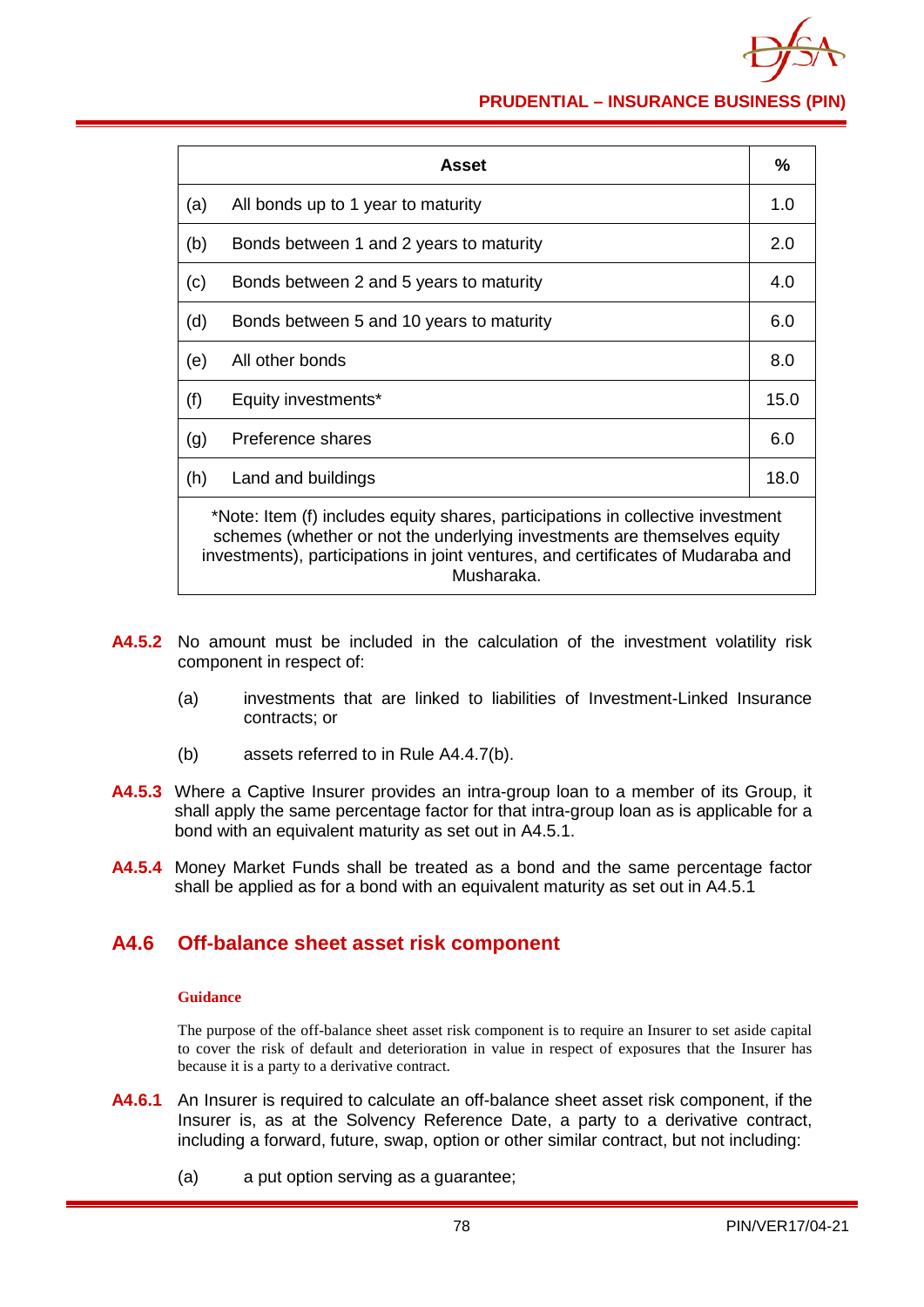- (b) a foreign exchange contract having an original maturity of 14 days or less; or
- (c) an instrument traded on a futures or options exchange, which is subject to daily mark-to-market and margin payments.
- **A4.6.2** An Insurer must calculate its off-balance sheet asset risk component as the sum of the amounts obtained by applying the calculations set out in Rule A4.6.3 in respect of each derivative contract entered into by the Insurer that meets the description in Rule A4.6.1.
- **A4.6.3** The amount in respect of a derivative contract is obtained by calculating, for an asset equivalent amount as determined in Rule A4.6.4, a default risk component as set out in section A4.4 and an investment volatility risk component as set out in section A4.5, as though the asset equivalent amount were a debt obligation due from the derivative counterparty.
- **A4.6.4** The asset equivalent amount in respect of a derivative is calculated as the sum of the current mark-to-market exposure of the derivative (where this is positive) and the amount obtained by multiplying the notional principal amount of the derivative by the factors specified in the following table, according to the nature and residual maturity of the derivative.

| <b>Residual maturity</b> |                                          | A          | в    | C     |      | Е.    |
|--------------------------|------------------------------------------|------------|------|-------|------|-------|
| (a)                      | Less than 1 year                         | <b>NIL</b> | 1.0% | 6.0%  | 7.0% | 10.0% |
| (b)                      | 1 year or more, but<br>less than 5 years | 0.5%       | 5.0% | 8.0%  | 7.0% | 12.0% |
| (c)                      | 5 years or more                          | 1.5%       | 7.0% | 10.0% | 8.0% | 15.0% |

Where:

**A** means interest rate contracts;

- **B** means foreign exchange and gold contracts;
- **C** means equity contracts;
- **D** means precious metal contracts (other than gold); and
- **E** means other contracts.

# **A4.7 Off-balance sheet liability risk component**

### **Guidance**

1. The purpose of the off-balance sheet liability risk component is to require an Insurer to set aside capital to cover the risk that it will be required to perform on a guarantee, letter of credit or other credit substitute that it has entered into. Although such items are not liabilities of the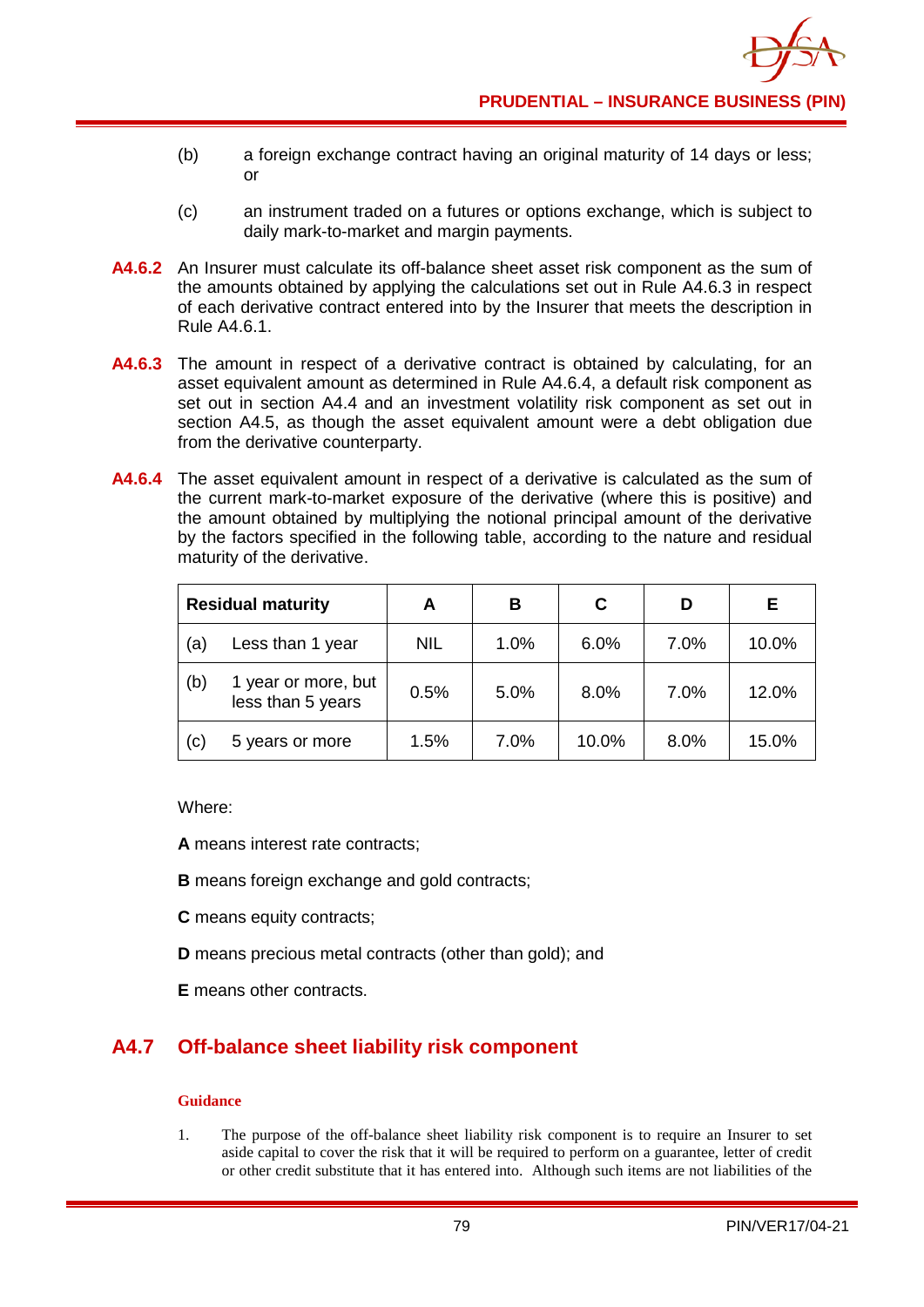

Insurer as at the Solvency Reference Date, they have the capacity to crystallise as liabilities at a subsequent date and therefore to affect the Insurer's capital position.

- 2. Credit substitutes that are Contracts of Insurance are excluded from the calculation of this component, as they are subject to a separate capital requirement under section 4.5.
- **A4.7.1** An Insurer must calculate an off-balance sheet liability risk component if the Insurer has issued guarantees, including put options serving as guarantees, letters of credit or any other credit substitute (other than an insurance contract) in favour of another party, so that the Insurer is exposed to the risk of having to make payment on those instruments should the guaranteed party default.
- **A4.7.2** An Insurer must calculate its off-balance sheet liability risk component as the sum of the amounts obtained by applying the calculations set out in Rule A4.7.3 in respect of each guarantee, letter of credit or other credit substitute.
- A4.7.3 The amount in respect of a guarantee, letter of credit or other credit substitute (other than an insurance contract) is obtained by calculating, for the nominal amount of the guarantee, letter of credit or other credit substitute, a default risk component as set out in section A4.4 and an investment volatility risk component as set out in section A4.5, in respect of the obligation or asset over which the guarantee, letter of credit or other credit substitute is written, as though that obligation or asset were an obligation or asset of the Insurer.

### **A4.8 Concentration risk component**

#### **Guidance**

The purpose of the concentration risk component is to require an Insurer to set aside capital to cover the sensitivity that it has to default or volatility in respect of assets and exposures to single counterparties or groupings of connected counterparties, or single properties. The additional capital requirement applies to investment exposures, including off-balance sheet exposures, and amounts outstanding under finite risk reinsurance contracts in respect of Long-Term Insurance. It is calculated on the basis of the Insurer's total exposure to the counterparty, grouping of connected counterparties or property, and operates on a sliding scale depending on the size of that exposure relative to the Insurer's Adjusted Capital Resources. The total amount of the concentration risk component in respect of any asset is limited to 100% of the value of the asset, and certain assets that are left out of account in calculating an Insurer's Adjusted Capital Resources are excluded from the calculation.

- **A4.8.1** An Insurer must calculate a concentration risk component if the Insurer has, as at the Solvency Reference Date, an investment exposure to a single counterparty or (taken in the aggregate) to a grouping of two or more counterparties who are Related to each other, or to a single property, that exceeds 10% of the Insurer's Adjusted Capital Resources.
- **A4.8.2** For the purposes of the calculation referred to in Rule A4.8.1:
	- (a) 'investment exposure' means the aggregate value of all equity, bond or other investments in or in respect of the counterparty or grouping of Related counterparties or property in question, together with off-balance sheet exposures to the same counterparty or grouping of Related counterparties or property that the Insurer has because it has issued guarantees, letters of credit or other credit substitutes (other than insurance contracts), or because it has entered into derivative contracts,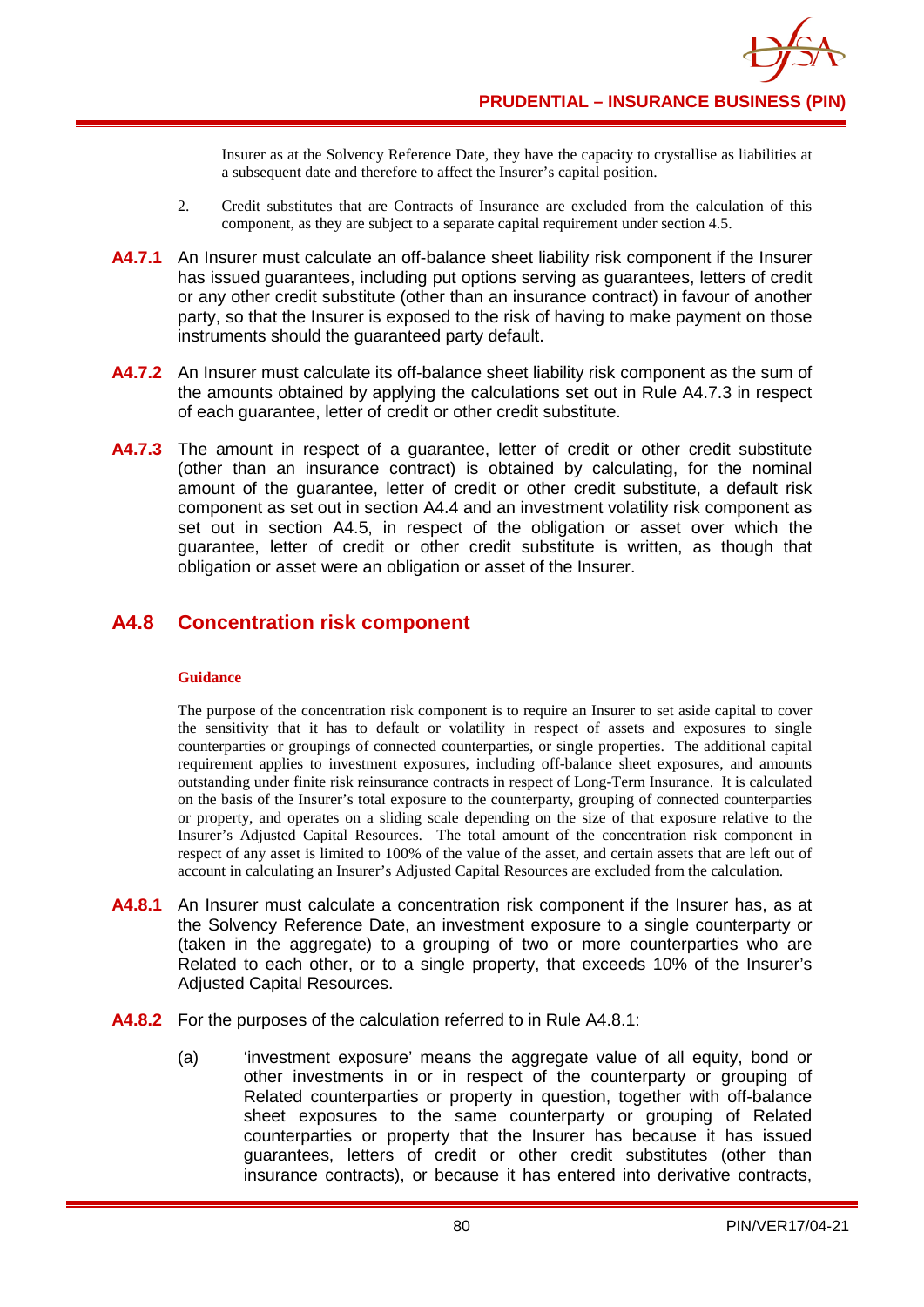

and any amounts referred to in Rule A4.12.6 in respect of that counterparty or grouping of Related counterparties, but excluding any assets excluded from base capital by reason of any of the Rules referred to in Rule A4.4.7(2); and

- (b) 'AAA'-Rated Governments and Government agencies are not counterparties.
- **A4.8.3** An Insurer must calculate its concentration risk component as the sum of the amounts obtained by applying to each investment exposure that exceeds 10% of the Insurer's Adjusted Capital Resources the relevant formula set out in the following table, subject to Rule A4.8.4.

| <b>Exposure expressed as a</b><br>percentage of adjusted<br>capital resources |                   |     | Formula to determine concentration risk<br>component                                                                                                                                                                                                         |
|-------------------------------------------------------------------------------|-------------------|-----|--------------------------------------------------------------------------------------------------------------------------------------------------------------------------------------------------------------------------------------------------------------|
| (a)                                                                           | Over 10 up to 25  | 20% | of the amount by which the investment<br>exposure exceeds 10% of Adjusted Capital<br>Resources, up to a limit equivalent to 3% of<br><b>Adjusted Capital Resources.</b>                                                                                      |
| (b)                                                                           | Over 25 up to 50  | 3%  | Adjusted<br>Capital<br>Ωf<br>the<br>amount<br>of<br>Resources, plus 40% of the amount by<br>which the investment exposure exceeds<br>25% of Adjusted Capital Resources, up to a<br>limit in total equivalent to 13% of Adjusted<br><b>Capital Resources.</b> |
| (c)                                                                           | Over 50 up to 75  | 13% | the<br>Οf<br>Adjusted<br>Capital<br>οf<br>amount<br>Resources, plus 60% of the amount by<br>which the investment exposure exceeds<br>50% of Adjusted Capital Resources, up to a<br>limit in total equivalent to 28% of Adjusted<br>Capital Resources.        |
| (d)                                                                           | Over 75 up to 100 | 28% | the<br>Adjusted<br>Capital<br>οf<br>amount<br>of<br>Resources, plus 80% of the amount by<br>which the investment exposure exceeds<br>75% of Adjusted Capital Resources, up to a<br>limit in total equivalent to 48% of Adjusted<br><b>Capital Resources.</b> |
| (e)                                                                           | Over 100          | 48% | the<br>Adjusted<br>Capital<br>οf<br>amount<br>οf<br>Resources, plus 100% of the amount by<br>which the investment exposure exceeds<br>100% of Adjusted Capital Resources.                                                                                    |

**A4.8.4** If the amount included in the concentration risk component in respect of an investment exposure, aggregated with the sum of the amounts included in the default risk component, investment volatility risk component and off-balance sheet asset risk component in respect of the assets and off-balance sheet exposures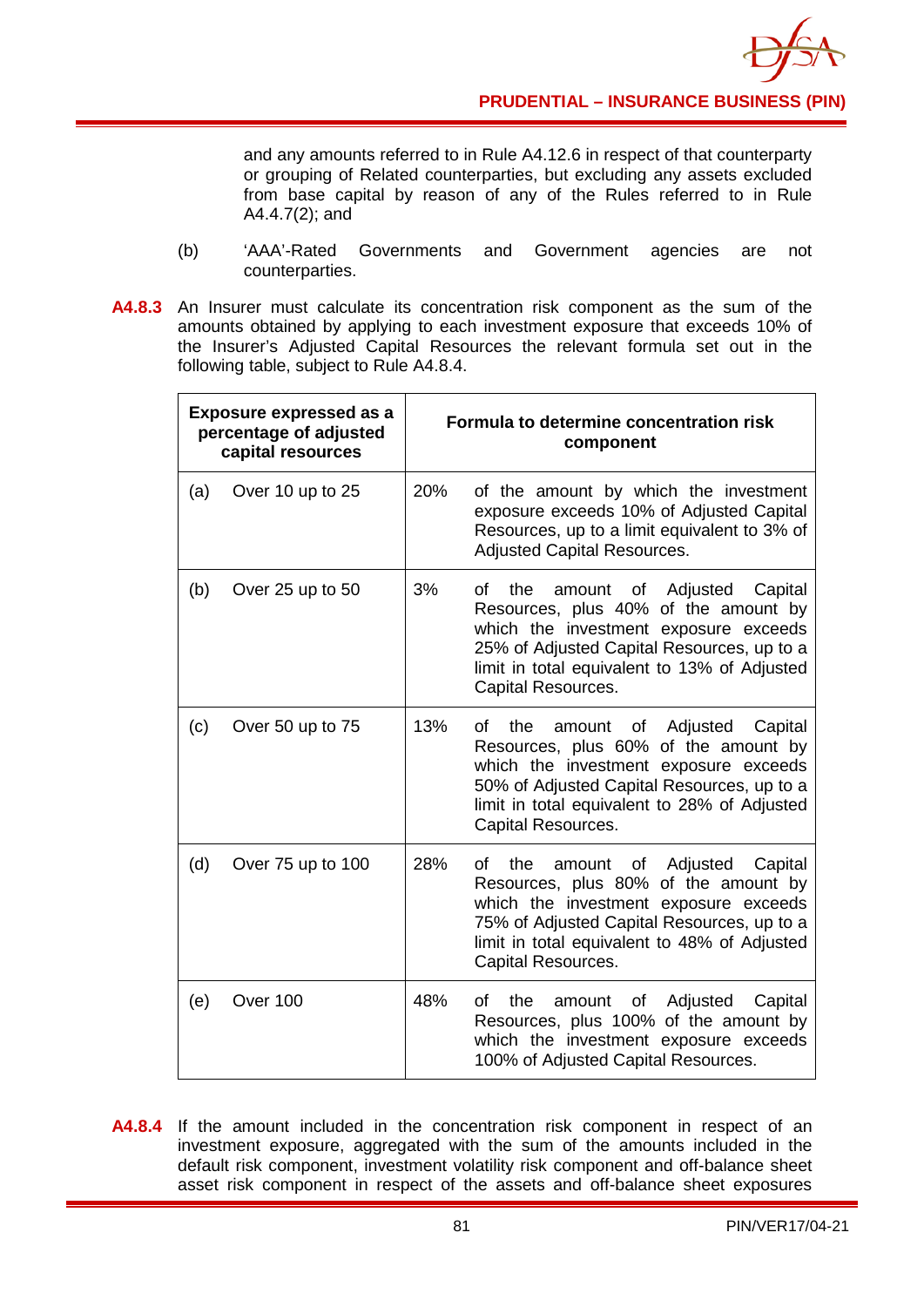comprising that investment exposure, exceeds 100% of that investment exposure, the concentration risk component in respect of that investment exposure must be reduced so that the total of the four components in respect of that investment exposure is equal to 100% of that investment exposure.

# **A4.9 Size factor component**

### **Guidance**

The effect of the size factor component is to provide a relatively higher capital requirement in respect of Insurers with smaller portfolios of Invested Assets. The calculation adjusts the aggregate of the default risk component, investment volatility risk component and concentration risk component in respect of Invested Assets, by a factor that varies according to the total size of Invested Assets.

- **A4.9.1** The base figure for the size factor component is determined by aggregating the following components:
	- (a) the default risk component determined in accordance with section A4.4, so far only as concerns the Insurer's Invested Assets;
	- (b) the investment volatility risk component determined in accordance with section A4.5; and
	- (c) the concentration risk component determined in accordance with section A4.8, so far only as concerns the Insurer's Invested Assets.
- **A4.9.2** An Insurer must calculate its size factor component by multiplying the base figure determined in accordance with Rule A4.9.1 by the factor derived by applying the following formula, where x represents the total Invested Assets expressed in millions of dollars:
	- (a) If  $x \le 100$ , the factor is 1.5.
	- (b) If  $100 < x \le 200$ , the factor is  $(150 + 0.5(x-100))/x$ .
	- (c) If  $200 < x \le 1,200$ , the factor is  $(200 0.2(x-200))/x$ .
	- (d) If  $x > 1,200$ , the factor is zero.

## **A4.10 Underwriting risk component**

### **Guidance**

The purpose of the underwriting risk component of the Minimum Capital Requirement is to require an Insurer to set aside capital to address the risk that the cost of claims in respect of General Insurance Business will vary from the cost implicit in the premiums being charged. The basic calculation model set out in Rule A4.10.2 applies different factors to the premium in respect of different Classes of Business, based on the different perceived risk of variability associated with each. The model is modified by additional provisions dealing with certain Classes of Business. This section also restricts the extent to which reinsurance may be taken into account when calculating the underwriting risk component for an Insurer, other than a Captive Insurer.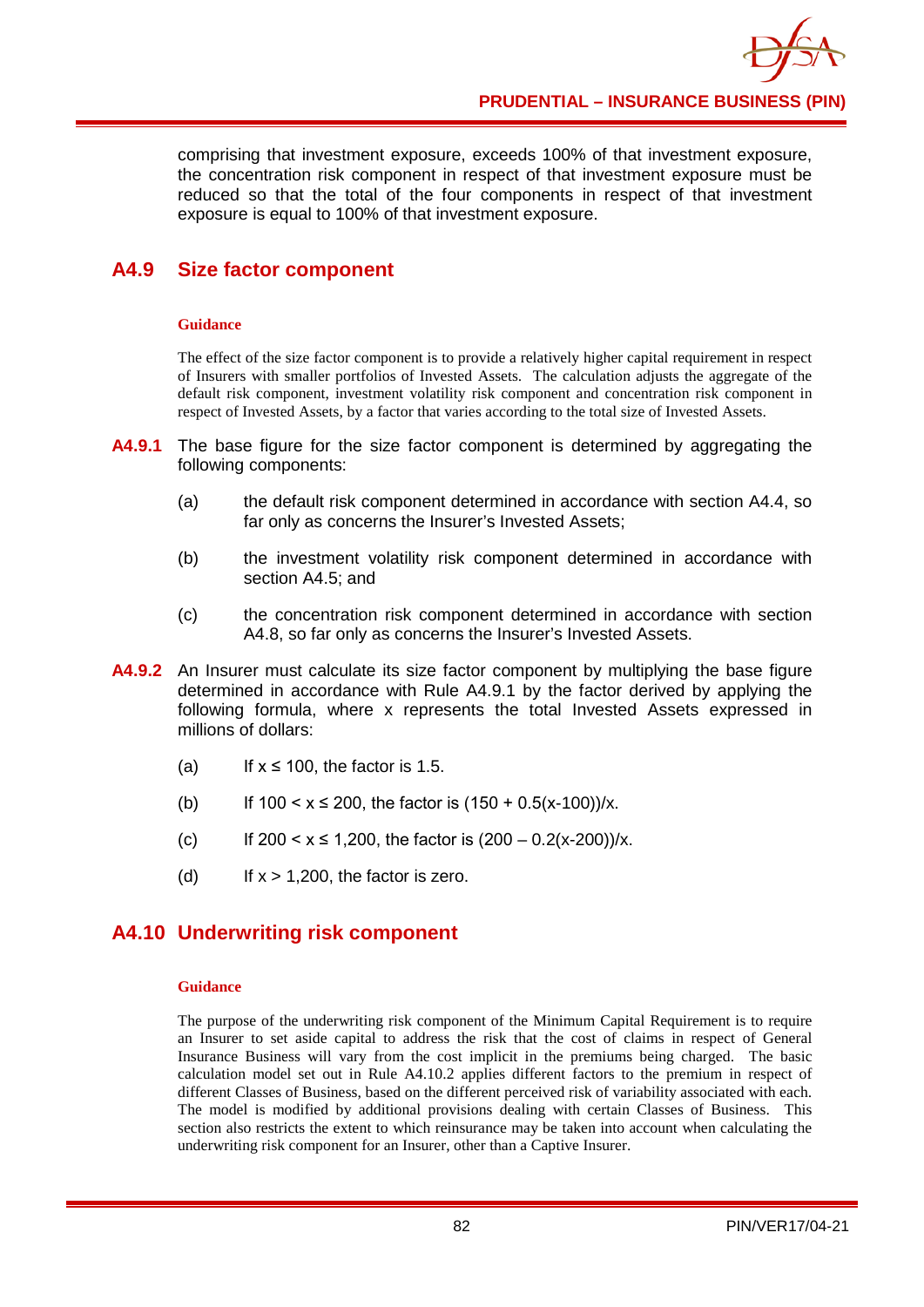

**A4.10.1** Subject to the other provisions of this section, an Insurer must calculate its underwriting risk component as the sum of the amounts obtained by multiplying the Insurer's base premium, for each Class of Business, by the percentage factors set out in the following table.

| <b>Class of Business</b> |                          | <b>Percentage factor</b>   |                             |                                                    |  |
|--------------------------|--------------------------|----------------------------|-----------------------------|----------------------------------------------------|--|
|                          |                          | <b>Direct</b><br>insurance | Proportional<br>reinsurance | Non-proportional<br>and facultative<br>reinsurance |  |
| (a)                      | Classes 1 and 2          | 18                         | 18                          | 27                                                 |  |
| (b)                      | Class 3                  | 12                         | 12                          | 18                                                 |  |
| (c)                      | Class 4                  | 17                         | 17                          | 26                                                 |  |
| (d)                      | Class <sub>5</sub>       | 19                         | 19                          | 30                                                 |  |
| (e)                      | Class <sub>6</sub>       | 27                         | 27                          | 29                                                 |  |
| (f)                      | Classes 7(a) and<br>7(b) | 90                         | 90                          | 140                                                |  |
| (g)                      | Class 8                  | 18                         | 18                          | 27                                                 |  |

- **A4.10.2** Where an Insurer underwrites Contracts of Insurance in Class 1 or Class 2, and those contracts constitute Long-Term Insurance contracts, the Insurer must not calculate an underwriting risk component in respect of those contracts but must instead calculate a Long-Term Insurance risk component as set out in section 4.12.
- **A4.10.3** The DFSA may, on written application by an Insurer undertaking business in Class 2, give consent in writing to the use of percentages other than those stated in item A4.10.1(a), if the DFSA is satisfied that adequate mortality and morbidity information exists in respect of that business, to provide a reasonable basis for reliance on actuarial principles. The percentages that may be used must be those stated in the notice giving consent, but may not be lower than 12% in the case of direct insurance and proportional reinsurance, and 18% in the case of nonproportional or facultative reinsurance.
- **A4.10.4** Where the Insurer's estimated net retention as at the Solvency Reference Date in respect of a property catastrophe exceeds the sum of the amounts calculated in accordance with Rule A4.10.1 in respect of Class 5, before taking account of this Rule, the sum of those amounts must be replaced by the Insurer's estimated net retention in respect of a property catastrophe when calculating the underwriting risk component.
- **A4.10.5** For the purposes of Rule A4.10.4, the Insurer's net retention means the sum of claims expected to be paid, associated direct and indirect settlement costs and reinstatement premiums expected to be paid in respect of reinsurance recoveries resulting from those claims, less the sum of reinstatement premiums expected to be received and reinsurance and other recoveries expected to be received resulting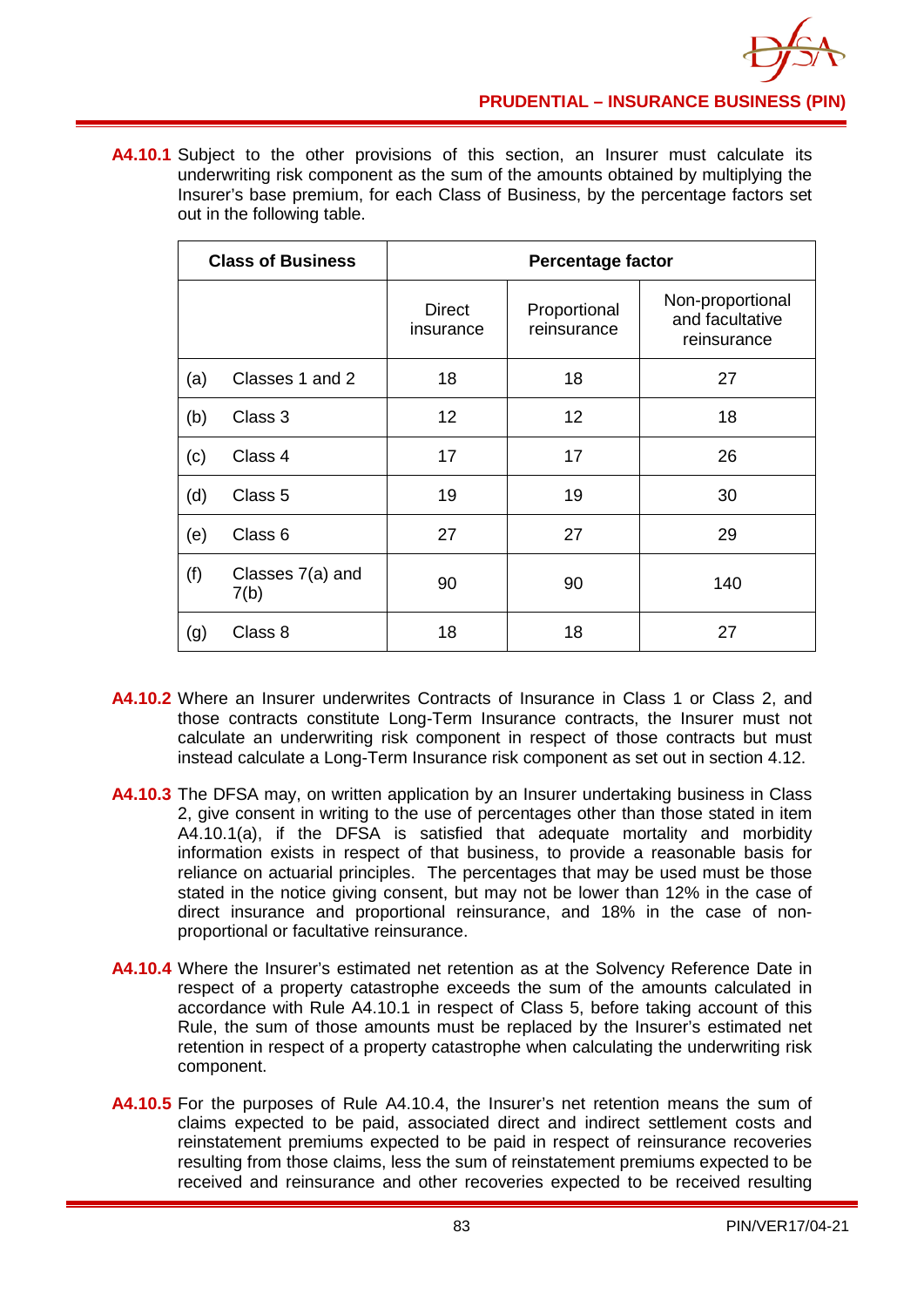from those claims, in the event of a property catastrophe representing a return period of not less than 100 years.

- **A4.10.6** For the purposes of this section, and subject to Rule A4.10.8, the Insurer's base premium means the higher of the two following amounts:
	- (a) for an Insurer, other than a Captive Insurer, the higher of:
		- (i) the Insurer's Net Written Premium during the reference period; and
		- (ii) 50% of the amount of the Insurer's Gross Written Premium during the reference period; and
	- (b) for a Captive Insurer: the amount of the Insurer's Net Written Premium during the reference period.
- **A4.10.7** In Rule A4.10.6, the reference period means the reporting period ending next before the Solvency Reference Date, except where the Insurer's forecast Net Written Premium, according to its business plan, for the reporting period next after that reporting period, is higher, in which case the reference period will be the second of the two reporting periods and the Net Written Premium and Gross Written Premium used for the purposes of Rule A4.10.6 must be the forecast Net Written Premium and Gross Written Premium for that second reporting period.
- **A4.10.8** Where an Insurer enters, as Insurer or cedant, into a General Insurance contract of longer than twelve months' duration, the premium or reinsurance premium on that contract must not be included fully in the calculation of base premium in the reporting period in which the contract was effected, but must be apportioned over the duration of the contract by allocating to each reporting period a fraction of the premium proportionate to the fraction of the contract period that falls into that reporting period, or on a different basis approved in writing by the DFSA.
- **A4.10.9** Where an Insurer enters as reinsurer into a finite risk reinsurance contract in respect of General Insurance Business, the underwriting risk component in respect of that contract, regardless of the Class of Business it relates to, must be 4% of the base premium on the contract.

## **A4.11 Reserving risk component**

### **Guidance**

The purpose of the reserving risk component of the Minimum Capital Requirement is to require an Insurer to set aside capital to address the risk that the cost of claims in respect of General Insurance Business will vary from the amounts recorded as liabilities in the Insurer's balance sheet. This calculation applies only to liabilities in respect of outstanding claims (the risk of deterioration in Premium Liability is addressed in the underwriting risk component in section A4.10). The principles of the calculation are similar to those in section A4.10.

**A4.11.1** Subject to the other provisions of this section, an Insurer must calculate its reserving risk component as the sum of the amounts obtained by multiplying the Insurer's base claims reserve under Contracts of Insurance and reinsurance effected by it, for each Class of Business, by the percentage factors set out in the following table.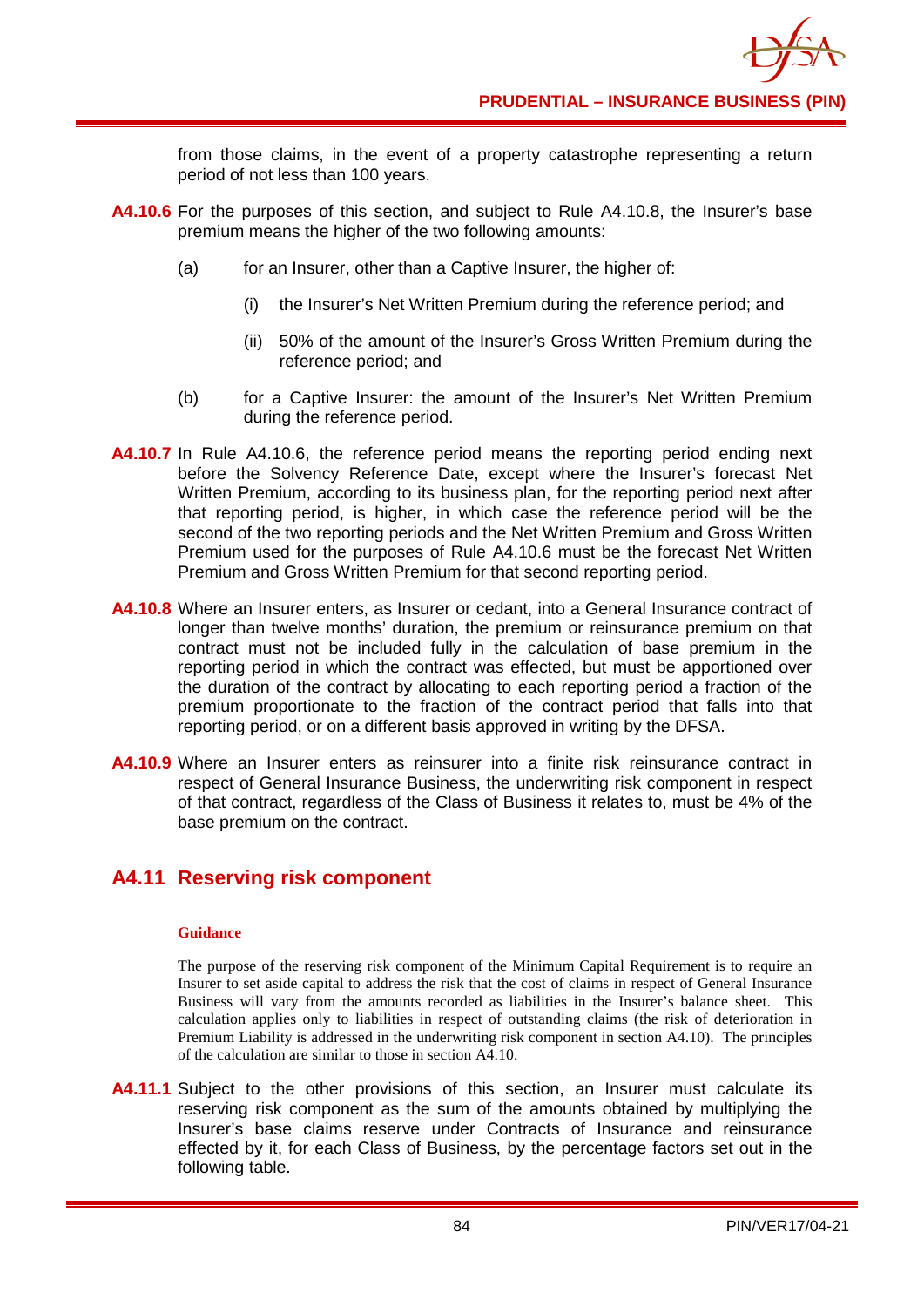

### **PRUDENTIAL – INSURANCE BUSINESS (PIN)**

| <b>Class of business</b> |                            | <b>Percentage factor</b>   |                             |                                                    |  |
|--------------------------|----------------------------|----------------------------|-----------------------------|----------------------------------------------------|--|
|                          |                            | <b>Direct</b><br>insurance | Proportional<br>reinsurance | Non-proportional and<br>facultative<br>reinsurance |  |
| (a)                      | Classes 1 and<br>2         | 28                         | 28                          | 28                                                 |  |
| (b)                      | Class 3                    | 12                         | 12                          | 12                                                 |  |
| (c)                      | Class 4                    | 16                         | 16                          | 16                                                 |  |
| (d)                      | Class 5                    | 22                         | 22                          | 22                                                 |  |
| (e)                      | Class <sub>6</sub>         | 10                         | 10                          | 10                                                 |  |
| (f)                      | Classes 7(a)<br>and $7(b)$ | 31.25                      | 31.25                       | 31.25                                              |  |
| (g)                      | Class 8                    | 28                         | 28                          | 28                                                 |  |

- **A4.11.2** Where an Insurer underwrites Contracts of Insurance in Class 1 or Class 2, and those contracts constitute Long-Term Insurance contracts, the Insurer must not calculate a reserving risk component in respect of those contracts but must instead calculate a Long-Term Insurance risk component as set out in section A4.12.
- **A4.11.3** The DFSA may, on written application by an Insurer undertaking Insurance Business in Class 2, give consent in writing to the use of percentages other than those stated in Rule A4.11.1(a), if the DFSA is satisfied that adequate mortality and morbidity information exists in respect of that business, to provide a reasonable basis for reliance on actuarial principles. The percentages that may be used must be those stated in the notice giving consent, but may not be lower than 5%.
- **A4.11.4** For the purposes of Rule A4.11.1, the Insurer's base claims reserve means the following amounts:
	- (a) for an Insurer, other than a Captive Insurer, the higher of:
		- (i) the Insurer's provision for Gross Outstanding Claims, less the amount of reinsurance and other recoveries expected to be received in respect of that liability; and
		- (ii) 50% of the amount of the Insurer's provision for Gross Outstanding Claims; and
	- (b) for a Captive Insurer, the amount of the Insurer's provision for Gross Outstanding Claims, less the amount of reinsurance and other recoveries expected to be received in respect of that liability.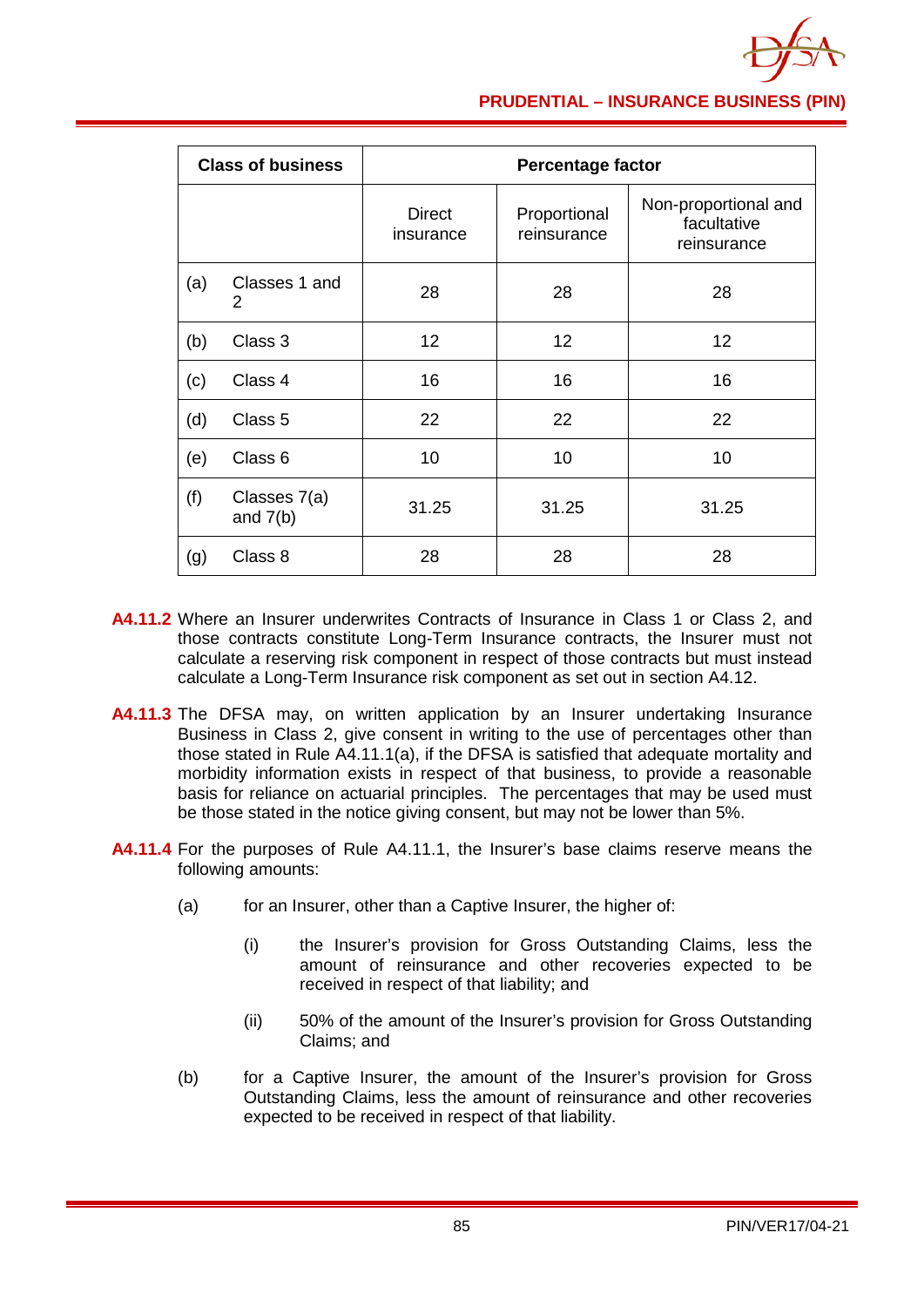**A4.11.5** Where an Insurer has entered as reinsurer into a finite risk reinsurance contract, the reserving risk component in respect of that contract, regardless of the class of business it relates to, must be 6% of the base claims reserve on the contract.

## **A4.12 Long-term insurance risk component**

### **Guidance**

- 1. The purpose of the Long-Term Insurance risk component of the Minimum Capital Requirement is to require an Insurer to set aside capital to address the risk that the net present value of future Policy Benefits will vary from the amounts recorded as Long-Term Insurance Liabilities in the Insurer's balance sheet.
- 2. The calculation model set out in Rule A4.12.1 deals separately with Direct Long-Term Insurance Business, with proportional and non-proportional reinsurance of Long-Term Insurance Business, and with finite risk reinsurance of Long-Term Insurance Business.
- 3. To determine the amount for proportional reinsurance business, the calculation model applies ratios to the Insurer's premium, to its liability and to the capital at risk in respect of such business. To determine the amount for non-proportional reinsurance, a ratio is applied to the Insurer's non-proportional reinsurance premium. To determine the amount for finite risk reinsurance, ratios are applied to the balance outstanding on contracts, depending on the rating of the Insurer and the term to completion. To determine the amount for Direct Long-Term Insurance Business, the calculation model applies ratios to the Insurer's liability and to its capital at risk in respect of such business. Additional or alternative charges are made in respect of particular Classes of Business.
- **A4.12.1** An Insurer must calculate its Long-Term Insurance risk component as the sum of the proportional reinsurance element determined in accordance with Rule A4.12.3, the non-proportional reinsurance element determined in accordance with Rule A4.12.4, the finite risk reinsurance element determined in accordance with Rule A4.12.5 and the Direct Long-Term Insurance element determined in accordance with Rule A4.12.8.
- **A4.12.2** In Rules A4.12.3, A4.12.4 and A4.12.8:
	- (a) contracts of finite risk reinsurance must be excluded from the calculation of the proportional reinsurance element and the non-proportional reinsurance element;
	- (b) 'provisions in respect of Long-Term Insurance Business' means the amount of Long-Term Insurance Liability in respect of the contracts concerned, except that the amount may not be less than 85% of the liability determined without taking reinsurance into account; and
	- (c) 'capital at risk' means the aggregate amount of sums assured on contracts of Long-Term Insurance issued by an Insurer, minus the aggregate amount of provisions in respect of those contracts. Where the contract is an annuity, the sum assured must be taken to be the present value of the annuity payments. The capital at risk must be determined separately for each contract, and where the capital at risk calculated for a contract is less than zero, the capital at risk for that contract must be taken as zero.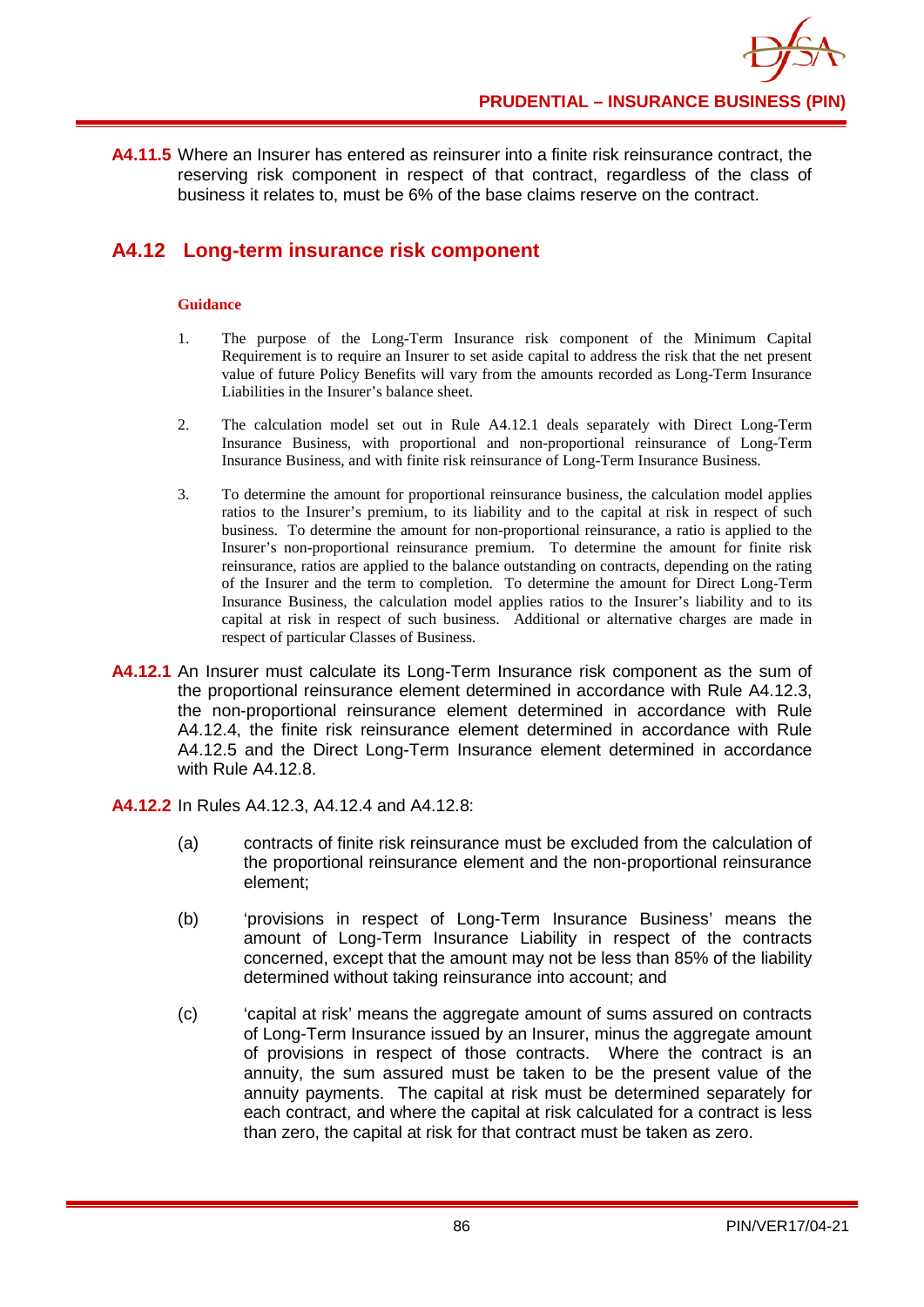

- **A4.12.3** The proportional reinsurance element is calculated as the sum of the following six amounts, so far only as they relate to proportional reinsurance business of the Insurer:
	- (a) 2% of the amount of the Insurer's Net Written Premium;
	- (b) 3% of the amount of provisions in respect of Long-Term Insurance Business that is annuity and pensions business and is not Investment-Linked Insurance;
	- (c) 1.25% of the amount of provisions in respect of Long-Term Insurance Business that is Investment-Linked Insurance, where the contracts are subject to a capital guarantee;
	- (d) 0.5% of the amount of provisions in respect of Long-Term Insurance Business that is Investment-Linked Insurance, where the contracts are not subject to a capital guarantee;
	- (e) 0.5% of the amount of provisions in respect of Long-Term Insurance Business other than business described in Rules (b), (c), and (d); and
	- (f) the amount obtained by applying to the aggregate amount of capital at risk in respect of Long-Term Insurance contracts the formulae set out in the following table:

|     | Amount of capital at risk<br>expressed in dollars | Formula to determine the<br>amount referred to in Rule (5)   |
|-----|---------------------------------------------------|--------------------------------------------------------------|
| (a) | less than \$500 million                           | 0.20% of the amount of capital at<br>risk                    |
| (b) | over \$500 million up to \$5<br>billion           | 0.13% of the amount of capital at<br>risk, plus \$350,000    |
| (c) | over \$5 billion up to \$25<br>billion            | 0.10% of the amount of capital at<br>risk, plus \$1,850,000  |
| (d) | over \$25 billion                                 | 0.08% of the amount of capital at<br>risk, plus \$6,850,000. |

- **A4.12.4** The non-proportional reinsurance element is calculated as 52% of the Insurer's Net Written Premium.
- **A4.12.5** The finite risk reinsurance element is determined as the sum of the following three amounts:
	- (a) subject to Rule A4.12.7, the sum of the amounts obtained by applying, to the amount outstanding in respect of each cedant, the percentages set out in Rule A4.4.1(a)(i) as though the cedant were a reinsurer and the amount outstanding were reinsurance recoverable;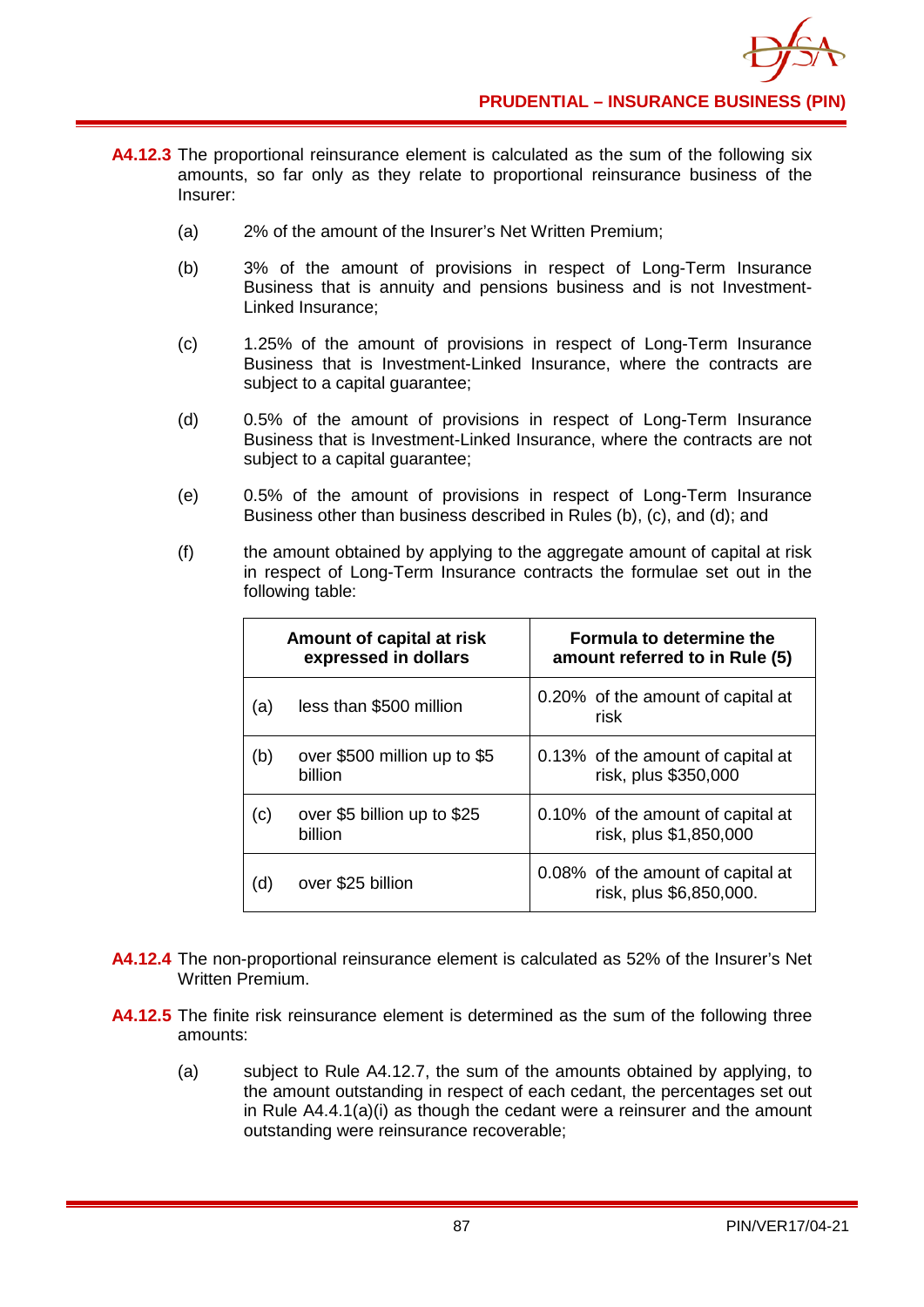

- (b) the sum of the amounts obtained by applying, to the amount outstanding under each contract, the percentages set out in Rule A4.5.1, as though the amount outstanding were a bond; and
- (c) 2.25% of the amount outstanding.
- **A4.12.6** In Rule A4.12.5, the amount outstanding means the amount of any experience account or advance, however called or described, that, under the terms of the contract, will be paid to the Insurer on or before the termination of the contract.
- **A4.12.7** For the purposes of Rule A4.12.5 (b), Rules A4.4.4, A4.4.5 and A4.4.6 apply mutatis mutandis to the amount outstanding.
- **A4.12.8** An Insurer who carries on Direct Long-Term Insurance Business through a branch located outside the DIFC must calculate the Direct Long-Term Insurance Business element of its Long-Term Insurance risk component as the aggregate of the following, in respect of those contracts:
	- (a) the following proportions of provisions in respect of Long-Term Insurance Business:
		- (i) in the case of Class I, Class II, and Class VI, 4%;
		- (ii) in the case of Class III and Class VII, where the Insurer bears investment risk, 4%; and
		- (iii) in the case of Class III, where the Insurer bears no investment risk but the allocation to cover management expenses is fixed for more than five years, 1%;
	- (b) in the case of all contracts where the Insurer bears a death risk under the contract, the following percentage of capital at risk, subject to a maximum reduction for reinsurance of 50%:
		- (i) where the contract is term assurance of not more than three years,  $0.1\%$ :
		- (ii) where the contract is term assurance of between three and five years, 0.15%; and
		- (iii) in all other cases, 0.3%;
	- (c) in the case of Class III, where the Insurer bears no investment risk and the allocation to cover management expenses is not fixed for more than five years, 25% of the Insurer's net administrative expenses in the past financial year pertaining to such business;
	- (d) in the case of Class IV, the higher of:
		- (i) 18% of Gross Written Premium, reducing to 16% for the amount of Gross Written Premium in excess of \$50 million, and subject to a maximum reduction for reinsurance of 50%; and
		- (ii) 26% of the average gross claims incurred over the three preceding financial years, reducing to 23% for the amount of that average in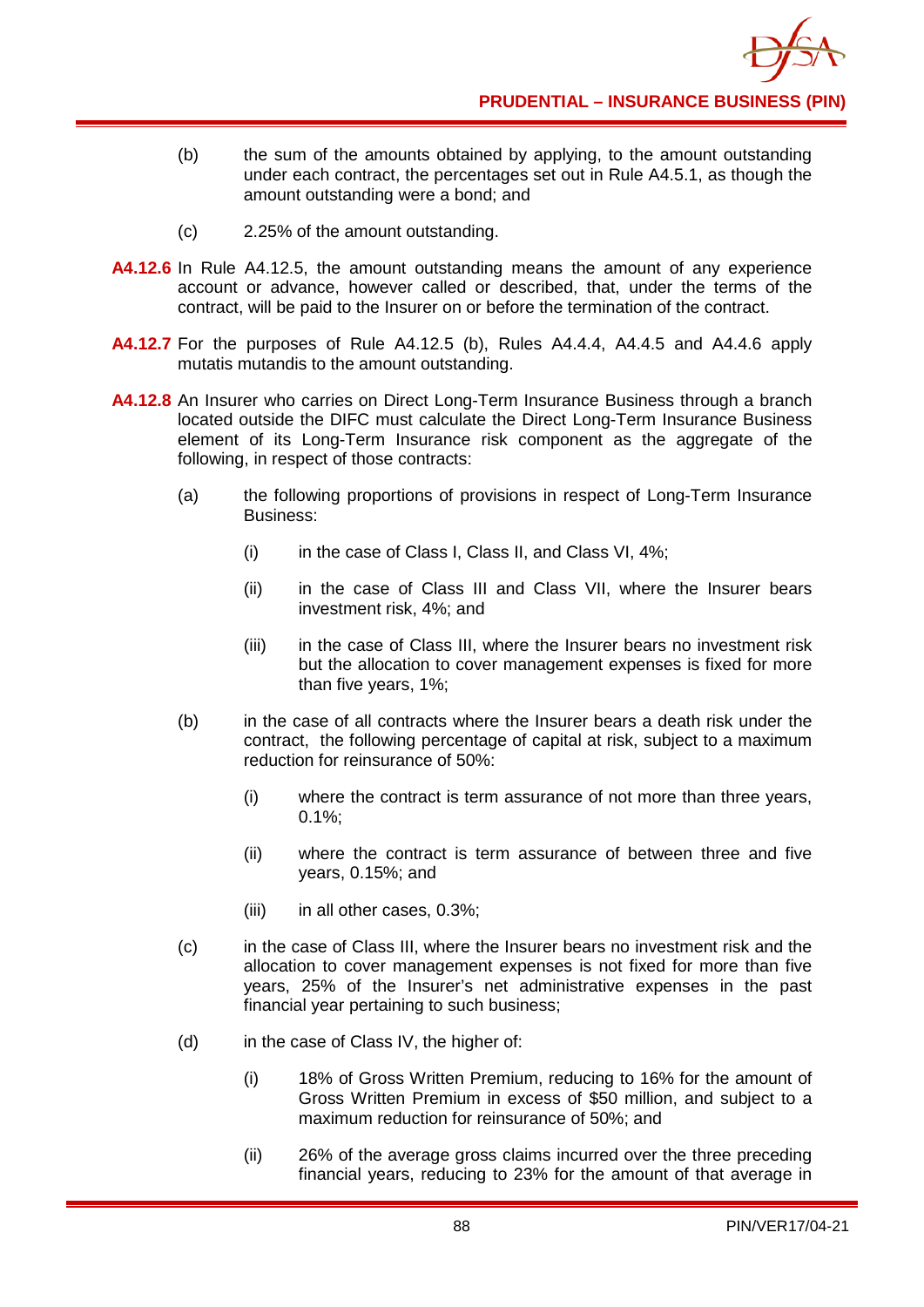

excess of \$35 million, and subject to a maximum reduction for reinsurance of 50%; and

(e) in the case of Class V, 1% of the assets of the tontine;

### **A4.13 Asset management risk component**

#### **Guidance**

This section requires an Insurer to set aside capital in respect of assets that it manages. The circumstances under which an Insurer may conduct asset management activities are restricted by COB.

- **A4.13.1** An Insurer must calculate its asset management risk component as 0.5% of the market value of assets managed by it.
- **A4.13.2** Assets that are recognised as assets of the Insurer in accordance with generally accepted accounting principles are not assets managed by it.

## **APP5 CALCULATION OF ADJUSTED NON-CELLULAR CAPITAL RESOURCES AND ADJUSTED CELLULAR CAPITAL RESOURCES**

### **A5.1 Purpose and general provisions**

**A5.1.1** This appendix applies to all Insurers to which section 4.4 applies.

### **Guidance**

- 1. This appendix sets out the manner in which an Insurer that is a Protected Cell Company is required to calculate its Adjusted Non-Cellular Capital Resources and the Adjusted Cellular Capital Resources applicable to each Cell. The calculation is in each case analogous to that applicable to Insurers that are not Protected Cell Companies, so that (except where changes are necessary to reflect structural differences) the capital of each Cell, and of the non-cellular portion of the Insurer, is determined as though it was an Insurer subject to App3.
- 2. The Adjusted Non-Cellular Capital Resources and Adjusted Cellular Capital Resources are calculated by making adjustments to the non-cellular equity of the Insurer or cellular equity of the Cell, as at the Solvency Reference Date.
- 3. Provisions in respect of adjusted non-cellular capital resources are set out in sections A5.2 to A5.5. Provisions in respect of adjusted cellular capital resources are set out in sections A5.6 to A5.10.

## **A5.2 Adjusted non-cellular capital resources**

**A5.2.1** An Insurer must calculate its Adjusted Non-Cellular Capital Resources according to the formula:

 $ANCE = ANF - HNCA$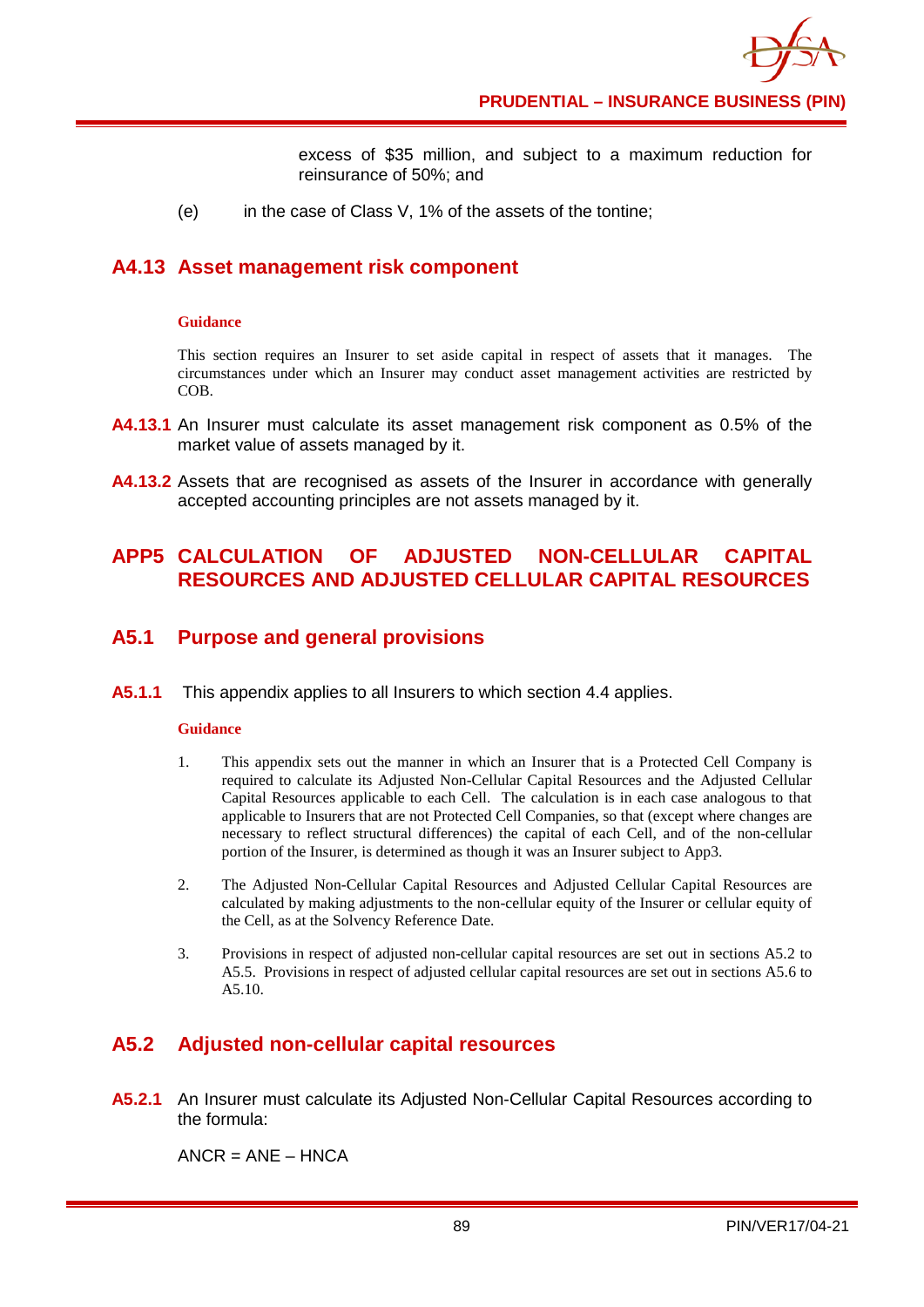where:

ANCR means the Insurer's Adjusted Non-Cellular Capital Resources;

ANE means the Insurer's adjusted non-cellular equity; and

HNCA means the Insurer's hybrid non-cellular capital adjustment.

**A5.2.2** Adjusted non-cellular equity is calculated as set out in section A5.4. The hybrid non-cellular capital adjustment is set out in section A5.5

# **A5.3 Base non-cellular capital**

### **Guidance**

The commencement point for calculating an Insurer's adjusted non-cellular equity is the Insurer's base non-cellular capital.

- **A5.3.1** Subject to Rules A5.3.2 and A5.3.3, an Insurer's base non-cellular capital consists of the following capital instruments and equity reserves of the Insurer:
	- (a) paid-up ordinary shares, except for shares referred to in Rule A5.5.1(3);
	- (b) general reserves;
	- (c) retained earnings;
	- (d) current year's earnings after tax; and
	- (e) hybrid non-cellular capital (as defined in Rule A5.5.1).
- **A5.3.2** All Cell Share Capital and any capital instruments or equity reserves of the Insurer that are attributable to a Cell must be excluded from base non-cellular capital.
- **A5.3.3** Hybrid non-cellular capital having a term to maturity of less than five years may only be included in base non-cellular capital with the written consent of the DFSA.

# **A5.4 Adjusted non-cellular equity**

**A5.4.1** An Insurer must calculate its adjusted non-cellular equity by adding items to and deducting them from its base non-cellular capital, as set out in this section.

### **Guidance**

- 1. The purpose of these adjustments is to provide a consistent basis for the determination of the Insurer's Adjusted Non-Cellular Capital Resources and to exclude from those resources assets that may not be readily realisable for the purposes of meeting any Non-Cellular Liabilities of the Insurer.
- 2. A Takaful Insurer may not count as non-cellular capital amounts loaned to Insurance Funds that are attributable to Cells, as those amounts will be counted towards base cellular capital of the Cells concerned.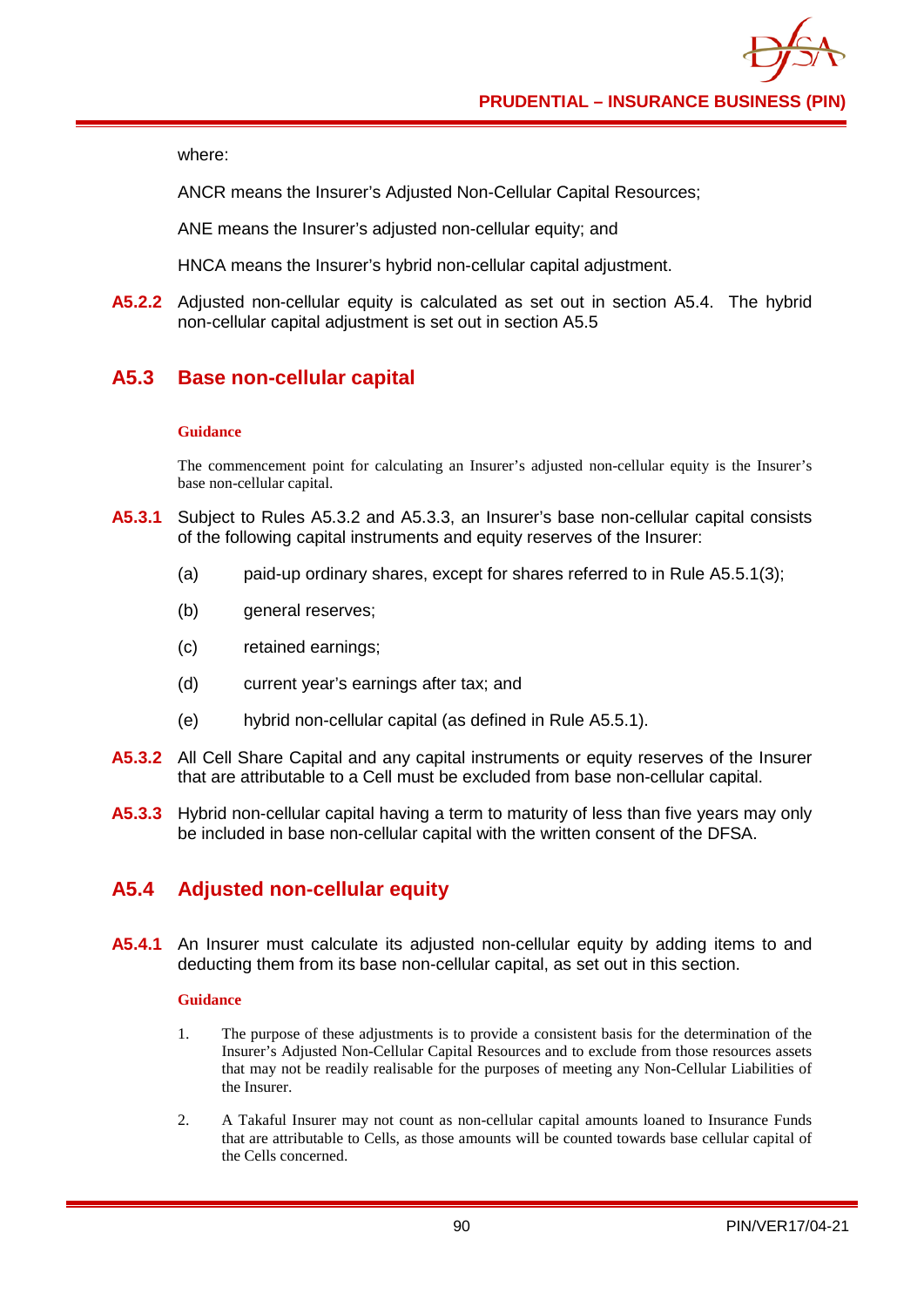

- **A5.4.2** The following items must be added to base non-cellular capital, to the extent that the Insurer has excluded them in determining its base non-cellular capital:
	- (a) any minority interests in companies that are Subsidiaries of the Insurer, where the Insurer's interest in those companies constitutes a Non-Cellular Asset of the Insurer; and
	- (b) any amount in respect of dividends to be paid by the Insurer in the form of shares other than Cell Shares.
- **A5.4.3** The following items must be deducted from base non-cellular capital, to the extent that the Insurer has not excluded them in determining its base non-cellular capital, or has added them to base non-cellular capital under Rule A5.4.2:
	- (a) any amounts in respect of appropriations to be made from profit in respect of the reporting period most recently ended, including dividends, bonuses, pensions and welfare charges that are determined on the basis of the profit of that reporting period, whether or not the amounts have been approved by the Insurer for payment;
	- (b) Owners' Equity in a Takaful Insurer that does not, under the constitutional documents of the Insurer or the terms of insurance contracts or both, participate in the surpluses and losses of Takaful business;
	- (c) the amount of any investment by the Insurer or by a Subsidiary of the Insurer, in the Insurer's own shares;
	- (d) the amount of any tax liability that would be attributable to unrealised gains on investments, if those gains were realised;
	- (e) the amount of any deferred tax asset;
	- (f) the amount of any goodwill, patents, service rights, brands and any other intangible items;
	- (g) in a Takaful Insurer, the amount of any loan made from the Owners' Equity to an Insurance Fund that is attributable to a Cell, that has not been repaid as at the Solvency Reference Date;
	- (h) the amount of any Zakah or charity fund of a Takaful Insurer;
	- (i) the amount of any operating assets, including inventories, plant and equipment, and vehicles; and
	- (j) the amount of any other assets that may not be applied to meet Non-Cellular Liabilities of the Insurer.

## **A5.5 Hybrid non-cellular capital adjustment**

### **Guidance**

1. This section acts to limit hybrid non-cellular capital to 15% of an Insurer's adjusted noncellular equity.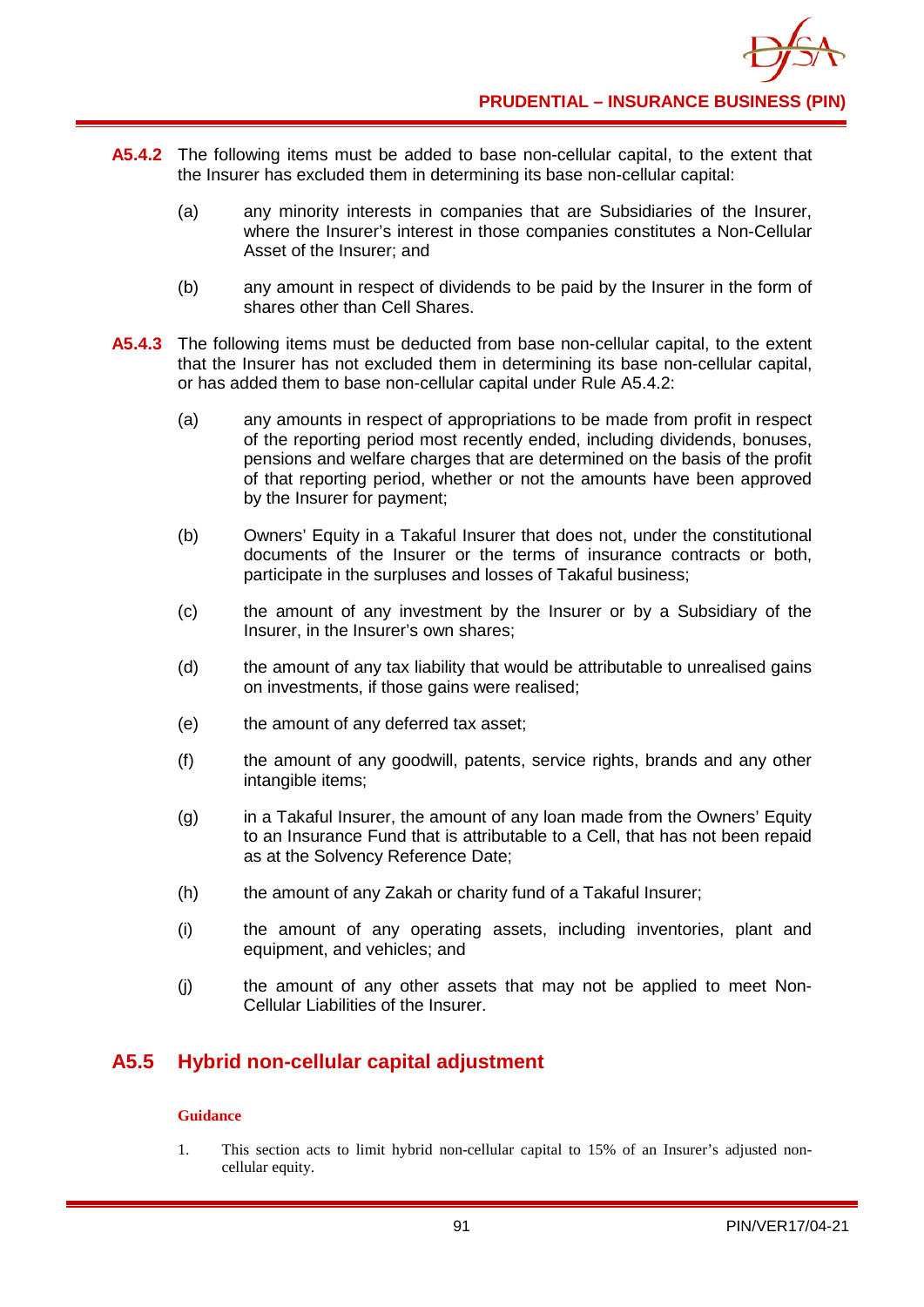

**PRUDENTIAL – INSURANCE BUSINESS (PIN)**

- 2. The purpose of the hybrid non-cellular capital adjustment is to limit the extent to which an Insurer may rely for its Adjusted Non-Cellular Capital Resources on instruments that do not or may not constitute permanent capital of the Insurer. Such instruments include share capital contributed by a Holding Company, where the Holding Company's investment is financed by debt rather than by its own capital.
- **A5.5.1** Subject to Rule A5.5.2, hybrid non-cellular capital includes the following items:
	- (a) subordinated debt;
	- (b) preference shares; and
	- (c) ordinary shares issued by an Insurer to a Holding Company whose own paid-up ordinary share capital, taken together with its general reserves, is lower than that of the Insurer.
- **A5.5.2** Hybrid non-cellular capital excludes any instrument that is attributable to a Cell.
- **A5.5.3** Subject to Rule A5.5.4, an Insurer must calculate its hybrid non-cellular capital adjustment as the amount by which the total amount of hybrid non-cellular capital exceeds 15% of adjusted non-cellular equity.
- **A5.5.4** The DFSA may at its discretion and on the application of an Insurer, permit that Insurer to apply Rule A5.5.3 as though the figure of 15% was replaced with a higher figure approved in writing by the DFSA. The approved figure may not be more than the actual percentage which the hybrid non-cellular capital represents of adjusted non-cellular equity, and may not in any case exceed 30%.

### **A5.6 Adjusted cellular capital resources**

**A5.6.1** An Insurer must calculate the Adjusted Cellular Capital Resources in respect of a Cell according to the formula:

 $ACCR = ACE + CCA - HCCA$ 

where, in respect of that Cell:

ACCR means the Adjusted Cellular Capital Resources;

ACE means the adiusted cellular equity

CCA means the non-cellular capital adjustment; and

HCCA means the hybrid cellular capital adjustment.

**A5.6.2** Adjusted cellular equity is calculated as set out in section A5.8. The non-cellular capital adjustment is determined as set out in section A5.9. The hybrid non-cellular capital adjustment is set out in section A5.10.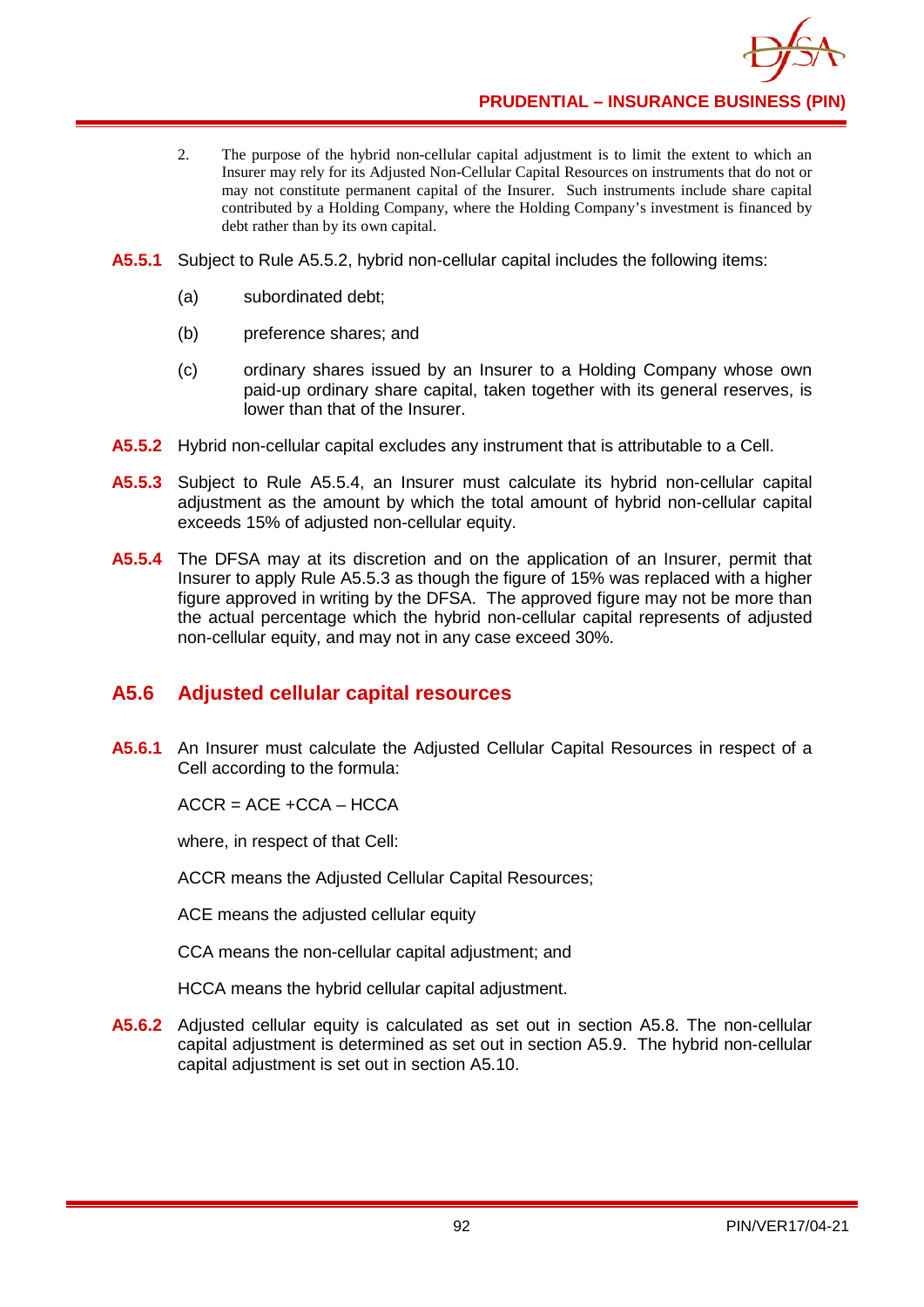# **A5.7 Base cellular capital**

### **Guidance**

The commencement point for calculating the adjusted cellular equity in respect of a Cell is the base cellular capital in respect of that Cell.

- **A5.7.1** Subject to Rules A5.7.3 and A5.7.4, the base cellular capital in respect of a Cell consists of the following capital instruments and equity reserves that are attributable to that Cell:
	- (a) paid-up Cell Shares, except for shares referred to in Rule  $A5.10.1(d)$ ;
	- (b) general reserves;
	- (c) in the Insurance Fund of a Takaful Insurer, where the Insurance Fund is attributable to the Cell, amounts provided from the Owners' Equity by loan to the Insurance Fund and not repaid as at the Solvency Reference Date;
	- (d) retained earnings;
	- (e) current year's earnings after tax; and
	- (f) hybrid cellular capital (as defined in Rule A5.10.1).
- **A5.7.2** Owners' Equity in a Takaful Insurer other than amounts referred to in Rule A5.7.1(c) must be classified as hybrid capital for the purposes of this section if:
	- (a) under the constitutional documents of the Insurer or the terms of insurance contracts or both, participation in the surpluses and losses of Takaful business is limited to the policyholders of the Insurer; and
	- (b) the Owners' Equity is available for loan to the Insurance Fund of the Insurer.
- **A5.7.3** Hybrid cellular capital having a term to maturity of less than five years may only be included in base cellular capital with the consent of the DFSA.

### **A5.8 Adjusted cellular equity**

**A5.8.1** An Insurer must calculate its adjusted cellular equity in respect of each Cell by adding items to and deducting them from the base cellular capital of that Cell, as set out in this section.

### **Guidance**

The purpose of these adjustments is to provide a consistent basis for the determination of the Adjusted Cellular Capital Resources in respect of a Cell and to exclude from those resources assets that may not be readily realisable for the purposes of meeting any Cellular Liabilities of that Cell.

**A5.8.2** The following items must be added to base cellular capital, to the extent that the Insurer has excluded them in determining base cellular capital: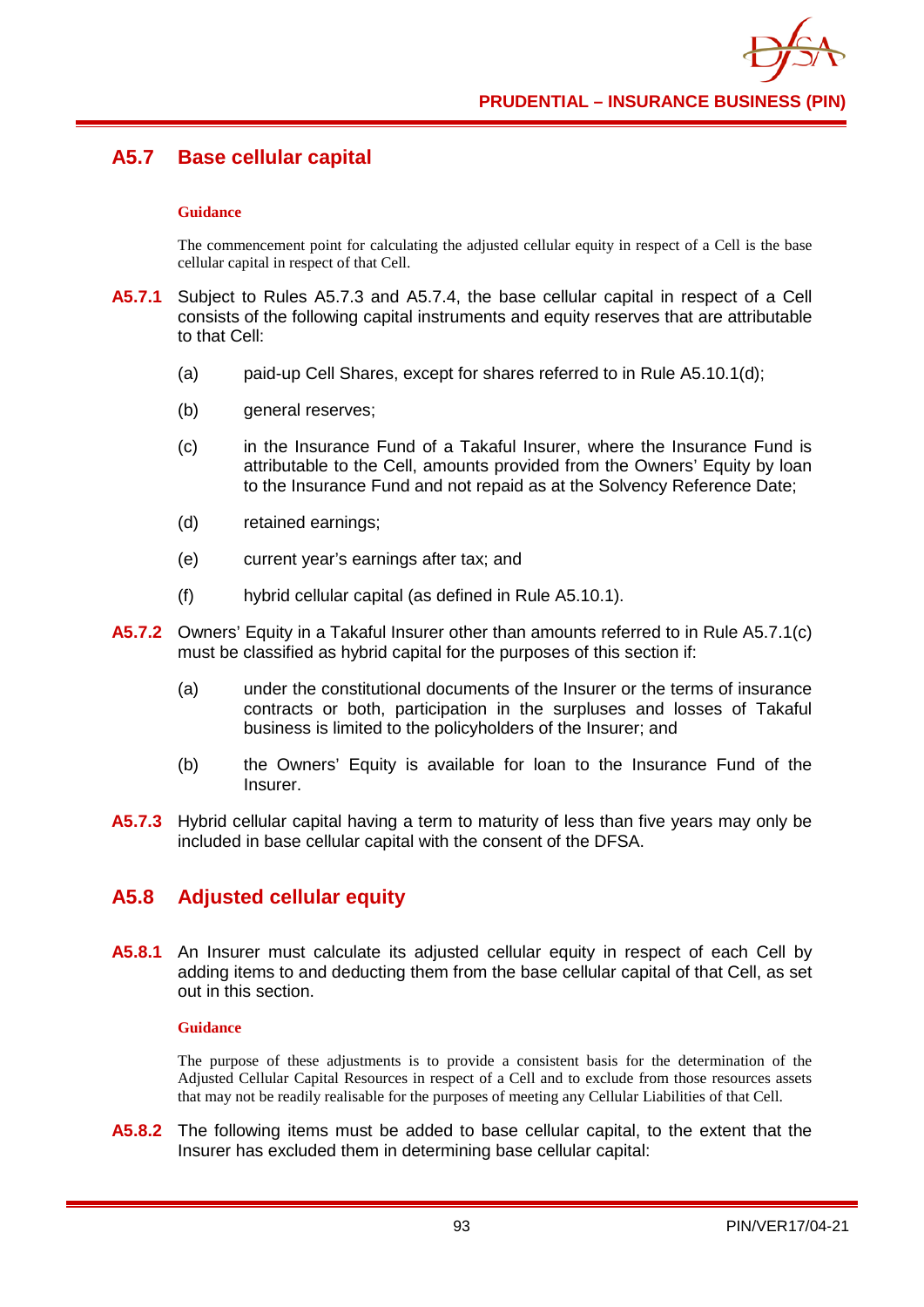

- (a) any minority interests in companies that are Subsidiaries of the Insurer, where the Insurer's interest in those companies constitutes a Cellular Asset of that Cell; and
- (b) any amount in respect of dividends to be paid by the Insurer in the form of Cell Shares of that Cell.
- **A5.8.3** The following items must be deducted from base cellular capital, to the extent that the Insurer has not excluded them in determining base cellular capital, or has added them to base cellular capital under Rule A5.8.2:
	- (a) any amounts in respect of appropriations to be made from profit of the Cell in respect of the reporting period most recently ended, including dividends, bonuses, pensions and welfare charges that are determined on the basis of the profit of that reporting period, whether or not the amounts have been approved by the Insurer for payment;
	- (b) Owners' Equity in a Takaful Insurer that does not, under the constitutional documents of the Insurer or the terms of insurance contracts or both, participate in the surpluses and losses of Takaful business;
	- (c) the amount of any investment by the Insurer or by a Subsidiary of the Insurer, in the Insurer's own shares, where that investment or the Subsidiary concerned is a Cellular Asset;
	- (d) the amount of any tax liability that would be attributable to unrealised gains on investments that are Cellular Assets, if those gains were realised;
	- (e) the amount of deferred acquisition costs that are Cellular Assets;
	- (f) the amount of any deferred tax asset that is a Cellular Asset;
	- (g) the amount of any Cellular Asset representing the value of in-force Long-Term Insurance Business of the Insurer;
	- (h) the amount of any goodwill, patents, service rights, brands and any other intangible items that are Cellular Assets;
	- (i) the amount of any Zakah or charity fund of a Takaful Insurer;
	- (j) the amount of any operating assets, including inventories, plant and equipment, and vehicles, that are Cellular Assets; and
	- (k) the amount of any other Cellular Assets that may not be applied to meet Cellular Liabilities of that Cell.
- **A5.8.4** Rule A5.8.3(l) does not require an Insurer to exclude Cellular Assets attributable to a Long-Term Insurance Fund maintained by the Insurer.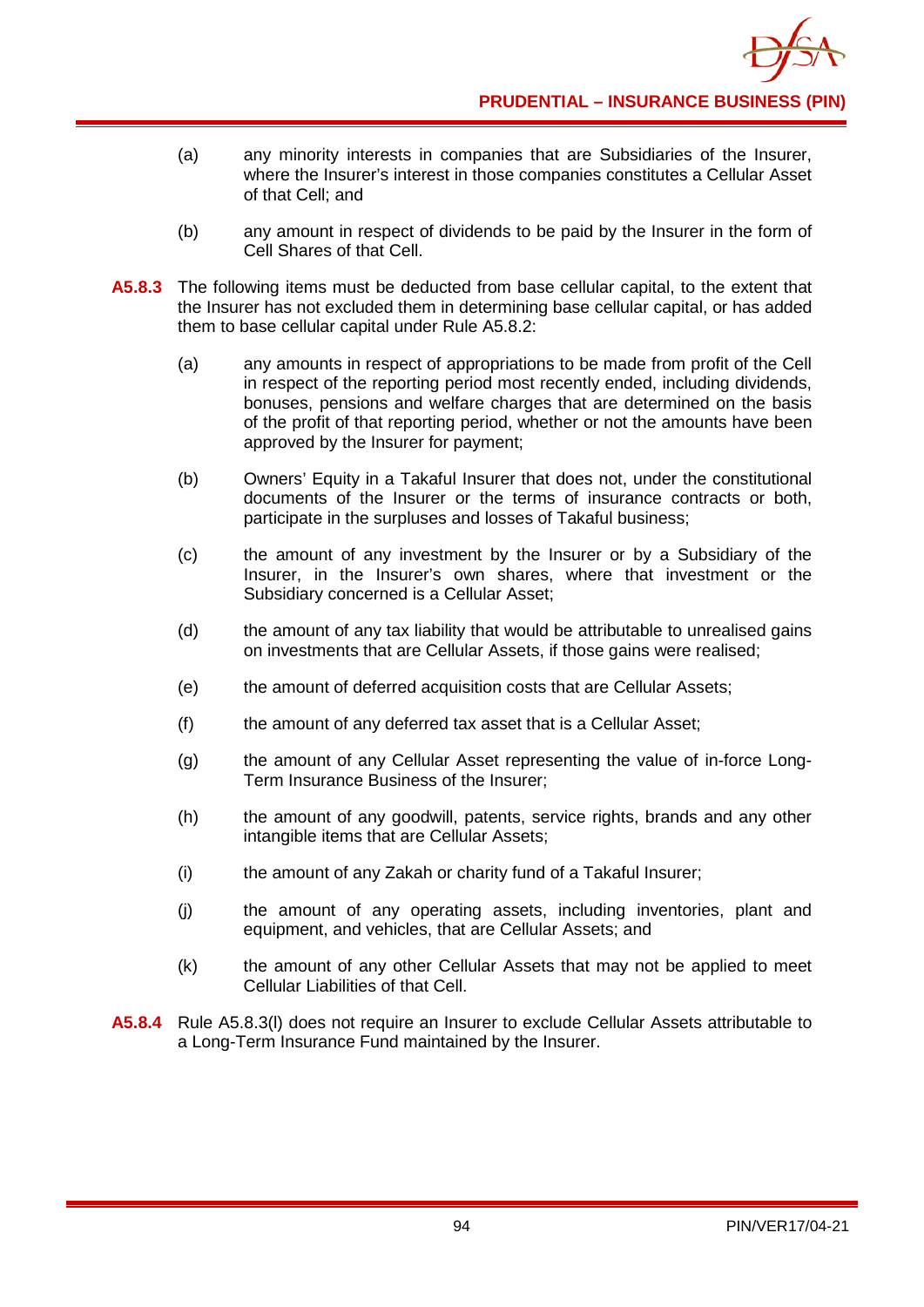

### **A5.9 Non-cellular capital adjustment**

**A5.9.1** Where an Insurer that is a Protected Cell Company is organised such that Non-Cellular Assets may be used to meet Cellular Liabilities of a Cell, the Insurer may determine a non-cellular capital adjustment in respect of that Cell.

#### **Guidance**

The purpose of the non-cellular capital adjustment is to permit an Insurer to allocate all or part of its Adjusted Non-Cellular Capital Resources to support the Adjusted Cellular Capital Resources of its Cells. The adjustment is limited to the amount of Adjusted Non-Cellular Capital Resources that could be made available to meet Cellular Liabilities.

- **A5.9.2** The amount of the non-cellular capital adjustment in respect of a Cell is an amount selected by the Insurer, subject to the following constraints:
	- (a) the non-cellular capital adjustment in respect of a Cell must not be negative;
	- (b) the non-cellular capital adjustment in respect of a Cell must not exceed the amount that could be made available to meet the liabilities of that Cell in the event of insolvency of the Insurer, after taking into consideration all other potential calls on the Insurer's Adjusted Non-Cellular Capital Resources; and
	- (c) the sum of the non-cellular capital adjustments in respect of all Cells must not exceed the amount that could be made available to meet the Cellular Liabilities in the event of insolvency of the Insurer, after taking into consideration all other potential calls on the Insurer's Adjusted Non-Cellular Capital Resources.

### **A5.10 Hybrid cellular capital adjustment**

#### **Guidance**

- 1. This section acts to limit hybrid cellular capital to 15% of an Insurer's adjusted cellular equity in respect of a Cell.
- 2. The purpose of the hybrid cellular capital adjustment is to limit the extent to which an Insurer may rely for its Adjusted Cellular Capital Resources in respect of a Cell on instruments that do not or may not constitute permanent capital of that Cell. Such instruments include share capital contributed by an investor where the investor's investment in the Cell is financed by debt rather than by the investor's own capital.

**A5.10.1** Subject to Rule A5.10.2, hybrid cellular capital includes the following items:

- (a) subordinated debt;
- (b) preference shares;
- (c) Owners' Equity in a Takaful Insurer, of the type described in Rule A5.7.2; and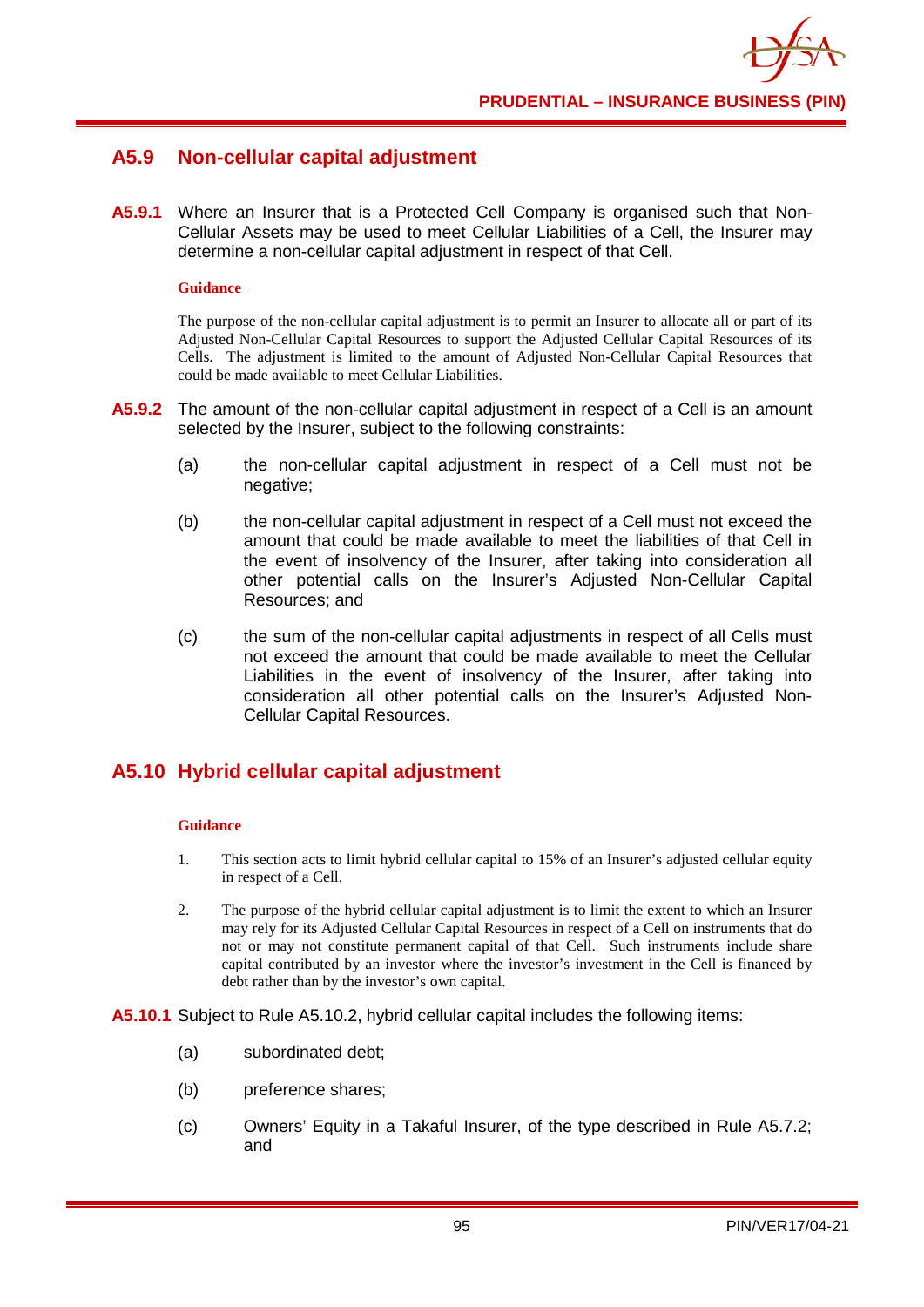- (d) Cell shares issued by a Cell to an investor who stands in the position of a Holding Company in relation to the Cell, and whose own paid-up ordinary share capital, taken together with its general reserves, is lower than that of the Cell.
- **A5.10.2** Hybrid cellular capital excludes any instrument that is not attributable to a Cell.
- **A5.10.3** Subject to Rule A5.10.4, an Insurer must calculate the hybrid cellular capital adjustment in respect of a Cell as the amount by which the total amount of hybrid cellular capital exceeds 15% of adjusted non-cellular equity.
- **A5.10.4** The DFSA may at its discretion and on the application of an Insurer, permit that Insurer to apply Rule A5.10.3 as though the figure of 15% was replaced with a higher figure approved in writing by the DFSA. The approved figure may not be more than the actual percentage which the hybrid cellular capital represents of adjusted cellular equity, and may not in any case exceed 30%.

### **APP6 CALCULATION OF MINIMUM NON-CELLULAR CAPITAL REQUIREMENT AND MINIMUM CELLULAR CAPITAL REQUIREMENT**

## **A6.1 Purpose and general provisions**

- **A6.1.1** This appendix applies to all Insurers to which section 4.4 applies.
- **A6.1.2** In this appendix, the term 'segment' includes both:
	- (a) a Cell of a Protected Cell Company; and
	- (b) the portion of a Protected Cell Company that is not a Cell; and the term 'segmental' is construed accordingly.

### **Guidance**

- 1. This appendix sets out how an Insurer that is a Protected Cell Company is required to calculate its Minimum Non-Cellular Capital Requirement and the Minimum Cellular Capital Requirement applicable to each Cell.
- 2. The Minimum Non-Cellular Capital Requirement and the Minimum Cellular Capital Requirement are calculated on a basis that is analogous to the basis of calculation of the Minimum Capital Requirement for Insurers that are not Protected Cell Companies, as set out in App4. This appendix therefore incorporates references to the provisions of App4.
- 3. The calculation of the Minimum Non-Cellular Capital Requirement takes into account only Non-Cellular Assets and Non-Cellular liabilities, while the Minimum Cellular Capital Requirement in respect of a Cell takes into account only Cellular Assets of that Cell and Cellular Liabilities of the same Cell.
- 4. The methods of calculation for the Minimum Non-Cellular Capital Requirement and the Minimum Cellular Capital Requirement in respect of a Cell are identical, so the term Minimum Segmental Capital Requirement is used to refer to both. Similarly, the term 'segment' is used in this appendix to refer to both a Cell and the non-cellular part of an Insurer.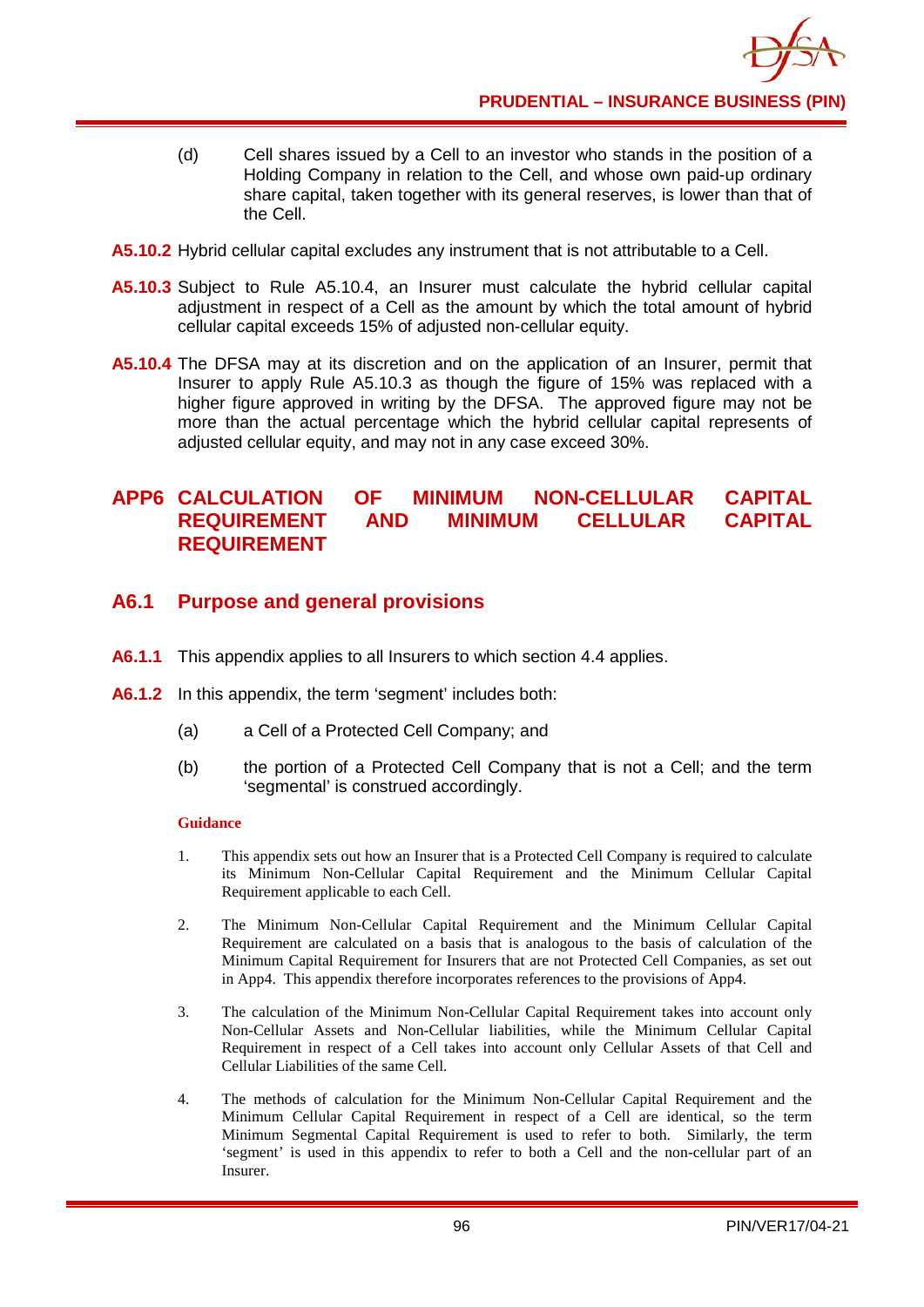## **A6.2 Minimum segmental capital requirement**

- **A6.2.1** Every Insurer must calculate its Minimum Non-Cellular Capital Requirement and the Minimum Cellular Capital Requirement applicable to each Cell, in accordance with this appendix.
- **A6.2.2** Subject to Rules A6.2.4, A6.2.5, and A6.2.6, an Insurer must calculate its Minimum Segmental Capital Requirement according to the following applicable formula:
	- (a) for an Insurer, other than a Captive Insurer:  $MCR = DRC + IVRC + OARC$ + OLRC + CRC + SFAC + URC + RRC + LIRC + AMRC;
	- (b) for a Class 1 Captive Insurer: MCR = higher of URC and RRC; and
	- (c) for a Class 2 and Class 3 Captive Insurer:  $MCR = DRC + IVRC + URC +$ RRC;

where:

| <b>Term</b> | <b>Definition</b>                                                                   |
|-------------|-------------------------------------------------------------------------------------|
| <b>MSCR</b> | Insurer's Minimum Segmental Capital Requirement;                                    |
| <b>DRC</b>  | Insurer's default risk component in respect of that segment;                        |
| <b>IVRC</b> | Insurer's investment volatility risk component in respect of that<br>segment;       |
| <b>OARC</b> | Insurer's off-balance sheet asset risk component in respect of that<br>segment;     |
| <b>OLRC</b> | Insurer's off-balance sheet liability risk component in respect of that<br>segment; |
| <b>CRC</b>  | Insurer's concentration risk component in respect of that segment;                  |
| <b>SFAC</b> | Insurer's size factor adjustment component in respect of that<br>segment;           |
| <b>URC</b>  | Insurer's underwriting risk component in respect of that segment;                   |
| <b>RRC</b>  | Insurer's reserving risk component in respect of that segment;                      |
| <b>LIRC</b> | Insurer's Long-Term Insurance risk component in respect of that<br>segment;         |
| <b>AMRC</b> | Insurer's asset management risk component in respect of that<br>segment.            |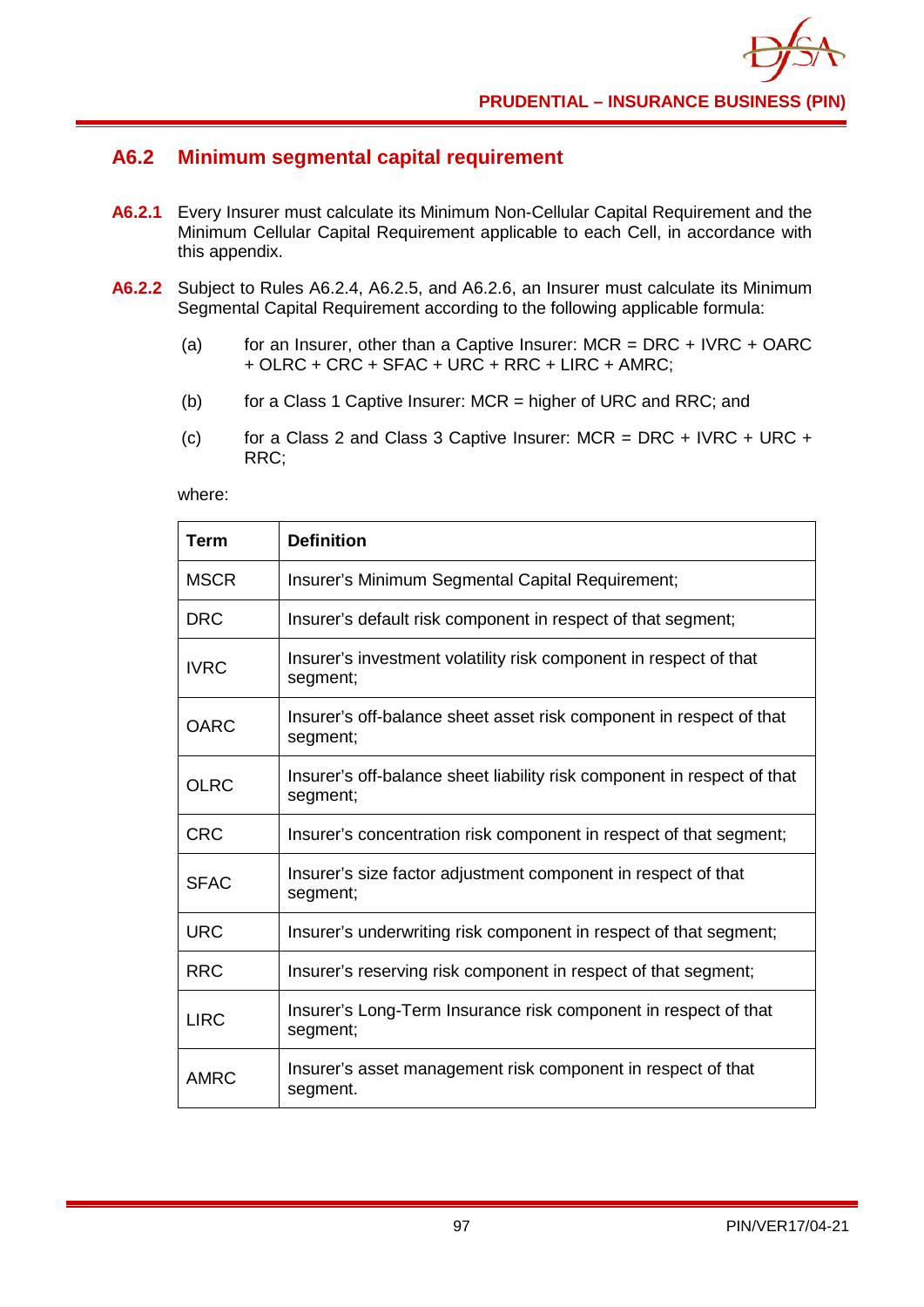#### **Guidance**

Because of the provision in chapter 1 that all Insurance Business of an Insurer that is a Protected Cell Company must be conducted through its Cells, the URC, RRC and LIRC components will apply only to Cells.

- **A6.2.3** The methods of calculation of the components referred to in Rule A6.2.2 are set out in sections A6.4, A6.5, A6.6, A6.7, A6.8, A6.9, A6.10, A6.11, A6.12 and A6.13.
- **A6.2.4** An Insurer's Minimum Non-Cellular Capital Requirement must always be equal to or higher than US\$ 50,000.
- **A6.2.5** The Minimum Cellular Capital Requirement in respect of a Cell must always be equal to or higher than US\$ 50,000.
- **A6.2.6** Where the aggregate of the Minimum Segmental Capital Requirements of the segments of an Insurer, calculated in accordance with the formula set out in Rule A6.2.2 is less than US\$ 250,000, the difference between that aggregate and US\$ 250,000 must be added to the Minimum Non-Cellular Capital Requirement.

### **A6.3 Applicability of components to assets of the insurer**

- **A6.3.1** Subject to Rules A6.3.2 and A6.3.3, an Insurer must calculate those components of a Minimum Segmental Capital Requirement that are relevant to assets, in respect of every asset that is attributable to that segment and that is available to meet liabilities attributable to that segment.
- **A6.3.2** Where an Insurer arranges its affairs such that Invested Assets attributable to a segment are held in a Related entity, the Insurer may, with the written approval of the DFSA, calculate components of the relevant Minimum Segmental Capital Requirement by reference to the Insurer's interest in the assets that are held by the Related entity, instead of by reference to the interest that the Insurer has in that Related entity. In that case this appendix shall be interpreted as though the assets (representing the Insurer's interest) held by the Related entity were held directly by the Insurer.

#### **Guidance**

The effect of Rule A6.3.2 is to provide flexibility for Insurers whose investments are managed on a pooled basis within a Group, or which establish specialist Subsidiaries to manage their investments. While the Insurer's asset in such cases is a balance with, or investment in, a Related entity, this Rule permits the Insurer to 'look through' the corporate arrangement and apply this appendix to the assets of the Related entity as though they were the Insurer's own.

**A6.3.3** Where an Insurer that is a Protected Cell Company arranges its affairs such that the Invested Assets of a segment are held in another segment of the same Insurer, the Insurer may, with the written approval of the DFSA, calculate relevant components of its Minimum Segmental Capital Requirement in respect of the first segment, by reference to the segment's interest in the assets that are held by the second segment, instead of by reference to the interest that the first segment has in the second segment. In that case this appendix shall be interpreted as though the assets (representing the first segment's interest) held by the second segment were held directly by the first segment.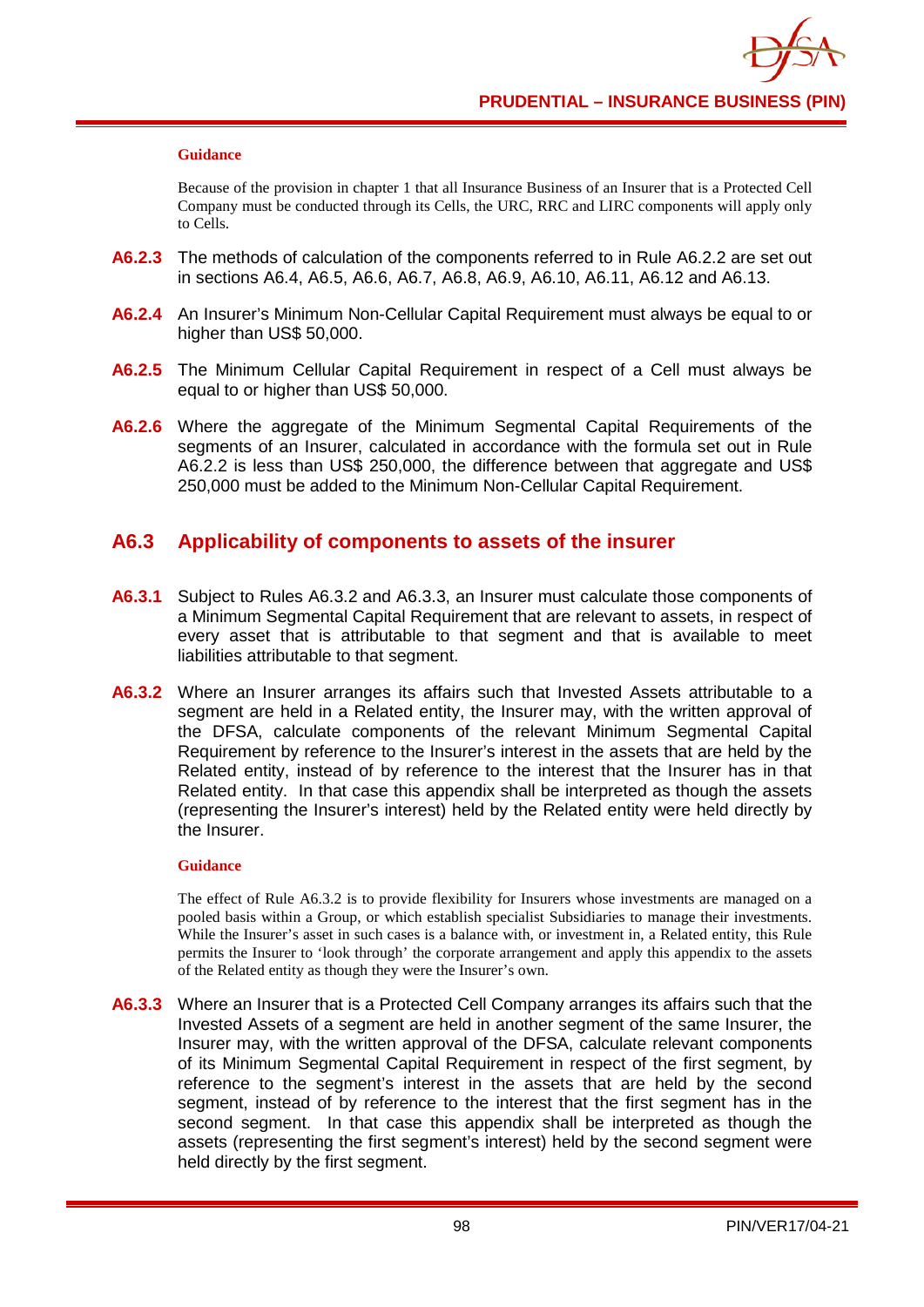#### **Guidance**

- 1. The effect of Rule A6.3.3 is to extend the flexibility given by A6.3.2 to cover situations where one segment of an Insurer uses another segment of the same Insurer as a specialist investment entity.
- 2. Where Rule A6.3.3 is applied, the Insurer still needs to calculate the Minimum Segmental Capital Requirement for the specialist investment segment, in respect of the Invested Assets which the specialist investment segment owns. Two segments would therefore be required to hold capital in respect of those Invested Assets.

## **A6.4 Default risk component**

#### **Guidance**

The purpose of the default risk component is to require an Insurer to set aside capital to cover the risk that amounts receivable from counterparties will not be received. The basic calculation model for this component, as it applies to Insurers that are not Protected Cell Companies, is set out in section A4.4. The provisions in this section apply this basic model to the segments of a Protected Cell Company.

- **A6.4.1** An Insurer must calculate the default risk component in respect of a segment as the sum of the amounts obtained by multiplying the value of each asset of the segment with the relevant percentage, in accordance with the following tables and subject to the provisions of Rules A6.4.2 and A6.4.3:
	- (a) assets that are Invested Assets: the table set out in Rule A4.4.1(a); and
	- (b) assets that are not Invested Assets: the table set out in Rule A4.4.1(b).
- **A6.4.2** The provisions of Rules A4.4.2, A4.4.3, A4.4.4, A4.4.5, and A4.4.6 must be applied, mutatis mutandis, to assets of a segment as though references in those Rules to an Insurer were instead references to a segment.
- **A6.4.3** Notwithstanding anything else in this section:
	- (a) the default risk component in respect of any asset that is subject to a fixed or floating charge, mortgage or other encumbrance must be 100% of the value of the asset to the extent of that charge, mortgage or encumbrance. In the case of such assets, the percentages set out in the tables referred to above must be applied only to the amount, if any, by which the value of the asset exceeds the amount of the charge, mortgage or encumbrance; and
	- (b) no default risk component must be calculated in respect of assets excluded from Adjusted Cellular Capital Resources or Adjusted Non-Cellular Capital Resources in accordance with Rules A5.4.3(e), A5.4.3(f), A5.4.3(i), A5.4.3(j), A5.8.3(e), A5.8.3(f), A5.8.3(g), A5.8.3(h), A5.8.3(k) or A5.8.3(l).

### **A6.5 Investment volatility risk component**

#### **Guidance**

The purpose of the investment volatility risk component is to require an Insurer to set aside capital to cover the risk of deterioration in the values of Invested Assets. The basic calculation model for this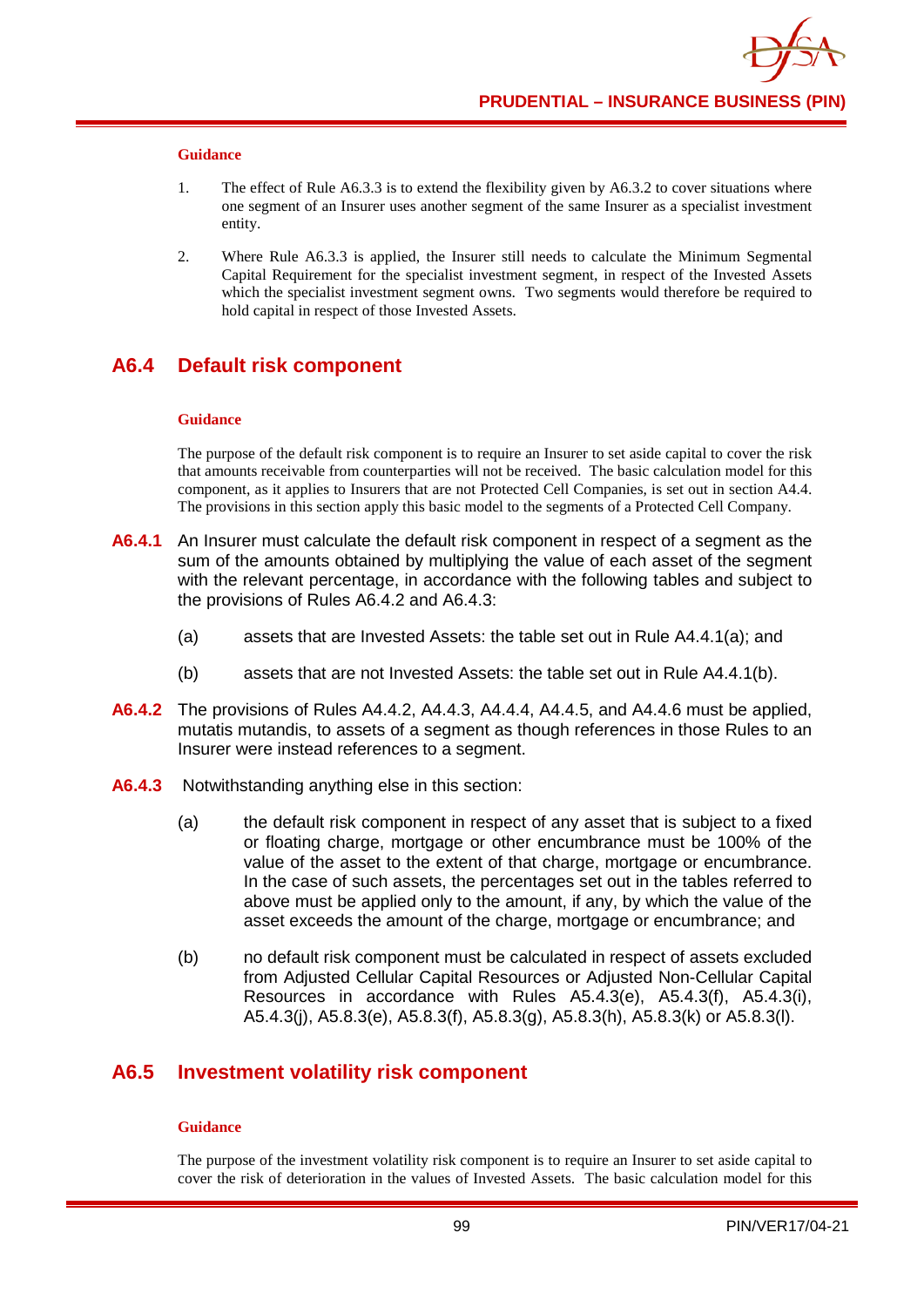component, as it applies to Insurers that are not Protected Cell Companies, is set out in section A4.5. The provisions in this section apply this basic model to the segments of a Protected Cell Company.

**A6.5.1** An Insurer must calculate the investment volatility risk component in respect of a segment as the sum of the amounts obtained by multiplying the value of each Invested Asset attributable to the segment with the relevant percentage, in accordance with the table set out in Rule A4.5.1, but subject to the provisions of Rule A4.5.2.

## **A6.6 Off-balance sheet asset risk component**

### **Guidance**

The purpose of the off-balance sheet asset risk component is to require an Insurer to set aside capital to cover the risk of default and deterioration in value in respect of exposures that the Insurer has because it is a party to a derivative contract. The provisions in this section apply the basic provisions of section A4.6 to the segments of a Protected Cell Company.

- **A6.6.1** An Insurer is required to calculate an off-balance sheet asset risk component, if the Insurer is, as at the Solvency Reference Date, a party to a derivative contract, including a forward, future, swap, option or other similar contract, but not including:
	- (a) a put option serving as a guarantee;
	- (b) a foreign exchange contract having an original maturity of 14 days or less; or
	- (c) an instrument traded on a futures or options exchange, which is subject to daily mark-to-market and margin payments.
- **A6.6.2** An Insurer must calculate the off-balance sheet asset risk component in respect of a segment as the sum of the amounts obtained by applying the calculations set out in Rule A6.6.3 in respect of each derivative contract entered into by the Insurer in respect of that segment that meets the description in Rule A6.6.1.
- **A6.6.3** The amount in respect of a derivative contract is obtained by calculating, for an asset equivalent amount as determined in Rule A6.6.4, a default risk component as set out in section A6.4 and an investment volatility risk component as set out in section A6.5, as though the asset equivalent amount were a debt obligation due from the derivative counterparty.
- **A6.6.4** The asset equivalent amount in respect of a derivative is calculated as the sum of the current mark-to-market exposure of the derivative (where this is positive) and the amount obtained by multiplying the notional principal amount of the derivative by the factors specified in the table set out in Rule A4.6.4, according to the nature and residual maturity of the derivative.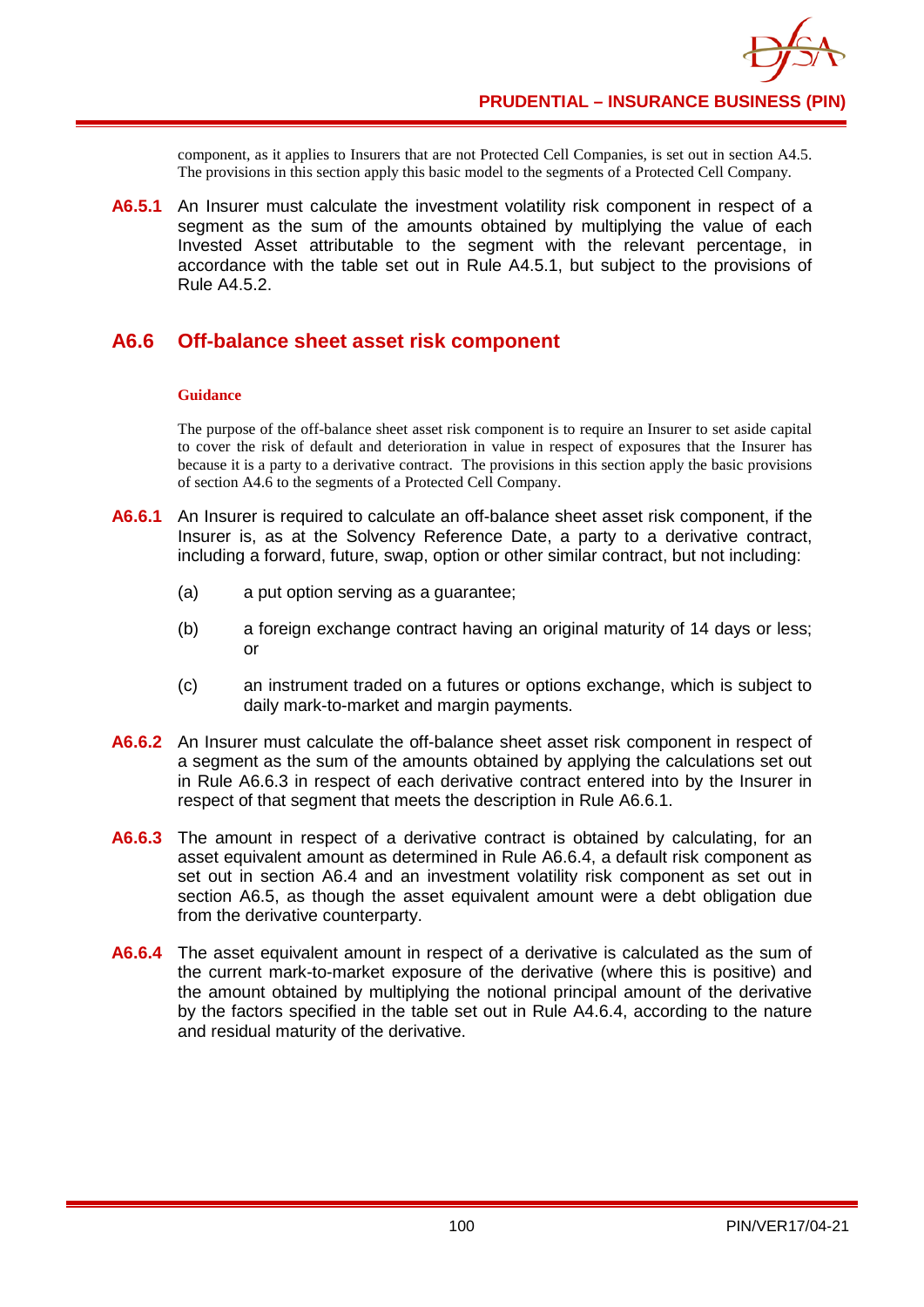# **A6.7 Off-balance sheet liability risk component**

### **Guidance**

- 1. The purpose of the off-balance sheet liability risk component is to require an Insurer to set aside capital to cover the risk that it will be required to perform on a guarantee, letter of credit or other credit substitute that it has entered into. Although such items are not liabilities of the Insurer as at the Solvency Reference Date, they have the capacity to crystallise as liabilities at a subsequent date and therefore to affect the Insurer's capital position. The provisions in this section apply the relevant provisions of section A4.7 to the segments of a Protected Cell Company.
- 2. Credit substitutes that are Contracts of Insurance are excluded from the calculation of this component, as they are subject to a separate capital requirement under section 4.5.
- **A6.7.1** An Insurer must calculate an off-balance sheet liability risk component in respect of a segment if the Insurer has issued guarantees, including put options serving as guarantees, letters of credit or any other credit substitute (other than an insurance contract) in favour of another party, so that the segment is exposed to the risk of having to make payment on those instruments should the guaranteed party default.
- **A6.7.2** An Insurer must calculate its off-balance sheet risk component as the sum of the amounts obtained by applying the calculations set out in Rule A6.7.3 in respect of each guarantee, letter of credit or other credit substitute.
- A6.7.3 The amount in respect of a guarantee, letter of credit or other credit substitute (other than an insurance contract) is obtained by calculating, for the nominal amount of the guarantee, letter of credit or other credit substitute, a default risk component as set out in section A6.4 and an investment volatility risk component as set out in section A6.5 in respect of the obligation or asset over which the guarantee, letter of credit or other credit substitute is written, as though that obligation or asset were an obligation or asset of the Insurer.

## **A6.8 Concentration risk component**

#### **Guidance**

The purpose of the concentration risk component is to require an Insurer to set aside capital to cover the sensitivity that it has to default or volatility in respect of assets and exposures to single counterparties or groupings of connected counterparties, or single properties. The provisions in this section apply the relevant provisions of section A4.8 to the segments of a Protected Cell Company.

- **A6.8.1** An Insurer is required to calculate a concentration risk component in respect of a segment if the segment has, as at the Solvency Reference Date, an investment exposure to a single counterparty or group of Related counterparties, or to a single property, that exceeds 10% of the adjusted segmental capital resources.
- **A6.8.2** For the purposes of the calculation referred to in Rule A6.8.1:
	- (a) 'investment exposure' means the aggregate value of all equity, bond or other investments in or in respect of the counterparty or group of Related parties or property in question, together with off-balance sheet exposures to the same counterparty or group of Related counterparties or property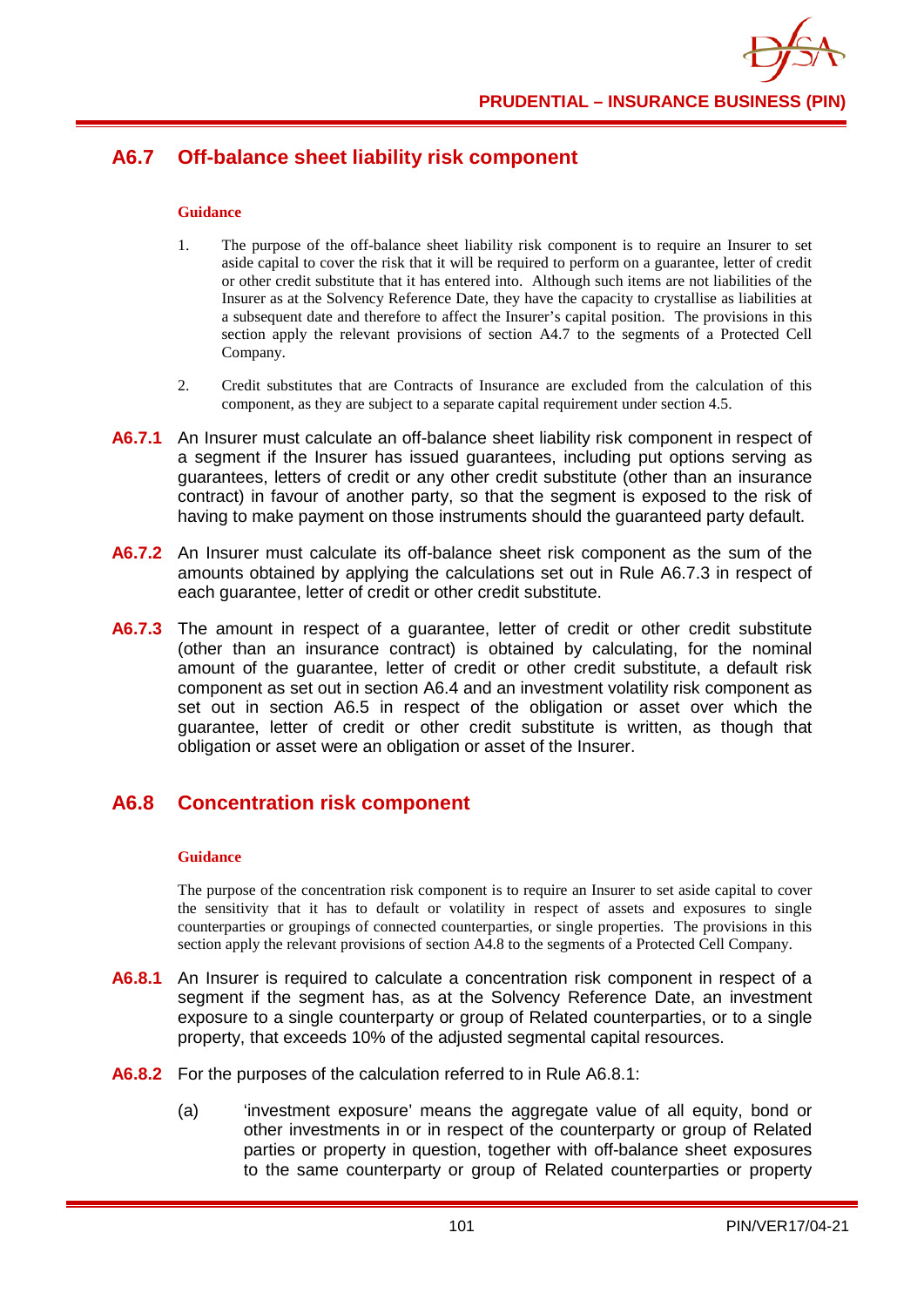that the Insurer has because it has issued guarantees, letters of credit or other credit substitutes (other than insurance contracts), or because it has entered into derivative contracts, but excluding any assets excluded from base cellular capital or base non-cellular capital by reason of any of the Rules referred to in Rule A6.4.3(b);

- (b) 'adjusted segmental capital resources' in respect of a segment means Adjusted Cellular Capital Resources in respect of that segment (where the segment is a Cell) or the Insurer's Adjusted Non-Cellular Capital Resources (where the segment is not a Cell); and
- (c) 'AAA'-Rated Governments and Government agencies are not counterparties.
- **A6.8.3** An Insurer must calculate its concentration risk component in respect of a segment as the sum of the amounts obtained by multiplying each investment exposure of that segment that exceeds 10% of the adjusted segmental capital resources, by the relevant factor percentage set out in the table set out in Rule A4.8.3, reading that table as though all references to Adjusted Capital Resources were references to adjusted segmental capital resources, and subject to Rule A6.8.4.
- **A6.8.4** If the concentration risk component in respect of an investment exposure of a segment, aggregated with the sum of the default risk, investment volatility risk and off-balance sheet asset risk components (so far as concerns that segment), in respect of the assets and off-balance sheet exposures comprising that investment exposure, exceeds 100% of that investment exposure, the concentration risk component in respect of that investment exposure must be reduced so that the total of the four components in respect of that investment exposure is equal to 100% of that investment exposure.

### **A6.9 Size factor component**

### **Guidance**

The effect of the size factor component is to provide a relatively higher capital requirement in respect of segments with smaller portfolios of Invested Assets. The provisions in this section apply the relevant provisions of section A4.9 to the segments of a Protected Cell Company.

- **A6.9.1** The base figure for the size factor component is determined by aggregating the following components, for the segment:
	- (a) the aggregate of the default components determined in accordance with section A6.4, in respect of Invested Assets;
	- (b) the investment volatility risk component determined in accordance with section A6.5; and
	- (c) the concentration risk component determined in accordance with section A6.8.
- **A6.9.2** An Insurer must calculate the size factor component in respect of a segment by multiplying the base figure for that segment as determined in accordance with Rule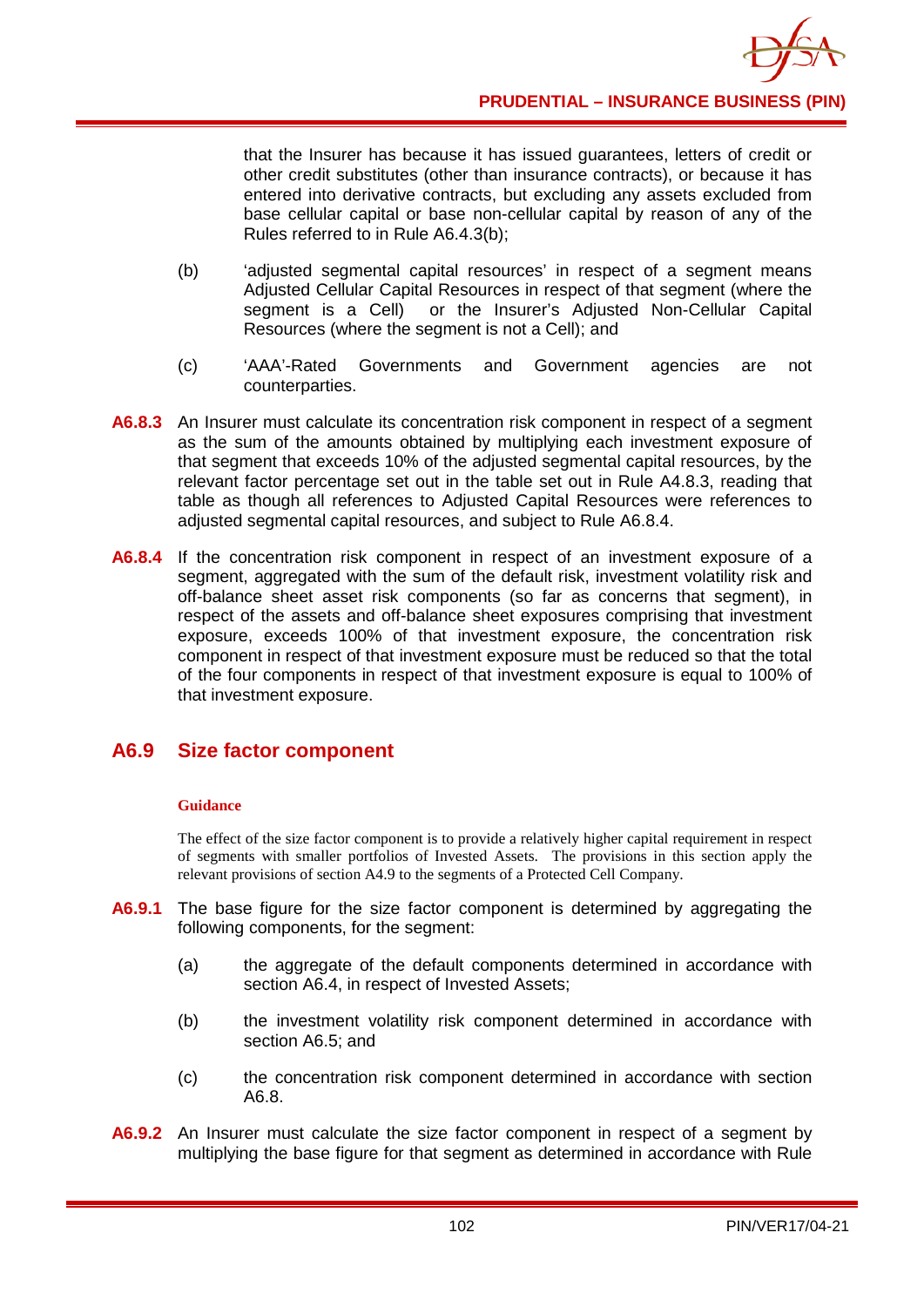A6.9.1 by the factor derived by applying the following formula, where x represents the total Invested Assets of the segment, expressed in millions of dollars:

- (a) if  $x \le 100$ , the factor is 1.5;
- (b) if  $100 < x \le 200$ , the factor is  $(150 + 0.5(x-100))/x$ ;
- (c) if  $200 < x \le 1,200$ , the factor is  $(200 0.2(x-200))/x$ ; and
- (d) if  $x > 1,200$ , the factor is zero.

## **A6.10 Underwriting risk component**

#### **Guidance**

- 1. The purpose of the underwriting risk component is to require an Insurer to set aside capital to address the risk that the cost of claims will vary from the cost implicit in the premiums being charged. The provisions in this section apply the relevant provisions of section A4.10 to the segments of a Protected Cell Company.
- 2. As Insurance Business in Protected Cell Companies may only be carried on through Cells, every Insurer will have an underwriting risk component of zero in respect of its Minimum Non-Cellular Capital Requirement.
- **A6.10.1** An Insurer must calculate the underwriting risk component in respect of a segment according to the method set out in section A4.10, applied as though all references in that section to an Insurer were instead references to that segment.

## **A6.11 Reserving risk component**

### **Guidance**

- 1. The purpose of the reserving risk component is to require an Insurer to set aside capital to address the risk that the cost of claims will vary from the amounts recorded as liabilities in the Insurer's balance sheet. This calculation applies only to liabilities in respect of outstanding claims (the risk of deterioration in Premium Liability is addressed in the underwriting risk component in section A6.10). The provisions in this section apply the relevant provisions of section A4.11 to the segments of a Protected Cell Company.
- 2. As Insurance Business in Protected Cell Companies may only be carried on through Cells, every Insurer will have a reserving risk component of zero in respect of its Minimum Non-Cellular Capital Requirement.
- **A6.11.1** An Insurer must calculate the reserving risk component in respect of a segment according to the method set out in section A4.11, applied as though all references in that section to an Insurer were instead references to that segment.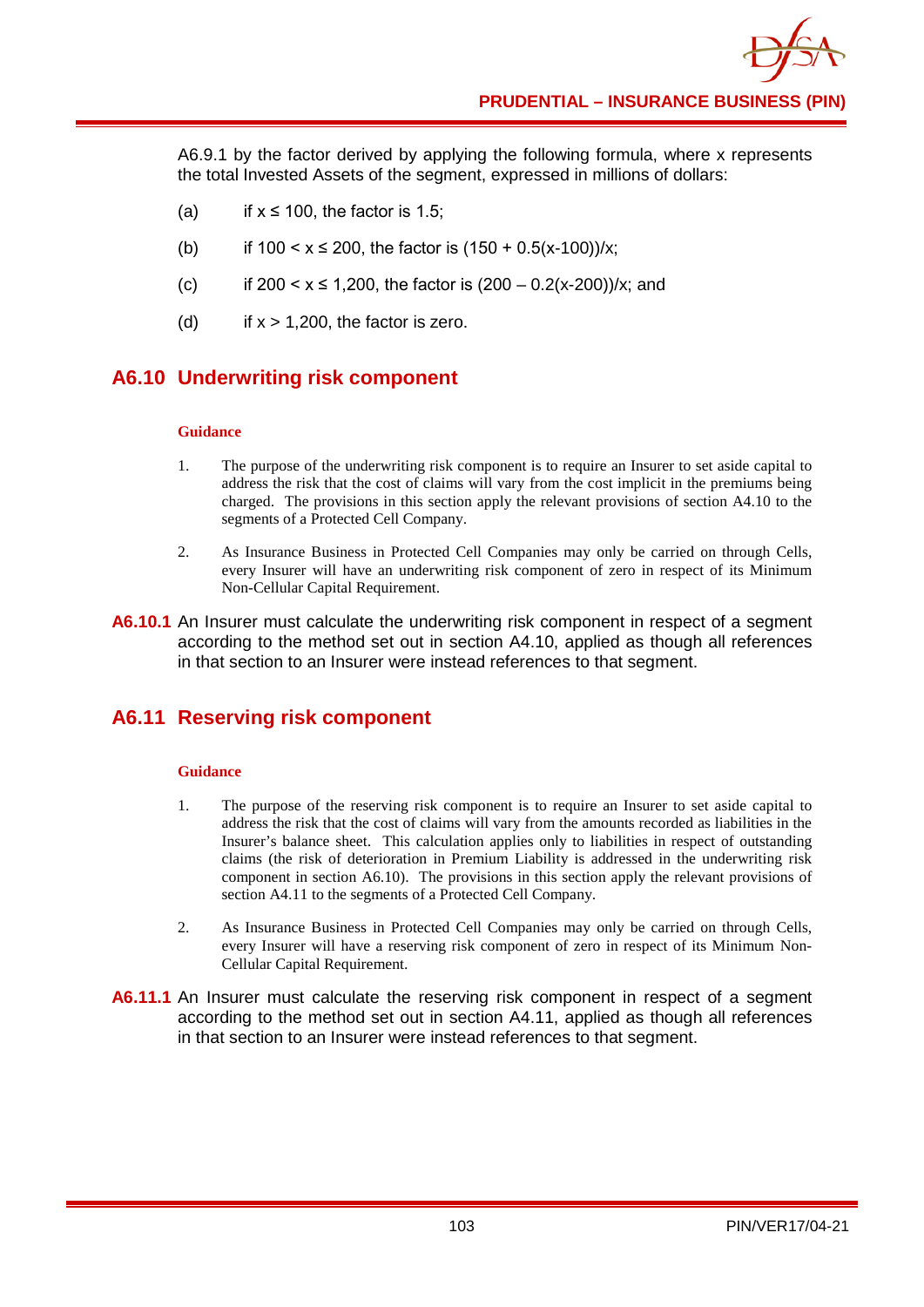## **A6.12 Long-term insurance risk component**

#### **Guidance**

- 1. The purpose of the Long-Term Insurance risk component is to require an Insurer to set aside capital to address the risk that the net present value of future Policy Benefits will vary from the amounts recorded as Long-Term Insurance Liabilities in the Insurer's balance sheet. The provisions in this section apply the relevant provisions of section A4.12 to the segments of a Protected Cell Company.
- 2. As Insurance Business in Protected Cell Companies may only be carried on through Cells, every Insurer will have a Long-Term Insurance risk component of zero in respect of its Minimum Non-Cellular Capital Requirement.
- **A6.12.1** An Insurer must calculate the Long-Term Insurance risk component in respect of a segment according to the method set out in section A4.12, applied as though all references in that section to an Insurer were instead references to that segment.

### **A6.13 Asset management risk component**

#### **Guidance**

This section requires an Insurer to set aside capital in respect of assets that it manages. This section applies the relevant provisions of section A4.13 to the segments of a Protected Cell Company.

**A6.13.1** An Insurer must calculate the asset management risk component in respect of a segment according to the method set out in section A4.13, applied as though all references in that section to an Insurer were instead references to that segment.

# **APP7 CALCULATION OF ADJUSTED FUND CAPITAL RESOURCES**

# **A7.1 Purpose and general provisions**

**A7.1.1** This appendix applies to all Insurers to which section 4.6 applies.

#### **Guidance**

- 1. This appendix sets out the manner in which an Insurer is required to calculate the Adjusted Fund Capital Resources in respect of each Long-Term Insurance Fund it maintains. The calculation is analogous to that applicable to Insurers other than Protected Cell Companies, so that (except where changes are necessary to reflect structural differences) the capital of a Long-Term Insurance Fund is determined as though it was an Insurer subject to App3.
- 2. The Adjusted Fund Capital Resources are calculated by making adjustments to the equity of the fund, as at the Solvency Reference Date.

# **A7.2 Adjusted fund capital resources**

**A7.2.1** An Insurer must calculate the Adjusted Fund Capital Resources in respect of each Long-Term Insurance Fund maintained by it, according to the formula: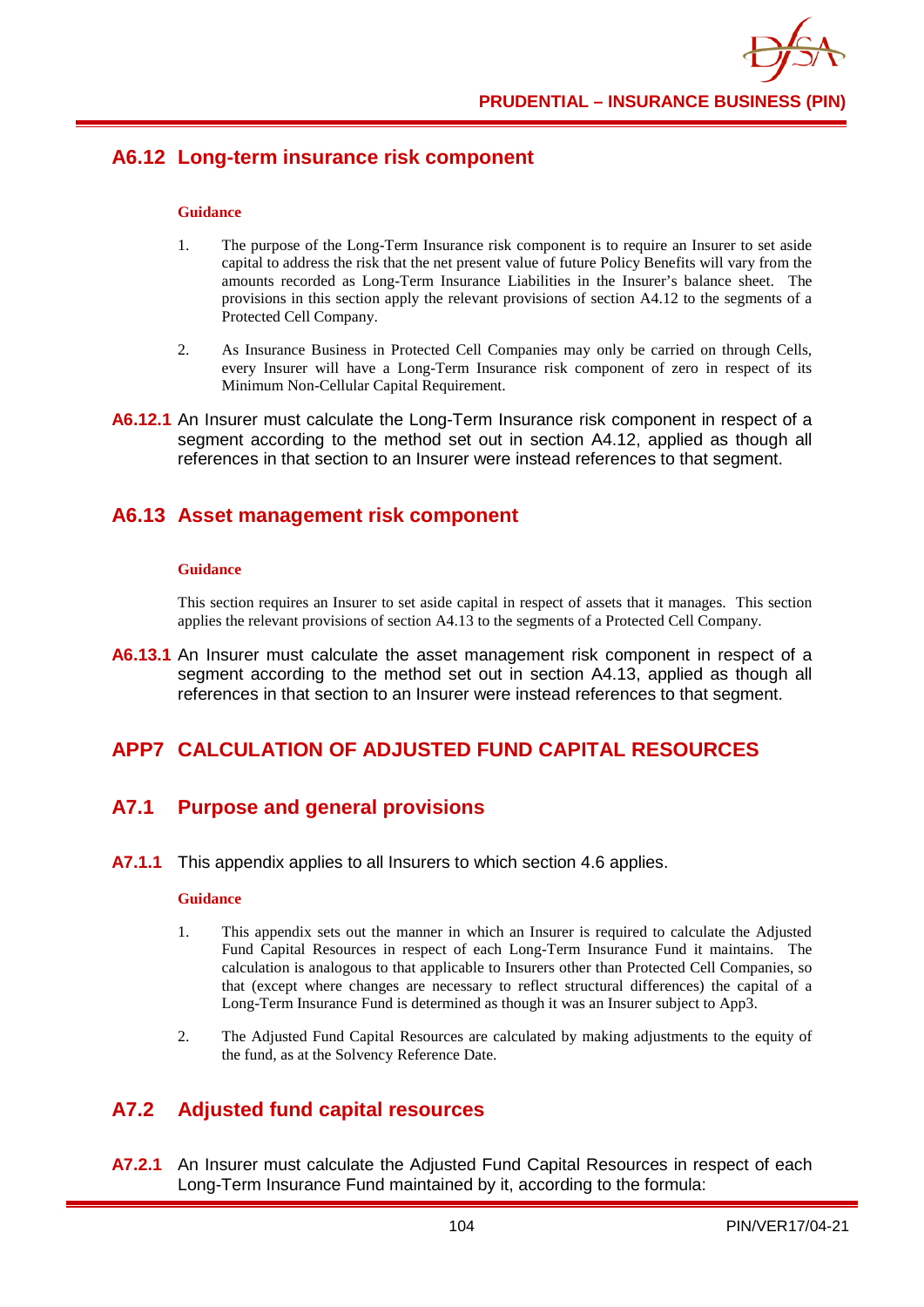$AFCR - AFF - FHCA$ 

where:

AFCR means the Adjusted Fund Capital Resources in respect of the fund;

AFE means the adjusted fund equity in respect of that fund; and

FHCA means the fund hybrid capital adjustment in respect of that fund.

**A7.2.2** Adjusted fund equity is calculated as set out in section A7.4. The fund hybrid capital adjustment is set out in section A7.5.

## **A7.3 Base fund capital**

- **A7.3.1** The commencement point for calculating the adjusted fund equity in respect of a Long-Term Insurance Fund maintained by an Insurer is the base fund capital.
- **A7.3.2** Subject to Rules A7.3.3, A7.3.4 and A7.3.5, the base fund capital in respect of a Long-Term Insurance Fund must consist of the following capital instruments and equity reserves of the Insurer, that are classified as capital instruments and equity reserves of the fund:
	- (a) general reserves:
	- (b) retained earnings;
	- (c) amounts attributed to the Long-Term Insurance Fund by the Insurer in accordance with Rule 3.4.2;
	- (d) in the case of a Takaful Insurer, amounts provided from the Owners' Equity by loan to the Insurance Fund and not repaid as at the Solvency Reference Date:
	- (e) current year's earnings after tax; and
	- (f) hybrid capital (as defined in Rule A7.5.1).
- **A7.3.3** Where an Insurer is not a DIFC Incorporated Insurer, base capital may include capital instruments and equity reserves that are approved in writing by the DFSA as equivalent to the capital instruments and equity reserves described in Rule A7.3.2.
- **A7.3.4** Owners' Equity in a Takaful Insurer, that has not been transferred to the Insurance Fund, must be classified as hybrid capital for the purposes of this section if:
	- (a) under the constitutional documents of the Insurer or the terms of insurance contracts or both, the owners do not participate in the surpluses and losses of Insurance Business; and
	- (b) the Owners' Equity is available for loan to the Insurance Fund maintained within the Long-Term Insurance Fund of the Insurer.
- **A7.3.5** Hybrid capital having a term to maturity of less than five years may only be included in base fund capital with the written consent of the DFSA.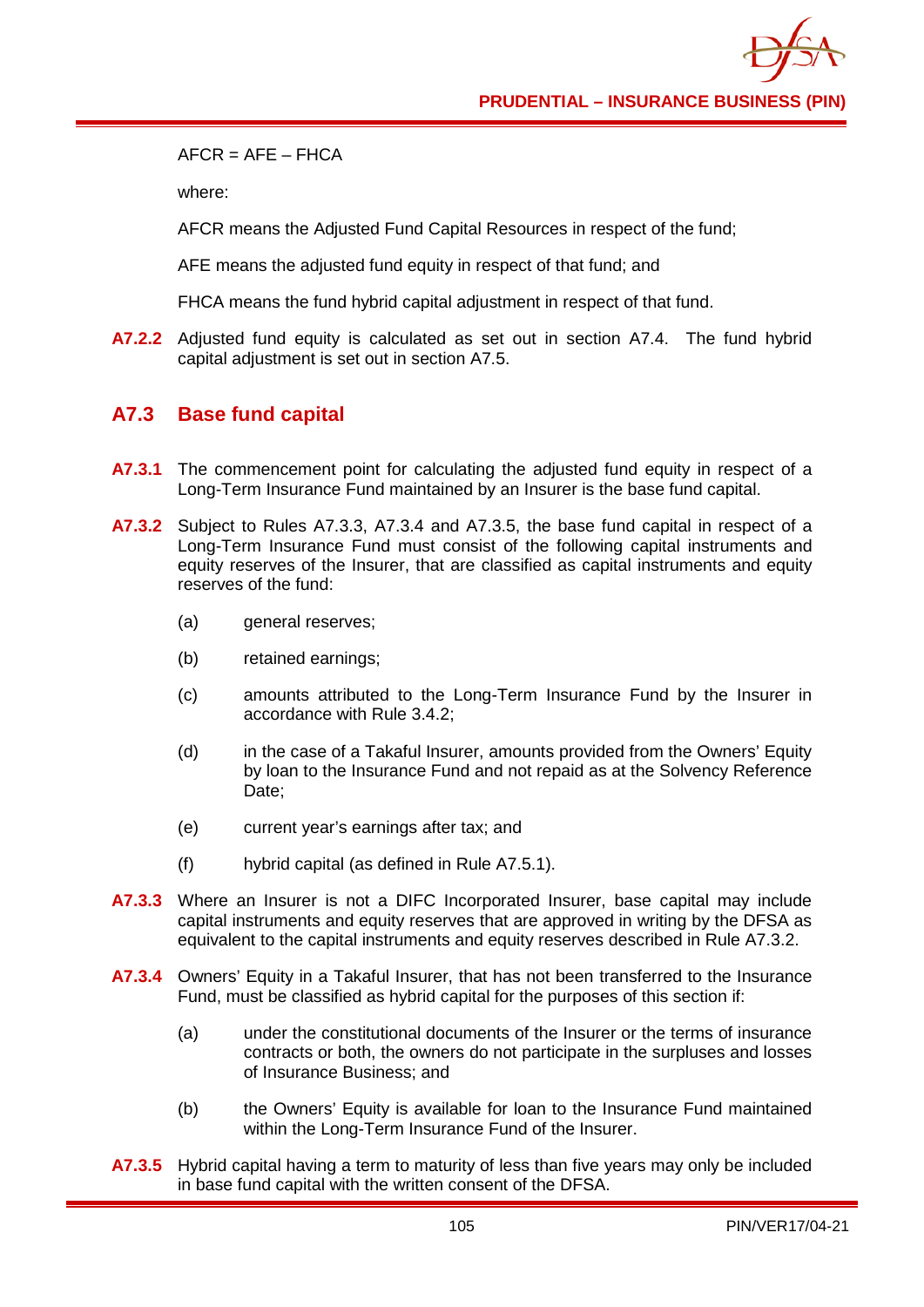# **A7.4 Adjusted fund equity**

**A7.4.1** An Insurer must calculate its adjusted fund equity in respect of each Long-Term Insurance Fund as set out in this section.

### **Guidance**

The purpose of these adjustments is to provide a consistent basis for the determination of the Insurer's Adjusted Fund Capital Resources and to exclude from those resources assets that may not be readily realisable for the purposes of meeting Insurance Liabilities of the Long-Term Insurance Fund.

- **A7.4.2** The following items must be deducted from base fund capital, to the extent that the Insurer has not excluded them in determining its base fund capital:
	- (a) any amounts in respect of appropriations to be made from the Long-Term Insurance Fund in respect of the current year, including dividends, distributions by Takaful Insurers of surplus, bonuses, pensions and welfare charges that are determined on the basis of the current year's profit, whether or not the amounts have been approved by the Insurer for payment;
	- (b) the amount of any investment by the Long-Term Insurance Fund or by a Subsidiary of the Long-Term Insurance Fund, in the Insurer's own capital;
	- (c) the amount of any tax liability that would be attributable to unrealised gains on investments, if those gains were realised;
	- (d) the amount of deferred acquisition costs;
	- (e) the amount of any deferred tax asset;
	- (f) the amount of any goodwill, patents, service rights, brands and any other intangible items;
	- (g) the amount of any Zakah or charity fund of a Takaful Insurer, maintained within the Long-Term Insurance Fund;
	- (h) the amount of any operating assets, including inventories, plant and equipment, and vehicles; and
	- (i) the amount of any assets that may not be applied to meet Insurance Liabilities attributable to the Long-Term Insurance Fund (for example, assets that are subject to fixed or floating charges, mortgages or other security).

# **A7.5 Fund hybrid capital adjustment**

### **Guidance**

1. This section acts to limit hybrid capital to 15% of the adjusted fund equity in respect of a fund.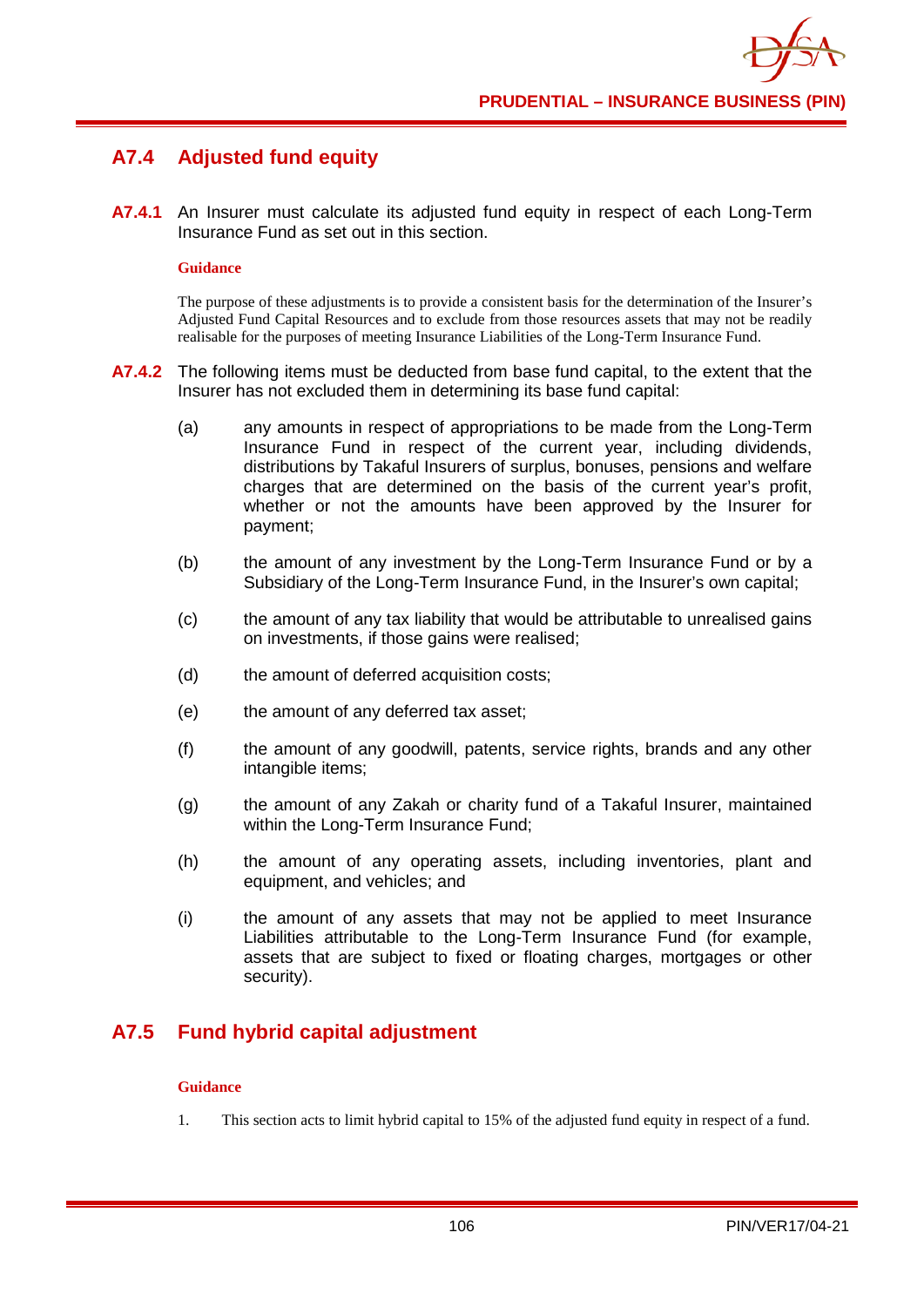

- 2. The purpose of the fund hybrid capital adjustment is to limit the extent to which an Insurer may rely for its Adjusted Fund Capital Resources in respect of any Long-Term Insurance Fund on instruments that do not or may not constitute permanent capital of that fund.
- **A7.5.1** Fund hybrid capital includes the following items:
	- (a) subordinated debt attributable to the fund; and
	- (b) Owners' Equity in a Takaful Insurer of the type described in Rule A7.3.4.
- **A7.5.2** Subject to Rule A7.5.3, an Insurer must calculate its fund hybrid capital adjustment as the amount by which the total amount of hybrid capital exceeds 15% of adjusted fund equity.
- **A7.5.3** The DFSA may at its discretion permit an Insurer to apply Rule A7.5.2 as though the figure of 15% was replaced with a higher figure approved in writing by the DFSA. The approved figure may not be more than the actual percentage which the fund hybrid capital represents of adjusted fund equity, and may not in any case exceed 30%.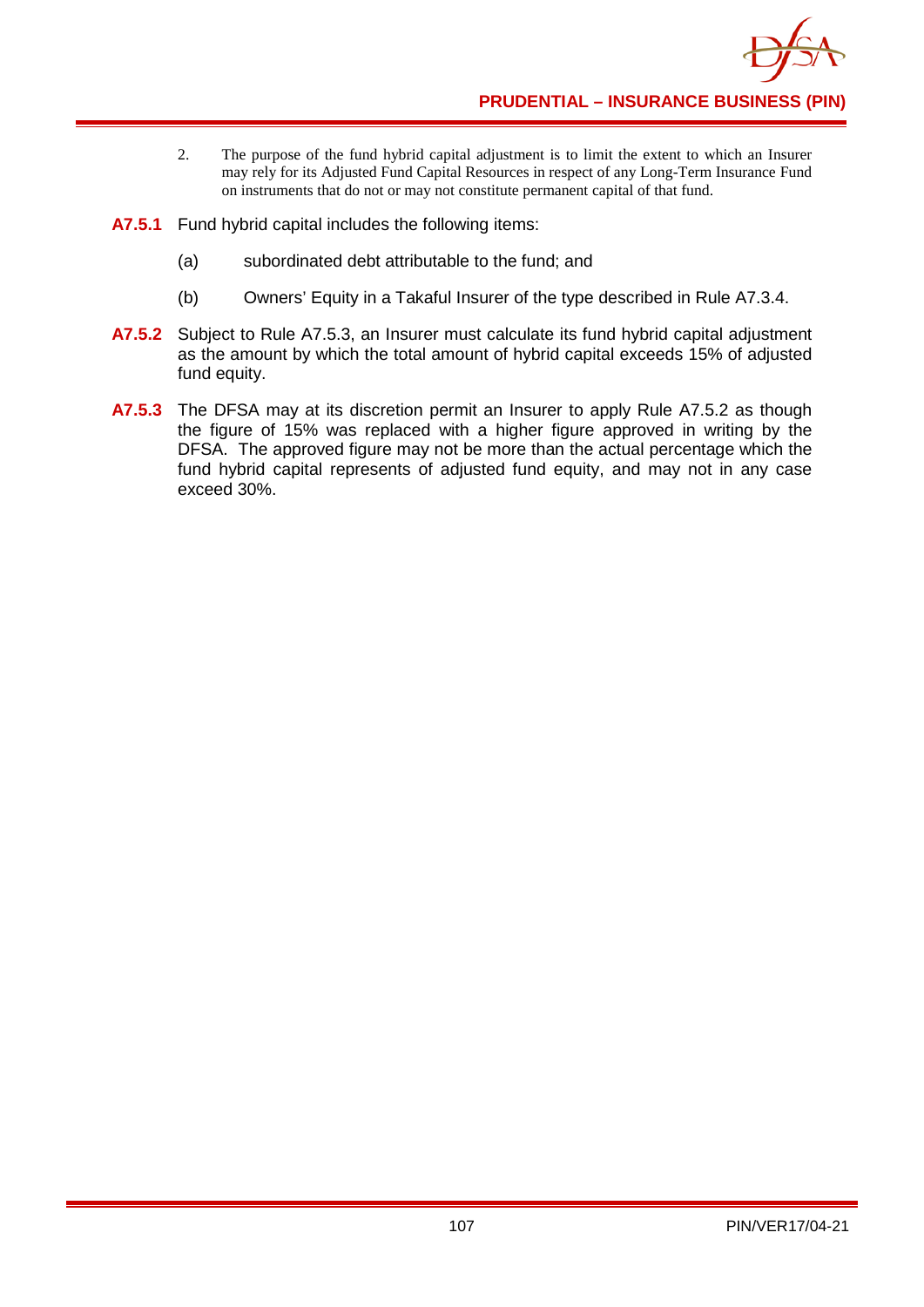# **APP8 CALCULATION OF MINIMUM FUND CAPITAL REQUIREMENT**

## **A8.1 Purpose and general provisions**

**A8.1.1** This appendix applies to all Insurers to which section 4.6 applies.

#### **Guidance**

- 1. This appendix sets out the manner in which an Insurer that conducts Long-Term Insurance Business through a Long-Term Insurance Fund is required to calculate the Minimum Fund Capital Requirement in respect of each Long-Term Insurance Fund.
- 2. The Minimum Fund Capital Requirement is calculated on a basis that is analogous to the basis of calculation of the Minimum Capital Requirement for Insurers other than Protected Cell Companies, as set out in App4.
- 3. The effect therefore is as though each Long-Term Insurance Fund maintained by an Insurer were itself an Insurer that had to calculate a Minimum Capital Requirement in accordance with App4. Consequently, this appendix incorporates references to the provisions of App4.

# **A8.2 Minimum fund capital requirement**

**A8.2.1** Subject to Rule A8.2.3, an Insurer must calculate the Minimum Fund Capital Requirement in respect of each Long-Term Insurance Fund maintained by it, according to the formula:

MFCR = DRC + IVRC + OARC + OLRC + CRC + SFAC + LIRC + AMRC

where:

| Term        | <b>Definition</b>                                                  |
|-------------|--------------------------------------------------------------------|
| <b>MFCR</b> | Minimum Fund Capital Requirement in respect of the fund;           |
| <b>DRC</b>  | Default risk component in respect of that fund;                    |
| <b>IVRC</b> | Investment volatility risk component in respect of the fund;       |
| <b>OARC</b> | Off-balance sheet asset risk component in respect of the fund;     |
| <b>OLRC</b> | Off-balance sheet liability risk component in respect of the fund; |
| <b>CRC</b>  | Concentration risk component in respect of the fund;               |
| <b>SFAC</b> | Size Factor Adjustment Component in respect of the fund;           |
| <b>LIRC</b> | Long-Term Insurance risk component in respect of the fund; and     |
| <b>AMRC</b> | Asset management risk component in respect of the fund.            |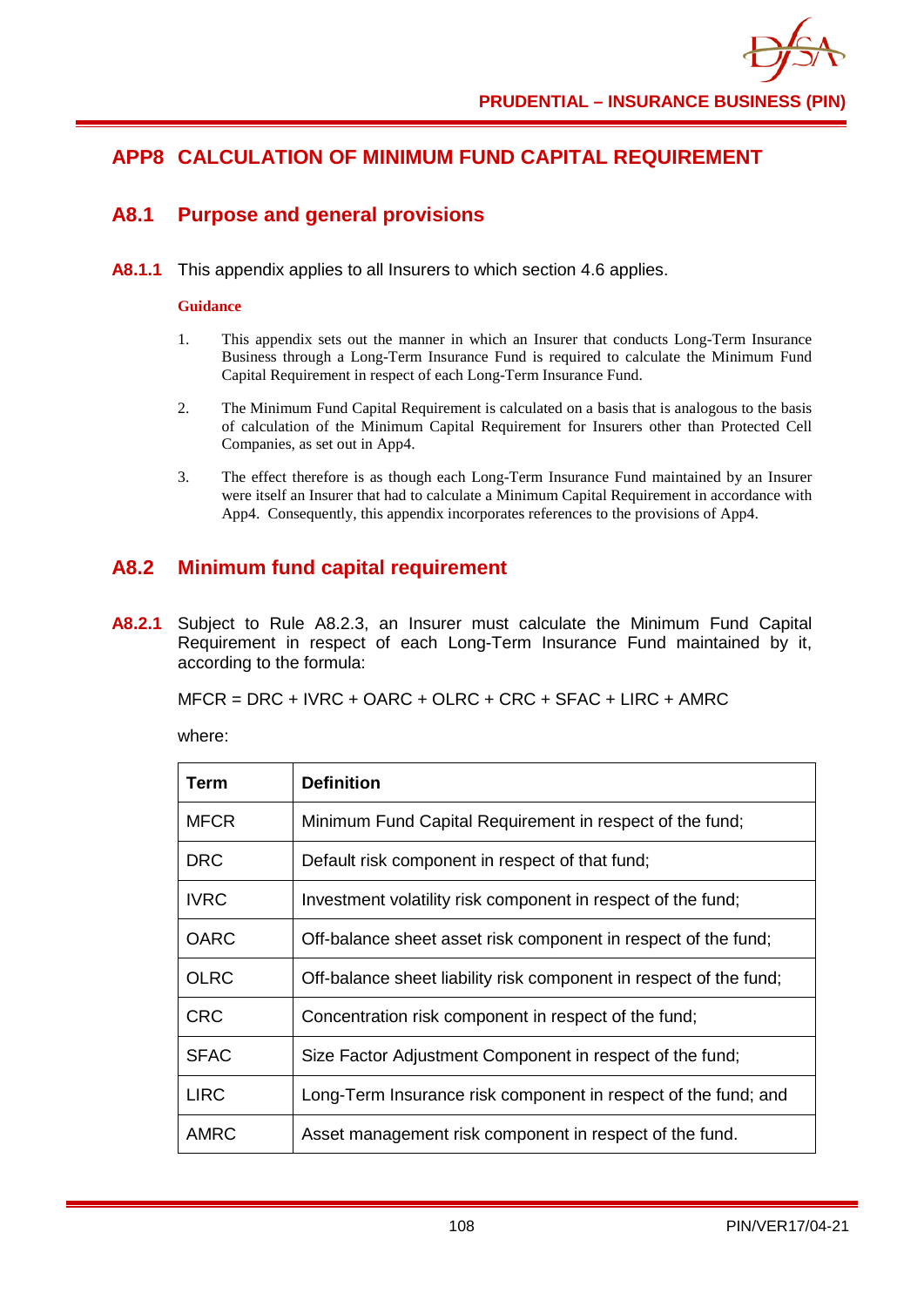- **A8.2.2** The methods of calculation of the components referred to in Rule A8.2.1 are set out in sections A8.4, A8.5, A8.6, A8.7, A8.8, A8.9, A8.10 and A8.11.
- **A8.2.3** The Minimum Fund Capital Requirement in respect of a Long-Term Insurance Fund must always be equal to or higher than \$5,000,000.

## **A8.3 Applicability of components to assets of the fund**

- **A8.3.1** Subject to Rule A8.3.2, an Insurer must calculate those components of the Minimum Fund Capital Requirement in respect of a Long-Term Insurance Fund, that are relevant to assets, in respect of every asset that is attributable to the Long-Term Insurance Fund.
- **A8.3.2** Where an Insurer arranges its affairs such that Invested Assets attributable to a Long-Term Insurance Fund are held in a Related entity, the Insurer may, with the written approval of the DFSA, calculate components of the Minimum Fund Capital Requirement by reference to the interest of the Long-Term Insurance Fund in the assets that are held by the Related entity, instead of by reference to the interest that the Long-Term Insurance Fund has in that Related entity. In that case this appendix shall be interpreted as though the assets (representing the Long-Term Insurance Fund's interest) held by the Related entity were held directly by the Long-Term Insurance Fund.

#### **Guidance**

The effect of Rule A8.3.2 is to provide flexibility for Insurers whose investments are managed on a pooled basis within a Group, or which establish specialist Subsidiaries to manage their investments. While the Insurer's asset in such cases is a balance with, or investment in, a Related entity, this Rule permits the Insurer to 'look through' the corporate arrangement and apply this appendix to the assets of the Related entity as though they were the Insurer's own. This flexibility extends to Invested Assets attributable to Long-Term Insurance Funds, though this provision does not provide any exemption from section 3.4 in respect of segregation of assets.

# **A8.4 Default risk component**

### **Guidance**

The purpose of the default risk component is to require an Insurer to set aside capital to cover the risk that amounts receivable from counterparties will not be received. The basic calculation model for this component, as it applies to Insurers that are not Protected Cell Companies, is set out in section A4.4. The provisions in this section apply the relevant provisions of section A4.4 to each Long-Term Insurance Fund that an Insurer maintains.

- **A8.4.1** An Insurer must calculate the default risk component in respect of a Long-Term Insurance Fund as the sum of the amounts obtained by multiplying the value of each asset attributed to the fund with the relevant percentage, in accordance with the following tables and subject to the provisions of Rules A8.4.2 and A8.4.3:
	- (a) assets that are Invested Assets: the table set out in Rule A4.4.1(a); and
	- (b) assets that are not Invested Assets: the table set out in Rule A4.4.1(b).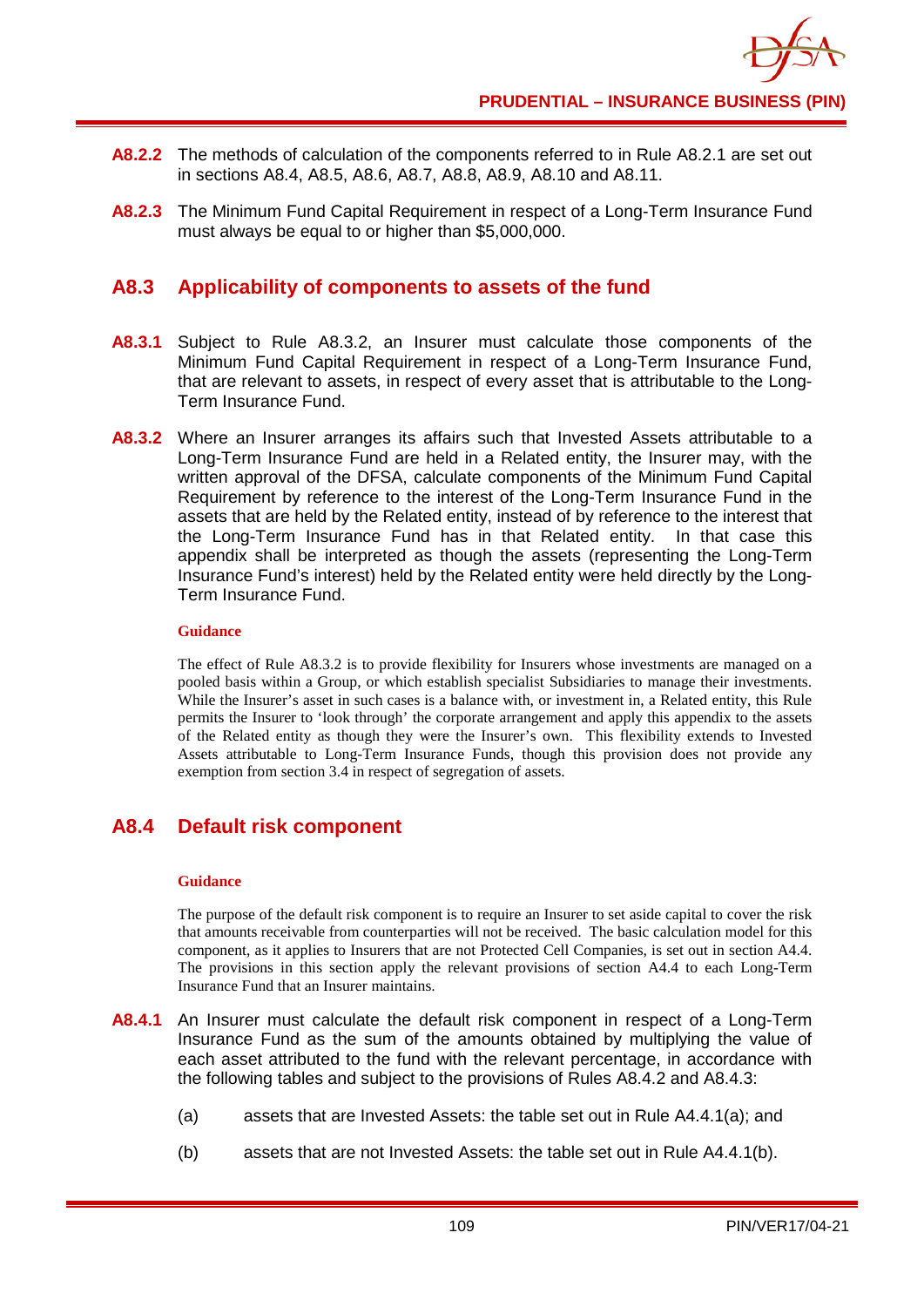- **A8.4.2** The provisions of Rules A4.4.2, A4.4.3, A.4.4.4, A4.4.5 and A4.4.6 must be applied, mutatis mutandis, to assets attributed to a Long-Term Insurance Fund as though references in those Rules to an Insurer were instead references to a Long-Term Insurance Fund.
- **A8.4.3** Notwithstanding anything else in this section:
	- (a) the default risk component in respect of any asset that is subject to a fixed or floating charge, mortgage or other encumbrance must be 100% of the value of the asset to the extent of that charge, mortgage or encumbrance. In the case of such assets, the percentages set out in the tables referred to above must be applied only to the amount, if any, by which the value of the asset exceeds the amount of the charge, mortgage or encumbrance; and
	- (b) no default risk component must be calculated in respect of assets excluded from Adjusted Fund Capital Resources in accordance with Rules A7.4.2(d), A7.4.2(e), A7.4.2(f), A7.4.2(h), or A7.4.2(i).

# **A8.5 Investment volatility risk component**

### **Guidance**

The purpose of the investment volatility risk component is to require an Insurer to set aside capital to cover the risk of deterioration in the values of Invested Assets. The basic calculation model for this component, as it applies to Insurers that are not Protected Cell Companies, is set out in section A4.5. The provisions in this section apply the relevant provisions of section A4.5 to each Long-Term Insurance Fund that an Insurer maintains.

**A8.5.1** An Insurer must calculate the investment volatility risk component in respect of a Long-Term Insurance Fund as the sum of the amounts obtained by multiplying the value of each Invested Asset attributable to the fund with the relevant percentage, in accordance with the table set out in Rule A4.5.1, but subject to the provisions of Rule A4.5.2.

# **A8.6 Off-balance sheet asset risk component**

### **Guidance**

The purpose of the off-balance sheet asset risk component is to require an Insurer to set aside capital to cover the risk of default and deterioration in value in respect of exposures that the Insurer has because it is a party to a derivative contract. The provisions in this section apply the relevant provisions of section A4.6 to each Long-Term Insurance Fund that an Insurer maintains.

- **A8.6.1** An Insurer is required to calculate an off-balance sheet asset risk component in respect of a Long-Term Insurance Fund, if the Insurer is, as at the Solvency Reference Date, a party to a derivative contract attributable to that fund, including a forward, future, swap, option or other similar contract, but not including:
	- (a) a put option serving as a guarantee;
	- (b) a foreign exchange contract having an original maturity of 14 days or less; or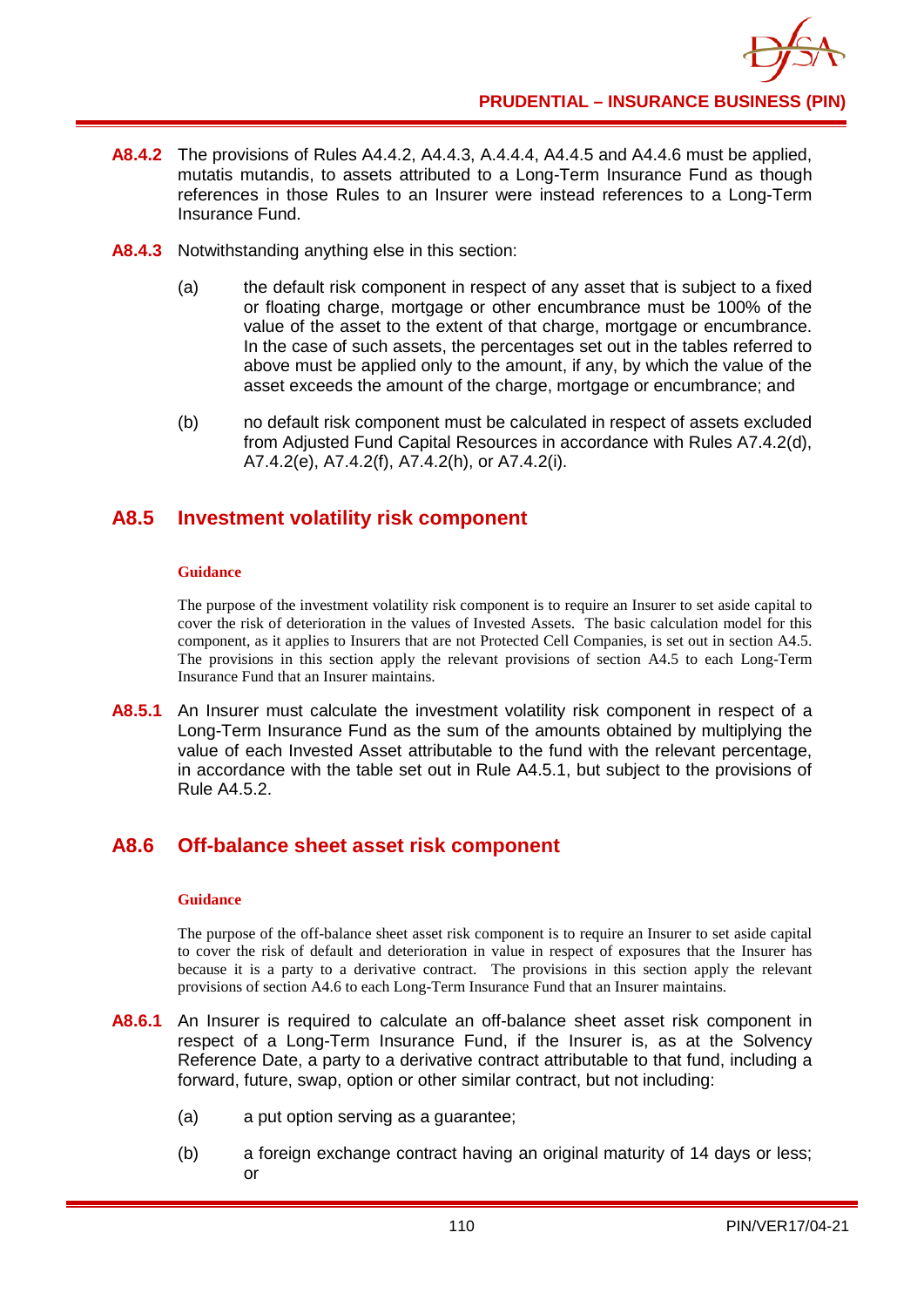- (c) an instrument traded on a futures or options exchange, which is subject to daily mark-to-market and margin payments.
- **A8.6.2** An Insurer must calculate the off-balance sheet asset risk component in respect of a Long-Term Insurance Fund as the sum of the amounts obtained by applying the calculations set out in Rule A8.6.3 in respect of each derivative contract entered into by the Insurer and attributable to that fund, that meets the description in Rule A8.6.1.
- **A8.6.3** The amount in respect of a derivative contract is obtained by calculating, for an asset equivalent amount as determined in Rule A8.6.4, a default risk component as set out in section A8.4 and an investment volatility risk component as set out in section A8.5, as though the asset equivalent amount were a debt obligation due from the derivative counterparty.
- **A8.6.4** The asset equivalent amount in respect of a derivative is calculated as the sum of the current mark-to-market exposure of the derivative (where this is positive) and the amount obtained by multiplying the notional principal amount of the derivative by the factors specified in the table set out in Rule A4.6.4 according to the nature and residual maturity of the derivative.

# **A8.7 Off-balance sheet liability risk component**

### **Guidance**

The purpose of the off-balance sheet liability risk component is to require an Insurer to set aside capital to cover the risk that it will be required to perform on a guarantee, letter of credit or other credit substitute that it has entered into. Although such items are not liabilities of the Insurer as at the Solvency Reference Date, they have the capacity to crystallise as liabilities at a subsequent date and therefore to affect the Insurer's capital position. The provisions in this section apply the relevant provisions of section A4.7 to each Long-Term Insurance Fund that an Insurer maintains.

- **A8.7.1** An Insurer must calculate an off-balance sheet liability risk component in respect of a Long-Term Insurance Fund if the Insurer has issued guarantees, including put options serving as guarantees, letters of credit or any other credit substitute in favour of another party, so that the Long-Term Insurance Fund is exposed to the risk of having to make payment on those instruments should the guaranteed party default.
- **A8.7.2** An Insurer must calculate its off-balance sheet risk component as the sum of the amounts obtained by applying the calculations set out in Rule A8.7.3 in respect of each guarantee, letter of credit or other credit substitute.
- A8.7.3 The amount in respect of a quarantee, letter of credit or other credit substitute is obtained by calculating, for the nominal amount of the guarantee, letter of credit or other credit substitute, a default risk component as set out in section A8.4 and an investment volatility risk component as set out in section A8.5 in respect of the obligation or asset over which the guarantee, letter of credit or other credit substitute is written, as though that obligation or asset were an obligation or asset of the Insurer.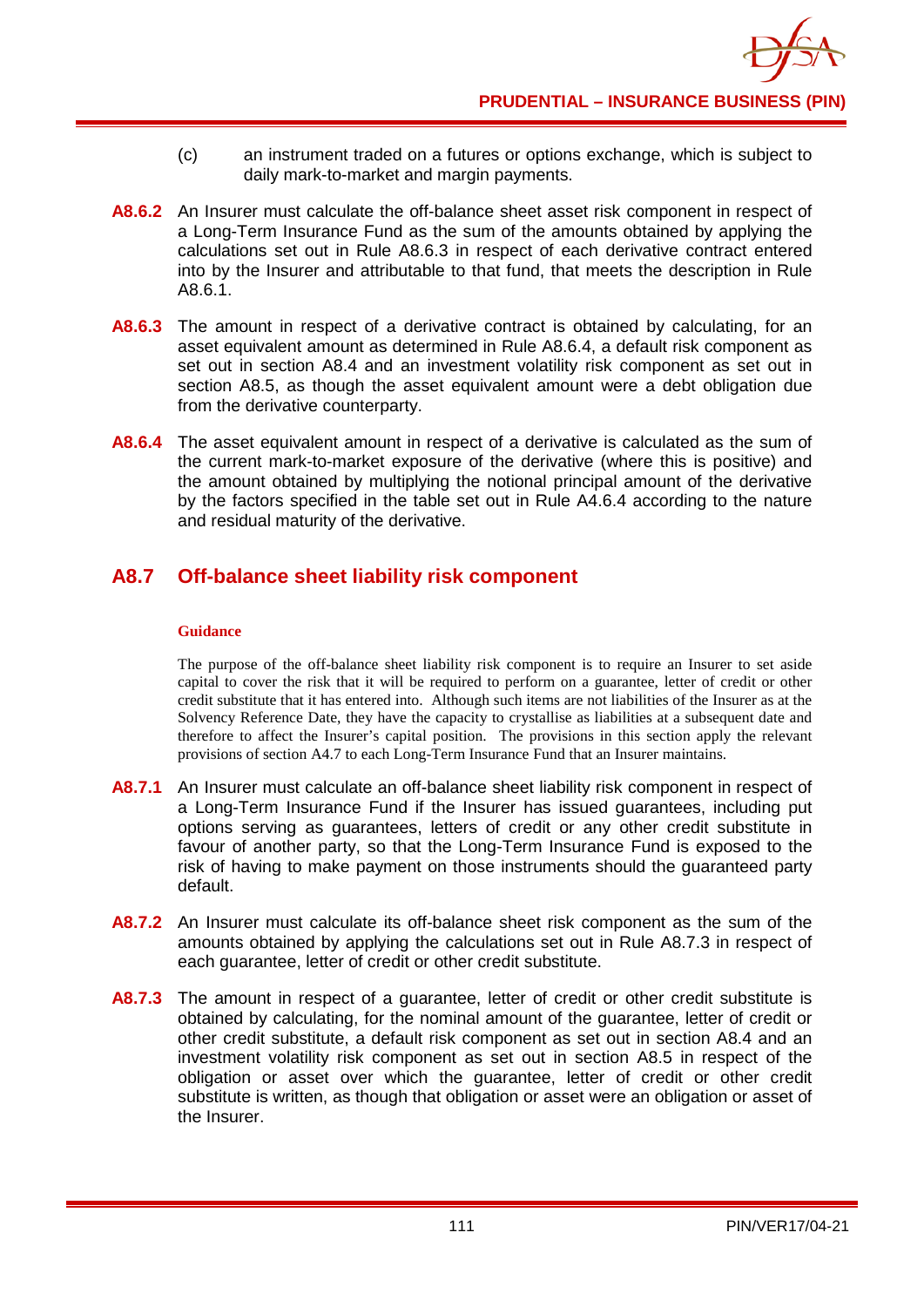## **A8.8 Concentration risk component**

#### **Guidance**

The purpose of the concentration risk component is to require an Insurer to set aside capital to cover the sensitivity that it has to default or volatility in respect of assets and exposures to single counterparties or groupings of connected counterparties, or single properties. The provisions in this section apply the relevant provisions of section A4.8 to each Long-Term Insurance Fund that an Insurer maintains.

- **A8.8.1** An Insurer is required to calculate a concentration risk component in respect of a Long-Term Insurance Fund if that fund has, as at the Solvency Reference Date, an investment exposure to a single counterparty or group of Related counterparties, or to a single property, that exceeds 10% of the Adjusted Fund Capital Resources.
- **A8.8.2** For the purposes of the calculation referred to in Rule A8.8.1:
	- (a) 'investment exposure' means the aggregate value of all equity, bond or other investments in or in respect of the counterparty or group of Related parties or property in question, together with off-balance sheet exposures to the same counterparty or group of Related counterparties or property that that fund has because the Insurer has issued guarantees, letters of credit or other credit substitutes (other than insurance contracts), or because it has entered into derivative contracts, but excluding any assets excluded from base fund capital in accordance with any of the Rules referred to in Rule A8.4.3(b); and
	- (b) 'AAA'-Rated Governments and Government agencies are not counterparties.
- **A8.8.3** An Insurer must calculate its concentration risk component in respect of a Long-Term Insurance Fund as the sum of the amounts obtained by multiplying each investment exposure of that fund that exceeds 10% of the adjusted segmental capital resources, by the relevant factor percentage set out in the table set out in Rule A4.8.3, reading that table as though all references to Adjusted Capital Resources were references to Adjusted Fund Capital Resources, and subject to Rule A8.8.4
- **A8.8.4** If the concentration risk component in respect of an investment exposure of a Long-Term Insurance Fund, aggregated with the sum of the default risk component, investment volatility risk component and off-balance sheet asset risk component (so far as concerns that fund), in respect of the assets and off-balance sheet exposures comprising that investment exposure, exceeds 100% of that investment exposure, the concentration risk component in respect of that investment exposure must be reduced so that the total of the three components in respect of that investment exposure is equal to 100% of that investment exposure.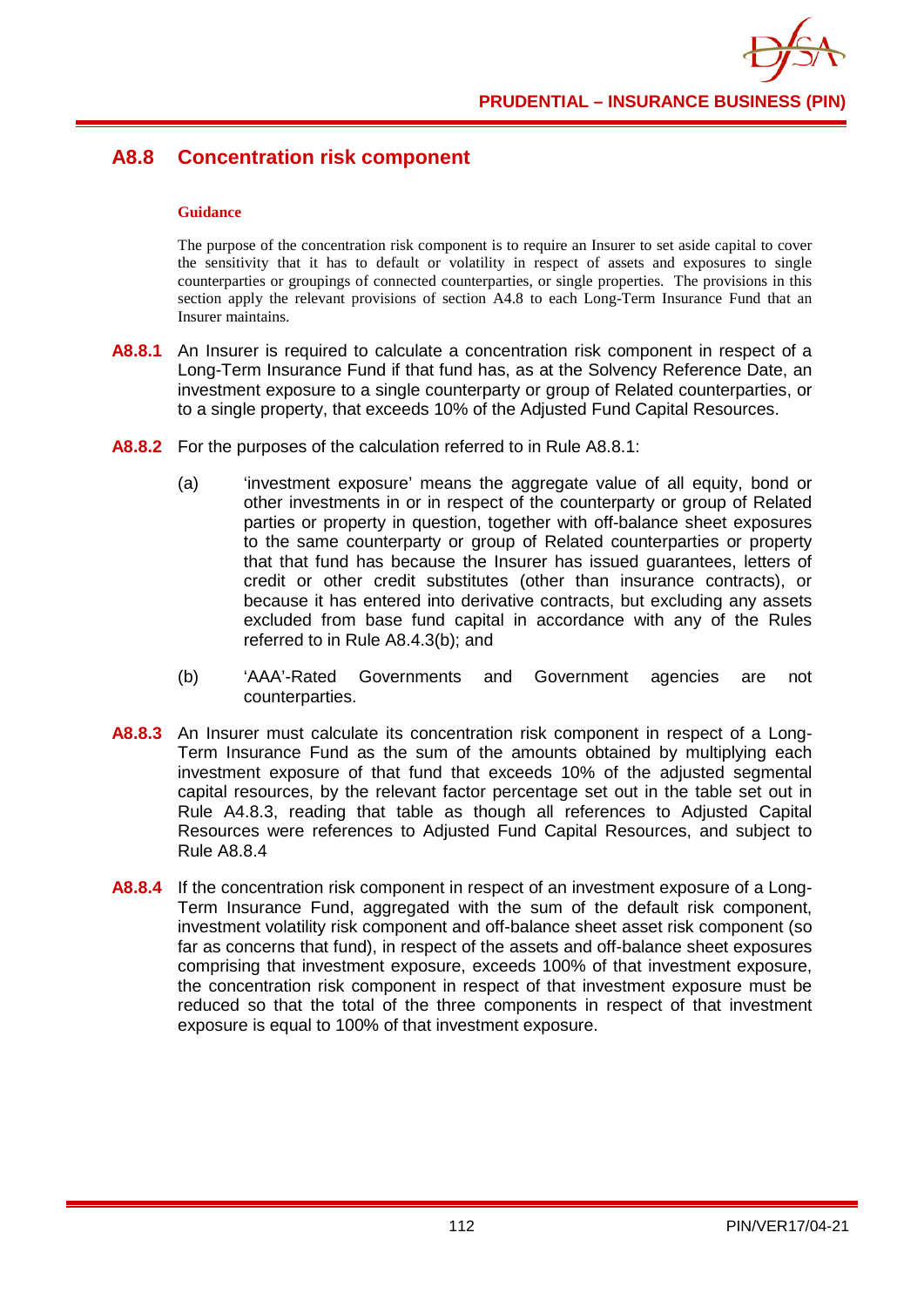# **A8.9 Size factor component**

### **Guidance**

The effect of the size factor component is to provide a relatively higher capital requirement in respect of Long-Term Insurance Funds with smaller portfolios of Invested Assets. The provisions in this section apply the relevant provisions of section A 4.9 to each Long-Term Insurance Fund that an Insurer maintains.

- **A8.9.1** The base figure for the size factor component is determined by aggregating the following components, for the Long-Term Insurance Fund:
	- (a) the aggregate of the default components determined in accordance with section A 8.4, in respect of Invested Assets:
	- (b) the investment volatility risk component determined in accordance with section A8.5; and
	- (c) the concentration risk component determined in accordance with section A 8.8.
- **A8.9.2** An Insurer must calculate the size factor component in respect of Long-Term Insurance Fund by multiplying the base figure for that fund as determined in accordance with Rule A8.9.1 by the factor derived by applying the following formula, where x represents the total Invested Assets attributable to that fund, expressed in millions of dollars:
	- (a) if  $x \le 100$ , the factor is 1.5;
	- (b) if  $100 \le x \le 200$ , the factor is  $(150 + 0.5(x-100))/x$ ;
	- (c) if  $200 < x \le 1,200$ , the factor is  $(200 0.2(x-200))/x$ ; and
	- (d) if  $x > 1,200$ , the factor is zero.

## **A8.10 Long-term insurance risk component**

### **Guidance**

The purpose of the Long-Term Insurance risk component is to require an Insurer to set aside capital to address the risk that the net present value of future Policy Benefits will vary from the amounts recorded as Long-Term Insurance Liabilities in the Insurer's balance sheet. The provisions in this section apply the relevant provisions of section A4.12 to each Long-Term Insurance Fund that an Insurer maintains.

**A8.10.1** An Insurer must calculate the Long-Term Insurance risk component in respect of a Long-Term Insurance Fund according to the method set out in section A4.12, applied as though all references in that section to an Insurer were instead references to that fund.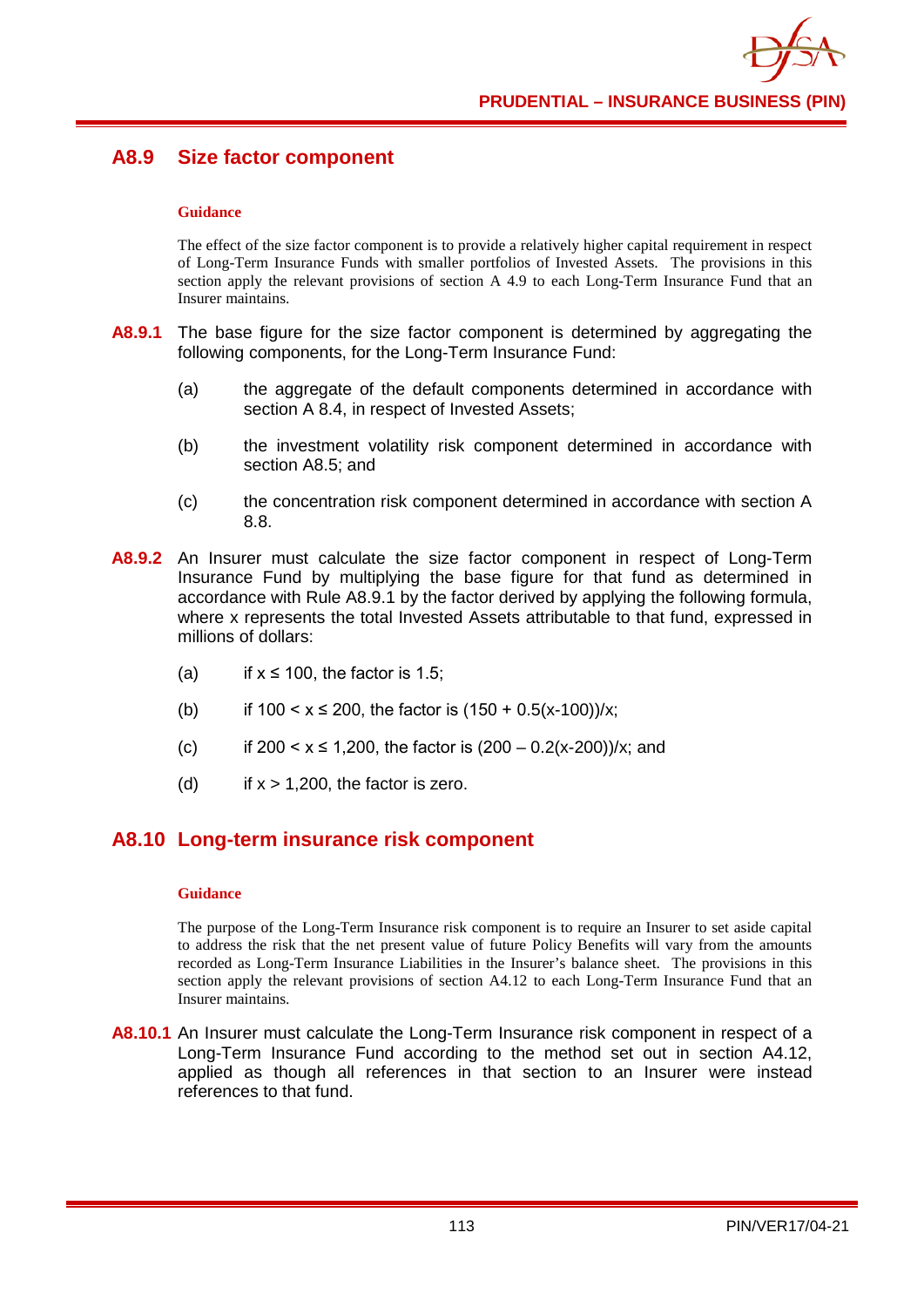# **A8.11 Asset management risk component**

### **Guidance**

This section requires an Insurer to set aside capital in respect of assets that it manages. The provisions in this section apply the relevant provisions of section A4.13 to each Long-Term Insurance Fund that an Insurer maintains.

**A8.11.1** An Insurer must calculate the asset management risk component in respect of a Long-Term Insurance Fund according to the method set out in section A4.13, applied as though all references in that section to an Insurer were instead references to that fund.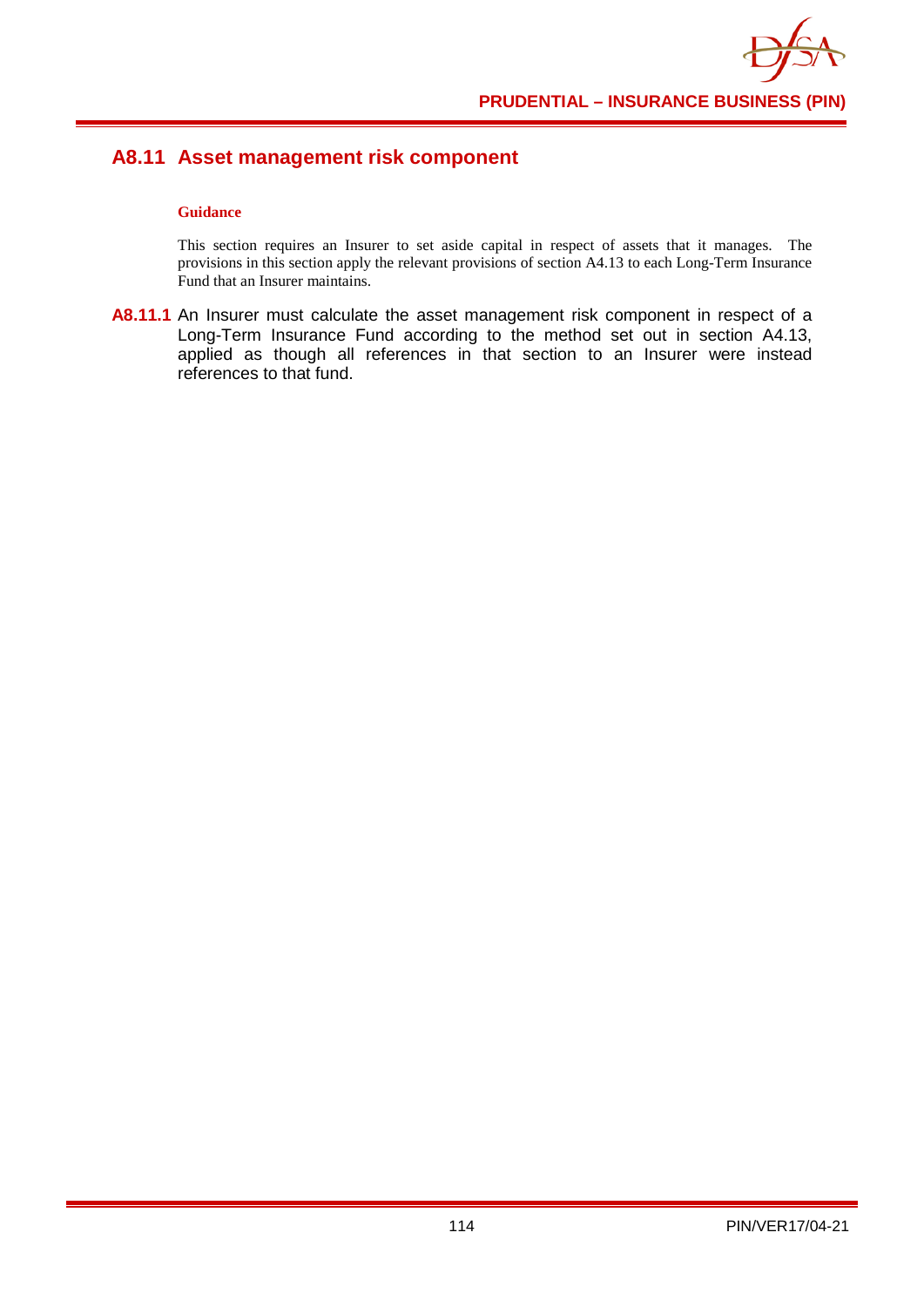

**PRUDENTIAL – INSURANCE BUSINESS (PIN)**

## **APP9 CALCULATION OF DIFC BUSINESS RISK CAPITAL REQUIREMENT**

## **A9.1 Purpose and general provisions**

**A9.1.1** This appendix applies to all Insurers to which section 4.7 applies.

#### **Guidance**

- 1. This appendix sets out the manner in which an Insurer that is not a DIFC Incorporated Insurer is required to calculate its DIFC Business Risk Capital Requirement. The basis of calculation is analogous to the basis of calculation of elements of the Minimum Capital Requirement for Insurers that are not Protected Cell Companies, as set out in App4.
- 2. The DIFC Business Risk Capital Requirement is calculated with reference to the insurance activities of the Insurer, carried out through its establishment in the DIFC, without deduction for reinsurances.

## **A9.2 DIFC business risk capital requirement**

- **A9.2.1** An Insurer must calculate its DIFC Business Risk Capital Requirement as the sum of the Insurer's DIFC underwriting risk component, the Insurer's DIFC reserving risk component and the Insurer's DIFC Long-Term Insurance risk component.
- **A9.2.2** In calculating the DIFC Business Risk Capital Requirement:
	- (a) no account must be taken of Contracts of Insurance effected by the Insurer, other than through an establishment in the DIFC; and
	- (b) no account must be taken of contracts of reinsurance entered into by the Insurer as cedant, regardless of where those contracts of reinsurance were entered into.

# **A9.3 DIFC underwriting risk component**

### **Guidance**

The DIFC underwriting risk component requires an Insurer to demonstrate the availability of capital to address the risk that the cost of claims on Contracts of Insurance entered into as Insurer through an establishment in the DIFC will vary from the cost implicit in the premiums being charged.

**A9.3.1** An Insurer must calculate its DIFC underwriting risk component according to the method set out in section A4.10, subject to the modifications set out in Rules A9.2.2(a) and (b).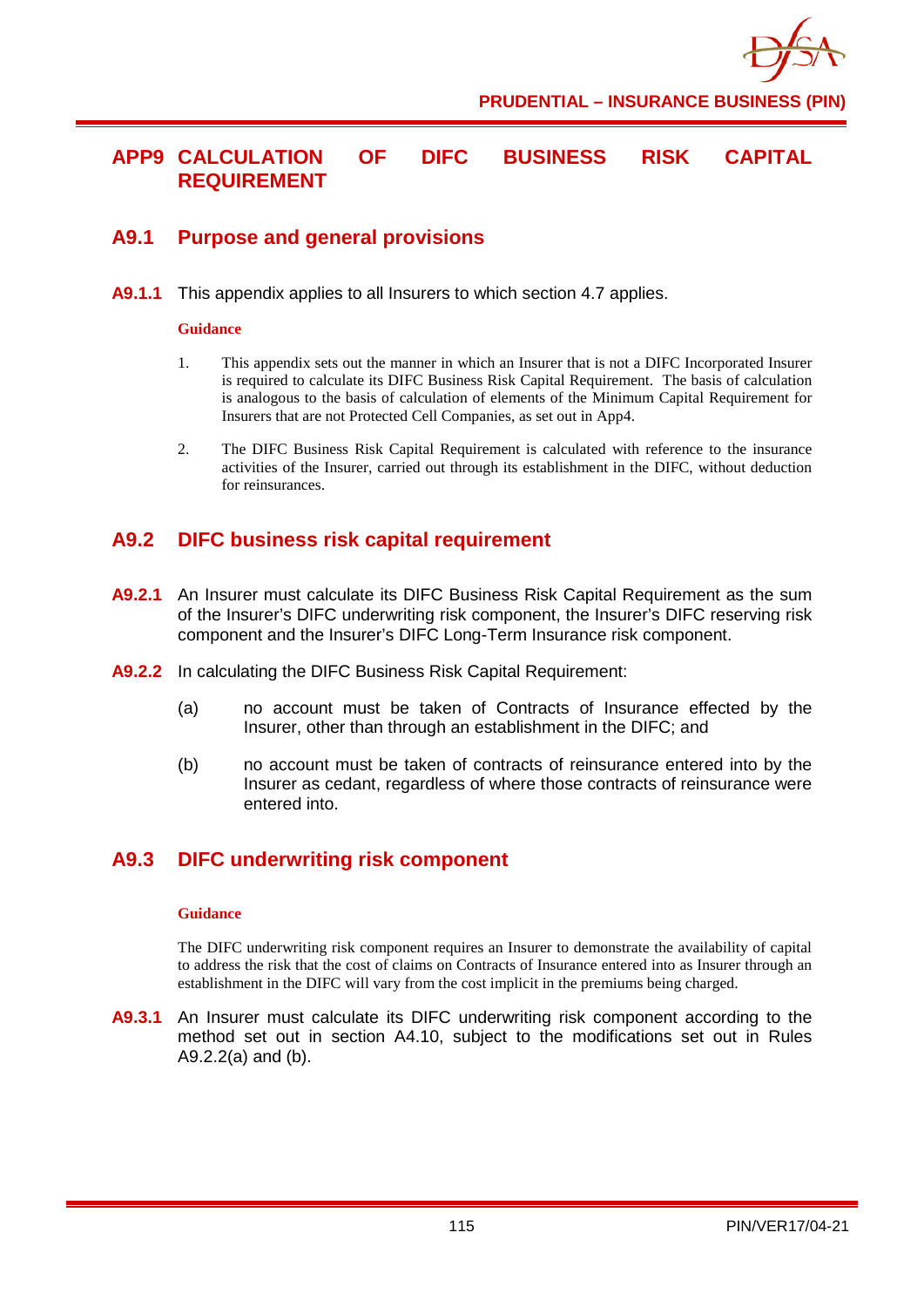# **A9.4 DIFC reserving risk component**

### **Guidance**

The DIFC reserving risk component requires an Insurer to demonstrate the availability of capital to address the risk that the cost of claims in respect of contracts entered into as Insurer through an establishment in the DIFC will vary from the amounts recorded as liabilities in the Insurer's balance sheet.

**A9.4.1** An Insurer must calculate its DIFC reserving risk component according to the method set out in section A4.11, subject to the modifications set out in Rules 9.2.2(a) and (b).

# **A9.5 DIFC long-term insurance risk component**

**A9.5.1** An Insurer must calculate its DIFC Long-Term Insurance risk component according to the method set out in section A4.12, subject to the modifications set out in Rules 9.2.2(a) and (b).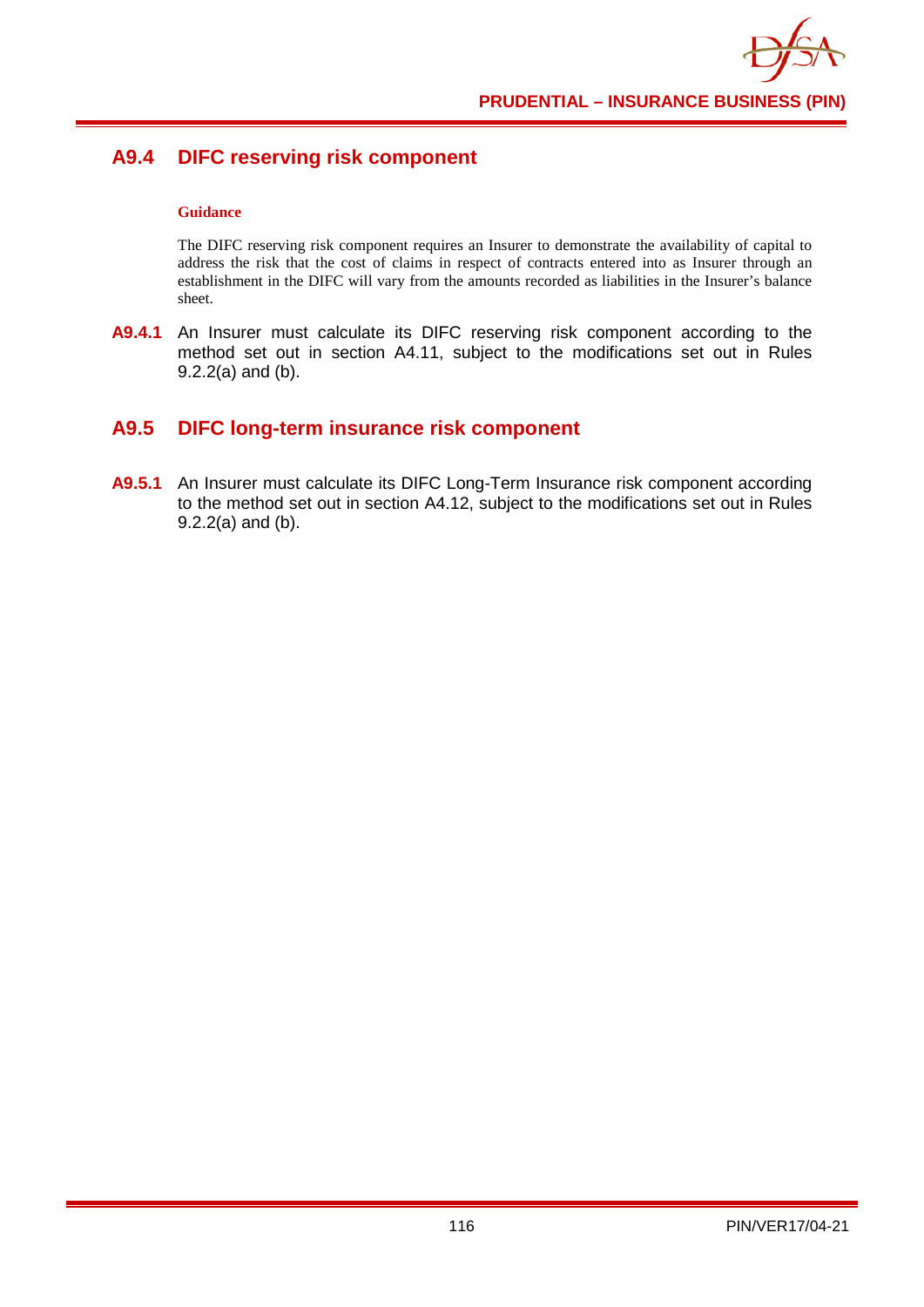

### **APP10REPORTING TO THE DFSA**

### **A10.1 Purpose and general provisions**

- **A10.1.1** This appendix applies to all Insurers.
- **A10.1.2** In this appendix and the forms, unless the term 'Annual Regulatory Return' or 'Quarterly Regulatory Return' is used, the term 'Return' includes both of those Returns.

#### **Guidance**

- 1. The form and content of the Returns differs according to the characteristics of the Insurer.
- 2. General requirements relating to the recognition and measurement of assets and liabilities are dealt with in PIN chapter 5.
- 3. The Returns are provided in PRU.
- 4. This appendix sets out some matters relating to content and presentation of the information contained in the Returns. Further guidance in relation to the preparation and submission of the Returns is provided in PRU and the DFSA's electronic prudential reporting system.

## **A10.2 Completion of forms for global, cell, fund and DIFC business reporting units**

#### **Guidance**

Separate Returns are completed for Insurers' entire business, and for those parts of the business that are subject to separate capital adequacy requirements, namely Cells, Long-Term Insurance Funds, and DIFC business. These parts, and the entire business, are described as 'reporting units' because a Return is required for each. An Insurer may therefore have to submit more than one set of Returns.

- **A10.2.1** A Return must be completed in respect of each of the reporting units set out in this section that applies to the Insurer.
- **A10.2.2** There are four types of reporting units in respect of which an Insurer may be required to submit a Return. These are referred to in this appendix and the forms as the global reporting unit, the Cell reporting unit, the fund reporting unit and the DIFC business reporting unit. The Returns in respect of these reporting units are referred to respectively in this appendix and the forms as the Global Return, the Cell Return, the Fund Return and the DIFC Business Return.
- **A10.2.3** Every Insurer that is required by PIN chapter 6 to complete a Return must complete a Global Return. A Global Return has the following characteristics:
	- (a) Subject to (b), a Global Return includes all of the assets, liabilities, equity, revenues and expenses of the Insurer, regardless of the residency status or location of the Insurer, of the customer or of any asset or liability.
	- (b) The Global Return of a Protected Cell Company does not include any assets, liabilities, equity, revenues or expenses that are attributable to a Cell.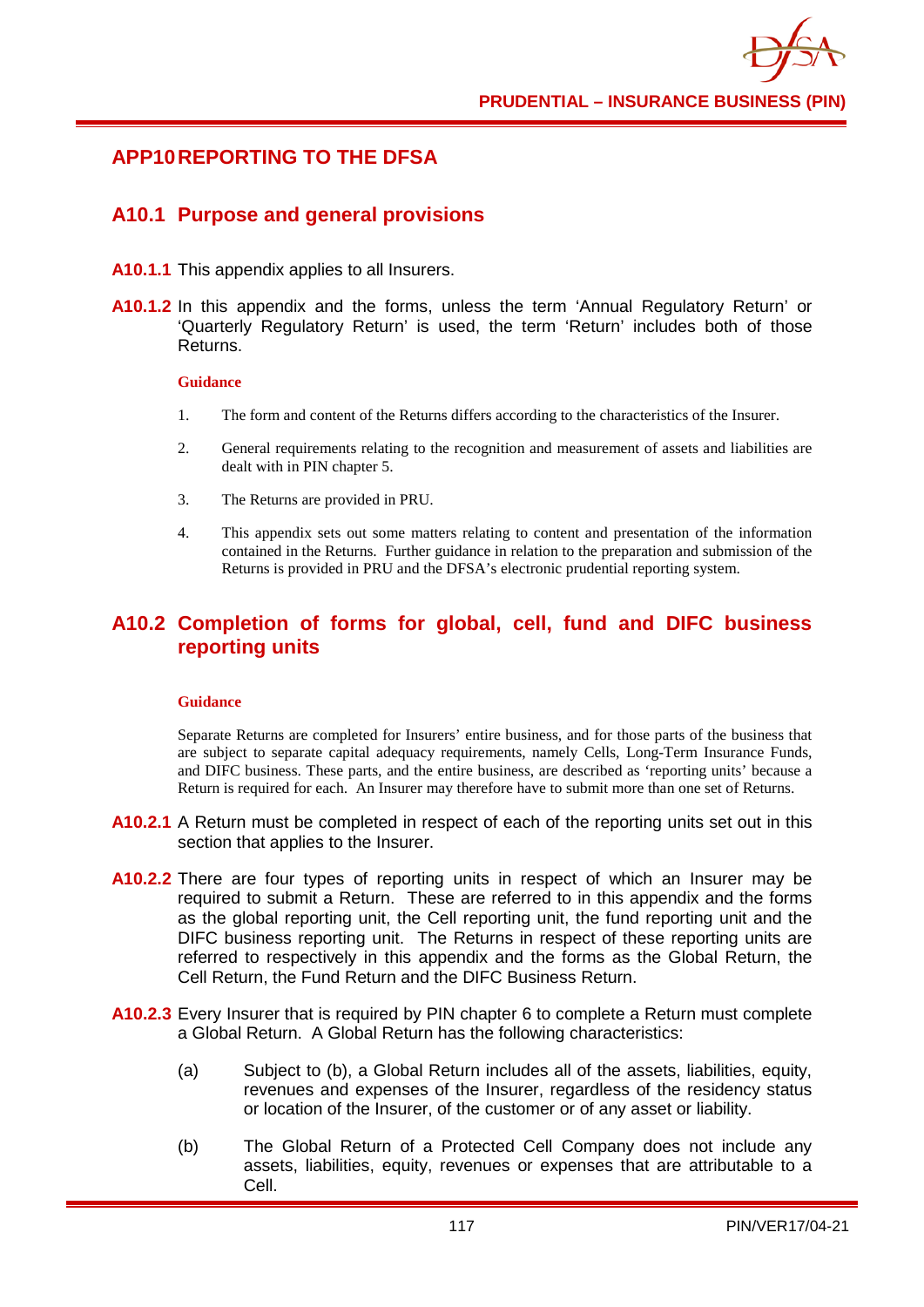- **A10.2.4** Except as provided otherwise in this appendix, an Insurer that is a Protected Cell Company must complete a Cell Return in respect of each Cell that it maintains. A Cell Return includes all of the assets, liabilities, equity, revenues and expenses attributable to the Cell, regardless of the residency status or location of the customer or of any asset or liability. An Insurer to which this Rule applies is not required to complete a Quarterly Regulatory Return in respect of any Cells maintained by it that are Captive Cells.
- **A10.2.5** Except as provided otherwise in this appendix, an Insurer that maintains a Long-Term Insurance Fund must complete a Fund Return in respect of each Long-Term Insurance Fund that it maintains. A Fund Return includes all of the assets, liabilities, revenues and expenses attributable to the Fund, regardless of the residency status or location of the customer or of any asset or liability. An Insurer to which this Rule applies is not required to complete a Fund Return in the following cases:
	- (a) where the Insurer is deemed to constitute a single, Long-Term Insurance Fund, such that the information contained in the Fund Return would be identical to that in the Global Return; and
	- (b) where a Cell of the Insurer is deemed to constitute a single, Long-Term Insurance Fund, such that the information contained in the Fund Return would be identical to that in the Cell Return.

### **Guidance**

A10.2.5 operates to prevent the preparation of duplicate Returns. However, where under this section an Insurer or a Cell is exempt from the requirement to prepare a Quarterly Regulatory Return because of its captive status, the Fund Quarterly Regulatory Return would not be identical and must still be prepared.

- **A10.2.6** An Insurer that is not a DIFC Incorporated Insurer must complete a DIFC Business Return. A DIFC Business Return has the following characteristics:
	- (a) it includes only liabilities that are Insurance Liabilities of the Insurer in respect of its DIFC Insurance Business and assets that are associated with those Insurance Liabilities; and
	- (b) revenues and expenses must be included only to the extent that they are attributable to the Insurer's DIFC Insurance Business.

### **Guidance**

The assets that are associated with Insurance Liabilities normally include only reinsurance and other recoveries in respect of claims, whether or not incurred, included in Insurance Liabilities. The DIFC Business Return does not include assets such as investments, fixed assets, or receivables other than reinsurance recoveries in respect of Insurance Liabilities.

# **A10.3 Content of Returns**

**A10.3.1** (1) The Annual Regulatory Return and Quarterly Regulatory Return comprises the forms in Table 1 to this Rule, together with the Supplementary Notes pertaining to those forms and the Statement by Directors referred to in Section A<sub>10.5</sub>.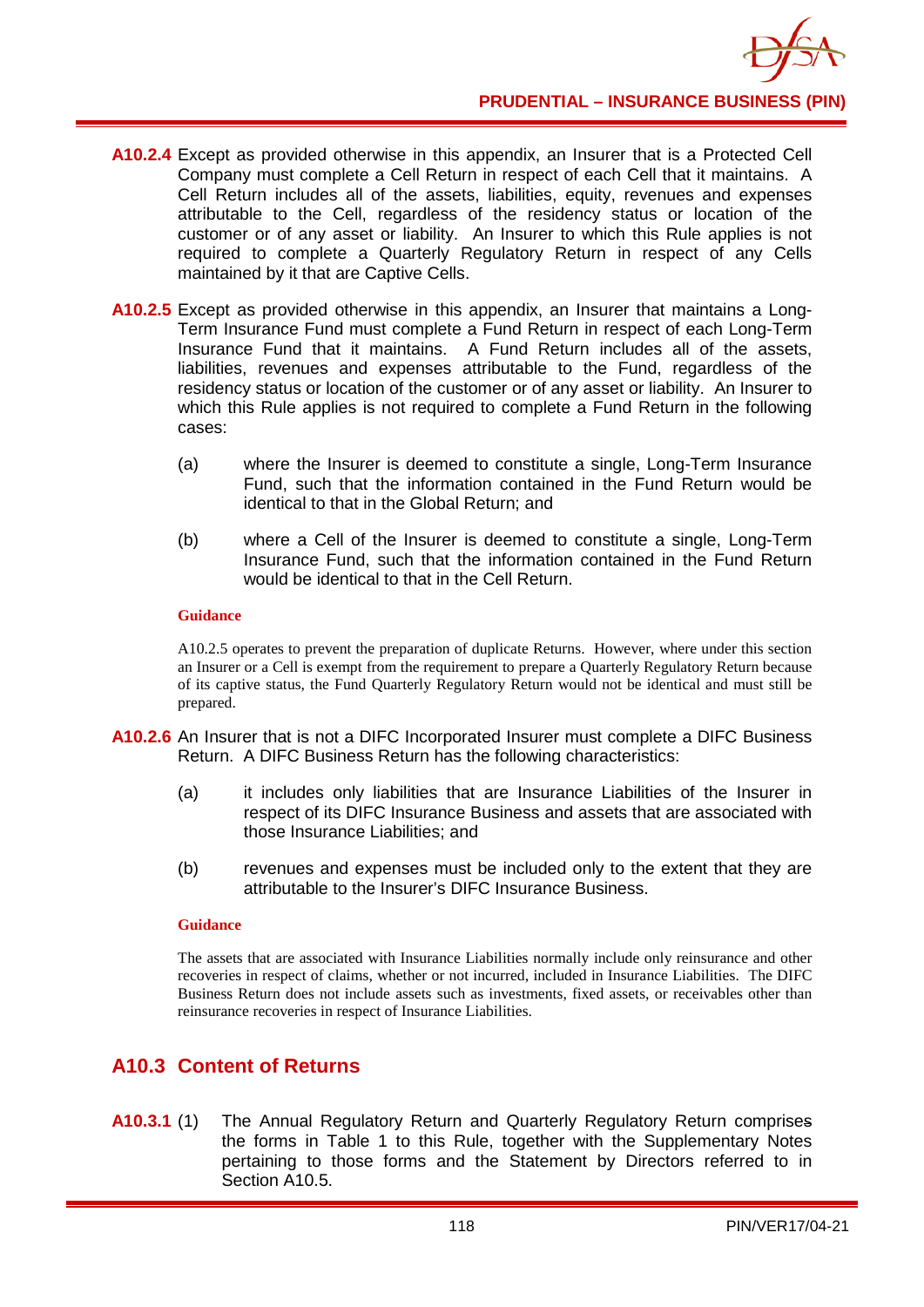- (2) In Table 1:
	- (a) the column headed 'DIFC Incorporated Insurer' indicates the relevant forms that must be prepared and submitted by an Insurer that is a DIFC Incorporated Insurer; and
	- (b) the column headed 'Branch' indicates the relevant forms that must be prepared and submitted by an Insurer that carries on its business through a Branch.
- (3) In Table 1, in the columns headed 'Return':
	- (a) the letter Q indicates that the relevant form must be prepared and submitted with the Quarterly Regulatory Return;
	- (b) the letter A indicates that the relevant form must be prepared and submitted with the Annual Regulatory Return;
	- (c) the letters A and Q together indicate that the relevant form must be prepared and submitted with the Annual Regulatory Return and the Quarterly Regulatory Return; and
	- (d) the letters N/A indicate that the form is not applicable to the Insurer.

### **Table 1 - Insurer Return Matrix**

| <b>Number</b> | <b>Name</b>                                                                | <b>DIFC</b><br>Incorporated<br><b>Insurer</b> | <b>Branch</b> |
|---------------|----------------------------------------------------------------------------|-----------------------------------------------|---------------|
|               |                                                                            | Return                                        | <b>Return</b> |
| <b>IN10</b>   | <b>Statement of Financial Position</b>                                     | A/Q                                           | N/A           |
| <b>IN20</b>   | Statement of Calculation of Capital Adequacy                               | A/Q                                           | N/A           |
| <b>IN30</b>   | <b>Statement of Financial Performance</b>                                  | A/Q                                           | N/A           |
| <b>IN40</b>   | Statement of Premiums and Reinsurance<br>Expense                           | A/Q                                           | A/Q           |
| <b>IN50</b>   | Statement of Claims and Reinsurance and<br><b>Other Recoveries</b>         | A/Q                                           | A/Q           |
| <b>IN60</b>   | Movement<br>in<br><b>Statement</b><br>of<br>Insurance<br><b>Provisions</b> | A/Q                                           | A/Q           |
| <b>IN70</b>   | Statement of Investment Income                                             | A/Q                                           | N/A           |
| <b>IN80</b>   | <b>Statement of Acquisition Expenses</b>                                   | A/Q                                           | N/A           |
| <b>IN90</b>   | <b>Reconciliation to Financial Statements</b>                              | A/Q                                           | N/A           |
| <b>IN100</b>  | <b>Summary Statement of Operations</b>                                     | A/Q                                           | A/Q           |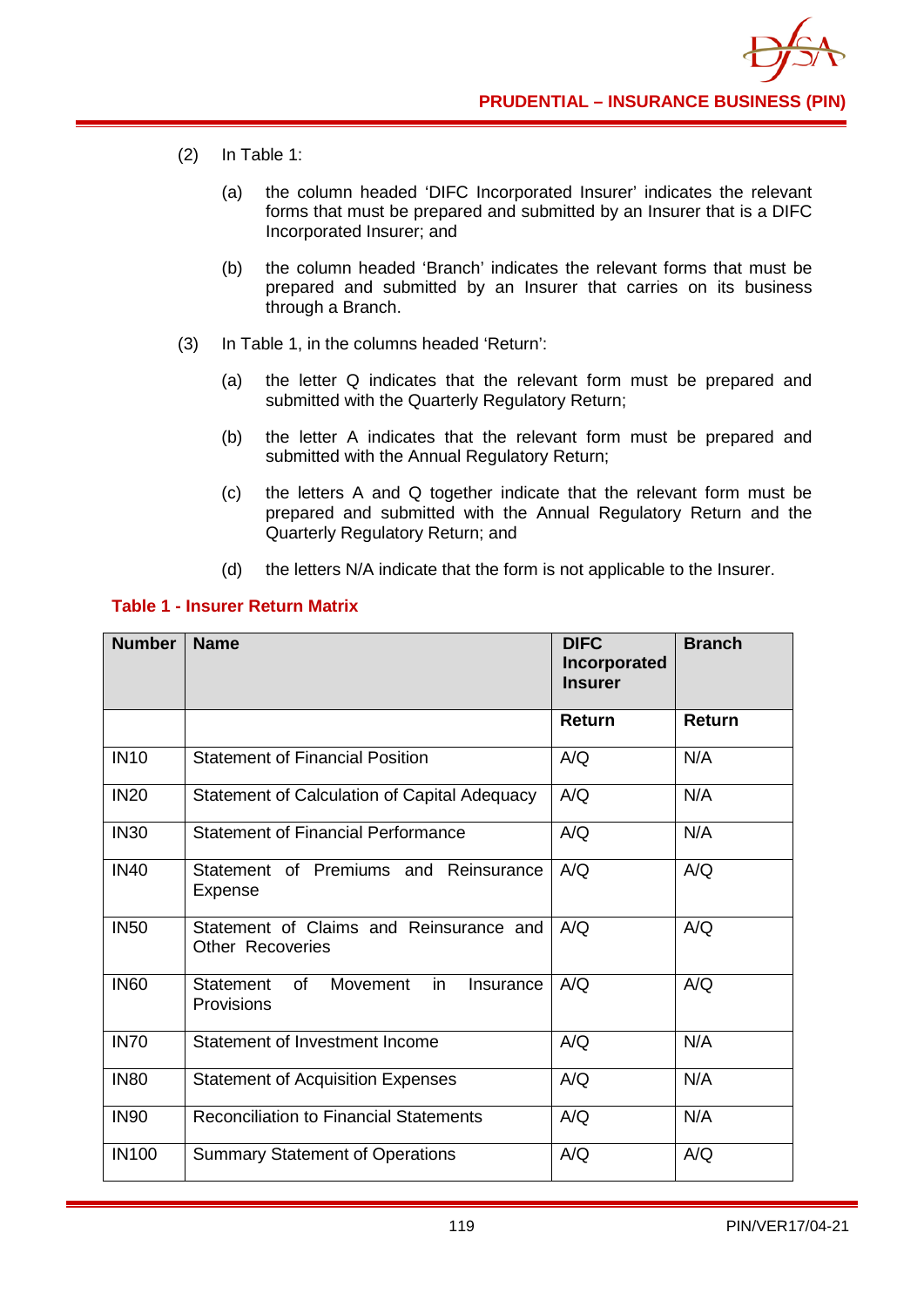

### **PRUDENTIAL – INSURANCE BUSINESS (PIN)**

| <b>Number</b> | <b>Name</b>                                                                                                          | <b>DIFC</b><br>Incorporated<br><b>Insurer</b> | <b>Branch</b> |
|---------------|----------------------------------------------------------------------------------------------------------------------|-----------------------------------------------|---------------|
|               |                                                                                                                      | <b>Return</b>                                 | Return        |
| <b>IN110</b>  | Reconciliation of Direct to Total Long-Term<br><b>Insurance Business</b>                                             | A/Q                                           | N/A           |
| <b>IN120</b>  | Statement of Direct Long-Term Insurance<br><b>Business</b>                                                           | A/Q                                           | N/A           |
| IN130         | Statement of Direct Long-Term Insurance<br>Liabilities                                                               | A/Q                                           | N/A           |
| <b>IN140</b>  | Statement of Assets Covering Direct Linked<br>Long-Term Insurance Liabilities                                        | A/Q                                           | N/A           |
| <b>IN150</b>  | Statement of Assets Covering Non-Linked<br>Long-Term Insurance Liabilities and Minimum<br><b>Capital Requirement</b> | A/Q                                           | N/A           |
| <b>IN160</b>  | Calculation of Direct Long-Term Insurance<br>Element of Long-Term Insurance Component                                | A/Q                                           | N/A           |
| <b>IN180</b>  | <b>Statement of Claims Development</b>                                                                               | A/Q                                           | A/Q           |
| <b>IN190</b>  | <b>Employment Statistics</b>                                                                                         | A                                             | A             |
| <b>IN200</b>  | <b>Statement of Underwriting Performance</b>                                                                         | A/Q                                           | A/Q           |
| <b>IN210</b>  | Statement of Revenue by Jurisdiction                                                                                 | A                                             | A             |

- **A10.3.2** The forms referred to in Rule A10.3.1 must be prepared for each reporting unit for which an Insurer is required to submit an Annual Regulatory Return or a Quarterly Regulatory Return as applicable, except where:
	- (a) this appendix, the instructional guidelines to the form set out in PRU or the DFSA's electronic prudential reporting system states that the form is not required for that reporting unit, or for that Insurer; or
	- (b) the form would contain no information, in which case the Insurer may omit the form and present a Supplementary Note stating that the form has not been prepared for that reason.
- **A10.3.3** The forms comprising the Returns are set out in PRU and the DFSA's electronic prudential reporting system.
- **A10.3.4** Items must be disclosed in the Returns in accordance with the instructional guidelines set out in PRU and the DFSA's electronic prudential reporting system, subject to the effects of other provisions of this appendix.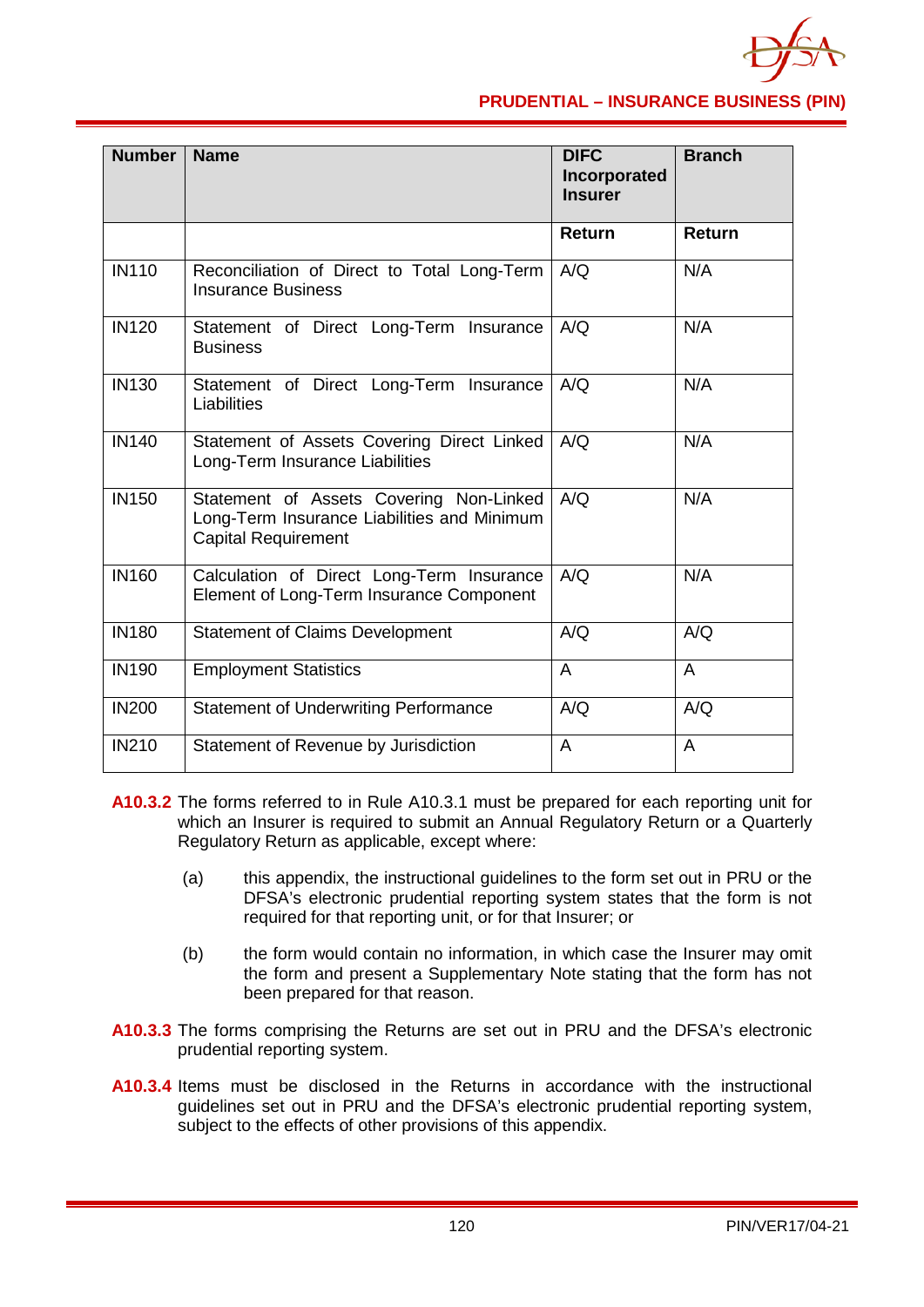**A10.3.5** Where an item is described in a Return as the result of a mathematical calculation, that mathematical calculation must be used to determine that item except where these Rules or the relevant instructional guidelines require otherwise.

#### **Guidance**

The Returns and instruction guidelines are provided in App10, PRU and the DFSA's electronic prudential reporting system.

# **A10.4 General provisions relating to the completion of forms**

### **Guidance**

Annual Regulatory Returns follow the cycle of the Insurer's normal statutory reporting, under the Companies Law and under equivalent legislation elsewhere. Quarterly Regulatory Returns are presented on a year to date basis at specified dates.

- **A10.4.1** Supplementary Notes must be presented in accordance with any instructions provided through the DFSA's electronic prudential reporting system or specified in PRU. Each Supplementary Note must identify the form to which it relates.
- **A10.4.2** Returns must be presented in the English language.
- **A10.4.3** A Return must be presented in United States currency, rounded to thousands of dollars, with no decimal place except where these Rules or the relevant instructional guidelines require otherwise.
- **A10.4.4** Where the format of a form requires the presentation of comparative information, the comparative information shall be presented according to the following principles:
	- (a) In the case of a form forming part of the Annual Regulatory Return, the comparative information shall be that presented in the Annual Regulatory Return for the previous reporting period.
	- (b) In the case of a form forming part of the Quarterly Regulatory Return, the comparative information shall be that presented in the Quarterly Regulatory Return for the corresponding quarter in the previous calendar year.
	- (c) Comparative information shall be presented unless:
		- (i) the Insurer did not exist at any time during the comparative period (whether or not it was an Insurer);
		- (ii) in the case of a Cell Return or a Fund Return, the Cell or Long-Term Insurance Fund to which the Return relates did not exist at any time during the comparative period; or
		- (iii) so far only as concerns the DIFC Business Return, in the case of an Insurer that is not a DIFC Incorporated Insurer, the Insurer was not at any time an Insurer during the comparative period.
	- (d) An Insurer that is required to present comparative information in a Return, and that was not required to prepare a Return in respect of the comparative period, must present comparative information that would have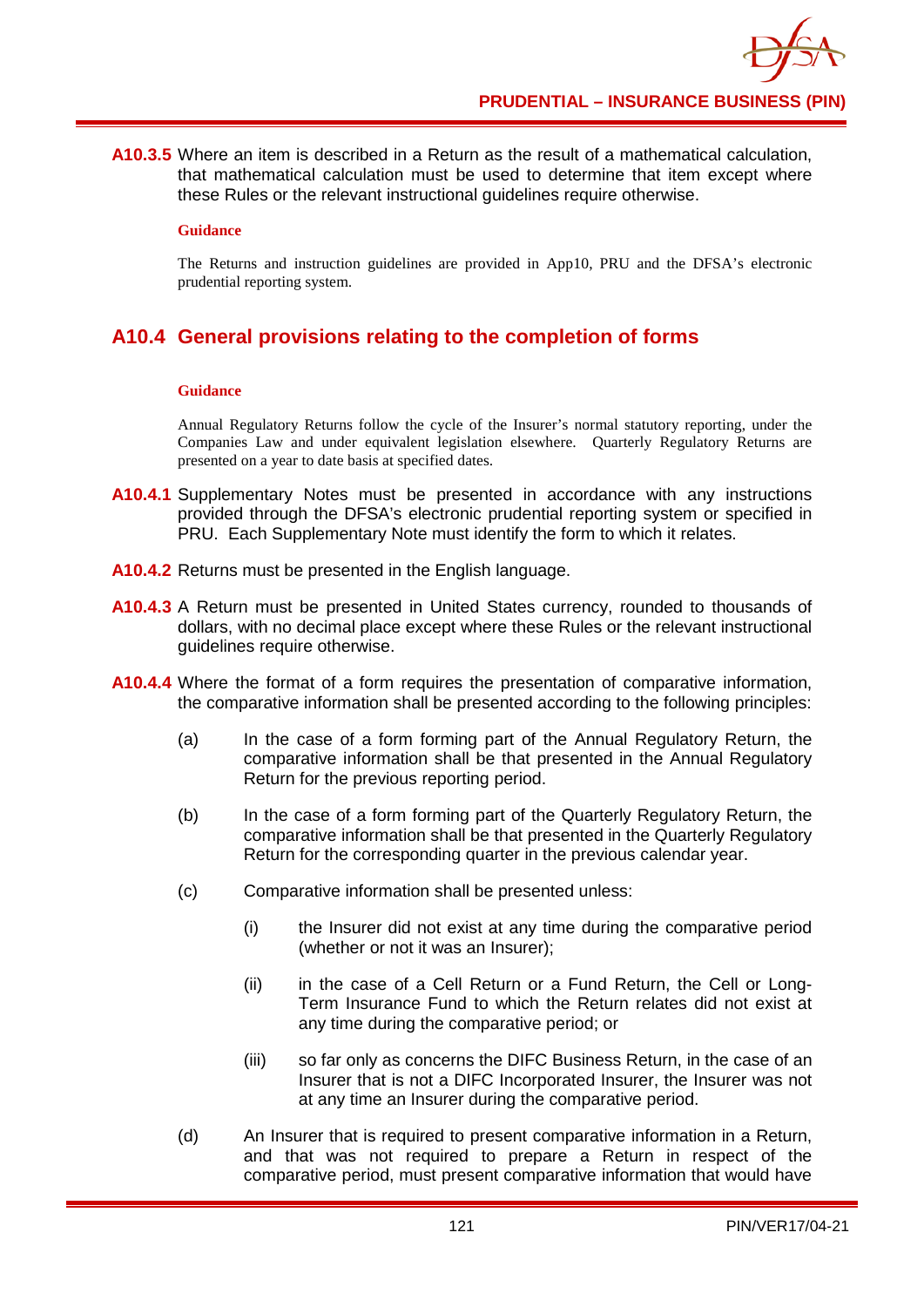been presented in the Return covering the comparative period, if the Insurer had been required to prepare that Return.

- (e) Comparative information shall not be changed from the time it was first presented, unless re-presentation is necessary for the interpretation of the Return. Where comparative information is changed, the Insurer must include in the Return a Supplementary Note showing the nature of the change and the reason for it.
- **A10.4.5** The Annual Regulatory Return, including the Statement by Directors, is subject to audit, except where this appendix or the form instruction guidelines states that a form is not subject to audit.
- **A10.4.6** Each page of the Statement by Directors must show:
	- (a) the words 'Annual Regulatory Return' or 'Quarterly Regulatory Return', as applicable;
	- (b) Deleted
	- (c) the Insurer's licence number;
	- (d) the Insurer's name;
	- (e) the reporting period to which the Return relates;
	- (f) whether the Return is a Global, Cell, Fund or DIFC Business Return; and
	- (g) where the return relates to a Cell or a Long-term Insurance Fund, sufficient information to identify the Cell or Long-term Insurance Fund in question.
- **A10.4.7** Where this appendix or the form requires information to be presented for different Classes of Business or for different types of insurance contract (for example, direct insurance, facultative reinsurance, proportional reinsurance treaty and nonproportional reinsurance treaty), an Insurer required to complete the form must present the relevant information in respect of all Classes of Business and types of contract, except under the following circumstances so far as concerns businesses other than Direct Long Term Insurance Business of a DIFC Incorporated Insurer:
	- (a) Where an item of numerical information in respect of a Class of Business for a type of insurance contract is less than two per cent of the total such numerical information in respect of all Classes of Business for that type of insurance contract, the Insurer may aggregate that numerical information for that Class of Business for that type of insurance contract with the same item of information for the Class of Business for that type of contract in which that item of information is the largest.
	- (b) Where an item of numerical information in respect of a type of insurance contract for a Class of Business is less than two per cent of the total such numerical information in respect of all types of insurance contract for that Class of Business, the Insurer may aggregate that numerical information for that type of insurance contract for that Class of Business with the same item of information for the type of insurance contract for that Class of Business in which that item of information is the largest.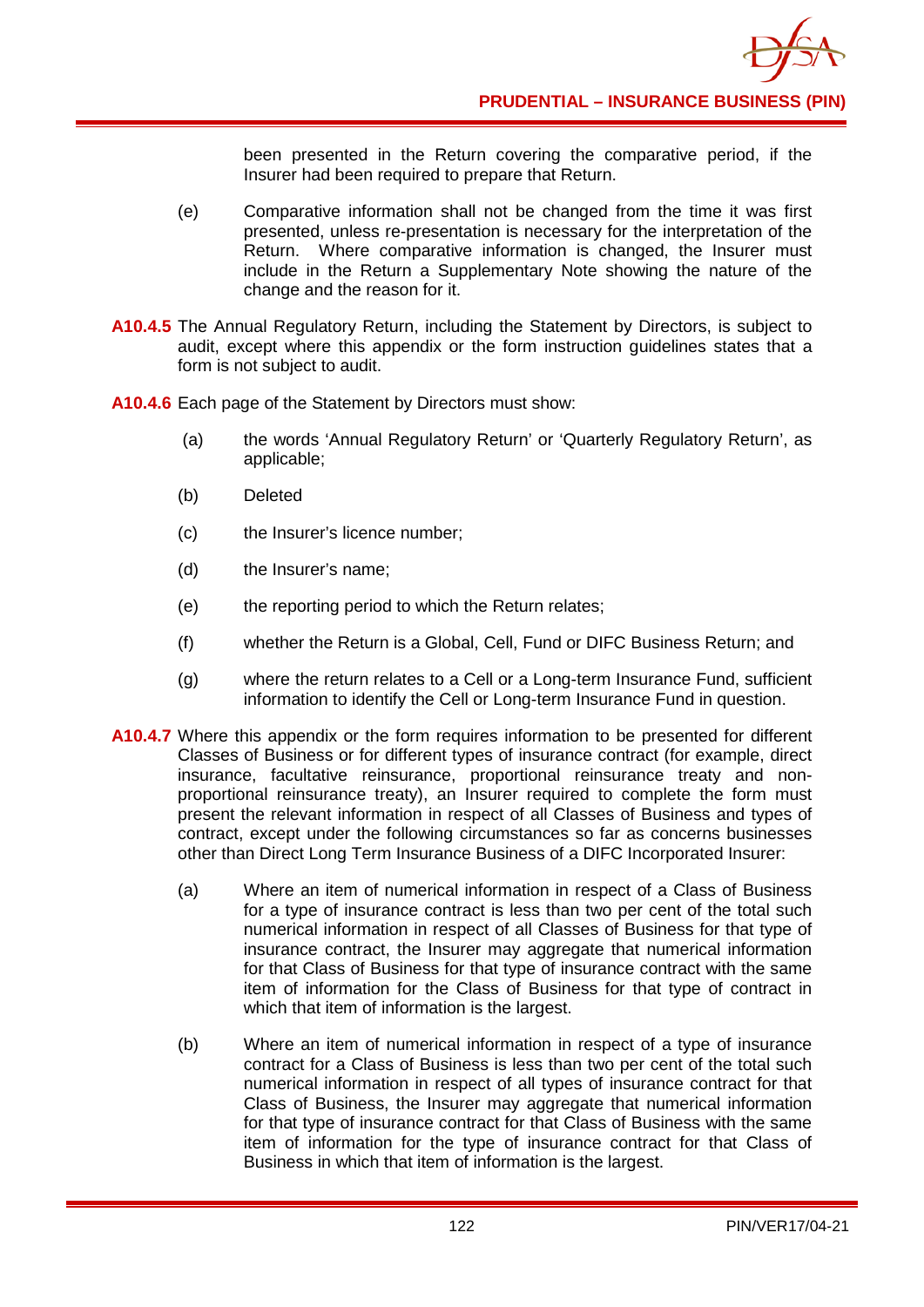

#### **Guidance**

This Rule establishes de minimis limits for an Insurer in respect of detailed numerical information presented by Class of Business or by type of insurance contract. These de minimis limits do not apply for Direct Long-Term Insurance Business carried on by a DIFC Incorporated Insurer. Amounts below the de minimis limits may be aggregated together with other items of information in the same line or column of a form. Insurers are not required to apply the sub-sections in the order that they are set out. However, Insurers should ensure that the Returns continue to comply with both sub-sections after applying either. It is possible that applying the second sub-section to be applied could affect compliance with the first.

**A10.4.8** Where an Insurer arranges its affairs such that a Cell or Long-Term Insurance Fund maintained by it pays or receives income in the form of interest, dividends, rental, recharge of management expenses or other investment income, from another reporting unit of the Insurer, that income must be shown gross as an expense in the reporting unit bearing the expense, and as income in the reporting unit receiving the income. Where, however, the same reporting unit records the income and the expense, the two must be netted.

#### **Guidance**

This Rule establishes accounting policy in respect of transactions between reporting units. Internal recharges within an Insurer should be shown as such where they are external to a reporting unit of that Insurer. However, where a reporting unit (for example, the Global Return of an Insurer that is not a Protected Cell Company, and that maintains one or more Long-Term Insurance Funds) includes both 'sides' of the internal transaction, the internal transaction must be eliminated by netting the income and expense.

## **A10.5 Statement by directors**

#### **Guidance**

- 1. The Statement by Directors forms a part of the Annual Regulatory Return or the Quarterly Regulatory Return. By providing these statements, the directors confirm that the Returns have been properly prepared and that the Insurer complies with applicable prudential rules.
- 2. The Statement by Directors is set out as statements that must be made, but circumstances may arise when a statement cannot be made because it would be untrue to do so. Under such circumstances this section provides for the directors to provide an explanation in place of the omitted statement.
- **A10.5.1** Every Return must include a Statement by Directors, in accordance with this section.
- **A10.5.2** The Statement by Directors forming part of the Annual Regulatory Return must state that:
	- (a) the Annual Regulatory Return has been prepared in accordance with the provisions of PIN chapter 6, this appendix, PRU chapter 3 and the DFSA's electronic prudential reporting system;
	- (b) proper Accounting Records have been maintained and adequate information obtained by the Insurer;